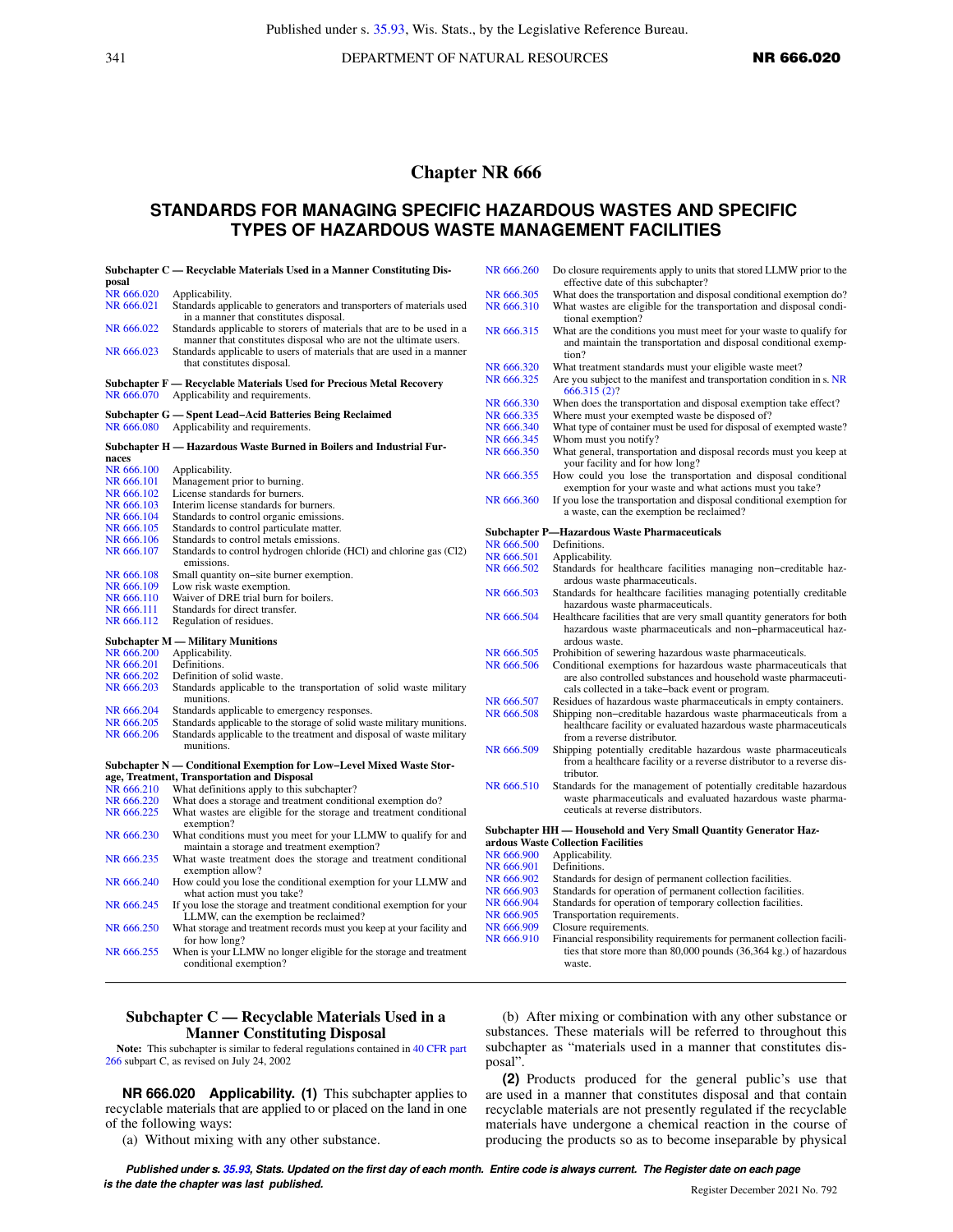means and if the products meet the applicable treatment standards in subch. [D of ch. NR 668](https://docs.legis.wisconsin.gov/document/administrativecode/subch.%20D%20of%20ch.%20NR%20668) (or applicable prohibition levels in s. [NR 668.32](https://docs.legis.wisconsin.gov/document/administrativecode/NR%20668.32), where no treatment standards have been established) for each recyclable material (i.e., hazardous waste) that they contain, and if the recycler complies with s. [NR 668.07 \(2\) \(f\).](https://docs.legis.wisconsin.gov/document/administrativecode/NR%20668.07(2)(f))

**(3)** Anti−skid and deicing uses of slags, which are generated from high temperature metals recovery (HTMR) processing of hazardous waste K061, K062 and F006, in a manner constituting disposal are not covered by the exemption in sub. [\(2\)](https://docs.legis.wisconsin.gov/document/administrativecode/NR%20666.020(2)) and remain regulated.

**(4)** Fertilizers that contain recyclable materials are not regulated if any of the following apply:

(a) They are zinc fertilizers excluded from the definition of solid waste according to s. [NR 661.0004 \(1\) \(u\)](https://docs.legis.wisconsin.gov/document/administrativecode/NR%20661.0004(1)(u)).

(b) They meet the applicable treatment standards in subch. [D](https://docs.legis.wisconsin.gov/document/administrativecode/subch.%20D%20of%20ch.%20NR%20668) [of ch. NR 668](https://docs.legis.wisconsin.gov/document/administrativecode/subch.%20D%20of%20ch.%20NR%20668) for each hazardous waste that they contain.

**History:** [CR 05−032:](https://docs.legis.wisconsin.gov/document/cr/2005/32) cr. [Register July 2006 No. 607,](https://docs.legis.wisconsin.gov/document/register/607/B/toc) eff. 8−1−06; [CR 19−082:](https://docs.legis.wisconsin.gov/document/cr/2019/82) am. (2), (4) (a) [Register August 2020 No. 776](https://docs.legis.wisconsin.gov/document/register/776/B/toc), eff. 9−1−20.

**NR 666.021 Standards applicable to generators and transporters of materials used in a manner that constitutes disposal.** Generators and transporters of materials that are used in a manner that constitutes disposal are subject to the applicable requirements of chs. [NR 662](https://docs.legis.wisconsin.gov/document/administrativecode/ch.%20NR%20662) and [663](https://docs.legis.wisconsin.gov/document/administrativecode/ch.%20NR%20663), and the notification requirement under s. [NR 660.07.](https://docs.legis.wisconsin.gov/document/administrativecode/NR%20660.07)

**History:** [CR 05−032](https://docs.legis.wisconsin.gov/document/cr/2005/32): cr. [Register July 2006 No. 607,](https://docs.legis.wisconsin.gov/document/register/607/B/toc) eff. 8−1−06.

**NR 666.022 Standards applicable to storers of materials that are to be used in a manner that constitutes disposal who are not the ultimate users.** Owners or operators of facilities that store recyclable materials that are to be used in a manner that constitutes disposal, but who are not the ultimate users of the materials, are regulated under all applicable provisions of subchs. [A](https://docs.legis.wisconsin.gov/document/administrativecode/subch.%20A%20of%20ch.%20NR%20664) to [L of ch. NR 664](https://docs.legis.wisconsin.gov/document/administrativecode/subch.%20L%20of%20ch.%20NR%20664), all applicable provisions of subchs. [A](https://docs.legis.wisconsin.gov/document/administrativecode/subch.%20A%20of%20ch.%20NR%20665) to [L of ch. NR 665](https://docs.legis.wisconsin.gov/document/administrativecode/subch.%20L%20of%20ch.%20NR%20665), all applicable provisions of subchs. [A](https://docs.legis.wisconsin.gov/document/administrativecode/subch.%20A%20of%20ch.%20NR%20667) to [J of ch. NR 667](https://docs.legis.wisconsin.gov/document/administrativecode/subch.%20J%20of%20ch.%20NR%20667), all applicable provisions of NR 670 and the notification requirement under s. [NR 660.07](https://docs.legis.wisconsin.gov/document/administrativecode/NR%20660.07).

**History:** [CR 05−032:](https://docs.legis.wisconsin.gov/document/cr/2005/32) cr. [Register July 2006 No. 607,](https://docs.legis.wisconsin.gov/document/register/607/B/toc) eff. 8−1−06; [CR 19−082:](https://docs.legis.wisconsin.gov/document/cr/2019/82) am. [Register August 2020 No. 776](https://docs.legis.wisconsin.gov/document/register/776/B/toc), eff. 9−1−20; correction made under s. [35.17](https://docs.legis.wisconsin.gov/document/statutes/35.17), Stats., [Register August 2020 No. 776](https://docs.legis.wisconsin.gov/document/register/776/B/toc).

**NR 666.023 Standards applicable to users of materials that are used in a manner that constitutes disposal. (1)** Owners or operators of facilities that use recyclable materials in a manner that constitutes disposal are regulated under all applicable provisions of subchs. [A](https://docs.legis.wisconsin.gov/document/administrativecode/subch.%20A%20of%20ch.%20NR%20664) to [N of chs. NR 664](https://docs.legis.wisconsin.gov/document/administrativecode/subch.%20N%20of%20ch.%20NR%20664) and [665](https://docs.legis.wisconsin.gov/document/administrativecode/ch.%20NR%20665), and chs. [NR 668](https://docs.legis.wisconsin.gov/document/administrativecode/ch.%20NR%20668) and [670](https://docs.legis.wisconsin.gov/document/administrativecode/ch.%20NR%20670) and the notification requirement under s. [NR](https://docs.legis.wisconsin.gov/document/administrativecode/NR%20660.07) [660.07.](https://docs.legis.wisconsin.gov/document/administrativecode/NR%20660.07) (These requirements do not apply to products which contain these recyclable materials under the provisions of s. [NR](https://docs.legis.wisconsin.gov/document/administrativecode/NR%20666.020(2)) [666.020 \(2\)](https://docs.legis.wisconsin.gov/document/administrativecode/NR%20666.020(2)).)

**(2)** The use of waste or used oil or other material, which is contaminated with dioxin or any other hazardous waste, for dust suppression or road treatment is prohibited.

**Note:** See s. [NR 679.82](https://docs.legis.wisconsin.gov/document/administrativecode/NR%20679.82) regarding used oil as a dust suppressant. **History:** [CR 05−032](https://docs.legis.wisconsin.gov/document/cr/2005/32): cr. [Register July 2006 No. 607](https://docs.legis.wisconsin.gov/document/register/607/B/toc), eff. 8−1−06; [CR 16−007](https://docs.legis.wisconsin.gov/document/cr/2016/7): am. (2) [Register July 2017 No. 739](https://docs.legis.wisconsin.gov/document/register/739/B/toc), eff. 8−1−17.

## **Subchapter F — Recyclable Materials Used for Precious Metal Recovery**

**NR 666.070 Applicability and requirements. (1)** This subchapter applies to recyclable materials that are reclaimed to recover economically significant amounts of gold, silver, platinum, palladium, iridium, osmium, rhodium, ruthenium or any combination of these.

**(2)** Persons who generate, transport or store recyclable materials that are regulated under this subchapter are subject to all of the following requirements:

(a) Notification requirements under s. [NR 660.07.](https://docs.legis.wisconsin.gov/document/administrativecode/NR%20660.07)

(b) Subchapter [B of ch. NR 662](https://docs.legis.wisconsin.gov/document/administrativecode/subch.%20B%20of%20ch.%20NR%20662) for generators, ss. [NR 663.20](https://docs.legis.wisconsin.gov/document/administrativecode/NR%20663.20) and [663.21](https://docs.legis.wisconsin.gov/document/administrativecode/NR%20663.21) for transporters and ss. [NR 665.0071](https://docs.legis.wisconsin.gov/document/administrativecode/NR%20665.0071) and [665.0072](https://docs.legis.wisconsin.gov/document/administrativecode/NR%20665.0072) for persons who store.

**Note:** Hazardous waste transportation licenses are not required for transporting only recyclable materials regulated under this subchapter.

(c) For precious metals exported to or imported from other countries for recovery, subch. [H of ch. NR 662](https://docs.legis.wisconsin.gov/document/administrativecode/subch.%20H%20of%20ch.%20NR%20662) and s. [NR](https://docs.legis.wisconsin.gov/document/administrativecode/NR%20665.0012) [665.0012](https://docs.legis.wisconsin.gov/document/administrativecode/NR%20665.0012).

**(3)** Persons who store recycled materials that are regulated under this subchapter shall keep all of the following records to document that they are not accumulating these materials speculatively (as defined in s. NR  $661.0001$  (3)):

(a) Records showing the volume of these materials stored at the beginning of the calendar year.

(b) The amount of these materials generated or received during the calendar year.

(c) The amount of materials remaining at the end of the calendar year.

**(4)** Recyclable materials that are regulated under this subchapter that are accumulated speculatively (as defined in s. [NR](https://docs.legis.wisconsin.gov/document/administrativecode/NR%20661.0001(3)) [661.0001 \(3\)\)](https://docs.legis.wisconsin.gov/document/administrativecode/NR%20661.0001(3)) are subject to all applicable provisions of chs. [NR](https://docs.legis.wisconsin.gov/document/administrativecode/ch.%20NR%20662) [662](https://docs.legis.wisconsin.gov/document/administrativecode/ch.%20NR%20662) to [665,](https://docs.legis.wisconsin.gov/document/administrativecode/ch.%20NR%20665) [667](https://docs.legis.wisconsin.gov/document/administrativecode/ch.%20NR%20667) and [670](https://docs.legis.wisconsin.gov/document/administrativecode/ch.%20NR%20670).

**History:** [CR 05−032](https://docs.legis.wisconsin.gov/document/cr/2005/32): cr. [Register July 2006 No. 607](https://docs.legis.wisconsin.gov/document/register/607/B/toc), eff. 8−1−06; [CR 19−082](https://docs.legis.wisconsin.gov/document/cr/2019/82): am. (2) (c), (3) (intro.), (4) [Register August 2020 No. 776,](https://docs.legis.wisconsin.gov/document/register/776/B/toc) eff. 9−1−20.

### **Subchapter G — Spent Lead−Acid Batteries Being Reclaimed**

**NR 666.080 Applicability and requirements. (1)** A person that generates, collects, transports, stores or regenerates lead-acid batteries for reclamation purposes may be exempt from certain hazardous waste management requirements. Use the following table to determine which requirements apply. Alternatively, spent lead-acid batteries may be managed under ch. [NR](https://docs.legis.wisconsin.gov/document/administrativecode/ch.%20NR%20673) [673,](https://docs.legis.wisconsin.gov/document/administrativecode/ch.%20NR%20673) the "Universal Waste" rule.

Note: In addition to the requirements under this subchapter or ch. [NR 673,](https://docs.legis.wisconsin.gov/document/administrativecode/ch.%20NR%20673) s. [287.18](https://docs.legis.wisconsin.gov/document/statutes/287.18), Stats., applies to persons who sell lead-acid batteries.

| If your batteries $***$                                                                  | And if you $***$ | Then you $***$                                                                                                                                        | And you $***$                                   |
|------------------------------------------------------------------------------------------|------------------|-------------------------------------------------------------------------------------------------------------------------------------------------------|-------------------------------------------------|
|                                                                                          |                  |                                                                                                                                                       |                                                 |
| (a) Will be reclaimed through<br>regeneration (such as by elec-<br>trolyte replacement). |                  | are exempt from chs. NR 662 (except for s.<br>NR 662.011), 663, 664, 665, 666, 668, and<br>670, and the notification requirements at s. NR<br>660.07. | are subject to ch. NR 661 and<br>s. NR 662.011. |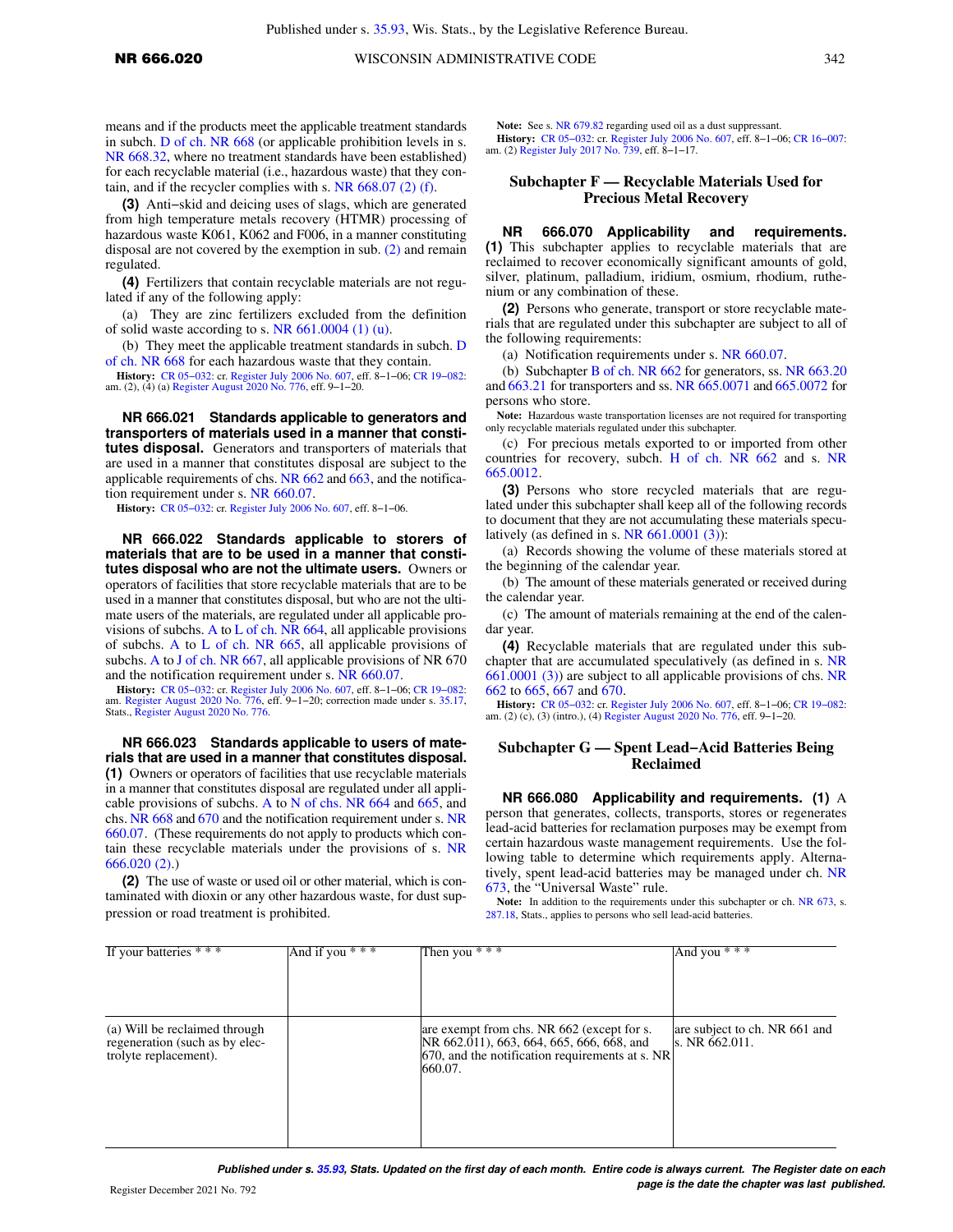## 343 **DEPARTMENT OF NATURAL RESOURCES NR 666.080**

| If your batteries * * *                                           | And if you $***$                                                                                                  | Then you $***$                                                                                                                                                               | And you ***                                                                                                                                |
|-------------------------------------------------------------------|-------------------------------------------------------------------------------------------------------------------|------------------------------------------------------------------------------------------------------------------------------------------------------------------------------|--------------------------------------------------------------------------------------------------------------------------------------------|
|                                                                   |                                                                                                                   |                                                                                                                                                                              |                                                                                                                                            |
| (b) Will be reclaimed other than<br>through regeneration.         | generate, collect or                                                                                              | are exempt from chs. NR 662 (except for s.<br>transport these batteries. NR 662.011), 663, 664, 665, 666, and 670,<br>and the notification requirements at s. NR<br>660.07.  | are subject to ch. NR 661, s.<br>NR 662.011, and applicable<br>provisions under ch. 668.                                                   |
| (c) Will be reclaimed other than<br>through regeneration.         | you aren't the<br>reclaimer.                                                                                      | store these batteries but are exempt from chs. NR 662 (except for s.<br>NR 662.011), 663, 664, 665, 666, and 670,<br>and the notification requirements at s. NR<br>660.07.   | are subject to ch. NR 661, s.<br>NR 662.011, and applicable<br>provisions under ch. NR 668.                                                |
| (d) Will be reclaimed other than<br>through regeneration.         | store these batteries<br>before you reclaim<br>them.                                                              | shall comply with the appropriate regulatory<br>provisions described in sub. (2).                                                                                            | are subject to ch. NR 661, s.<br>NR 662.011, and applicable<br>provisions under ch. NR 668.                                                |
| (e) Will be reclaimed other than<br>through regeneration.         | don't store these batter-<br>ies before you reclaim<br>them.                                                      | are exempt from chs. NR 662 (except for s.<br>NR 662.011), 663, 664, 665, 666, and 670,<br>and the notification requirements at s. NR<br>660.07.                             | are subject to ch. NR 661, s.<br>NR 662.011, and applicable<br>provisions under ch. NR 668.                                                |
| (f) Will be reclaimed through<br>regeneration or any other means. | export these batteries<br>for reclamation in a for-<br>eign country.                                              | are exempt from chs. NR 662 (except for ss.<br>NR 662.011, 662.018, and subch. H), 663,<br>664, 665, 666, 668, and 670, and the notifica-<br>tion requirements s. NR 660.07. | are subject to ch. NR 661, ss.<br>NR 662.011 and 662.018,<br>and subch. H of ch. NR 662.                                                   |
| (g) Will be reclaimed through<br>regeneration or any other means. | Transport these batter-<br>ies in the U.S. to export<br>them for reclamation in<br>a foreign country.             | are exempt from chs. NR 663, 664, 665, 666,<br>668, and 670, and the notification require-<br>ments at s. NR 660.07.                                                         | must comply with applicable<br>requirements in subch. H of<br>ch. NR 662.                                                                  |
| (h) Will be reclaimed other than<br>through regeneration.         | Import these batteries<br>from a foreign country<br>and store these batteries<br>but you aren't the<br>reclaimer. | are exempt from chs. NR 662 (except for ss.<br>NR 662.011, 662.018, and subch. H), 663,<br>664, 665, 666, and 670, and the notification<br>requirements at s. NR 660.07.     | are subject to ch. NR 661, ss.<br>NR 662.011 and 662.018,<br>and subch. H of ch. NR 662,<br>and applicable provisions<br>under ch. NR 668. |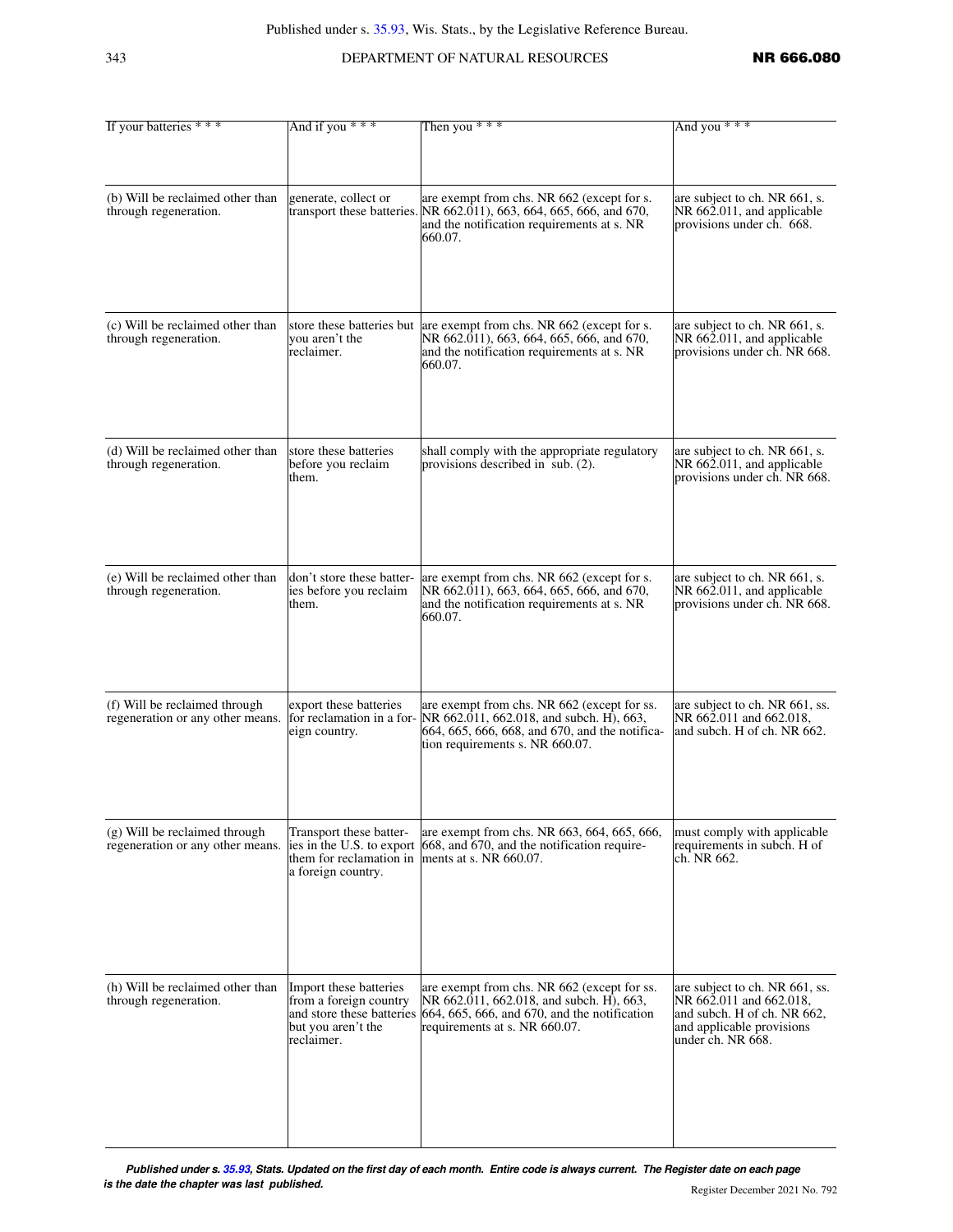## **NR 666.080** WISCONSIN ADMINISTRATIVE CODE 344

| If your batteries * * *                                   | And if you $***$                                                                                                   | Then you $***$                                                                                                                                                                                  | And you * * *                                                                                                                              |
|-----------------------------------------------------------|--------------------------------------------------------------------------------------------------------------------|-------------------------------------------------------------------------------------------------------------------------------------------------------------------------------------------------|--------------------------------------------------------------------------------------------------------------------------------------------|
|                                                           |                                                                                                                    |                                                                                                                                                                                                 |                                                                                                                                            |
| (i) Will be reclaimed other than<br>through regeneration. | Import these batteries<br>from a foreign country<br>and store these batteries<br>before you reclaim<br>them.       | shall comply with the appropriate regulatory<br>provisions described in sub. (2).                                                                                                               | are subject to ch. NR 661, ss.<br>NR 662.011 and 662.018,<br>and subch. H of ch. NR 662,<br>and applicable provisions<br>under ch. NR 668. |
| (i) Will be reclaimed other than<br>through regeneration. | Import these batteries<br>from a foreign country<br>and don't store these<br>batteries before you<br>reclaim them. | are exempt from chs. NR 662 (except for ss.<br>NR 662.011, 662.018 and subch. H), 663, 664, NR 662.011 and 662.018,<br>665, 666, and 670, and the notification<br>requirements at s. NR 660.07. | are subject to ch. NR 661, ss.<br>and subch. H of ch. NR 662,<br>and applicable provisions<br>under ch. NR 668.                            |

**(2)** If I store spent lead−acid batteries before I reclaim them but not through regeneration, which requirements apply? The requirements of this subsection apply to you if you store spent lead−acid batteries before you reclaim them, but you don't reclaim them through regeneration. The requirements are slightly different depending on your hazardous waste license status.

(a) If your facility has an interim license, you shall comply with all of the following:

1. Notification requirements under s. [NR 660.07.](https://docs.legis.wisconsin.gov/document/administrativecode/NR%20660.07)

2. All applicable provisions in subch. [A of ch. NR 665.](https://docs.legis.wisconsin.gov/document/administrativecode/subch.%20A%20of%20ch.%20NR%20665)

3. All applicable provisions in subch. [B of ch. NR 665](https://docs.legis.wisconsin.gov/document/administrativecode/subch.%20B%20of%20ch.%20NR%20665) except s. [NR 665.0013](https://docs.legis.wisconsin.gov/document/administrativecode/NR%20665.0013) (general waste analysis).

4. All applicable provisions in subchs.[C](https://docs.legis.wisconsin.gov/document/administrativecode/subch.%20C%20of%20ch.%20NR%20665) and [D of ch. NR 665.](https://docs.legis.wisconsin.gov/document/administrativecode/subch.%20D%20of%20ch.%20NR%20665)

5. All applicable provisions in subch. [E of ch. NR 665](https://docs.legis.wisconsin.gov/document/administrativecode/subch.%20E%20of%20ch.%20NR%20665) except ss. [NR 665.0071](https://docs.legis.wisconsin.gov/document/administrativecode/NR%20665.0071) and [665.0072](https://docs.legis.wisconsin.gov/document/administrativecode/NR%20665.0072) (use of manifest system and manifest discrepancies).

6. All applicable provisions in subchs. [F](https://docs.legis.wisconsin.gov/document/administrativecode/subch.%20F%20of%20ch.%20NR%20665) to [L of ch. NR 665.](https://docs.legis.wisconsin.gov/document/administrativecode/subch.%20L%20of%20ch.%20NR%20665)

7. All applicable provisions in ch. [NR 670](https://docs.legis.wisconsin.gov/document/administrativecode/ch.%20NR%20670).

8. All applicable provisions under ch. [NR 667](https://docs.legis.wisconsin.gov/document/administrativecode/ch.%20NR%20667).

(b) If your facility has an operating license, you shall comply with all of the following:

1. Notification requirements under s. [NR 660.07.](https://docs.legis.wisconsin.gov/document/administrativecode/NR%20660.07)

2. All applicable provisions in subch. [A of ch. NR 664.](https://docs.legis.wisconsin.gov/document/administrativecode/subch.%20A%20of%20ch.%20NR%20664)

3. All applicable provisions in subch. [B of ch. NR 664](https://docs.legis.wisconsin.gov/document/administrativecode/subch.%20B%20of%20ch.%20NR%20664) except s. [NR 664.0013](https://docs.legis.wisconsin.gov/document/administrativecode/NR%20664.0013) (general waste analysis).

4. All applicable provisions in subchs.[C](https://docs.legis.wisconsin.gov/document/administrativecode/subch.%20C%20of%20ch.%20NR%20664) and [D of ch. NR 664.](https://docs.legis.wisconsin.gov/document/administrativecode/subch.%20D%20of%20ch.%20NR%20664)

5. All applicable provisions in subch. [E of ch. NR 664](https://docs.legis.wisconsin.gov/document/administrativecode/subch.%20E%20of%20ch.%20NR%20664) except ss. [NR 664.0071](https://docs.legis.wisconsin.gov/document/administrativecode/NR%20664.0071) and [664.0072](https://docs.legis.wisconsin.gov/document/administrativecode/NR%20664.0072) (use of manifest system and manifest discrepancies).

6. All applicable provisions in subchs. [F](https://docs.legis.wisconsin.gov/document/administrativecode/subch.%20F%20of%20ch.%20NR%20664) to [L of ch. NR 664.](https://docs.legis.wisconsin.gov/document/administrativecode/subch.%20L%20of%20ch.%20NR%20664)

7. All applicable provisions in ch. [NR 670](https://docs.legis.wisconsin.gov/document/administrativecode/ch.%20NR%20670).

8. All applicable provisions under ch. [NR 667](https://docs.legis.wisconsin.gov/document/administrativecode/ch.%20NR%20667).

**History:** [CR 05−032:](https://docs.legis.wisconsin.gov/document/cr/2005/32) cr. [Register July 2006 No. 607,](https://docs.legis.wisconsin.gov/document/register/607/B/toc) eff. 8−1−06; [CR 16−007:](https://docs.legis.wisconsin.gov/document/cr/2016/7) am. (1) (a) to (e), cr. (2) [Register July 2017 No. 739,](https://docs.legis.wisconsin.gov/document/register/739/B/toc) eff. 8−1−17; [CR 19−082](https://docs.legis.wisconsin.gov/document/cr/2019/82): r. and recr. (1), cr. (2) (a) 8., (b) 8. [Register August 2020 No. 776](https://docs.legis.wisconsin.gov/document/register/776/B/toc), eff. 9−1−20; correction in (1) (d), (f) to (j) made under s. [35.17,](https://docs.legis.wisconsin.gov/document/statutes/35.17) Stats., [Register August 2020 No. 776](https://docs.legis.wisconsin.gov/document/register/776/B/toc).

**Subchapter H — Hazardous Waste Burned in Boilers and Industrial Furnaces**

**Note:** This subchapter is similar to federal regulations contained in [40 CFR part](https://docs.legis.wisconsin.gov/document/cfr/40%20CFR%20266) [266](https://docs.legis.wisconsin.gov/document/cfr/40%20CFR%20266) subpart H, revised as of July 1, 2003.

**NR 666.100 Applicability. (1)** The regulations of this subchapter apply to hazardous waste burned or processed in a boiler or industrial furnace (as defined in s. [NR 660.10\)](https://docs.legis.wisconsin.gov/document/administrativecode/NR%20660.10) irrespective of the purpose of burning or processing, except as provided by subs.  $(2)$ ,  $(3)$ ,  $(4)$ ,  $(7)$  and  $(8)$ . In this subchapter, the term "burn" means burning for energy recovery or destruction, or processing for materials recovery or as an ingredient. The emissions standards of ss. [NR 666.104,](https://docs.legis.wisconsin.gov/document/administrativecode/NR%20666.104) [666.105](https://docs.legis.wisconsin.gov/document/administrativecode/NR%20666.105), [666.106](https://docs.legis.wisconsin.gov/document/administrativecode/NR%20666.106) and [666.107](https://docs.legis.wisconsin.gov/document/administrativecode/NR%20666.107) apply to facilities operating under an interim license or under a license as specified in ss. [NR 666.102](https://docs.legis.wisconsin.gov/document/administrativecode/NR%20666.102) and [666.103](https://docs.legis.wisconsin.gov/document/administrativecode/NR%20666.103).

**(2)** (a) Except as provided by pars. [\(b\),](https://docs.legis.wisconsin.gov/document/administrativecode/NR%20666.100(2)(b)) [\(c\)](https://docs.legis.wisconsin.gov/document/administrativecode/NR%20666.100(2)(c)), and [\(d\)](https://docs.legis.wisconsin.gov/document/administrativecode/NR%20666.100(2)(d)), the standards of this subchapter do not apply to a new hazardous waste boiler or industrial furnace unit that becomes subject to hazardous waste license requirements after October 12, 2005; or no longer apply when an affected source demonstrates compliance with the maximum achievable control technology (MACT) requirements of [40 CFR part 63,](https://docs.legis.wisconsin.gov/document/cfr/40%20CFR%2063) subpart EEE, by conducting a comprehensive performance test and submitting to the department a notification of compliance under  $40$  CFR  $63.1207(j)$  and  $63.1210(d)$  documenting compliance with [40 CFR part 63,](https://docs.legis.wisconsin.gov/document/cfr/40%20CFR%2063) subpart EEE. Nevertheless, even after this demonstration of compliance with the MACT standards, hazardous waste license conditions that were based on the standards of this chapter shall continue to be in effect until the conditions are removed from the license or the license is terminated or revoked, unless the license expressly provides otherwise.

(b) The following standards all continue to apply:

1. If you elect to comply with s. NR  $670.235(1)(a)$  1. to minimize emissions of toxic compounds from startup, shutdown and malfunction events, s. [NR 666.102 \(5\) \(a\)](https://docs.legis.wisconsin.gov/document/administrativecode/NR%20666.102(5)(a)) requiring operations in accordance with the operating requirements specified in the license at all times that hazardous waste is in the unit, and s. [NR](https://docs.legis.wisconsin.gov/document/administrativecode/NR%20666.102(5)(b)3.) [666.102 \(5\) \(b\) 3.](https://docs.legis.wisconsin.gov/document/administrativecode/NR%20666.102(5)(b)3.) requiring compliance with the emission standards and operating requirements during startup and shutdown if

**Published under s. [35.93,](https://docs.legis.wisconsin.gov/document/statutes/35.93) Stats. Updated on the first day of each month. Entire code is always current. The Register date on each** Register December 2021 No. 792 *page is the date the chapter was last published.*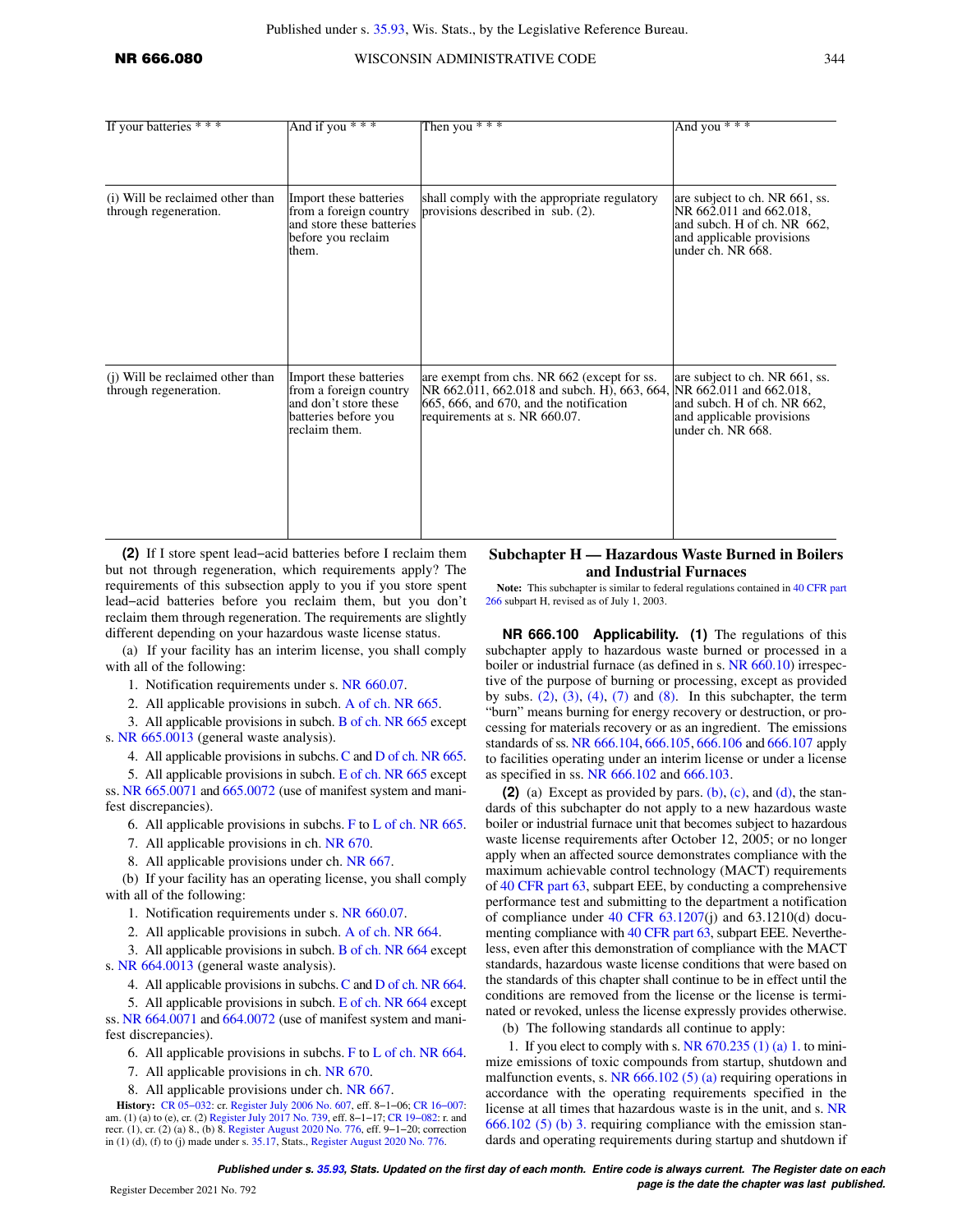hazardous waste is in the combustion chamber, except for particular hazardous wastes. These provisions apply only during startup, shutdown and malfunction events.

2. The closure requirements of ss. NR  $666.102(5)$  (k) and [666.103 \(12\).](https://docs.legis.wisconsin.gov/document/administrativecode/NR%20666.103(12))

3. The standards for direct transfer of s. [NR 666.111](https://docs.legis.wisconsin.gov/document/administrativecode/NR%20666.111).

4. The standards for regulation of residues of s. [NR 666.112.](https://docs.legis.wisconsin.gov/document/administrativecode/NR%20666.112)

5. The applicable requirements of subchs. [A](https://docs.legis.wisconsin.gov/document/administrativecode/subch.%20A%20of%20ch.%20NR%20664) to [H,](https://docs.legis.wisconsin.gov/document/administrativecode/subch.%20H%20of%20ch.%20NR%20664) [BB](https://docs.legis.wisconsin.gov/document/administrativecode/subch.%20BB%20of%20ch.%20NR%20664) and [CC](https://docs.legis.wisconsin.gov/document/administrativecode/subch.%20CC%20of%20ch.%20NR%20664) [of ch. NR 664](https://docs.legis.wisconsin.gov/document/administrativecode/subch.%20CC%20of%20ch.%20NR%20664) and subchs. [A](https://docs.legis.wisconsin.gov/document/administrativecode/subch.%20A%20of%20ch.%20NR%20665) to [H](https://docs.legis.wisconsin.gov/document/administrativecode/subch.%20H%20of%20ch.%20NR%20665), [BB](https://docs.legis.wisconsin.gov/document/administrativecode/subch.%20BB%20of%20ch.%20NR%20665) and [CC of ch. NR 665](https://docs.legis.wisconsin.gov/document/administrativecode/subch.%20CC%20of%20ch.%20NR%20665).

(c) If an owner or operator of a boiler or hydrochloric acid production furnace that is an area source under [40 CFR 63.2](https://docs.legis.wisconsin.gov/document/cfr/40%20CFR%2063.2) and the owner or operator elects not to comply with the emission standards under [40 CFR 63.1216,](https://docs.legis.wisconsin.gov/document/cfr/40%20CFR%2063.1216) [63.1217,](https://docs.legis.wisconsin.gov/document/cfr/40%20CFR%2063.1217) and [63.1218](https://docs.legis.wisconsin.gov/document/cfr/40%20CFR%2063.1218) for particulate matter, semi−volatile and low volatile metals and total chlorine, the owner or operator remains subject to:

1. Section [NR 666.105](https://docs.legis.wisconsin.gov/document/administrativecode/NR%20666.105)—Standards to control particulate matter.

2. Section [NR 666.106](https://docs.legis.wisconsin.gov/document/administrativecode/NR%20666.106)—Standards to control metals emissions, except for mercury.

3. Section [NR 666.107—](https://docs.legis.wisconsin.gov/document/administrativecode/NR%20666.107)Standards to control hydrogen chloride and chlorine gas.

(d) The particulate matter standard of s. [NR 666.105](https://docs.legis.wisconsin.gov/document/administrativecode/NR%20666.105) remains in effect for boilers that elect to comply with the alternative to the particulate matter standard under [40 CFR 63.1216\(](https://docs.legis.wisconsin.gov/document/cfr/40%20CFR%2063.1216)e) and 63.1217(e).

**(3)** The following hazardous wastes and facilities are not subject to regulation under this subchapter:

(a) Used oil burned for energy recovery that is also a hazardous waste solely because it exhibits a characteristic of hazardous waste identified in subch. [C of ch. NR 661.](https://docs.legis.wisconsin.gov/document/administrativecode/subch.%20C%20of%20ch.%20NR%20661) Such used oil is subject to regulation under ch. [NR 679](https://docs.legis.wisconsin.gov/document/administrativecode/ch.%20NR%20679).

(b) Gas recovered from hazardous or solid waste landfills when such gas is burned for energy recovery.

(c) Hazardous wastes that are exempt from regulation under ss. NR  $661.0004$  and  $661.0006$  (1) (c) 3. and [4.,](https://docs.legis.wisconsin.gov/document/administrativecode/NR%20661.0006(1)(c)4.) and hazardous wastes that are subject to the special requirements for very small quantity generators under ss. [NR 662.013](https://docs.legis.wisconsin.gov/document/administrativecode/NR%20662.013) and [662.014](https://docs.legis.wisconsin.gov/document/administrativecode/NR%20662.014).

(d) Coke ovens, if the only hazardous waste burned is EPA hazardous waste number K087, decanter tank tar sludge from coking operations.

**(4)** Owners and operators of smelting, melting and refining furnaces (including pyrometallurgical devices such as cupolas, sintering machines, roasters and foundry furnaces, but not including cement kilns, aggregate kilns or halogen acid furnaces burning hazardous waste) that process hazardous waste solely for metal recovery are conditionally exempt from regulation under this subchapter, except for ss. [NR 666.101](https://docs.legis.wisconsin.gov/document/administrativecode/NR%20666.101) and [666.112.](https://docs.legis.wisconsin.gov/document/administrativecode/NR%20666.112)

(a) To be exempt from ss. NR  $666.102$  to  $666.111$ , an owner or operator of a metal recovery furnace or mercury recovery furnace shall comply with all of the following requirements, except that an owner or operator of a lead or a nickel−chromium recovery furnace, or a metal recovery furnace that burns baghouse bags used to capture metallic dusts emitted by steel manufacturing, shall comply with par. [\(c\),](https://docs.legis.wisconsin.gov/document/administrativecode/NR%20666.100(4)(c)) and owners or operators of lead recovery furnaces that are subject to regulation under the Secondary Lead Smelting national emission standards for hazardous air pollutants (NESHAP) shall comply with sub. [\(8\)](https://docs.legis.wisconsin.gov/document/administrativecode/NR%20666.100(8)).

1. Provide a one−time written notice to the department indicating all of the following:

a. The owner or operator claims exemption under this subsection.

b. The hazardous waste is burned solely for metal recovery consistent with par. [\(b\).](https://docs.legis.wisconsin.gov/document/administrativecode/NR%20666.100(4)(b))

c. The hazardous waste contains recoverable levels of metals.

d. The owner or operator will comply with the sampling and analysis and recordkeeping requirements of this subsection.

2. Sample and analyze the hazardous waste and other feedstocks as necessary to comply with this subsection by using appropriate methods.

3. Maintain at the facility for at least 3 years records to document compliance with this subsection including limits on levels of toxic organic constituents and Btu value of the waste, and levels of recoverable metals in the hazardous waste compared to normal nonhazardous waste feedstocks.

(b) A hazardous waste meeting either of the following criteria is not processed solely for metal recovery:

1. The hazardous waste has a total concentration of organic compounds listed in ch. [NR 661 Appendix VIII,](https://docs.legis.wisconsin.gov/document/administrativecode/ch.%20NR%20661%20Appendix%20VIII) exceeding 500 ppm by weight, as−fired, and so is considered to be burned for destruction. The concentration of organic compounds in a waste as−generated may be reduced to the 500 ppm limit by bona fide treatment that removes or destroys organic constituents. Blending for dilution to meet the 500 ppm limit is prohibited and documentation that the waste has not been impermissibly diluted shall be retained in the records required by par[.\(a\)3.](https://docs.legis.wisconsin.gov/document/administrativecode/NR%20666.100(4)(a)3.)

2. The hazardous waste has a heating value of 5,000 Btu/lb or more, as−fired, and so is considered to be burned as fuel. The heating value of a waste as−generated may be reduced to below the 5,000 Btu/lb limit by bona fide treatment that removes or destroys organic constituents. Blending for dilution to meet the 5,000 Btu/lb limit is prohibited and documentation that the waste has not been impermissibly diluted shall be retained in the records required by par. [\(a\) 3.](https://docs.legis.wisconsin.gov/document/administrativecode/NR%20666.100(4)(a)3.)

(c) To be exempt from ss. NR  $666.102$  to  $666.111$ , an owner or operator of a lead or nickel−chromium or mercury recovery furnace (except for owners or operators of lead recovery furnaces subject to regulation under the Secondary Lead Smelting national emission standards for hazardous air pollutants (NESHAP)) or a metal recovery furnace that burns baghouse bags used to capture metallic dusts emitted by steel manufacturing, shall provide a one−time written notice to the department identifying each hazardous waste burned and specifying whether the owner or operator claims an exemption for each waste under this paragraph or par. [\(a\).](https://docs.legis.wisconsin.gov/document/administrativecode/NR%20666.100(4)(a)) The owner or operator shall comply with par. [\(a\)](https://docs.legis.wisconsin.gov/document/administrativecode/NR%20666.100(4)(a)) for those wastes claimed to be exempt under par. [\(a\)](https://docs.legis.wisconsin.gov/document/administrativecode/NR%20666.100(4)(a)) and shall comply with the requirements below for those wastes claimed to be exempt under this paragraph.

1. The hazardous wastes listed in ch. [NR 666 Appendix XI,](https://docs.legis.wisconsin.gov/document/administrativecode/ch.%20NR%20666%20Appendix%20XI) ch. [NR 666 Appendix XII,](https://docs.legis.wisconsin.gov/document/administrativecode/ch.%20NR%20666%20Appendix%20XII) and ch. [NR 666 Appendix XIII](https://docs.legis.wisconsin.gov/document/administrativecode/ch.%20NR%20666%20Appendix%20XIII), and baghouse bags used to capture metallic dusts emitted by steel manufacturing, are exempt from par. [\(a\),](https://docs.legis.wisconsin.gov/document/administrativecode/NR%20666.100(4)(a)) if all of the following conditions are met:

a. A waste listed in ch. [NR 666 Appendix IX](https://docs.legis.wisconsin.gov/document/administrativecode/ch.%20NR%20666%20Appendix%20IX) shall contain recoverable levels of lead, a waste listed in ch. [NR 666 Appendix](https://docs.legis.wisconsin.gov/document/administrativecode/ch.%20NR%20666%20Appendix%20XII) [XII](https://docs.legis.wisconsin.gov/document/administrativecode/ch.%20NR%20666%20Appendix%20XII) shall contain recoverable levels of nickel or chromium, a waste listed in ch. [NR 666 Appendix XIII](https://docs.legis.wisconsin.gov/document/administrativecode/ch.%20NR%20666%20Appendix%20XIII) shall contain recoverable levels of mercury and contain less than 500 ppm of ch. [NR](https://docs.legis.wisconsin.gov/document/administrativecode/ch.%20NR%20661%20Appendix%20VIII) [661 Appendix VIII](https://docs.legis.wisconsin.gov/document/administrativecode/ch.%20NR%20661%20Appendix%20VIII) organic constituents, and baghouse bags used to capture metallic dusts emitted by steel manufacturing shall contain recoverable levels of metal.

b. The waste does not exhibit the toxicity characteristic specified in s. [NR 661.0024](https://docs.legis.wisconsin.gov/document/administrativecode/NR%20661.0024) for an organic constituent.

c. The waste is not a hazardous waste listed in subch. [D of ch.](https://docs.legis.wisconsin.gov/document/administrativecode/subch.%20D%20of%20ch.%20NR%20661) [NR 661](https://docs.legis.wisconsin.gov/document/administrativecode/subch.%20D%20of%20ch.%20NR%20661) because it is listed for an organic constituent as identified in ch. [NR 661 Appendix VII.](https://docs.legis.wisconsin.gov/document/administrativecode/ch.%20NR%20661%20Appendix%20VII)

d. The owner or operator certifies in the one−time notice that hazardous waste is burned under this paragraph and that sampling and analysis will be conducted or other information will be obtained as necessary to ensure continued compliance with these requirements. Sampling and analysis shall be conducted according to par. [\(a\) 2.](https://docs.legis.wisconsin.gov/document/administrativecode/NR%20666.100(4)(a)2.) and records to document compliance with this paragraph shall be kept for at least 3 years.

2. The department may decide on a case−by−case basis that the toxic organic constituents in a material listed in ch[. N](https://docs.legis.wisconsin.gov/document/administrativecode/ch.%20NR%20666%20Appendix%20XI)R 666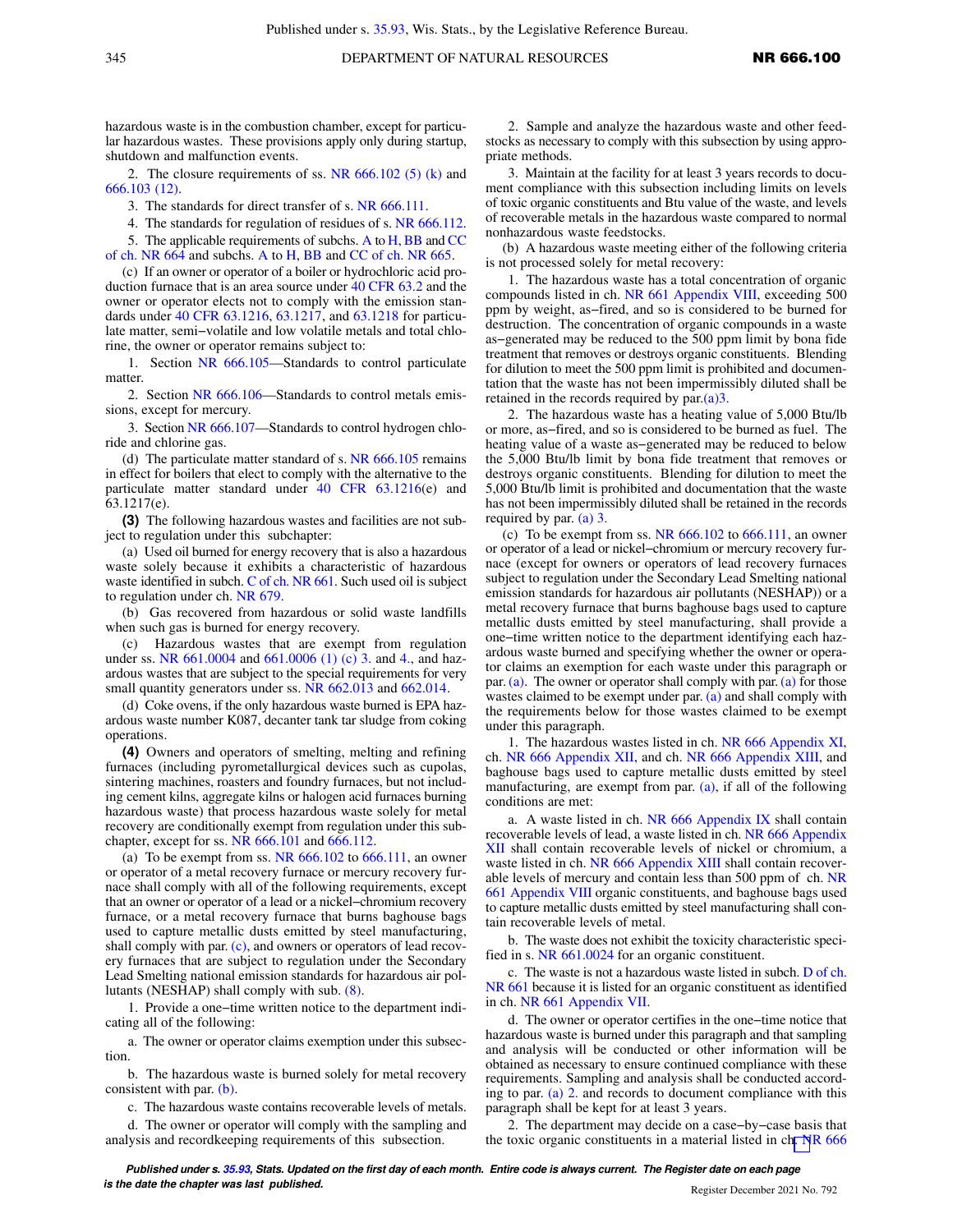[Appendix XI,](https://docs.legis.wisconsin.gov/document/administrativecode/ch.%20NR%20666%20Appendix%20XI) ch. [NR 666 Appendix XII,](https://docs.legis.wisconsin.gov/document/administrativecode/ch.%20NR%20666%20Appendix%20XII) or ch. [NR 666 Appendix](https://docs.legis.wisconsin.gov/document/administrativecode/ch.%20NR%20666%20Appendix%20XIII) [XIII](https://docs.legis.wisconsin.gov/document/administrativecode/ch.%20NR%20666%20Appendix%20XIII) that contains a total concentration of more than 500 ppm toxic organic compounds listed in ch. [NR 661 Appendix VIII](https://docs.legis.wisconsin.gov/document/administrativecode/ch.%20NR%20661%20Appendix%20VIII) may pose a hazard to human health and the environment when burned in a metal recovery furnace exempt from this subchapter. In that situation, after adequate notice and opportunity for comment, the metal recovery furnace shall become subject to this subchapter when burning that material. In making the hazard determination, the department will consider all of the following factors:

a. The concentration and toxicity of organic constituents in the material.

b. The level of destruction of toxic organic constituents provided by the furnace.

c. Whether the acceptable ambient levels established in ch. [NR 666 Appendix IV](https://docs.legis.wisconsin.gov/document/administrativecode/ch.%20NR%20666%20Appendix%20IV) or ch. [NR 666 Appendix V](https://docs.legis.wisconsin.gov/document/administrativecode/ch.%20NR%20666%20Appendix%20V) may be exceeded for any toxic organic compound that may be emitted based on dispersion modeling to predict the maximum annual average off−site ground level concentration.

**(5)** The standards for direct transfer operations under s. [NR](https://docs.legis.wisconsin.gov/document/administrativecode/NR%20666.111) [666.111](https://docs.legis.wisconsin.gov/document/administrativecode/NR%20666.111) apply only to facilities subject to the license standards of s. [NR 666.102](https://docs.legis.wisconsin.gov/document/administrativecode/NR%20666.102) or the interim license standards of s. [NR 666.103.](https://docs.legis.wisconsin.gov/document/administrativecode/NR%20666.103)

**(6)** The management standards for residues under s. [NR](https://docs.legis.wisconsin.gov/document/administrativecode/NR%20666.112) [666.112](https://docs.legis.wisconsin.gov/document/administrativecode/NR%20666.112) apply to any boiler or industrial furnace burning hazardous waste.

**(7)** Owners and operators of smelting, melting and refining furnaces (including pyrometallurgical devices such as cupolas, sintering machines, roasters and foundry furnaces) that process hazardous waste for recovery of economically significant amounts of the precious metals gold, silver, platinum, palladium, iridium, osmium, rhodium or ruthenium, or any combination of these are conditionally exempt from regulation under this subchapter, except for s. [NR 666.112.](https://docs.legis.wisconsin.gov/document/administrativecode/NR%20666.112) To be exempt from ss. [NR](https://docs.legis.wisconsin.gov/document/administrativecode/NR%20666.101) [666.101](https://docs.legis.wisconsin.gov/document/administrativecode/NR%20666.101) to [666.111,](https://docs.legis.wisconsin.gov/document/administrativecode/NR%20666.111) an owner or operator shall do all of the following:

(a) Provide a one−time written notice to the department indicating all of the following:

1. The owner or operator claims exemption under this subsection.

2. The hazardous waste is burned for legitimate recovery of precious metal.

3. The owner or operator will comply with the sampling and analysis and recordkeeping requirements of this subsection.

(b) Sample and analyze the hazardous waste as necessary to document that the waste contains economically significant amounts of the metals and that the treatment recovers economically significant amounts of precious metal.

(c) Maintain at the facility for at least 3 years records to document that all hazardous wastes burned are burned for recovery of economically significant amounts of precious metal.

**(8)** Starting June 23, 1997, owners or operators of lead recovery furnaces that process hazardous waste for recovery of lead and that are subject to regulation under the Secondary Lead Smelting national standards for hazardous air pollutants (NESHAP), are conditionally exempt from regulation under this subchapter, except for s. [NR 666.101](https://docs.legis.wisconsin.gov/document/administrativecode/NR%20666.101). To be exempt, an owner or operator shall provide a one−time notice to the department identifying each hazardous waste burned and specifying that the owner or operator claims an exemption under this subsection. The notice also shall state that the waste burned has a total concentration of non−metal compounds listed in ch. [NR 661 Appendix VIII,](https://docs.legis.wisconsin.gov/document/administrativecode/ch.%20NR%20661%20Appendix%20VIII) of less than 500 ppm by weight, as fired and as provided in sub. [\(4\) \(b\) 1.,](https://docs.legis.wisconsin.gov/document/administrativecode/NR%20666.100(4)(b)1.) or is listed in ch. [NR 666 Appendix XI](https://docs.legis.wisconsin.gov/document/administrativecode/ch.%20NR%20666%20Appendix%20XI).

**History:** [CR 05−032:](https://docs.legis.wisconsin.gov/document/cr/2005/32) cr. [Register July 2006 No. 607,](https://docs.legis.wisconsin.gov/document/register/607/B/toc) eff. 8−1−06; corrections in (4) (c) 1. (intro.), a., 2. (intro.), c., (8) made under s.  $13.92$  (4) (b) [Register March 2013 No. 687](https://docs.legis.wisconsin.gov/document/register/687/B/toc); [CR 16−007:](https://docs.legis.wisconsin.gov/document/cr/2016/7) am. (2) (a), cr. (2) (c), (d), am. (4) (a) 2., r. and recr. (7) (b) [Register July 2017 No. 739](https://docs.legis.wisconsin.gov/document/register/739/B/toc), eff. 8−1−17; [CR 19−082](https://docs.legis.wisconsin.gov/document/cr/2019/82): am. (3) (c), (4) (c) 1. b. [Register August 2020 No. 776,](https://docs.legis.wisconsin.gov/document/register/776/B/toc) eff. 9−1−20.

**NR 666.101 Management prior to burning. (1)** GEN-ERATORS. Generators of hazardous waste that is burned in a boiler or industrial furnace are subject to ch. [NR 662](https://docs.legis.wisconsin.gov/document/administrativecode/ch.%20NR%20662) .

**(2)** TRANSPORTERS. Transporters of hazardous waste that is burned in a boiler or industrial furnace are subject to ch. [NR 663.](https://docs.legis.wisconsin.gov/document/administrativecode/ch.%20NR%20663)

**(3)** STORAGE AND TREATMENT FACILITIES. (a) Owners and operators of facilities that store or treat hazardous waste that is burned in a boiler or industrial furnace are subject to the applicable provisions of chs. [NR 664,](https://docs.legis.wisconsin.gov/document/administrativecode/ch.%20NR%20664) [665,](https://docs.legis.wisconsin.gov/document/administrativecode/ch.%20NR%20665) [667](https://docs.legis.wisconsin.gov/document/administrativecode/ch.%20NR%20667) and [670,](https://docs.legis.wisconsin.gov/document/administrativecode/ch.%20NR%20670) except as provided by sub. [\(3\) \(b\)](https://docs.legis.wisconsin.gov/document/administrativecode/NR%20666.101(3)(b)). These standards apply to storage and treatment by the burner as well as to storage and treatment facilities operated by intermediaries (processors, blenders, distributors, etc.) between the generator and the burner.

(b) Owners and operators of facilities that burn, in an on−site boiler or industrial furnace exempt from regulation under the small quantity burner provisions of s. [NR 666.108,](https://docs.legis.wisconsin.gov/document/administrativecode/NR%20666.108) hazardous waste that they generate are exempt from the regulations of chs. [NR 664,](https://docs.legis.wisconsin.gov/document/administrativecode/ch.%20NR%20664) [665,](https://docs.legis.wisconsin.gov/document/administrativecode/ch.%20NR%20665) [667](https://docs.legis.wisconsin.gov/document/administrativecode/ch.%20NR%20667) and [670](https://docs.legis.wisconsin.gov/document/administrativecode/ch.%20NR%20670) applicable to storage units for those storage units that store mixtures of hazardous waste and the primary fuel to the boiler or industrial furnace in tanks that feed the fuel mixture directly to the burner. Storage of hazardous waste prior to mixing with the primary fuel is subject to regulation as prescribed in par. [\(a\).](https://docs.legis.wisconsin.gov/document/administrativecode/NR%20666.101(3)(a))

**History:** [CR 05−032](https://docs.legis.wisconsin.gov/document/cr/2005/32): cr. [Register July 2006 No. 607](https://docs.legis.wisconsin.gov/document/register/607/B/toc), eff. 8−1−06; [CR 19−082](https://docs.legis.wisconsin.gov/document/cr/2019/82): am. [Register August 2020 No. 776,](https://docs.legis.wisconsin.gov/document/register/776/B/toc) eff. 9−1−20.

**NR 666.102 License standards for burners. (1)** APPLICABILITY. (a) *General.* Owners and operators of boilers and industrial furnaces burning hazardous waste and not operating under an interim license shall comply with this section and ss. [NR 670.022](https://docs.legis.wisconsin.gov/document/administrativecode/NR%20670.022) and [670.066,](https://docs.legis.wisconsin.gov/document/administrativecode/NR%20670.066) unless exempt under the small quantity burner exemption of s. [NR 666.108.](https://docs.legis.wisconsin.gov/document/administrativecode/NR%20666.108)

(b) *Applicability of ch. NR 664 standards.* Owners and operators of boilers and industrial furnaces that burn hazardous waste are subject to the following provisions of ch. [NR 664,](https://docs.legis.wisconsin.gov/document/administrativecode/ch.%20NR%20664) except as provided otherwise by this subchapter:

1. In subch. [A of ch. NR 664](https://docs.legis.wisconsin.gov/document/administrativecode/subch.%20A%20of%20ch.%20NR%20664) (General), s. [NR 664.0004.](https://docs.legis.wisconsin.gov/document/administrativecode/NR%20664.0004)

2. In subch. [B of ch. NR 664](https://docs.legis.wisconsin.gov/document/administrativecode/subch.%20B%20of%20ch.%20NR%20664) (General facility standards), s. NR 664,0011 to 664,0018.

3. In subch. [C of ch. NR 664](https://docs.legis.wisconsin.gov/document/administrativecode/subch.%20C%20of%20ch.%20NR%20664) (Preparedness and prevention), ss. [NR 664.0031](https://docs.legis.wisconsin.gov/document/administrativecode/NR%20664.0031) to [664.0037](https://docs.legis.wisconsin.gov/document/administrativecode/NR%20664.0037).

4. In subch. [D of ch. NR 664](https://docs.legis.wisconsin.gov/document/administrativecode/subch.%20D%20of%20ch.%20NR%20664) (Contingency plan and emergency procedures), ss. [NR 664.0051](https://docs.legis.wisconsin.gov/document/administrativecode/NR%20664.0051) to [664.0056](https://docs.legis.wisconsin.gov/document/administrativecode/NR%20664.0056).

5. In subch. [E of ch. NR 664](https://docs.legis.wisconsin.gov/document/administrativecode/subch.%20E%20of%20ch.%20NR%20664) (Manifest system, recordkeeping and reporting), the applicable provisions of ss. [NR 664.0071](https://docs.legis.wisconsin.gov/document/administrativecode/NR%20664.0071) to [664.0077](https://docs.legis.wisconsin.gov/document/administrativecode/NR%20664.0077).

6. In subch. [F of ch. NR 664](https://docs.legis.wisconsin.gov/document/administrativecode/subch.%20F%20of%20ch.%20NR%20664) (Corrective Action), ss. [NR](https://docs.legis.wisconsin.gov/document/administrativecode/NR%20664.0090) [664.0090](https://docs.legis.wisconsin.gov/document/administrativecode/NR%20664.0090) and [664.0101.](https://docs.legis.wisconsin.gov/document/administrativecode/NR%20664.0101)

7. In subch. [G of ch. NR 664](https://docs.legis.wisconsin.gov/document/administrativecode/subch.%20G%20of%20ch.%20NR%20664) (Closure and post−closure), ss. [NR 664.0111](https://docs.legis.wisconsin.gov/document/administrativecode/NR%20664.0111) to [664.0115](https://docs.legis.wisconsin.gov/document/administrativecode/NR%20664.0115).

8. In subch. [H of ch. NR 664](https://docs.legis.wisconsin.gov/document/administrativecode/subch.%20H%20of%20ch.%20NR%20664) (Financial requirements), ss. [NR](https://docs.legis.wisconsin.gov/document/administrativecode/NR%20664.0141) [664.0141](https://docs.legis.wisconsin.gov/document/administrativecode/NR%20664.0141), [664.0142](https://docs.legis.wisconsin.gov/document/administrativecode/NR%20664.0142), [664.0143](https://docs.legis.wisconsin.gov/document/administrativecode/NR%20664.0143) and [664.0147](https://docs.legis.wisconsin.gov/document/administrativecode/NR%20664.0147) to [664.0151,](https://docs.legis.wisconsin.gov/document/administrativecode/NR%20664.0151) except that states and the federal government are exempt from s. [NR](https://docs.legis.wisconsin.gov/document/administrativecode/NR%20664.0147) [664.0147](https://docs.legis.wisconsin.gov/document/administrativecode/NR%20664.0147).

9. Subchapter [BB of ch. NR 664](https://docs.legis.wisconsin.gov/document/administrativecode/subch.%20BB%20of%20ch.%20NR%20664) (Air emission standards for equipment leaks), except s. [NR 664.1050 \(1\)](https://docs.legis.wisconsin.gov/document/administrativecode/NR%20664.1050(1)).

**(2)** HAZARDOUS WASTE ANALYSIS. (a) The owner or operator shall provide an analysis of the hazardous waste that quantifies the concentration of any constituent identified in ch. [NR 661 Appen](https://docs.legis.wisconsin.gov/document/administrativecode/ch.%20NR%20661%20Appendix%20VIII)[dix VIII](https://docs.legis.wisconsin.gov/document/administrativecode/ch.%20NR%20661%20Appendix%20VIII) that may reasonably be expected to be in the waste. Such constituents shall be identified and quantified if present, at levels detectable by using appropriate analytical procedures. The ch. [NR 661 Appendix VIII](https://docs.legis.wisconsin.gov/document/administrativecode/ch.%20NR%20661%20Appendix%20VIII) constituents excluded from this analysis shall be identified and the basis for their exclusion explained. This analysis shall be used to provide all information required by this subchapter and ss. [NR 670.022](https://docs.legis.wisconsin.gov/document/administrativecode/NR%20670.022) and [670.066](https://docs.legis.wisconsin.gov/document/administrativecode/NR%20670.066) and to enable the department to prescribe such license conditions as necessary to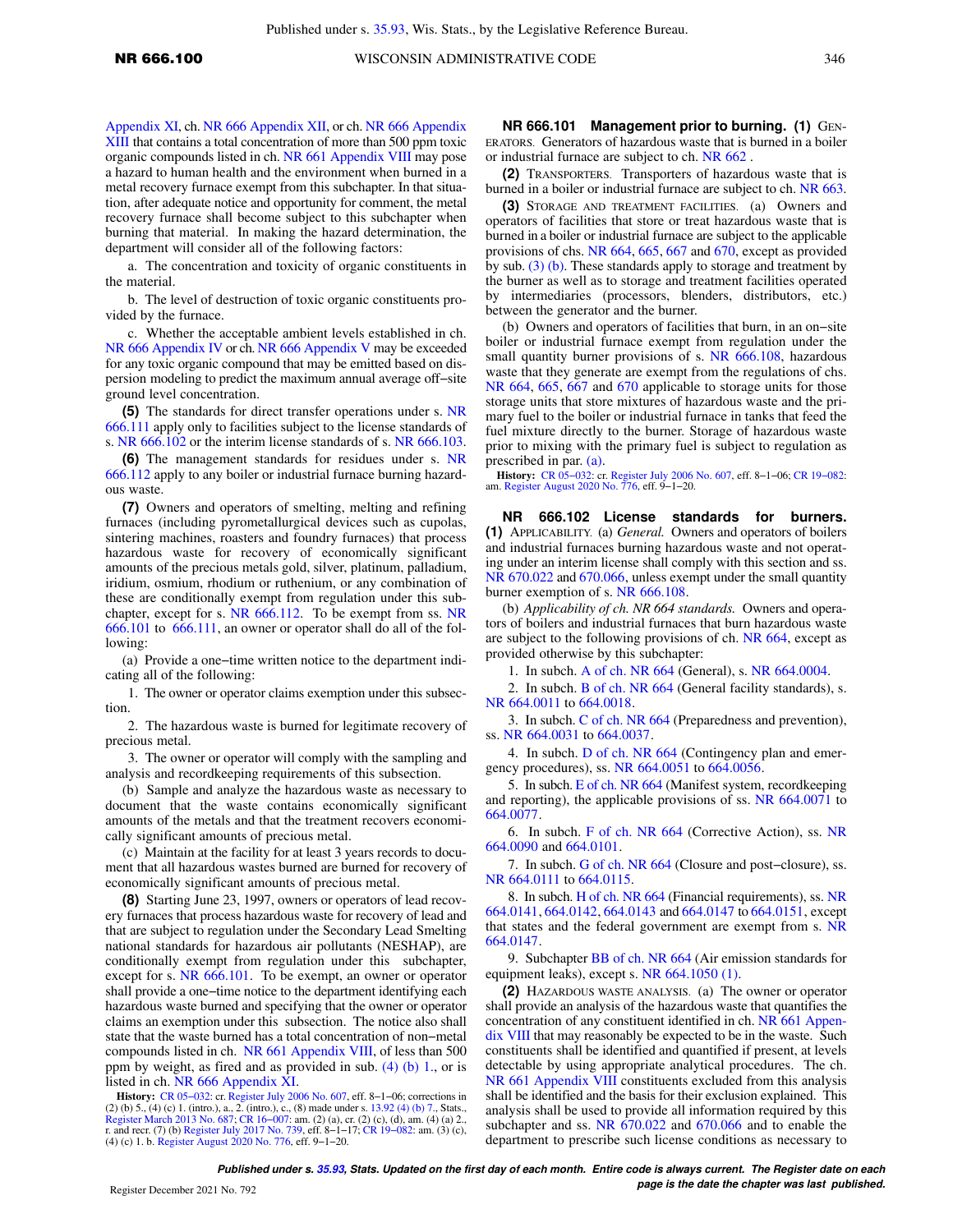protect human health and the environment. Such analysis shall be included as a portion of the feasibility and plan of operation report, or, for facilities operating under the interim license standards of this subchapter, as a portion of the trial burn plan that may be submitted before the feasibility and plan of operation report under provisions of s. [NR 670.066 \(7\)](https://docs.legis.wisconsin.gov/document/administrativecode/NR%20670.066(7)) as well as any other analysis required by the department in preparing the license. Owners and operators of boilers and industrial furnaces not operating under the interim license standards shall provide the information required by s. [NR 670.022](https://docs.legis.wisconsin.gov/document/administrativecode/NR%20670.022) or [670.066 \(3\)](https://docs.legis.wisconsin.gov/document/administrativecode/NR%20670.066(3)) in the feasibility and plan of operation report to the greatest extent possible.

(b) Throughout normal operation, the owner or operator shall conduct sampling and analysis as necessary to ensure that the hazardous waste, other fuels, and industrial furnace feedstocks fired into the boiler or industrial furnace are within the physical and chemical composition limits specified in the license.

**(3)** EMISSIONS STANDARDS. Owners and operators shall comply with emissions standards provided by ss. [NR 666.104](https://docs.legis.wisconsin.gov/document/administrativecode/NR%20666.104) to [666.107](https://docs.legis.wisconsin.gov/document/administrativecode/NR%20666.107).

**(4)** LICENSES. (a) The owner or operator may burn only hazardous wastes specified in the facility license and only under the operating conditions specified under sub. [\(5\),](https://docs.legis.wisconsin.gov/document/administrativecode/NR%20666.102(5)) except in approved trial burns under the conditions specified in s. [NR 670.066.](https://docs.legis.wisconsin.gov/document/administrativecode/NR%20670.066)

(b) Hazardous wastes not specified in the license may not be burned until operating conditions have been specified under a new license or license modification, as applicable. Operating requirements for new wastes may be based on either trial burn results or alternative data included with feasibility and plan of operation report under s. [NR 670.022.](https://docs.legis.wisconsin.gov/document/administrativecode/NR%20670.022)

(c) Boilers and industrial furnaces operating under the interim license standards of s. [NR 666.103](https://docs.legis.wisconsin.gov/document/administrativecode/NR%20666.103) are permitted under procedures provided by s. [NR 670.066 \(7\).](https://docs.legis.wisconsin.gov/document/administrativecode/NR%20670.066(7))

(d) A license for a new boiler or industrial furnace (those boilers and industrial furnaces not operating under the interim license standards) shall establish appropriate conditions for each of the applicable requirements of this section, including but not limited to allowable hazardous waste firing rates and operating conditions necessary to meet sub.  $(5)$ , in order to comply with all of the following standards:

1. For the period beginning with initial introduction of hazardous waste and ending with initiation of the trial burn, and only for the minimum time required to bring the device to a point of operational readiness to conduct a trial burn, not to exceed a duration of 720 hours operating time when burning hazardous waste, the operating requirements shall be those most likely to ensure compliance with the emission standards of ss. [NR 666.104](https://docs.legis.wisconsin.gov/document/administrativecode/NR%20666.104) to [666.107](https://docs.legis.wisconsin.gov/document/administrativecode/NR%20666.107), based on the department's engineering judgment. If the applicant is seeking a waiver from a trial burn to demonstrate conformance with a particular emission standard, the operating requirements during this initial period of operation shall include those specified by the applicable provisions of s. [NR 666.104,](https://docs.legis.wisconsin.gov/document/administrativecode/NR%20666.104) [666.105](https://docs.legis.wisconsin.gov/document/administrativecode/NR%20666.105), [666.106](https://docs.legis.wisconsin.gov/document/administrativecode/NR%20666.106) or [666.107.](https://docs.legis.wisconsin.gov/document/administrativecode/NR%20666.107) The department may extend the duration of this period for up to 720 additional hours when good cause for the extension is demonstrated by the applicant.

2. For the duration of the trial burn, the operating requirements shall be sufficient to demonstrate compliance with the emissions standards of ss. [NR 666.104](https://docs.legis.wisconsin.gov/document/administrativecode/NR%20666.104) to [666.107](https://docs.legis.wisconsin.gov/document/administrativecode/NR%20666.107) and shall be in accordance with the approved trial burn plan.

3. For the period immediately following completion of the trial burn, and only for the minimum period sufficient to allow sample analysis, data computation, submission of the trial burn results by the applicant, review of the trial burn results and modification of the facility license by the department to reflect the trial burn results, the operating requirements shall be those most likely to ensure compliance with the emission standards of ss. [NR](https://docs.legis.wisconsin.gov/document/administrativecode/NR%20666.104) [666.104](https://docs.legis.wisconsin.gov/document/administrativecode/NR%20666.104) to [666.107](https://docs.legis.wisconsin.gov/document/administrativecode/NR%20666.107) based on the department's engineering judgment.

4. For the remaining duration of the license, the operating requirements shall be those demonstrated in a trial burn or by alternative data specified in s. [NR 670.022](https://docs.legis.wisconsin.gov/document/administrativecode/NR%20670.022), as sufficient to ensure compliance with the emissions standards of ss. [NR 666.104](https://docs.legis.wisconsin.gov/document/administrativecode/NR%20666.104) to [666.107.](https://docs.legis.wisconsin.gov/document/administrativecode/NR%20666.107)

**(5)** OPERATING REQUIREMENTS. (a) *General.* A boiler or industrial furnace burning hazardous waste shall be operated in accordance with the operating requirements specified in the license at all times where there is hazardous waste in the unit.

(b) *Requirements to ensure compliance with the organic emissions standards.* 1. 'DRE standard.' Operating conditions shall be specified either on a case−by−case basis for each hazardous waste burned as those demonstrated (in a trial burn or by alternative data as specified in s. [NR 670.022](https://docs.legis.wisconsin.gov/document/administrativecode/NR%20670.022)) to be sufficient to comply with the destruction and removal efficiency (DRE) performance standard of s. [NR 666.104 \(1\)](https://docs.legis.wisconsin.gov/document/administrativecode/NR%20666.104(1)) or as those special operating requirements provided by s. NR  $666.104$  (1) (d) for the waiver of the DRE trial burn. When the DRE trial burn is not waived under s. [NR 666.104 \(1\) \(d\)](https://docs.legis.wisconsin.gov/document/administrativecode/NR%20666.104(1)(d)), each set of operating requirements shall specify the composition of the hazardous waste (including acceptable variations in the physical and chemical properties of the hazardous waste which will not affect compliance with the DRE performance standard) to which the operating requirements apply. For each such hazardous waste, the license shall specify acceptable operating limits including, but not limited to, the following conditions as appropriate:

a. Feed rate of hazardous waste and other fuels measured and specified as prescribed in par. [\(f\).](https://docs.legis.wisconsin.gov/document/administrativecode/NR%20666.102(5)(f))

b. Minimum and maximum device production rate when producing normal product expressed in appropriate units, measured and specified as prescribed in par. [\(f\)](https://docs.legis.wisconsin.gov/document/administrativecode/NR%20666.102(5)(f)).

c. Appropriate controls of the hazardous waste firing system.

d. Allowable variation in boiler and industrial furnace system design or operating procedures.

e. Minimum combustion gas temperature measured at a location indicative of combustion chamber temperature, measured and specified as prescribed in par. [\(f\)](https://docs.legis.wisconsin.gov/document/administrativecode/NR%20666.102(5)(f)).

f. An appropriate indicator of combustion gas velocity, mea-sured and specified as prescribed in par. [\(f\),](https://docs.legis.wisconsin.gov/document/administrativecode/NR%20666.102(5)(f)) unless documentation is provided under s. [NR 670.066](https://docs.legis.wisconsin.gov/document/administrativecode/NR%20670.066) demonstrating adequate combustion gas residence time.

g. Such other operating requirements as are necessary to ensure that the DRE performance standard of s. [NR 666.104 \(1\)](https://docs.legis.wisconsin.gov/document/administrativecode/NR%20666.104(1)) is met.

2. 'Carbon monoxide and hydrocarbon standards.' The license shall incorporate a carbon monoxide (CO) limit and, as appropriate, a hydrocarbon (HC) limit as provided by s. [NR](https://docs.legis.wisconsin.gov/document/administrativecode/NR%20666.104(2)) [666.104 \(2\),](https://docs.legis.wisconsin.gov/document/administrativecode/NR%20666.104(2)) [\(3\)](https://docs.legis.wisconsin.gov/document/administrativecode/NR%20666.104(3)), [\(4\),](https://docs.legis.wisconsin.gov/document/administrativecode/NR%20666.104(4)) [\(5\)](https://docs.legis.wisconsin.gov/document/administrativecode/NR%20666.104(5)) and [\(6\).](https://docs.legis.wisconsin.gov/document/administrativecode/NR%20666.104(6)) The license limits shall be specified as follows:

a. When complying with the CO standard of s. [NR 666.104](https://docs.legis.wisconsin.gov/document/administrativecode/NR%20666.104(2)(a)) [\(2\) \(a\),](https://docs.legis.wisconsin.gov/document/administrativecode/NR%20666.104(2)(a)) the license limit is 100 ppmv.

b. When complying with the alternative CO standard under s. [NR 666.104 \(3\)](https://docs.legis.wisconsin.gov/document/administrativecode/NR%20666.104(3)), the license limit for CO is based on the trial burn and is established as the average over all valid runs of the highest hourly rolling average CO level of each run, and the license limit for HC is 20 ppmv (as defined in s. [NR 666.104 \(3\)](https://docs.legis.wisconsin.gov/document/administrativecode/NR%20666.104(3)(a)) [\(a\)](https://docs.legis.wisconsin.gov/document/administrativecode/NR%20666.104(3)(a))), except as provided in s. NR  $666.104(6)$ .

c. When complying with the alternative HC limit for industrial furnaces under s. NR  $666.104$  (6), the license limit for HC and CO is the baseline level when hazardous waste is not burned as specified by that subsection.

3. 'Startup and shutdown.' During startup and shutdown of the boiler or industrial furnace, hazardous waste (except waste fed solely as an ingredient under the Tier I (or adjusted Tier I) feed rate screening limits for metals and chloride or chlorine, and except low risk waste exempt from the trial burn requirements under ss.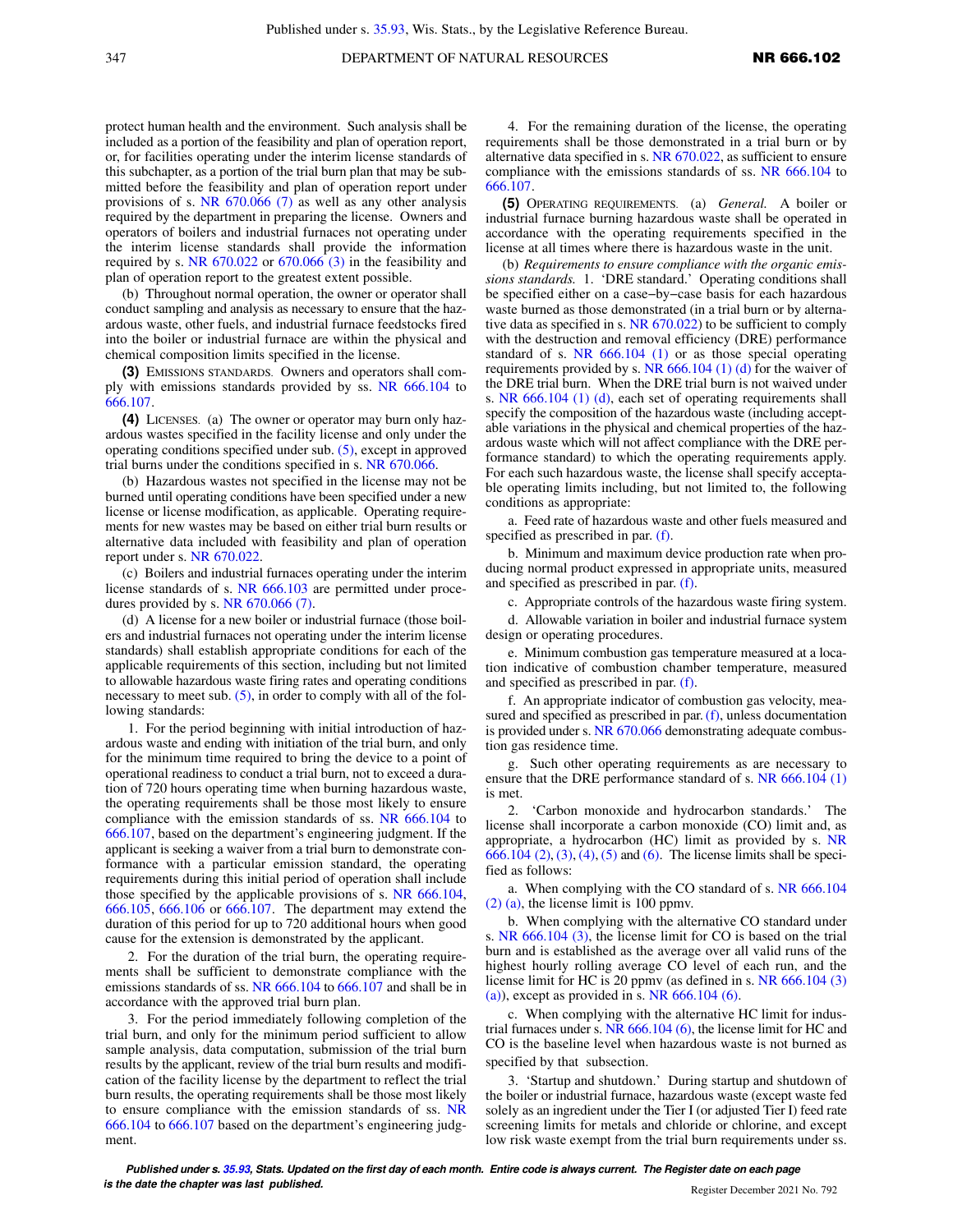[NR 666.104 \(1\) \(e\),](https://docs.legis.wisconsin.gov/document/administrativecode/NR%20666.104(1)(e)) [666.105](https://docs.legis.wisconsin.gov/document/administrativecode/NR%20666.105), [666.106](https://docs.legis.wisconsin.gov/document/administrativecode/NR%20666.106) and [666.107\)](https://docs.legis.wisconsin.gov/document/administrativecode/NR%20666.107) may not be fed into the device unless the device is operating within the conditions of operation specified in the license.

(c) *Requirements to ensure conformance with the particulate standard.* 1. Except as provided in subds. [2.](https://docs.legis.wisconsin.gov/document/administrativecode/NR%20666.102(5)(c)2.) and [3.,](https://docs.legis.wisconsin.gov/document/administrativecode/NR%20666.102(5)(c)3.) the license shall specify the following operating requirements to ensure conformance with the particulate standard specified in s. [NR 666.105](https://docs.legis.wisconsin.gov/document/administrativecode/NR%20666.105):

a. Total ash feed rate to the device from hazardous waste, other fuels and industrial furnace feedstocks, measured and specified as prescribed in par. [\(f\).](https://docs.legis.wisconsin.gov/document/administrativecode/NR%20666.102(5)(f))

b. Maximum device production rate when producing normal product expressed in appropriate units, and measured and specified as prescribed in par. [\(f\).](https://docs.legis.wisconsin.gov/document/administrativecode/NR%20666.102(5)(f))

c. Appropriate controls on operation and maintenance of the hazardous waste firing system and any air pollution control system.

d. Allowable variation in boiler and industrial furnace system design including any air pollution control system or operating procedures.

e. Such other operating requirements as are necessary to ensure that the particulate standard in s. [NR 666.111 \(2\)](https://docs.legis.wisconsin.gov/document/administrativecode/NR%20666.111(2)) is met.

2. License conditions to ensure conformance with the particulate matter standard may not be provided for facilities exempt from the particulate matter standard under s. [NR 666.105 \(2\).](https://docs.legis.wisconsin.gov/document/administrativecode/NR%20666.105(2))

3. For cement kilns and light−weight aggregate kilns, license conditions to ensure compliance with the particulate standard may not limit the ash content of hazardous waste or other feed materials.

(d) *Requirements to ensure conformance with the metals emissions standard.* 1. For conformance with the Tier I (or adjusted Tier I) metals feed rate screening limits of s. [NR 666.106 \(2\)](https://docs.legis.wisconsin.gov/document/administrativecode/NR%20666.106(2)) or [\(5\),](https://docs.legis.wisconsin.gov/document/administrativecode/NR%20666.106(5)) the license shall specify the following operating requirements:

a. Total feed rate of each metal in hazardous waste, other fuels, and industrial furnace feedstocks measured and specified under provisions of par. [\(f\)](https://docs.legis.wisconsin.gov/document/administrativecode/NR%20666.102(5)(f)).

b. Total feed rate of hazardous waste measured and specified as prescribed in par. [\(f\)](https://docs.legis.wisconsin.gov/document/administrativecode/NR%20666.102(5)(f)).

c. A sampling and metals analysis program for the hazardous waste, other fuels and industrial furnace feedstocks.

2. For conformance with the Tier II metals emission rate screening limits under s. [NR 666.106 \(3\)](https://docs.legis.wisconsin.gov/document/administrativecode/NR%20666.106(3)) and the Tier III metals controls under s. [NR 666.106 \(4\)](https://docs.legis.wisconsin.gov/document/administrativecode/NR%20666.106(4)), the license shall specify the following operating requirements:

a. Maximum emission rate for each metal specified as the average emission rate during the trial burn.

b. Feed rate of total hazardous waste and pumpable hazardous waste, each measured and specified as prescribed in par. [\(f\) 1.](https://docs.legis.wisconsin.gov/document/administrativecode/NR%20666.102(5)(f)1.)

c. Feed rate of each metal in the following feedstreams, measured and specified as prescribed in par. [\(f\):](https://docs.legis.wisconsin.gov/document/administrativecode/NR%20666.102(5)(f))

1) Total feedstreams.

2) Total hazardous waste feed.

3) Total pumpable hazardous waste feed.

d. Total feed rate of chlorine and chloride in total feedstreams measured and specified as prescribed in par. [\(f\).](https://docs.legis.wisconsin.gov/document/administrativecode/NR%20666.102(5)(f))

e. Maximum combustion gas temperature measured at a location indicative of combustion chamber temperature, and measured and specified as prescribed in par. [\(f\).](https://docs.legis.wisconsin.gov/document/administrativecode/NR%20666.102(5)(f))

f. Maximum flue gas temperature at the inlet to the particulate matter air pollution control system measured and specified as pre-scribed in par. [\(f\)](https://docs.legis.wisconsin.gov/document/administrativecode/NR%20666.102(5)(f)).

g. Maximum device production rate when producing normal product expressed in appropriate units and measured and specified as prescribed in par. [\(f\).](https://docs.legis.wisconsin.gov/document/administrativecode/NR%20666.102(5)(f))

h. Appropriate controls on operation and maintenance of the hazardous waste firing system and any air pollution control system.

i. Allowable variation in boiler and industrial furnace system design including any air pollution control system or operating procedures.

j. Such other operating requirements as are necessary to ensure that the metals standards under s. [NR 666.106 \(3\)](https://docs.legis.wisconsin.gov/document/administrativecode/NR%20666.106(3)) or [\(4\)](https://docs.legis.wisconsin.gov/document/administrativecode/NR%20666.106(4)) are met.

3. For conformance with an alternative implementation approach approved by the department under s. [NR 666.106 \(6\),](https://docs.legis.wisconsin.gov/document/administrativecode/NR%20666.106(6)) the license shall specify all of the following operating requirements:

a. Maximum emission rate for each metal specified as the average emission rate during the trial burn.

b. Feed rate of total hazardous waste and pumpable hazardous waste, each measured and specified as prescribed in par. [\(f\) 1.](https://docs.legis.wisconsin.gov/document/administrativecode/NR%20666.102(5)(f)1.)

c. Feed rate of each metal in the following feedstreams, mea-sured and specified as prescribed in par. [\(f\):](https://docs.legis.wisconsin.gov/document/administrativecode/NR%20666.102(5)(f))

1) Total hazardous waste feed.

2) Total pumpable hazardous waste feed.

d. Total feed rate of chlorine and chloride in total feedstreams measured and specified prescribed in par. [\(f\)](https://docs.legis.wisconsin.gov/document/administrativecode/NR%20666.102(5)(f)).

e. Maximum combustion gas temperature measured at a location indicative of combustion chamber temperature, and measured and specified as prescribed in par. [\(f\).](https://docs.legis.wisconsin.gov/document/administrativecode/NR%20666.102(5)(f))

f. Maximum flue gas temperature at the inlet to the particulate matter air pollution control system measured and specified as prescribed in par. [\(f\)](https://docs.legis.wisconsin.gov/document/administrativecode/NR%20666.102(5)(f)).

g. Maximum device production rate when producing normal product expressed in appropriate units and measured and specified as prescribed in par. [\(f\)](https://docs.legis.wisconsin.gov/document/administrativecode/NR%20666.102(5)(f)).

h. Appropriate controls on operation and maintenance of the hazardous waste firing system and any air pollution control system.

i. Allowable variation in boiler and industrial furnace system design including any air pollution control system or operating procedures.

j. Such other operating requirements as are necessary to ensure that the metals standards under s. [NR 666.106 \(3\)](https://docs.legis.wisconsin.gov/document/administrativecode/NR%20666.106(3)) or [\(4\)](https://docs.legis.wisconsin.gov/document/administrativecode/NR%20666.106(4)) are met.

(e) *Requirements to ensure conformance with the hydrogen chloride and chlorine gas standards.* 1. For conformance with the Tier I total chloride and chlorine feed rate screening limits of s. [NR](https://docs.legis.wisconsin.gov/document/administrativecode/NR%20666.107(2)(a)) [666.107 \(2\) \(a\),](https://docs.legis.wisconsin.gov/document/administrativecode/NR%20666.107(2)(a)) the license shall specify all of the following operating requirements:

a. Feed rate of total chloride and chlorine in hazardous waste, other fuels, and industrial furnace feedstocks measured and specified as prescribed in par. [\(f\)](https://docs.legis.wisconsin.gov/document/administrativecode/NR%20666.102(5)(f)).

b. Feed rate of total hazardous waste measured and specified as prescribed in par. [\(f\).](https://docs.legis.wisconsin.gov/document/administrativecode/NR%20666.102(5)(f))

c. A sampling and analysis program for total chloride and chlorine for the hazardous waste, other fuels and industrial furnace feedstocks.

2. For conformance with the Tier II HCl and  $Cl_2$  emission rate screening limits under s. [NR 666.107 \(2\) \(b\)](https://docs.legis.wisconsin.gov/document/administrativecode/NR%20666.107(2)(b)) and the Tier III HCl and  $Cl<sub>2</sub>$  controls under s. [NR 666.107 \(3\)](https://docs.legis.wisconsin.gov/document/administrativecode/NR%20666.107(3)), the license shall specify the following operating requirements:

a. Maximum emission rate for HCl and for  $Cl<sub>2</sub>$  specified as the average emission rate during the trial burn.

b. Feed rate of total hazardous waste measured and specified as prescribed in par. [\(f\).](https://docs.legis.wisconsin.gov/document/administrativecode/NR%20666.102(5)(f))

c. Total feed rate of chlorine and chloride in total feedstreams, measured and specified as prescribed in par. [\(f\)](https://docs.legis.wisconsin.gov/document/administrativecode/NR%20666.102(5)(f)).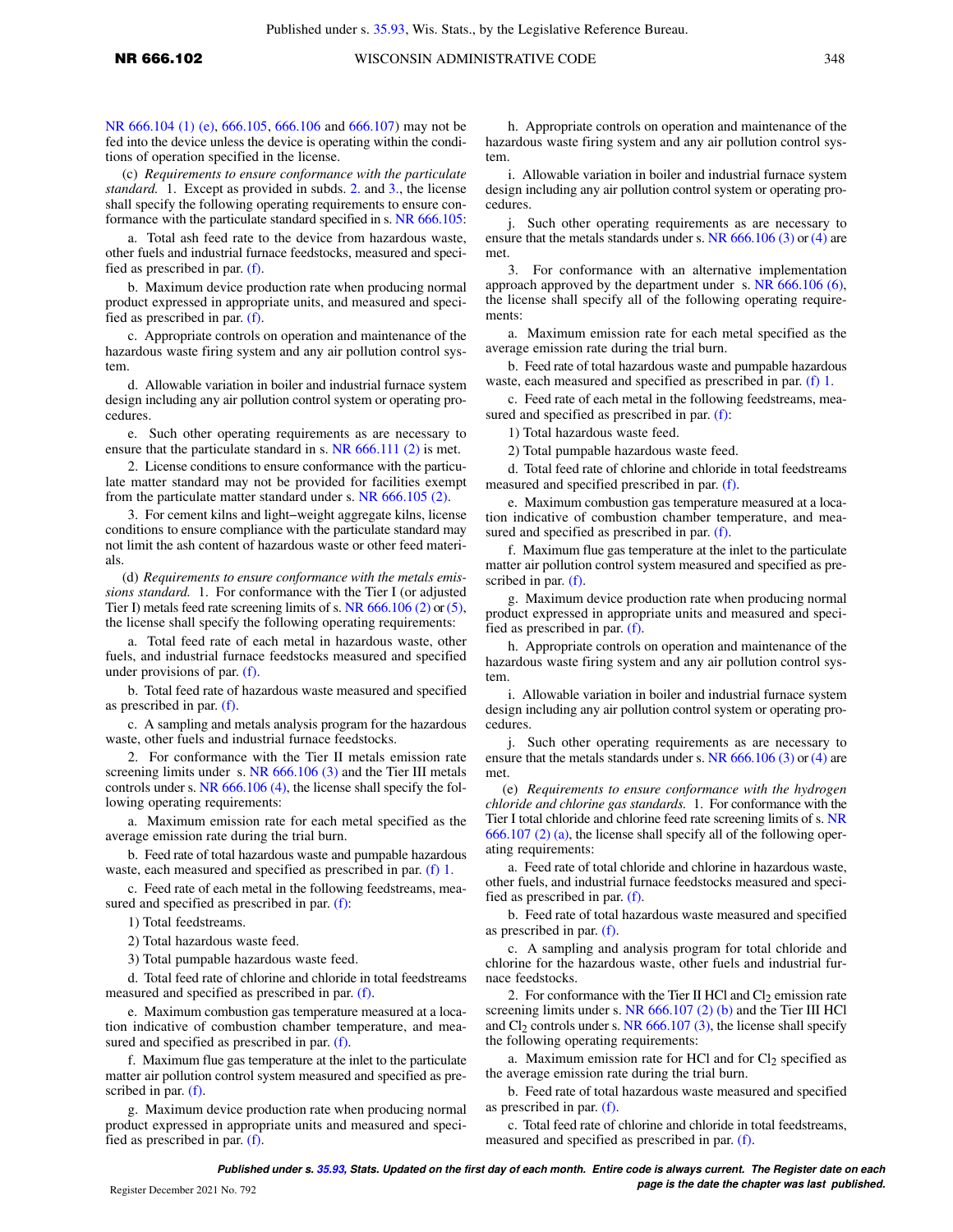d. Maximum device production rate when producing normal product expressed in appropriate units, measured and specified as prescribed in par. [\(f\).](https://docs.legis.wisconsin.gov/document/administrativecode/NR%20666.102(5)(f))

e. Appropriate controls on operation and maintenance of the hazardous waste firing system and any air pollution control system.

f. Allowable variation in boiler and industrial furnace system design including any air pollution control system or operating procedures.

g. Such other operating requirements as are necessary to ensure that the HCl and Cl<sub>2</sub> standards under s. NR  $666.107(2)$  (b) or  $(3)$  are met.

(f) *Measuring parameters and establishing limits based on trial burn data.* 1. 'General requirements.' As specified in pars. [\(b\)](https://docs.legis.wisconsin.gov/document/administrativecode/NR%20666.102(5)(b)) to [\(e\)](https://docs.legis.wisconsin.gov/document/administrativecode/NR%20666.102(5)(e)), each operating parameter shall be measured, and license limits on the parameter shall be established, according to either of the following procedures:

a. A parameter may be measured and recorded on an instantaneous basis (i.e., the value that occurs at any time) and the license limit specified as the time−weighted average during all valid runs of the trial burn.

b. 1)The limit for a parameter may be established and continuously monitored on an hourly rolling average basis defined as follows:

a) A continuous monitor is one which continuously samples the regulated parameter without interruption, and evaluates the detector response at least once each 15 seconds, and computes and records the average value at least every 60 seconds.

b) An hourly rolling average is the arithmetic mean of the 60 most recent 1−minute average values recorded by the continuous monitoring system.

2) The license limit for the parameter shall be established based on trial burn data as the average over all valid test runs of the highest hourly rolling average value for each run.

2. 'Rolling average limits for carcinogenic metals and lead.' Feed rate limits for the carcinogenic metals (i.e., arsenic, beryllium, cadmium and chromium) and lead may be established either on an hourly rolling average basis as prescribed by subd. [1.](https://docs.legis.wisconsin.gov/document/administrativecode/NR%20666.102(5)(f)1.) or on (up to) a 24 hour rolling average basis. If the owner or operator elects to use an average period from 2 to 24 hours:

a. The feed rate of each metal shall be limited at any time to 10 times the feed rate that would be allowed on an hourly rolling average basis.

b. The continuous monitor shall meet all of the following specifications:

1) A continuous monitor is one which continuously samples the regulated parameter without interruption, and evaluates the detector response at least once each 15 seconds, and computes and records the average value at least every 60 seconds.

2) The rolling average for the selected averaging period is defined as the arithmetic mean of one hour block averages for the averaging period. A one hour block average is the arithmetic mean of the one minute averages recorded during the 60−minute period beginning at one minute after the beginning of preceding clock hour.

c. The license limit for the feed rate of each metal shall be established based on trial burn data as the average over all valid test runs of the highest hourly rolling average feed rate for each run.

3. 'Feed rate limits for metals, total chloride and chlorine, and ash.' Feed rate limits for metals, total chlorine and chloride, and ash are established and monitored by knowing the concentration of the substance (i.e., metals, chloride and chlorine, and ash) in each feedstream and the flow rate of the feedstream. To monitor the feed rate of these substances, the flow rate of each feedstream shall be monitored under the continuous monitoring requirements of subds. [1.](https://docs.legis.wisconsin.gov/document/administrativecode/NR%20666.102(5)(f)1.) and [2.](https://docs.legis.wisconsin.gov/document/administrativecode/NR%20666.102(5)(f)2.)

4. 'Conduct of trial burn testing.' a. If compliance with all applicable emissions standards of ss. [NR 666.104](https://docs.legis.wisconsin.gov/document/administrativecode/NR%20666.104) to [666.107](https://docs.legis.wisconsin.gov/document/administrativecode/NR%20666.107) is not demonstrated simultaneously during a set of test runs, the operating conditions of additional test runs required to demonstrate compliance with remaining emissions standards shall be as close as possible to the original operating conditions.

b. Prior to obtaining test data for purposes of demonstrating compliance with the emissions standards of ss. [NR 666.104](https://docs.legis.wisconsin.gov/document/administrativecode/NR%20666.104) to [666.107](https://docs.legis.wisconsin.gov/document/administrativecode/NR%20666.107) or establishing limits on operating parameters under this section, the facility shall operate under trial burn conditions for a sufficient period to reach steady−state operations. The department may determine, however, that industrial furnaces that recycle collected particulate matter back into the furnace and that comply with an alternative implementation approach for metals under s. [NR 666.106 \(6\)](https://docs.legis.wisconsin.gov/document/administrativecode/NR%20666.106(6)) need not reach steady state conditions with respect to the flow of metals in the system prior to beginning compliance testing for metals emissions.

c. Trial burn data on the level of an operating parameter for which a limit shall be established in the license shall be obtained during emissions sampling for the pollutant or pollutants (i.e., metals, PM, HCl/Cl<sub>2</sub>, organic compounds) for which the parameter shall be established as specified by this subsection.

(g) *General requirements.* 1. 'Fugitive emissions.' Fugitive emissions shall be controlled by one of the following:

a. Keeping the combustion zone totally sealed against fugitive emissions.

b. Maintaining the combustion zone pressure lower than atmospheric pressure.

c. An alternate means of control demonstrated (with the feasibility and plan of operation report) to provide fugitive emissions control equivalent to maintenance of combustion zone pressure lower than atmospheric pressure.

2. 'Automatic waste feed cutoff.' A boiler or industrial furnace shall be operated with a functioning system that automatically cuts off the hazardous waste feed when operating conditions deviate from those established under this section. The department may limit the number of cutoffs per an operating period on a case− by−case basis. In addition, all of the following conditions shall be met:

a. The license limit for (the indicator of) minimum combustion chamber temperature shall be maintained while hazardous waste or hazardous waste residues remain in the combustion chamber.

b. Exhaust gases shall be ducted to the air pollution control system operated in accordance with the license requirements while hazardous waste or hazardous waste residues remain in the combustion chamber.

c. Operating parameters for which license limits are established shall continue to be monitored during the cutoff, and the hazardous waste feed may not be restarted until the levels of those parameters comply with the license limits. For parameters that may be monitored on an instantaneous basis, the department shall establish a minimum period of time after a waste feed cutoff during which the parameter may not exceed the license limit before the hazardous waste feed may be restarted.

3. 'Changes.' A boiler or industrial furnace shall cease burning hazardous waste when changes in combustion properties, or feed rates of the hazardous waste, other fuels or industrial furnace feedstocks, or changes in the boiler or industrial furnace design or operating conditions deviate from the limits as specified in the license.

(h) *Monitoring and inspections.* 1. The owner or operator shall monitor and record all of the following, at a minimum, while burning hazardous waste: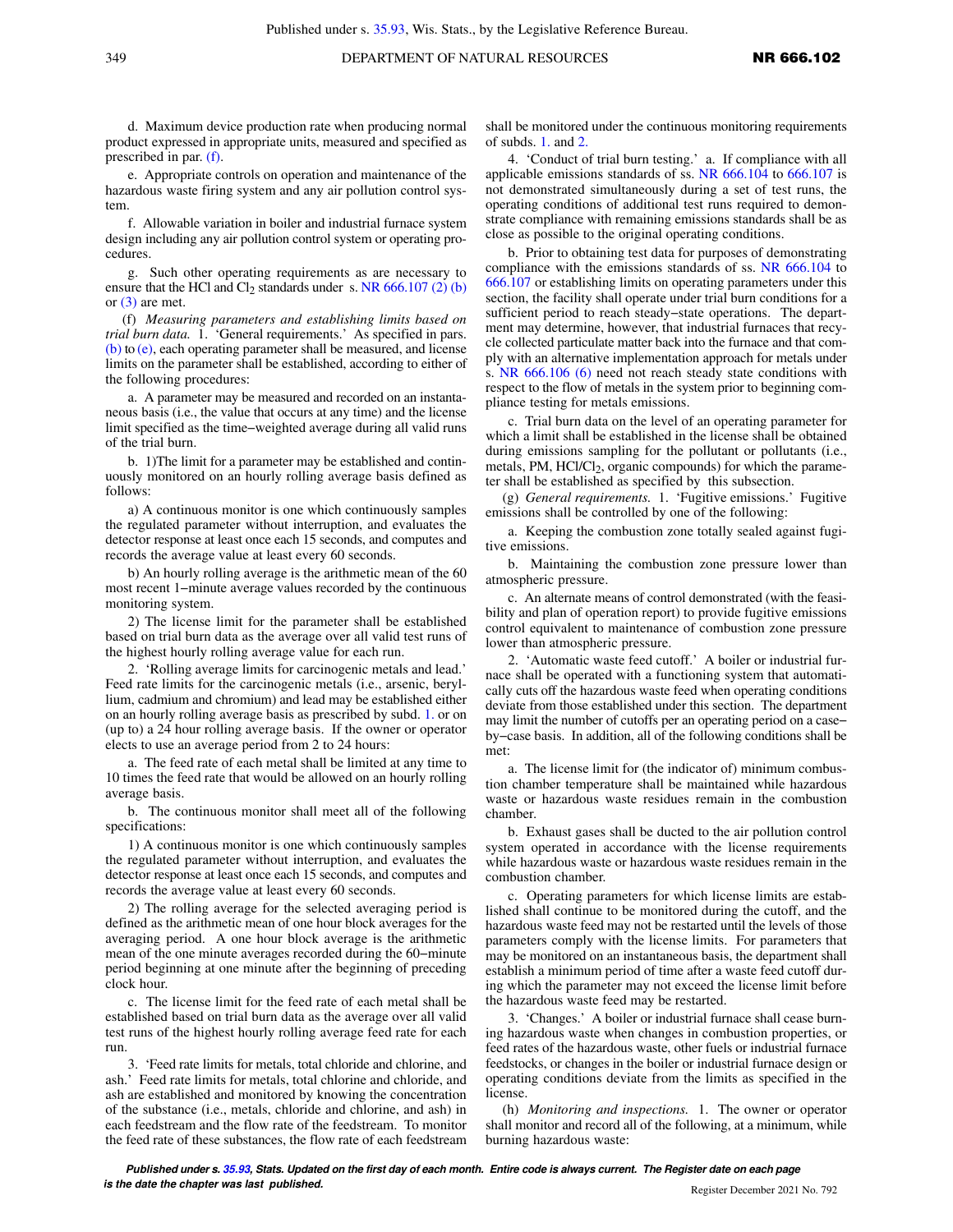a. If specified by the license, feed rates and composition of hazardous waste, other fuels and industrial furnace feedstocks, and feed rates of ash, metals, and total chloride and chlorine.

b. If specified by the license, carbon monoxide (CO), hydrocarbons (HC) and oxygen on a continuous basis at a common point in the boiler or industrial furnace downstream of the combustion zone and prior to release of stack gases to the atmosphere in accordance with operating requirements specified in par. [\(b\) 2.](https://docs.legis.wisconsin.gov/document/administrativecode/NR%20666.102(5)(b)2.) CO, HC and oxygen monitors shall be installed, operated and maintained in accordance with methods specified in ch. [NR 666](https://docs.legis.wisconsin.gov/document/administrativecode/ch.%20NR%20666%20Appendix%20IX) [Appendix IX](https://docs.legis.wisconsin.gov/document/administrativecode/ch.%20NR%20666%20Appendix%20IX).

c. Upon the request of the department, sampling and analysis of the hazardous waste (and other fuels and industrial furnace feedstocks as appropriate), residues and exhaust emissions shall be conducted to verify that the operating requirements established in the license achieve the applicable standards of ss. [NR 666.104,](https://docs.legis.wisconsin.gov/document/administrativecode/NR%20666.104) [666.105](https://docs.legis.wisconsin.gov/document/administrativecode/NR%20666.105), [666.106](https://docs.legis.wisconsin.gov/document/administrativecode/NR%20666.106) and [666.107](https://docs.legis.wisconsin.gov/document/administrativecode/NR%20666.107).

2. All monitors shall record data in units corresponding to the license limit unless otherwise specified in the license.

3. The boiler or industrial furnace and associated equipment (pumps, values, pipes, fuel storage tanks, etc.) shall be subjected to thorough visual inspection when it contains hazardous waste, at least daily for leaks, spills, fugitive emissions and signs of tampering.

4. The automatic hazardous waste feed cutoff system and associated alarms shall be tested at least once every 7 days when hazardous waste is burned to verify operability, unless the applicant demonstrates to the department that weekly inspections will unduly restrict or upset operations and that less frequent inspections will be adequate. At a minimum, operational testing shall be conducted at least once every 30 days.

5. These monitoring and inspection data shall be recorded and the records shall be placed in the operating record required by s. [NR 664.0073.](https://docs.legis.wisconsin.gov/document/administrativecode/NR%20664.0073)

(i) *Direct transfer to the burner.* If hazardous waste is directly transferred from a transport vehicle to a boiler or industrial furnace without the use of a storage unit, the owner and operator shall comply with s.  $NR$  666.111.

(j) *Recordkeeping.* The owner or operator shall keep in the operating record of the facility all information and data required by this section for a minimum of 5 years.

(k) *Closure.* At closure, the owner or operator shall remove all hazardous waste and hazardous waste residues (including, but not limited to, ash, scrubber waters and scrubber sludges) from the boiler or industrial furnace.

**History:** CR 05–032: cr. [Register July 2006 No. 607,](https://docs.legis.wisconsin.gov/document/register/607/B/toc) eff. 8–1–06; corrections in (1) (b) 9., (5) (h) 1. b. made under s. [13.92 \(4\) \(b\) 7.,](https://docs.legis.wisconsin.gov/document/statutes/13.92(4)(b)7.) Stats., [Register March 2013 No.](https://docs.legis.wisconsin.gov/document/register/687/B/toc) [687](https://docs.legis.wisconsin.gov/document/register/687/B/toc); CR 16–007: am. (2) (a), (5) (j) Register July

**NR 666.103 Interim license standards for burners. (1)** PURPOSE, SCOPE, APPLICABILITY. (a) *General.* 1. The purpose of this section is to establish minimum national standards for owners and operators of "existing" boilers and industrial furnaces that burn hazardous waste where such standards define the acceptable management of hazardous waste during the period of interim license. The standards of this section apply to owners and operators of existing facilities until either a license is issued under s. [NR](https://docs.legis.wisconsin.gov/document/administrativecode/NR%20666.102(4)) [666.102 \(4\)](https://docs.legis.wisconsin.gov/document/administrativecode/NR%20666.102(4)) or until closure responsibilities identified in this section are fulfilled.

2. "Existing" or "in existence" means a boiler or industrial furnace that on or before August 21, 1991 is either in operation burning or processing hazardous waste or for which construction (including the ancillary facilities to burn or to process the hazardous waste) has commenced. A facility has commenced construction if the owner or operator has obtained the federal, state and local approvals or licenses necessary to begin physical construction; and one of the following applies:

a. A continuous on−site, physical construction program has begun.

b. The owner or operator has entered into contractual obligations—which cannot be canceled or modified without substantial loss—for physical construction of the facility to be completed within a reasonable time.

3. If a boiler or industrial furnace is located at a facility that already has a license or interim license, then the facility shall comply with the applicable regulations dealing with license modifications in s. [NR 670.042](https://docs.legis.wisconsin.gov/document/administrativecode/NR%20670.042) or changes in interim license in s. [NR](https://docs.legis.wisconsin.gov/document/administrativecode/NR%20670.072) [670.072.](https://docs.legis.wisconsin.gov/document/administrativecode/NR%20670.072)

(b) *Exemptions.* The requirements of this section do not apply to hazardous waste and facilities exempt under ss. [NR 666.100 \(2\)](https://docs.legis.wisconsin.gov/document/administrativecode/NR%20666.100(2)) or [666.108](https://docs.legis.wisconsin.gov/document/administrativecode/NR%20666.108).

(c) *Prohibition on burning dioxin−listed wastes.* The following hazardous waste listed for dioxin and hazardous waste derived from any of these wastes may not be burned in a boiler or industrial furnace operating under an interim license: F020, F021, F022, F023, F026 and F027.

(d) *Applicability of ch. NR 665 standards.* Owners and operators of boilers and industrial furnaces that burn hazardous waste and are operating under an interim license are subject to all of the following provisions of ch. [NR 665](https://docs.legis.wisconsin.gov/document/administrativecode/ch.%20NR%20665), except as provided otherwise by this section:

1. In subch. [A of ch. NR 665](https://docs.legis.wisconsin.gov/document/administrativecode/subch.%20A%20of%20ch.%20NR%20665) (General), s. [NR 665.0004.](https://docs.legis.wisconsin.gov/document/administrativecode/NR%20665.0004)

2. In subch. [B of ch. NR 665](https://docs.legis.wisconsin.gov/document/administrativecode/subch.%20B%20of%20ch.%20NR%20665) (General facility standards), ss. [NR 665.0011](https://docs.legis.wisconsin.gov/document/administrativecode/NR%20665.0011) to [665.0017](https://docs.legis.wisconsin.gov/document/administrativecode/NR%20665.0017).

3. In subch. [C of ch. NR 665](https://docs.legis.wisconsin.gov/document/administrativecode/subch.%20C%20of%20ch.%20NR%20665) (Preparedness and prevention), ss. [NR 665.0031](https://docs.legis.wisconsin.gov/document/administrativecode/NR%20665.0031) to [665.0037](https://docs.legis.wisconsin.gov/document/administrativecode/NR%20665.0037).

4. In subch. [D of ch. NR 665](https://docs.legis.wisconsin.gov/document/administrativecode/subch.%20D%20of%20ch.%20NR%20665) (Contingency plan and emergency procedures), ss. [NR 665.0051](https://docs.legis.wisconsin.gov/document/administrativecode/NR%20665.0051) to [665.0056](https://docs.legis.wisconsin.gov/document/administrativecode/NR%20665.0056).

5. In subch. [E of ch. NR 665](https://docs.legis.wisconsin.gov/document/administrativecode/subch.%20E%20of%20ch.%20NR%20665) (Manifest system, recordkeeping and reporting), ss. [NR 665.0071](https://docs.legis.wisconsin.gov/document/administrativecode/NR%20665.0071) to [665.0077](https://docs.legis.wisconsin.gov/document/administrativecode/NR%20665.0077), except that ss. [NR](https://docs.legis.wisconsin.gov/document/administrativecode/NR%20665.0071) [665.0071](https://docs.legis.wisconsin.gov/document/administrativecode/NR%20665.0071), [665.0072](https://docs.legis.wisconsin.gov/document/administrativecode/NR%20665.0072) and [665.0076](https://docs.legis.wisconsin.gov/document/administrativecode/NR%20665.0076) do not apply to owners and operators of on−site facilities that do not receive any hazardous waste from off−site sources.

6. In subch. [G of ch. NR 665](https://docs.legis.wisconsin.gov/document/administrativecode/subch.%20G%20of%20ch.%20NR%20665) (Closure and long−term care), ss. [NR 665.0111](https://docs.legis.wisconsin.gov/document/administrativecode/NR%20665.0111) to [665.0115](https://docs.legis.wisconsin.gov/document/administrativecode/NR%20665.0115).

7. In subch. [H of ch. NR 665](https://docs.legis.wisconsin.gov/document/administrativecode/subch.%20H%20of%20ch.%20NR%20665) (Financial requirements), ss. [NR](https://docs.legis.wisconsin.gov/document/administrativecode/NR%20665.0141) [665.0141](https://docs.legis.wisconsin.gov/document/administrativecode/NR%20665.0141), [665.0142](https://docs.legis.wisconsin.gov/document/administrativecode/NR%20665.0142), [665.0143](https://docs.legis.wisconsin.gov/document/administrativecode/NR%20665.0143) and [665.0147](https://docs.legis.wisconsin.gov/document/administrativecode/NR%20665.0147) to [665.0148,](https://docs.legis.wisconsin.gov/document/administrativecode/NR%20665.0148) except that states and the federal government are exempt from s. [NR](https://docs.legis.wisconsin.gov/document/administrativecode/NR%20665.0147) [665.0147](https://docs.legis.wisconsin.gov/document/administrativecode/NR%20665.0147).

8. Subchapter [BB of ch. NR 665](https://docs.legis.wisconsin.gov/document/administrativecode/subch.%20BB%20of%20ch.%20NR%20665) (Air emission standards for equipment leaks), except s. [NR 665.1050 \(1\)](https://docs.legis.wisconsin.gov/document/administrativecode/NR%20665.1050(1)).

(e) *Special requirements for furnaces.* The following controls apply during an interim license to industrial furnaces (e.g., kilns, cupolas) that feed hazardous waste for a purpose other than solely as an ingredient (see subd. [2.](https://docs.legis.wisconsin.gov/document/administrativecode/NR%20666.103(1)(e)2.)) at any location other than the hot end where products are normally discharged or where fuels are normally fired:

1. 'Controls.' a. The hazardous waste shall be fed at a location where combustion gas temperatures are at least 1800 °F.

b. The owner or operator shall determine that adequate oxygen is present in combustion gases to combust organic constituents in the waste and retain documentation of such determination in the facility record.

c. For cement kiln systems, the hazardous waste shall be fed into the kiln.

d. The hydrocarbon controls of s. NR  $666.104$  [\(3\)](https://docs.legis.wisconsin.gov/document/administrativecode/NR%20666.103(3)(e)) or sub. (3) [\(e\)](https://docs.legis.wisconsin.gov/document/administrativecode/NR%20666.103(3)(e)) apply upon certification of compliance under sub. [\(3\)](https://docs.legis.wisconsin.gov/document/administrativecode/NR%20666.103(3)) irrespective of the CO level achieved during the compliance test.

2. 'Burning hazardous waste solely as an ingredient.' A hazardous waste is burned for a purpose other than solely as an ingredient if it meets one of these criteria:

a. The hazardous waste has a total concentration of nonmetal compounds listed in ch. [NR 661 Appendix VIII,](https://docs.legis.wisconsin.gov/document/administrativecode/ch.%20NR%20661%20Appendix%20VIII) exceeding 500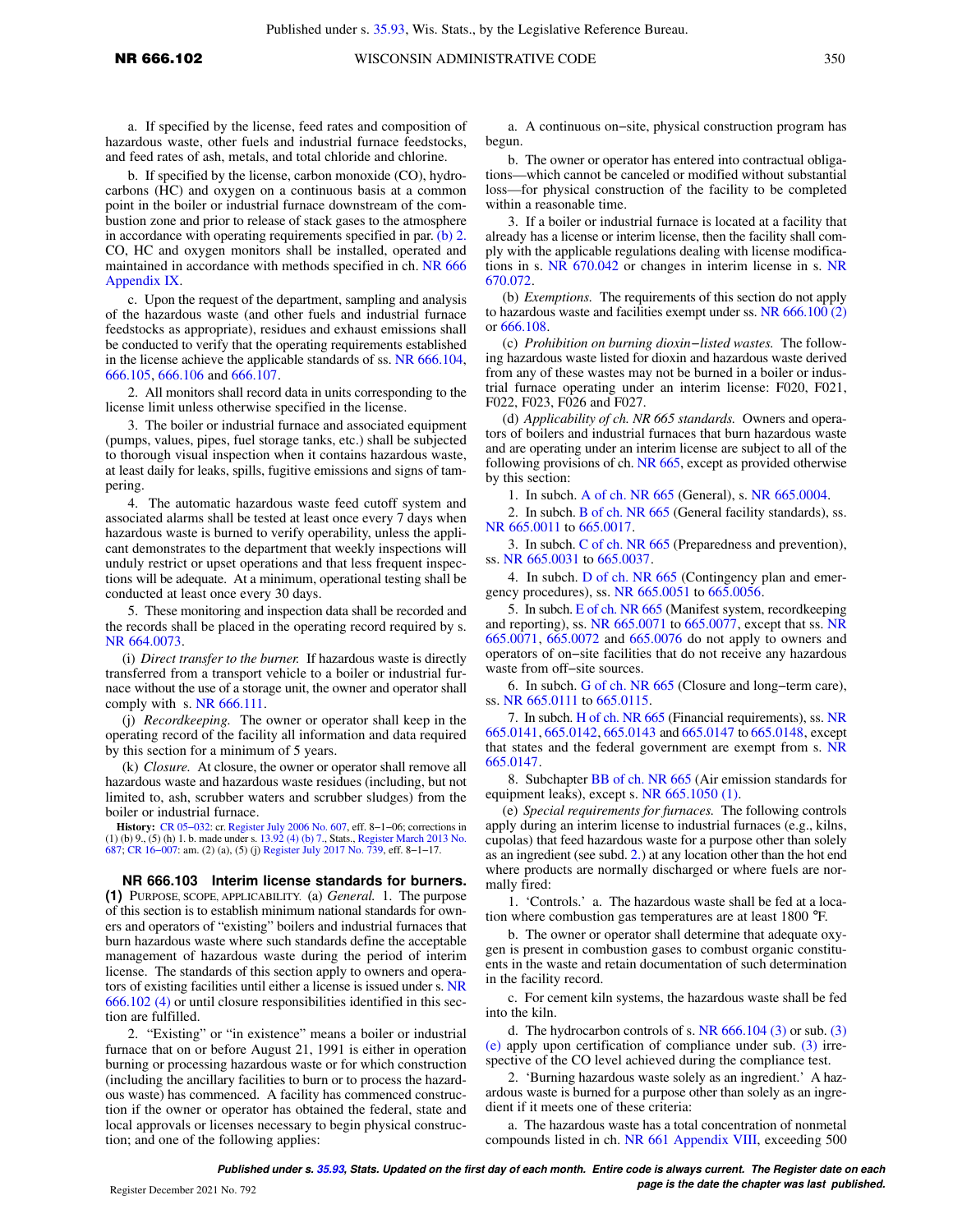ppm by weight, as−fired, and so is considered to be burned for destruction. The concentration of nonmetal compounds in a waste as−generated may be reduced to the 500 ppm limit by bona fide treatment that removes or destroys nonmetal constituents. Blending for dilution to meet the 500 ppm limit is prohibited and documentation that the waste has not been impermissibly diluted shall be retained in the facility record.

b. The hazardous waste has a heating value of 5,000 Btu/lb or more, as−fired, and so is considered to be burned as fuel. The heating value of a waste as−generated may be reduced to below the 5,000 Btu/lb limit by bona fide treatment that removes or destroys organic constituents. Blending to augment the heating value to meet the 5,000 Btu/lb limit is prohibited and documentation that the waste has not been impermissibly blended shall be retained in the facility record.

(f) *Restrictions on burning hazardous waste that is not a fuel.* Prior to certification of compliance under sub. [\(3\)](https://docs.legis.wisconsin.gov/document/administrativecode/NR%20666.103(3)), owners and operators may not feed hazardous waste that has a heating value less than 5,000 Btu/lb, as−generated, (except that the heating value of a waste as−generated may be increased to above the 5,000 Btu/lb limit by bona fide treatment; however, blending to augment the heating value to meet the 5,000 Btu/lb limit is prohibited and records shall be kept to document that impermissible blending has not occurred) in a boiler or industrial furnace, except that:

1. Hazardous waste may be burned solely as an ingredient.

2. Hazardous waste may be burned for purposes of compliance testing (or testing prior to compliance testing) for a total period of time not to exceed 720 hours.

3. Such waste may be burned if the department has documentation to show that, prior to August 21, 1991, all of the following conditions were met:

a. The boiler or industrial furnace was operating under the interim license standards for incinerators provided by subch. [O of](https://docs.legis.wisconsin.gov/document/administrativecode/subch.%20O%20of%20ch.%20NR%20665) [ch. NR 665](https://docs.legis.wisconsin.gov/document/administrativecode/subch.%20O%20of%20ch.%20NR%20665), or the interim license standards for thermal treatment units provided by subch. [P of ch. NR 665.](https://docs.legis.wisconsin.gov/document/administrativecode/subch.%20P%20of%20ch.%20NR%20665)

b. The boiler or industrial furnace met the interim license eligibility requirements under s. [NR 670.070](https://docs.legis.wisconsin.gov/document/administrativecode/NR%20670.070) for subch. [O](https://docs.legis.wisconsin.gov/document/administrativecode/subch.%20O%20of%20ch.%20NR%20665) or subch. [P of ch. NR 665](https://docs.legis.wisconsin.gov/document/administrativecode/subch.%20P%20of%20ch.%20NR%20665).

c. Hazardous waste with a heating value less than 5,000 Btu/ lb was burned prior to that date.

4. Such waste may be burned in a halogen acid furnace if the waste was burned as an excluded ingredient under s. [NR](https://docs.legis.wisconsin.gov/document/administrativecode/NR%20661.0002(5)) [661.0002 \(5\)](https://docs.legis.wisconsin.gov/document/administrativecode/NR%20661.0002(5)) prior to February 21, 1991 and documentation is kept on file supporting this claim.

(g) *Direct transfer to the burner.* If hazardous waste is directly transferred from a transport vehicle to a boiler or industrial furnace without the use of a storage unit, the owner and operator shall comply with s. [NR 666.111](https://docs.legis.wisconsin.gov/document/administrativecode/NR%20666.111).

**(2)** CERTIFICATION OF PRECOMPLIANCE. (a) *General.* The owner or operator shall provide complete and accurate information specified in par. [\(b\)](https://docs.legis.wisconsin.gov/document/administrativecode/NR%20666.103(2)(b)) to the department on or before August 21, 1991, and shall establish limits for the operating parameters specified in par. [\(c\)](https://docs.legis.wisconsin.gov/document/administrativecode/NR%20666.103(2)(c)). Such information is termed a "certification of precompliance" and constitutes a certification that the owner or operator has determined that, when the facility is operated within the limits specified in par. [\(c\)](https://docs.legis.wisconsin.gov/document/administrativecode/NR%20666.103(2)(c)), the owner or operator believes that, using best engineering judgment, emissions of particulate matter, metals, HCl and  $Cl<sub>2</sub>$  are not likely to exceed the limits provided by ss. [NR 666.105](https://docs.legis.wisconsin.gov/document/administrativecode/NR%20666.105), [666.106](https://docs.legis.wisconsin.gov/document/administrativecode/NR%20666.106) and [666.107](https://docs.legis.wisconsin.gov/document/administrativecode/NR%20666.107). The facility may burn hazardous waste only under the operating conditions that the owner or operator establishes under par. [\(c\)](https://docs.legis.wisconsin.gov/document/administrativecode/NR%20666.103(2)(c)) until the owner or operator submits a revised certification of precompliance under par. [\(h\)](https://docs.legis.wisconsin.gov/document/administrativecode/NR%20666.103(2)(h)) or a certification of compliance under  $sub.(3)$  $sub.(3)$ , or until a license is issued.

(b) *Information required.* All of the following information shall be submitted with the certification of precompliance to support the determination that the limits established for the operating parameters identified in  $par(c)$  are not likely to result in an exceedance of the allowable emission rates for particulate matter, metals, HCl and  $Cl<sub>2</sub>$ :

1. General facility information:

a. EPA facility ID number.

b. Facility name, contact person, telephone number and address.

c. Description of boilers and industrial furnaces burning hazardous waste, including type and capacity of device.

d. A scaled plot plan showing the entire facility and location of the boilers and industrial furnaces burning hazardous waste.

e. A description of the air pollution control system on each device burning hazardous waste, including the temperature of the flue gas at the inlet to the particulate matter control system.

2. Except for facilities complying with the Tier I or adjusted Tier I feed rate screening limits for metals or total chlorine and chloride provided by ss. NR  $666.106$  (2) or [\(5\)](https://docs.legis.wisconsin.gov/document/administrativecode/NR%20666.106(5)) and  $666.107$  (2) (a) or [\(5\)](https://docs.legis.wisconsin.gov/document/administrativecode/NR%20666.107(5)), respectively, the estimated uncontrolled (at the inlet to the air pollution control system) emissions of particulate matter, each metal controlled by s. [NR 666.106](https://docs.legis.wisconsin.gov/document/administrativecode/NR%20666.106), and hydrogen chloride and chlorine, and all of the following information to support such determinations:

a. The feed rate (lb/hr) of ash, chlorine, antimony, arsenic, barium, beryllium, cadmium, chromium, lead, mercury, silver and thallium in each feedstream (hazardous waste, other fuels, industrial furnace feedstocks).

b. The estimated partitioning factor to the combustion gas for the materials identified in subd. [2. a.](https://docs.legis.wisconsin.gov/document/administrativecode/NR%20666.103(2)(b)2.a.) and the basis for the estimate and an estimate of the partitioning to HCl and  $Cl<sub>2</sub>$  of total chloride and chlorine in feed materials. To estimate the partitioning factor, the owner or operator shall use either best engineering judgment or the procedures specified in ch. [NR 666 Appendix IX.](https://docs.legis.wisconsin.gov/document/administrativecode/ch.%20NR%20666%20Appendix%20IX)

c. For industrial furnaces that recycle collected particulate matter (PM) back into the furnace and that will certify compliance with the metals emissions standards under sub.  $(3)$  (c) 2. a., the estimated enrichment factor for each metal. To estimate the enrichment factor, the owner or operator shall use either best engineering judgment or the procedures specified in "Alternative Methodology for Implementing Metals Controls" in ch. [NR 666](https://docs.legis.wisconsin.gov/document/administrativecode/ch.%20NR%20666%20Appendix%20IX) [Appendix IX.](https://docs.legis.wisconsin.gov/document/administrativecode/ch.%20NR%20666%20Appendix%20IX)

d. If best engineering judgment is used to estimate partitioning factors or enrichment factors under subd. [2. b.](https://docs.legis.wisconsin.gov/document/administrativecode/NR%20666.103(2)(b)2.b.) or [c.](https://docs.legis.wisconsin.gov/document/administrativecode/NR%20666.103(2)(b)2.c.) respectively, the basis for the judgment. When best engineering judgment is used to develop or evaluate data or information and make determinations under this section, the determinations shall be made by a qualified, registered professional engineer and a certification of the engineer's determinations in accordance with s. [NR](https://docs.legis.wisconsin.gov/document/administrativecode/NR%20670.011(4)) [670.011 \(4\)](https://docs.legis.wisconsin.gov/document/administrativecode/NR%20670.011(4)) shall be provided in the certification of precompliance.

3. For facilities complying with the Tier I or adjusted Tier I feed rate screening limits for metals or total chlorine and chloride provided by ss. [NR 666.106 \(2\)](https://docs.legis.wisconsin.gov/document/administrativecode/NR%20666.106(2)) or [\(5\)](https://docs.legis.wisconsin.gov/document/administrativecode/NR%20666.106(5)) and [666.107 \(2\) \(a\)](https://docs.legis.wisconsin.gov/document/administrativecode/NR%20666.107(2)(a)) or [\(5\),](https://docs.legis.wisconsin.gov/document/administrativecode/NR%20666.107(5)) the feed rate (lb/hr) of total chloride and chlorine, antimony, arsenic, barium, beryllium, cadmium, chromium, lead, mercury, silver and thallium in each feed stream (hazardous waste, other fuels, industrial furnace feedstocks).

4. For facilities complying with the Tier II or Tier III emission limits for metals or HCl and  $Cl<sub>2</sub>$  (under ss. [NR 666.106 \(3\)](https://docs.legis.wisconsin.gov/document/administrativecode/NR%20666.106(3)) or [\(4\)](https://docs.legis.wisconsin.gov/document/administrativecode/NR%20666.106(4)) or  $666.107$  (2) (b) or [\(3\)](https://docs.legis.wisconsin.gov/document/administrativecode/NR%20666.107(3))), the estimated controlled (outlet of the air pollution control system) emissions rates of particulate matter, each metal controlled by s. NR  $666.106$ , and HCl and Cl<sub>2</sub>, and the following information to support such determinations:

a. The estimated air pollution control system (APCS) removal efficiency for particulate matter, HCl, Cl<sub>2</sub>, antimony, arsenic, barium, beryllium, cadmium, chromium, lead, mercury, silver and thallium.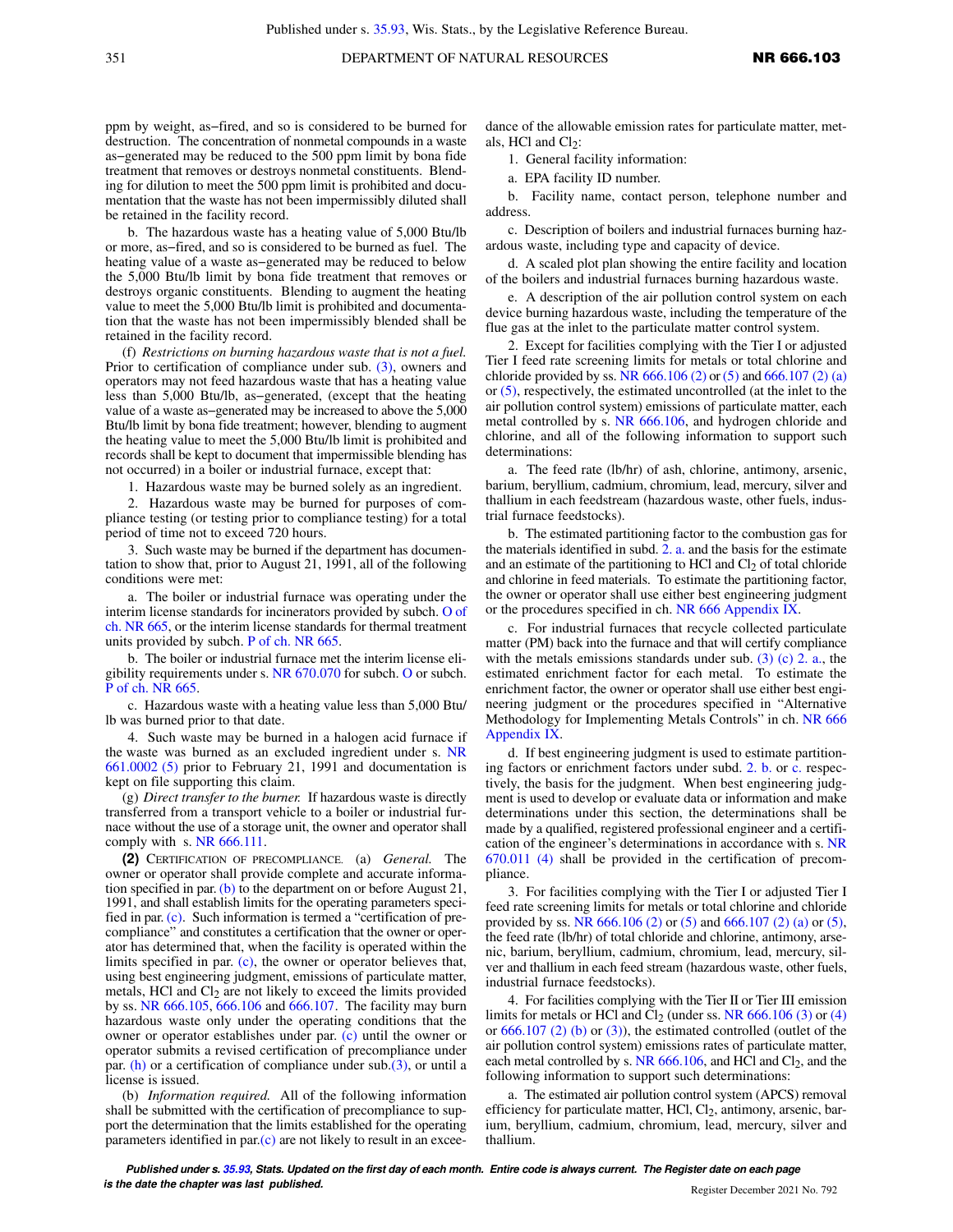b. To estimate APCS removal efficiency, the owner or operator shall use either best engineering judgment or the procedures prescribed in ch. [NR 666 Appendix IX](https://docs.legis.wisconsin.gov/document/administrativecode/ch.%20NR%20666%20Appendix%20IX).

c. If best engineering judgment is used to estimate APCS removal efficiency, the basis for the judgment. Use of best engineering judgment shall be in conformance with provisions of subd. [2. d.](https://docs.legis.wisconsin.gov/document/administrativecode/NR%20666.103(2)(b)2.d.)

5. Determination of allowable emissions rates for HCl,  $Cl_2$ , antimony, arsenic, barium, beryllium, cadmium, chromium, lead, mercury, silver and thallium, and the following information to support such determinations:

a. For all facilities, all of the following:

1) Physical stack height.

2) Good engineering practice stack height as defined by [40](https://docs.legis.wisconsin.gov/document/cfr/40%20CFR%2051.100) [CFR 51.100\(](https://docs.legis.wisconsin.gov/document/cfr/40%20CFR%2051.100)ii).

3) Maximum flue gas flow rate.

4) Maximum flue gas temperature.

5) Attach a US geological service topographic map (or equivalent) showing the facility location and surrounding land within 5 km of the facility.

6) Identify terrain type: complex or noncomplex.

7) Identify land use: urban or rural.

b. For owners and operators using Tier III site specific dispersion modeling to determine allowable levels under s. [NR 666.106](https://docs.legis.wisconsin.gov/document/administrativecode/NR%20666.106(4)) [\(4\)](https://docs.legis.wisconsin.gov/document/administrativecode/NR%20666.106(4)) or [666.107 \(3\),](https://docs.legis.wisconsin.gov/document/administrativecode/NR%20666.107(3)) or adjusted Tier I feed rate screening limits under s. [NR 666.106 \(5\)](https://docs.legis.wisconsin.gov/document/administrativecode/NR%20666.106(5)) or [666.107 \(5\)](https://docs.legis.wisconsin.gov/document/administrativecode/NR%20666.107(5)):

1) Dispersion model and version used.

2) Source of meterological data.

3) The dilution factor in micrograms per cubic meter per gram per second of emissions for the maximum annual average off−site (unless on−site is required) ground level concentration (MEI location).

4) Indicate the MEI location on the map required under subd. 5. a. 5).

6. For facilities complying with the Tier II or III emissions rate controls for metals or HCl and  $Cl<sub>2</sub>$ , a comparison of the estimated controlled emissions rates determined under subd. [4.](https://docs.legis.wisconsin.gov/document/administrativecode/NR%20666.103(2)(b)4.) with the allowable emission rates determined under subd. [5.](https://docs.legis.wisconsin.gov/document/administrativecode/NR%20666.103(2)(b)5.)

7. For facilities complying with the Tier I (or adjusted Tier I) feed rate screening limits for metals or total chloride and chlorine, a comparison of actual feed rates of each metal and total chlorine and chloride determined under subd. [3.](https://docs.legis.wisconsin.gov/document/administrativecode/NR%20666.103(2)(b)3.) to the Tier I allowable feed rates.

8. For industrial furnaces that feed hazardous waste for any purpose other than solely as an ingredient (as defined by sub. [\(1\)](https://docs.legis.wisconsin.gov/document/administrativecode/NR%20666.103(1)(e)2.) [\(e\) 2.\)](https://docs.legis.wisconsin.gov/document/administrativecode/NR%20666.103(1)(e)2.) at any location other than the product discharge end of the device, documentation of compliance with su[b.](https://docs.legis.wisconsin.gov/document/administrativecode/NR%20666.103(1)(e)1.b.)  $(1)$  (e) 1. a., b. and [c.](https://docs.legis.wisconsin.gov/document/administrativecode/NR%20666.103(1)(e)1.c.)

9. For industrial furnaces that recycle collected particulate matter (PM) back into the furnace and that will certify compliance with the metals emissions standards under sub.  $(3)$  (c) 2. a., both of the following:

a. The applicable particulate matter standard in lb/hr.

b. The precompliance limit on the concentration of each metal in collected PM.

(c) *Limits on operating conditions.* The owner and operator shall establish limits on the following parameters consistent with the determinations made under par. [\(b\)](https://docs.legis.wisconsin.gov/document/administrativecode/NR%20666.103(2)(b)) and certify (under provisions of par.  $(i)$  to the department that the facility will operate within the limits during interim license when there is hazardous waste in the unit until revised certification of precompliance under par.  $(h)$  or certification of compliance under sub.  $(3)$ :

1. Feed rate of total hazardous waste and (unless complying with the Tier I or adjusted Tier I metals feed rate screening limits under s. NR  $666.106$  (2) or [\(5\)](https://docs.legis.wisconsin.gov/document/administrativecode/NR%20666.106(5))) pumpable hazardous waste.

2. Feed rate of each metal in all of the following feed streams:

a. Total feed streams, except that industrial furnaces that comply with the alternative metals implementation approach under par. [\(d\)](https://docs.legis.wisconsin.gov/document/administrativecode/NR%20666.103(2)(d)) shall specify limits on the concentration of each metal in collected particulate matter in lieu of feed rate limits for total feedstreams.

b. Total hazardous waste feed, unless complying with the Tier I or adjusted Tier I metals feed rate screening limits under s. [NR](https://docs.legis.wisconsin.gov/document/administrativecode/NR%20666.106(2)) [666.106 \(2\)](https://docs.legis.wisconsin.gov/document/administrativecode/NR%20666.106(2)) or [\(5\)](https://docs.legis.wisconsin.gov/document/administrativecode/NR%20666.106(5)).

c. Total pumpable hazardous waste feed, unless complying with the Tier I or adjusted Tier I metals feed rate screening limits under s. [NR 666.106 \(2\)](https://docs.legis.wisconsin.gov/document/administrativecode/NR%20666.106(2)) or [\(5\).](https://docs.legis.wisconsin.gov/document/administrativecode/NR%20666.106(5))

3. Total feed rate of chlorine and chloride in total feed streams.

4. Total feed rate of ash in total feed streams, except that the ash feed rate for cement kilns and light−weight aggregate kilns is not limited.

5. Maximum production rate of the device in appropriate units when producing normal product, unless complying with the Tier I or adjusted Tier I feed rate screening limits for chlorine under s. [NR](https://docs.legis.wisconsin.gov/document/administrativecode/NR%20666.106(2))  $666.107$  (2) (a) or [\(5\)](https://docs.legis.wisconsin.gov/document/administrativecode/NR%20666.107(5)) and for all metals under s. NR [666.106 \(2\)](https://docs.legis.wisconsin.gov/document/administrativecode/NR%20666.106(2)) or [\(5\)](https://docs.legis.wisconsin.gov/document/administrativecode/NR%20666.106(5)), and the uncontrolled particulate emissions do not exceed the standard under s. [NR 666.105.](https://docs.legis.wisconsin.gov/document/administrativecode/NR%20666.105)

(d) *Operating requirements for furnaces that recycle PM.* Owners and operators of furnaces that recycle collected particulate matter (PM) back into the furnace and that will certify compliance with the metals emissions controls under sub. [\(3\) \(c\) 2. a.](https://docs.legis.wisconsin.gov/document/administrativecode/NR%20666.103(3)(c)2.a.) shall comply with the special operating requirements provided in "Alternative Methodology for Implementing Metals Controls" in ch. [NR 666 Appendix IX](https://docs.legis.wisconsin.gov/document/administrativecode/ch.%20NR%20666%20Appendix%20IX).

(e) *Measurement of feed rates and production rate.* 1. 'General requirements.' Limits on each of the parameters specified in par. [\(c\)](https://docs.legis.wisconsin.gov/document/administrativecode/NR%20666.103(2)(c)) (except for limits on metals concentrations in collected particulate matter (PM) for industrial furnaces that recycle collected PM) shall be established and continuously monitored under either of the following methods:

a. A limit for a parameter may be established and continuously monitored and recorded on an instantaneous basis (i.e., the value that occurs at any time) not to be exceeded at any time.

b. A limit for a parameter may be established and continuously monitored on an hourly rolling average basis defined as follows:

1) A continuous monitor is one which continuously samples the regulated parameter without interruption, and evaluates the detector response at least once each 15 seconds, and computes and records the average value at least every 60 seconds.

2) An hourly rolling average is the arithmetic mean of the 60 most recent 1−minute average values recorded by the continuous monitoring system.

2. 'Rolling average limits for carcinogenic metals and lead.' Feed rate limits for the carcinogenic metals (arsenic, beryllium, cadmium and chromium) and lead may be established either on an hourly rolling average basis as prescribed by subd. [1. b.](https://docs.legis.wisconsin.gov/document/administrativecode/NR%20666.103(2)(e)1.b.) or on (up to) a 24 hour rolling average basis. If the owner or operator elects to use an averaging period from 2 to 24 hours:

a. The feed rate of each metal shall be limited at any time to 10 times the feed rate that would be allowed on a hourly rolling average basis.

b. The continuous monitor shall meet all of the following specifications:

1) A continuous monitor is one which continuously samples the regulated parameter without interruption, and evaluates the detector response at least once each 15 seconds, and computes and records the average value at least every 60 seconds.

2) The rolling average for the selected averaging period is defined as the arithmetic mean of one hour block averages for the averaging period. A one hour block average is the arithmetic mean of the one minute averages recorded during the 60−minute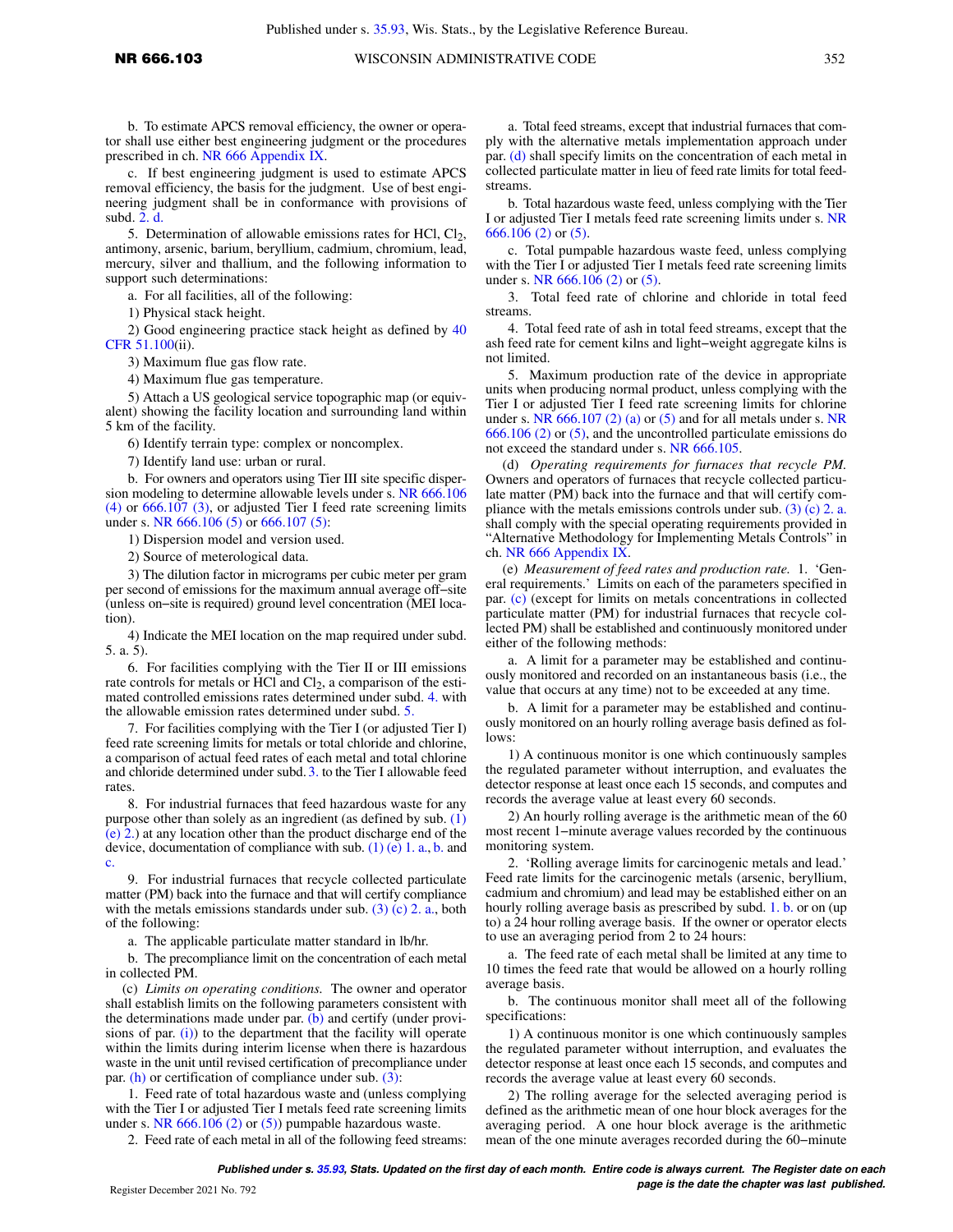period beginning at one minute after the beginning of preceding clock hour.

3. 'Feed rate limits for metals, total chloride and chlorine, and ash.' Feed rate limits for metals, total chlorine and chloride, and ash are established and monitored by knowing the concentration of the substance (i.e., metals, chloride and chlorine, and ash) in each feedstream and the flow rate of the feedstream. To monitor the feed rate of these substances, the flow rate of each feedstream shall be monitored under the continuous monitoring requirements of subd. [1.](https://docs.legis.wisconsin.gov/document/administrativecode/NR%20666.103(2)(e)1.) and [2.](https://docs.legis.wisconsin.gov/document/administrativecode/NR%20666.103(2)(e)2.)

(f) *Public notice requirements at precompliance.* On or before August 21, 1991 the owner or operator shall submit a notice with the following information for publication in a major local newspaper of general circulation and send a copy of the notice to the appropriate units of state and local government. The owner and operator shall provide to the department with the certification of precompliance evidence of submitting the notice for publication. The notice, which shall be entitled "Notice of Certification of Precompliance with Hazardous Waste Burning Requirements of s. [NR 666.103 \(2\)](https://docs.legis.wisconsin.gov/document/administrativecode/NR%20666.103(2)), Wis. Adm. Code", shall include all of the following:

1. Name and address of the owner and operator of the facility as well as the location of the device burning hazardous waste.

2. Date that the certification of precompliance is submitted to the department.

3. Brief description of the regulatory process required to comply with the interim license requirements including required emissions testing to demonstrate conformance with emissions standards for organic compounds, particulate matter, metals, HCl and  $Cl<sub>2</sub>$ .

4. Types and quantities of hazardous waste burned including, but not limited to, source, whether solids or liquids, as well as an appropriate description of the waste.

5. Type of device or devices in which the hazardous waste is burned including a physical description and maximum production rate of each device.

6. Types and quantities of other fuels and industrial furnace feedstocks fed to each unit.

7. Brief description of the basis for this certification of precompliance as specified in par. [\(b\).](https://docs.legis.wisconsin.gov/document/administrativecode/NR%20666.103(2)(b))

8. Locations where the record for the facility can be viewed and copied by interested parties. These records and locations shall at a minimum include both of the following:

a. The administrative record kept by the department office where the supporting documentation was submitted or another location designated by the department.

b. The BIF correspondence file kept at the facility site where the device is located. The correspondence file shall include all correspondence between the facility and the department, state and local regulatory officials, including copies of all certifications and notifications, such as the precompliance certification, precompliance public notice, notice of compliance testing, compliance test report, compliance certification, time extension requests and approvals or denials, enforcement notifications of violations, and copies of EPA and state site visit reports submitted to the owner or operator.

9. Notification of the establishment of a facility mailing list whereby interested parties may notify the department that they wish to be placed on the mailing list to receive future information and notices about this facility.

10. Location (mailing address) of the department bureau of waste management where further information can be obtained on department regulation of hazardous waste burning.

(g) *Monitoring other operating parameters.* When the monitoring systems for the operating parameters listed in sub. [\(3\) \(a\)](https://docs.legis.wisconsin.gov/document/administrativecode/NR%20666.103(3)(a)5.) [5.](https://docs.legis.wisconsin.gov/document/administrativecode/NR%20666.103(3)(a)5.) to [13.](https://docs.legis.wisconsin.gov/document/administrativecode/NR%20666.103(3)(a)13.) are installed and operating in conformance with vendor specifications or (for CO, HC and oxygen) specifications provided by ch. NR  $666$  Appendix IX, as appropriate, the parameters shall be continuously monitored and records shall be maintained in the operating record.

(h) *Revised certification of precompliance.* The owner or operator may revise at any time the information and operating conditions documented under pars.  $(b)$  and  $(c)$  in the certification of precompliance by submitting a revised certification of precompliance under procedures provided by those paragraphs.

1. The public notice requirements of par. [\(f\)](https://docs.legis.wisconsin.gov/document/administrativecode/NR%20666.103(2)(f)) do not apply to recertifications.

2. The owner and operator shall operate the facility within the limits established for the operating parameters under par. [\(c\)](https://docs.legis.wisconsin.gov/document/administrativecode/NR%20666.103(2)(c)) until a revised certification is submitted under this paragraph or a certification of compliance is submitted under sub. [\(3\).](https://docs.legis.wisconsin.gov/document/administrativecode/NR%20666.103(3))

(i) *Certification of precompliance statement.* The owner or operator shall include the following signed statement with the certification of precompliance submitted to the department:

"I certify under penalty of law that this information was prepared under my direction or supervision in accordance with a system designed to ensure that qualified personnel properly gathered and evaluated the information and supporting documentation. Copies of all emissions tests, dispersion modeling results and other information used to determine conformance with s. [NR](https://docs.legis.wisconsin.gov/document/administrativecode/NR%20666.103(2)) [666.103 \(2\)](https://docs.legis.wisconsin.gov/document/administrativecode/NR%20666.103(2)) are available at the facility and can be obtained from the facility contact person listed above. Based on my inquiry of the person or persons who manages the facility, or those persons directly responsible for gathering the information, the information submitted is, to the best of my knowledge and belief, true, accurate and complete. I am aware that there are significant penalties for submitting false information, including the possibility of fine and imprisonment for knowing violations.

I also acknowledge that the operating limits established in this certification pursuant to s. NR  $666.103$  (2) (c) and [\(d\)](https://docs.legis.wisconsin.gov/document/administrativecode/NR%20666.103(2)(d)) are enforceable limits at which the facility can legally operate during interim license until: (1) A revised certification of precompliance is submitted, (2) a certification of compliance is submitted, or (3) an operating license is issued."

**(3)** CERTIFICATION OF COMPLIANCE. The owner or operator shall conduct emissions testing to document compliance with the emissions standards of ss. NR  $666.104$  (2) to [\(5\),](https://docs.legis.wisconsin.gov/document/administrativecode/NR%20666.104(5))  $666.105$ , [666.106,](https://docs.legis.wisconsin.gov/document/administrativecode/NR%20666.106) [666.107](https://docs.legis.wisconsin.gov/document/administrativecode/NR%20666.107) and sub. [\(1\) \(e\) 1. d.](https://docs.legis.wisconsin.gov/document/administrativecode/NR%20666.103(1)(e)1.d.), under the procedures prescribed by this subsection, except under extensions of time provided by par.  $(g)$ . Based on the compliance test, the owner or operator shall submit to the department on or before August 21, 1992 a complete and accurate "certification of compliance" (under par. [\(d\)\)](https://docs.legis.wisconsin.gov/document/administrativecode/NR%20666.103(3)(d)) with those emission standards establishing limits on the operating parameters specified in par. [\(a\)](https://docs.legis.wisconsin.gov/document/administrativecode/NR%20666.103(3)(a)).

(a) *Limits on operating conditions.* The owner or operator shall establish limits on the following parameters based on operations during the compliance test (under procedures prescribed in par.  $(d)$  4.) or as otherwise specified and include these limits with the certification of compliance. The boiler or industrial furnace shall be operated in accordance with these operating limits and the applicable emissions standards of ss. NR  $666.104$  (2) to  $(5)$ , [666.105,](https://docs.legis.wisconsin.gov/document/administrativecode/NR%20666.105) [666.106](https://docs.legis.wisconsin.gov/document/administrativecode/NR%20666.106), [666.107](https://docs.legis.wisconsin.gov/document/administrativecode/NR%20666.107) and sub. [\(1\) \(e\) 1. d.](https://docs.legis.wisconsin.gov/document/administrativecode/NR%20666.103(1)(e)1.d.) at all times when there is hazardous waste in the unit.

1. Feed rate of total hazardous waste and (unless complying with the Tier I or adjusted Tier I metals feed rate screening limits under s. NR  $666.106$  (2) or [\(5\)](https://docs.legis.wisconsin.gov/document/administrativecode/NR%20666.106(5)) and the total chlorine and chloride feed rate screening limits under s. [NR 666.107 \(2\)](https://docs.legis.wisconsin.gov/document/administrativecode/NR%20666.107(2)) or [\(5\)](https://docs.legis.wisconsin.gov/document/administrativecode/NR%20666.107(5))), pumpable hazardous waste.

2. Feed rate of each metal in the following feedstreams:

a. Total feedstreams, except that:

1) Facilities that comply with Tier I or adjusted Tier I metals feed rate screening limits may set their operating limits at the metals feed rate screening limits determined under s. [NR 666.106 \(2\)](https://docs.legis.wisconsin.gov/document/administrativecode/NR%20666.106(2)) or [\(5\)](https://docs.legis.wisconsin.gov/document/administrativecode/NR%20666.106(5)).

2) Industrial furnaces that shall comply with the alternative metals implementation approach under par. (c) 2. shall specify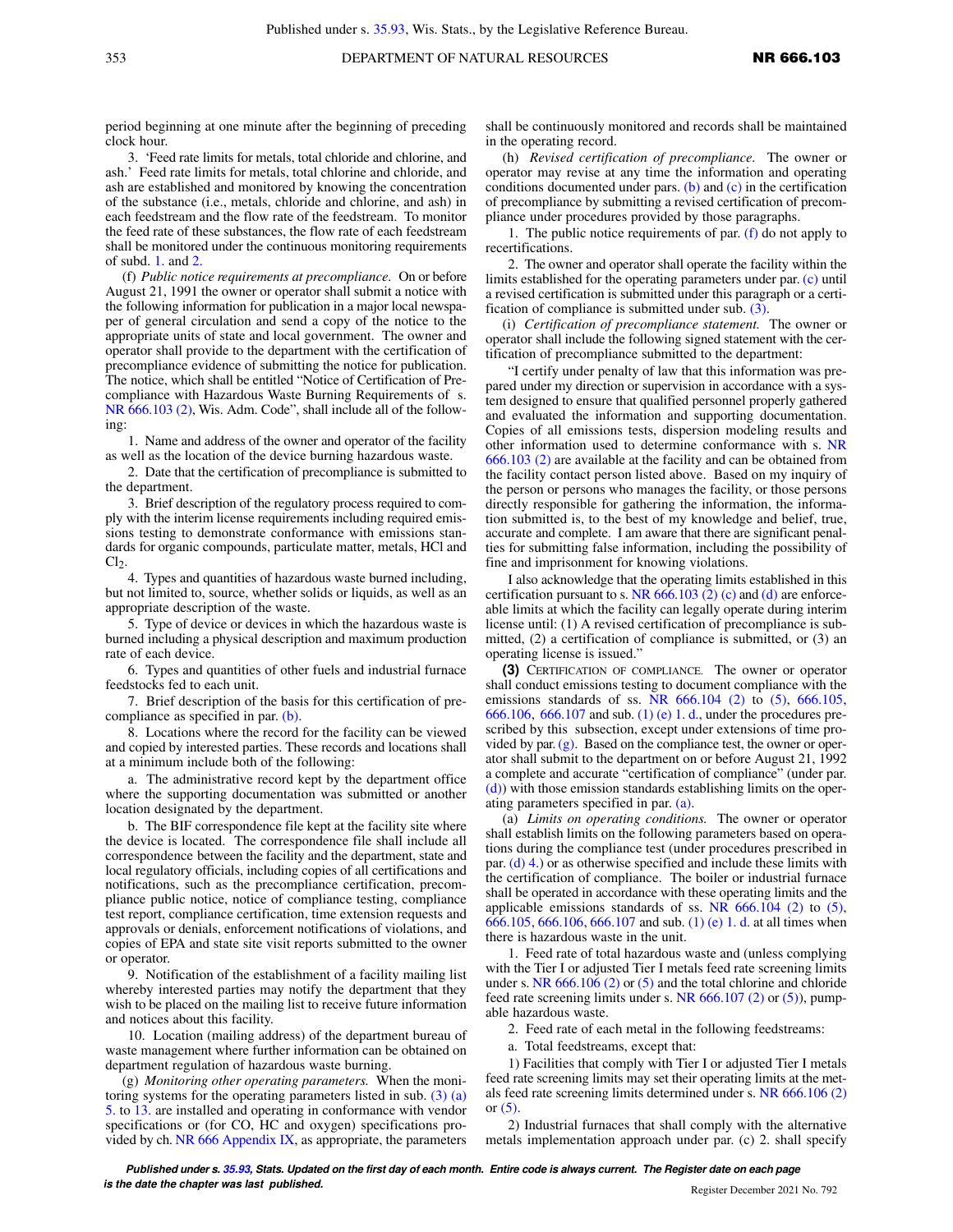limits on the concentration of each metal in the collected particulate matter in lieu of feed rate limits for total feedstreams.

b. Total hazardous waste feed (unless complying with the Tier I or adjusted Tier I metals feed rate screening limits under s. [NR](https://docs.legis.wisconsin.gov/document/administrativecode/NR%20666.106(2)) [666.106 \(2\)](https://docs.legis.wisconsin.gov/document/administrativecode/NR%20666.106(2)) or [\(5\)\)](https://docs.legis.wisconsin.gov/document/administrativecode/NR%20666.106(5)).

c. Total pumpable hazardous waste feed (unless complying with the Tier I or adjusted Tier I metals feed rate screening limits under s. [NR 666.106 \(2\)](https://docs.legis.wisconsin.gov/document/administrativecode/NR%20666.106(2)) or [\(5\)](https://docs.legis.wisconsin.gov/document/administrativecode/NR%20666.106(5))).

3. Total feed rate of chlorine and chloride in total feed streams, except that facilities that comply with Tier I or adjusted Tier I feed rate screening limits may set their operating limits at the total chlorine and chloride feed rate screening limits deter-mined under s. [NR 666.107 \(2\) \(a\)](https://docs.legis.wisconsin.gov/document/administrativecode/NR%20666.107(2)(a)) or [\(5\).](https://docs.legis.wisconsin.gov/document/administrativecode/NR%20666.107(5))

4. Total feed rate of ash in total feed streams, except that the ash feed rate for cement kilns and light−weight aggregate kilns is not limited.

5. Carbon monoxide concentration, and where required, hydrocarbon concentration in stack gas. When complying with the CO controls of s. NR  $666.104$  (2), the CO limit is 100 ppmv, and when complying with the HC controls of s. [NR 666.104 \(3\),](https://docs.legis.wisconsin.gov/document/administrativecode/NR%20666.104(3)) the HC limit is 20 ppmv. When complying with the CO controls of s. [NR 666.104 \(3\)](https://docs.legis.wisconsin.gov/document/administrativecode/NR%20666.104(3)), the CO limit is established based on the compliance test.

6. Maximum production rate of the device in appropriate units when producing normal product, unless complying with the Tier I or adjusted Tier I feed rate screening limits for chlorine under s. [NR](https://docs.legis.wisconsin.gov/document/administrativecode/NR%20666.106(2))  $666.107$  (2) (a) or [\(5\)](https://docs.legis.wisconsin.gov/document/administrativecode/NR%20666.107(5)) and for all metals under s. NR [666.106 \(2\)](https://docs.legis.wisconsin.gov/document/administrativecode/NR%20666.106(2)) or [\(5\)](https://docs.legis.wisconsin.gov/document/administrativecode/NR%20666.106(5)), and the uncontrolled particulate emissions do not exceed the standard under s. [NR 666.105.](https://docs.legis.wisconsin.gov/document/administrativecode/NR%20666.105)

7. Maximum combustion chamber temperature where the temperature measurement is as close to the combustion zone as possible and is upstream of any quench water injection (unless complying with the Tier I or adjusted Tier I metals feed rate screening limits under s. NR  $666.106$  (2) or [\(5\)](https://docs.legis.wisconsin.gov/document/administrativecode/NR%20666.106(5))).

8. Maximum flue gas temperature entering a particulate matter control device (unless complying with Tier I or adjusted Tier I metals feed rate screening limits under s. [NR 666.106 \(2\)](https://docs.legis.wisconsin.gov/document/administrativecode/NR%20666.106(2)) or [\(5\)](https://docs.legis.wisconsin.gov/document/administrativecode/NR%20666.106(5)) and the total chlorine and chloride feed rate screening limits under s. [NR 666.107 \(2\)](https://docs.legis.wisconsin.gov/document/administrativecode/NR%20666.107(2)) or [\(5\)\)](https://docs.legis.wisconsin.gov/document/administrativecode/NR%20666.107(5)).

9. For systems using wet scrubbers, including wet ionizing scrubbers (unless complying with Tier I or adjusted Tier I metals feed rate screening limits under s. NR  $666.106$  (2) (a) or [\(5\)](https://docs.legis.wisconsin.gov/document/administrativecode/NR%20666.106(5))):

a. Minimum liquid to flue gas ration.

b. Minimum scrubber blowdown from the system or maximum suspended solids content of scrubber water.

c. Minimum pH level of the scrubber water.

10. For systems using venturi scrubbers, the minimum differential gas pressure across the venturi (unless complying with the Tier I or adjusted Tier I metals feed rate screening limits under s. [NR 666.106 \(2\)](https://docs.legis.wisconsin.gov/document/administrativecode/NR%20666.106(2)) or [\(5\)](https://docs.legis.wisconsin.gov/document/administrativecode/NR%20666.106(5)) and the total chlorine and chloride feed rate screening limits under s. NR  $666.107$  (2) (a) or [\(5\)](https://docs.legis.wisconsin.gov/document/administrativecode/NR%20666.107(5))).

11. For systems using dry scrubbers (unless complying with the Tier I or adjusted Tier I metals feed rate screening limits under s. [NR 666.106 \(2\)](https://docs.legis.wisconsin.gov/document/administrativecode/NR%20666.106(2)) or [\(5\)](https://docs.legis.wisconsin.gov/document/administrativecode/NR%20666.106(5)) and the total chlorine and chloride feed rate screening limits under s. NR  $666.107$  (2) (a) or [\(5\)](https://docs.legis.wisconsin.gov/document/administrativecode/NR%20666.107(5))):

a. Minimum caustic feed rate.

b. Maximum flue gas flow rate.

12. For systems using wet ionizing scrubbers or electrostatic precipitators (unless complying with the Tier I or adjusted Tier I metals feed rate screening limits under s. [NR 666.106 \(2\)](https://docs.legis.wisconsin.gov/document/administrativecode/NR%20666.106(2)) or [\(5\)](https://docs.legis.wisconsin.gov/document/administrativecode/NR%20666.106(5)) and the total chlorine and chloride feed rate screening limits under s. [NR 666.107 \(2\) \(a\)](https://docs.legis.wisconsin.gov/document/administrativecode/NR%20666.107(2)(a)) or [\(5\)\)](https://docs.legis.wisconsin.gov/document/administrativecode/NR%20666.107(5)):

a. Minimum electrical power in kilovolt amperes (kVA) to the precipitator plates.

b. Maximum flue gas flow rate.

13. For systems using fabric filters (baghouses), the minimum pressure drop (unless complying with the Tier I or adjusted Tier I metal feed rate screening limits under s. [NR 666.106 \(2\)](https://docs.legis.wisconsin.gov/document/administrativecode/NR%20666.106(2)) or [\(5\)](https://docs.legis.wisconsin.gov/document/administrativecode/NR%20666.106(5)) and the total chlorine and chloride feed rate screening limits under s. [NR 666.107 \(2\) \(a\)](https://docs.legis.wisconsin.gov/document/administrativecode/NR%20666.107(2)(a)) or [\(5\)](https://docs.legis.wisconsin.gov/document/administrativecode/NR%20666.107(5))).

(b) *Prior notice of compliance testing.* At least 30 days prior to the compliance testing required by par. [\(c\),](https://docs.legis.wisconsin.gov/document/administrativecode/NR%20666.103(3)(c)) the owner or operator shall notify the department and submit all of the following information:

1. General facility information including:

a. EPA facility ID number.

b. Facility name, contact person, telephone number and address.

c. Person responsible for conducting compliance test, including company name, address and telephone number, and a statement of qualifications.

d. Planned date of the compliance test.

2. Specific information on each device to be tested including:

a. Description of boiler or industrial furnace.

b. A scaled plot plan showing the entire facility and location of the boiler or industrial furnace.

c. A description of the air pollution control system.

d. Identification of the continuous emission monitors that are installed, including:

1) Carbon monoxide monitor.

2) Oxygen monitor.

3) Hydrocarbon monitor, specifying the minimum temperature of the system and, if the temperature is less than 150  $\rm{°C}$ , an explanation of why a heated system is not used (see par. (e)) and a brief description of the sample gas conditioning system.

e. Indication of whether the stack is shared with another device that will be in operation during the compliance test.

f. Other information useful to an understanding of the system design or operation.

3. Information on the testing planned, including a complete copy of the test protocol and quality assurance/quality control (QA/QC) plan, and a summary description for each test providing all of the following information at a minimum:

a. Purpose of the test (e.g., demonstrate compliance with emissions of particulate matter).

b. Planned operating conditions, including levels for each pertinent parameter specified in par. [\(a\).](https://docs.legis.wisconsin.gov/document/administrativecode/NR%20666.103(3)(a))

(c) *Compliance testing.* 1. 'General.' Compliance testing shall be conducted under conditions for which the owner or operator has submitted a certification of precompliance under sub. [\(2\)](https://docs.legis.wisconsin.gov/document/administrativecode/NR%20666.103(2)) and under conditions established in the notification of compliance testing required by par. [\(b\).](https://docs.legis.wisconsin.gov/document/administrativecode/NR%20666.103(3)(b)) The owner or operator may seek approval on a case−by−case basis to use compliance test data from one unit in lieu of testing a similar onsite unit. To support the request, the owner or operator shall provide a comparison of the hazardous waste burned and other feedstreams, and the design, operation and maintenance of both the tested unit and the similar unit. The department shall provide a written approval to use compliance test data in lieu of testing a similar unit if it finds that the hazardous wastes, the devices and the operating conditions are sufficiently similar, and the data from the other compliance test is adequate to meet the requirements of this subsection.

2. 'Special requirements for industrial furnaces that recycle collected PM.' Owners and operators of industrial furnaces that recycle back into the furnace particulate matter (PM) from the air pollution control system shall comply with one of the following procedures for testing to determine compliance with the metals standards of s. [NR 666.106 \(3\)](https://docs.legis.wisconsin.gov/document/administrativecode/NR%20666.106(3)) or [\(4\)](https://docs.legis.wisconsin.gov/document/administrativecode/NR%20666.106(4)):

a. The special testing requirements prescribed in "Alternative Method for Implementing Metals Controls" in ch. [NR 666 Appen](https://docs.legis.wisconsin.gov/document/administrativecode/ch.%20NR%20666%20Appendix%20IX)[dix IX](https://docs.legis.wisconsin.gov/document/administrativecode/ch.%20NR%20666%20Appendix%20IX).

b. Stack emissions testing for a minimum of 6 hours each day while hazardous waste is burned during an interim license. The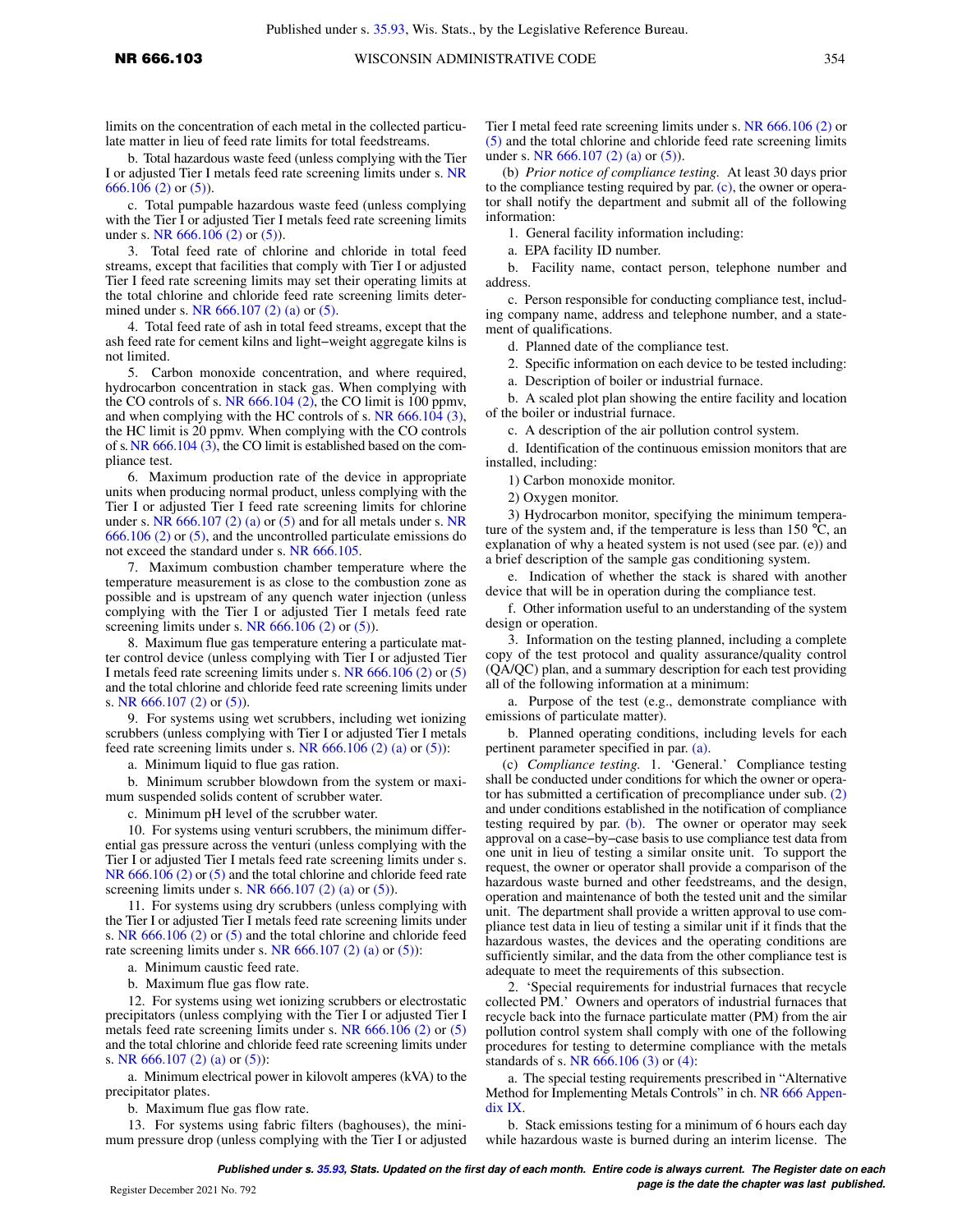testing shall be conducted when burning normal hazardous waste for that day at normal feed rates for that day and when the air pollution control system is operated under normal conditions. During an interim license, hazardous waste analysis for metals content shall be sufficient for the owner or operator to determine if changes in metals content may affect the ability of the facility to meet the metals emissions standards established under s. [NR](https://docs.legis.wisconsin.gov/document/administrativecode/NR%20666.106(3)) [666.106 \(3\)](https://docs.legis.wisconsin.gov/document/administrativecode/NR%20666.106(3)) or [\(4\)](https://docs.legis.wisconsin.gov/document/administrativecode/NR%20666.106(4)). Under this option, operating limits (under par. [\(a\)\)](https://docs.legis.wisconsin.gov/document/administrativecode/NR%20666.103(3)(a)) shall be established during compliance testing under this paragraph only on the following parameters:

1) Feed rate of total hazardous waste.

2) Total feed rate of chlorine and chloride in total feed streams.

3) Total feed rate of ash in total feed streams, except that the ash feed rate for cement kilns and light−weight aggregate kilns is not limited.

4) Carbon monoxide concentration, and where required, hydrocarbon concentration in stack gas.

5) Maximum production rate of the device in appropriate units when producing normal product.

c. Conduct compliance testing to determine compliance with the metals standards to establish limits on the operating parameters of par. [\(a\)](https://docs.legis.wisconsin.gov/document/administrativecode/NR%20666.103(3)(a)) only after the kiln system has been conditioned to enable it to reach equilibrium with respect to metals fed into the system and metals emissions. During conditioning, hazardous waste and raw materials having the same metals content as will be fed during the compliance test shall be fed at the feed rates that will be fed during the compliance test.

3. 'Conduct of compliance testing.' a. If compliance with all applicable emissions standards of ss. [NR 666.104](https://docs.legis.wisconsin.gov/document/administrativecode/NR%20666.104) to [666.107](https://docs.legis.wisconsin.gov/document/administrativecode/NR%20666.107) is not demonstrated simultaneously during a set of test runs, the operating conditions of additional test runs required to demonstrate compliance with remaining emissions standards shall be as close as possible to the original operating conditions.

b. Prior to obtaining test data for purposes of demonstrating compliance with the applicable emissions standards of ss. [NR](https://docs.legis.wisconsin.gov/document/administrativecode/NR%20666.104) [666.104](https://docs.legis.wisconsin.gov/document/administrativecode/NR%20666.104) to [666.107](https://docs.legis.wisconsin.gov/document/administrativecode/NR%20666.107) or establishing limits on operating parameters under this section, the facility shall operate under compliance test conditions for a sufficient period to reach steady−state operations. Industrial furnaces that recycle collected particulate matter back into the furnace and that comply with subd. [2. a.](https://docs.legis.wisconsin.gov/document/administrativecode/NR%20666.103(3)(c)2.a.) or [b.](https://docs.legis.wisconsin.gov/document/administrativecode/NR%20666.103(3)(c)2.b.), however, need not reach steady state conditions with respect to the flow of metals in the system prior to beginning compliance testing for metals.

c. Compliance test data on the level of an operating parameter for which a limit shall be established in the certification of compliance shall be obtained during emissions sampling for the pollutant or pollutants (i.e., metals, PM, HCl/Cl<sub>2</sub>, organic compounds) for which the parameter shall be established as specified by par. [\(a\).](https://docs.legis.wisconsin.gov/document/administrativecode/NR%20666.103(3)(a))

(d) *Certification of compliance.* Within 90 days of completing compliance testing, the owner or operator shall certify to the department compliance with the emissions standards of ss. [NR 666.104 \(2\),](https://docs.legis.wisconsin.gov/document/administrativecode/NR%20666.104(2)) [\(3\)](https://docs.legis.wisconsin.gov/document/administrativecode/NR%20666.104(3)) and [\(5\),](https://docs.legis.wisconsin.gov/document/administrativecode/NR%20666.104(5)) [666.105,](https://docs.legis.wisconsin.gov/document/administrativecode/NR%20666.105) [666.106](https://docs.legis.wisconsin.gov/document/administrativecode/NR%20666.106), [666.107](https://docs.legis.wisconsin.gov/document/administrativecode/NR%20666.107) and sub. [\(1\) \(e\) 1. d.](https://docs.legis.wisconsin.gov/document/administrativecode/NR%20666.103(1)(e)1.d.) The certification of compliance shall include all of the following information:

1. General facility and testing information including:

a. EPA facility ID number.

b. Facility name, contact person, telephone number and address.

c. Person responsible for conducting compliance testing, including company name, address and telephone number, and a statement of qualifications.

d. Date or dates of each compliance test.

e. Description of boiler or industrial furnace tested.

f. Person responsible for quality assurance/quality control (QA/QC), title and telephone number, and statement that procedures prescribed in the QA/QC plan submitted under s. [NR](https://docs.legis.wisconsin.gov/document/administrativecode/NR%20666.103(3)(b)3.) [666.103 \(3\) \(b\) 3.](https://docs.legis.wisconsin.gov/document/administrativecode/NR%20666.103(3)(b)3.) have been followed, or a description of any changes and an explanation of why changes were necessary.

g. Description of any changes in the unit configuration prior to or during testing that would alter any of the information submitted in the prior notice of compliance testing under par. [\(b\)](https://docs.legis.wisconsin.gov/document/administrativecode/NR%20666.103(3)(b)), and an explanation of why the changes were necessary.

h. Description of any changes in the planned test conditions prior to or during the testing that alter any of the information submitted in the prior notice of compliance testing under par. [\(b\)](https://docs.legis.wisconsin.gov/document/administrativecode/NR%20666.103(3)(b)), and an explanation of why the changes were necessary.

i. The complete report on results of emissions testing.

2. Specific information on each test including:

a. Purpose or purposes of test (e.g., demonstrate conformance with the emissions limits for particulate matter, metals, HCl,  $Cl<sub>2</sub>$ , and CO).

b. Summary of test results for each run and for each test including the following information:

1) Date of run.

2) Duration of run.

3) Time−weighted average and highest hourly rolling average CO level for each run and for the test.

4) Highest hourly rolling average HC level, if HC monitoring is required for each run and for the test.

5) If dioxin and furan testing is required under s. [NR 666.104](https://docs.legis.wisconsin.gov/document/administrativecode/NR%20666.104(5)) [\(5\),](https://docs.legis.wisconsin.gov/document/administrativecode/NR%20666.104(5)) time−weighted average emissions for each run and for the test of chlorinated dioxin and furan emissions, and the predicted maximum annual average ground level concentration of the toxicity equivalency factor.

6) Time−weighted average particulate matter emissions for each run and for the test.

7) Time–weighted average HCl and Cl2 emissions for each run and for the test.

8) Time−weighted average emissions for the metals subject to regulation under s. [NR 666.106](https://docs.legis.wisconsin.gov/document/administrativecode/NR%20666.106) for each run and for the test.

9) QA/QC results.

3. Comparison of the actual emissions during each test with the emissions limits prescribed by ss. NR  $666.104$  (2), [\(3\)](https://docs.legis.wisconsin.gov/document/administrativecode/NR%20666.104(3)) and [\(5\),](https://docs.legis.wisconsin.gov/document/administrativecode/NR%20666.104(5)) [666.105,](https://docs.legis.wisconsin.gov/document/administrativecode/NR%20666.105) [666.106](https://docs.legis.wisconsin.gov/document/administrativecode/NR%20666.106) and [666.107](https://docs.legis.wisconsin.gov/document/administrativecode/NR%20666.107) and established for the facility in the certification of precompliance under sub. [\(2\)](https://docs.legis.wisconsin.gov/document/administrativecode/NR%20666.103(2)).

4. Determination of operating limits based on all valid runs of the compliance test for each applicable parameter listed in par. [\(a\)](https://docs.legis.wisconsin.gov/document/administrativecode/NR%20666.103(3)(a)) using either of the following procedures:

a. A parameter may be measured and recorded on an instantaneous basis (i.e., the value that occurs at any time) and the operating limit specified as the time−weighted average during all runs of the compliance test.

b. 1) The limit for a parameter may be established and continuously monitored on an hourly rolling average basis defined as follows:

a) A continuous monitor is one which continuously samples the regulated parameter without interruption, and evaluates the detector response at least once each 15 seconds, and computes and records the average value at least every 60 seconds.

b) An hourly rolling average is the arithmetic mean of the 60 most recent 1−minute average values recorded by the continuous monitoring system.

2) The operating limit for the parameter shall be established based on compliance test data as the average over all test runs of the highest hourly rolling average value for each run.

c. Feed rate limits for the carcinogenic metals (i.e., arsenic, beryllium, cadmium and chromium) and lead may be established either on an hourly rolling average basis as prescribed by subd. [4.](https://docs.legis.wisconsin.gov/document/administrativecode/NR%20666.103(3)(d)4.b.) [b.](https://docs.legis.wisconsin.gov/document/administrativecode/NR%20666.103(3)(d)4.b.) or on (up to) a 24 hour rolling average basis. If the owner or operator elects to use an averaging period from 2 to 24 hours: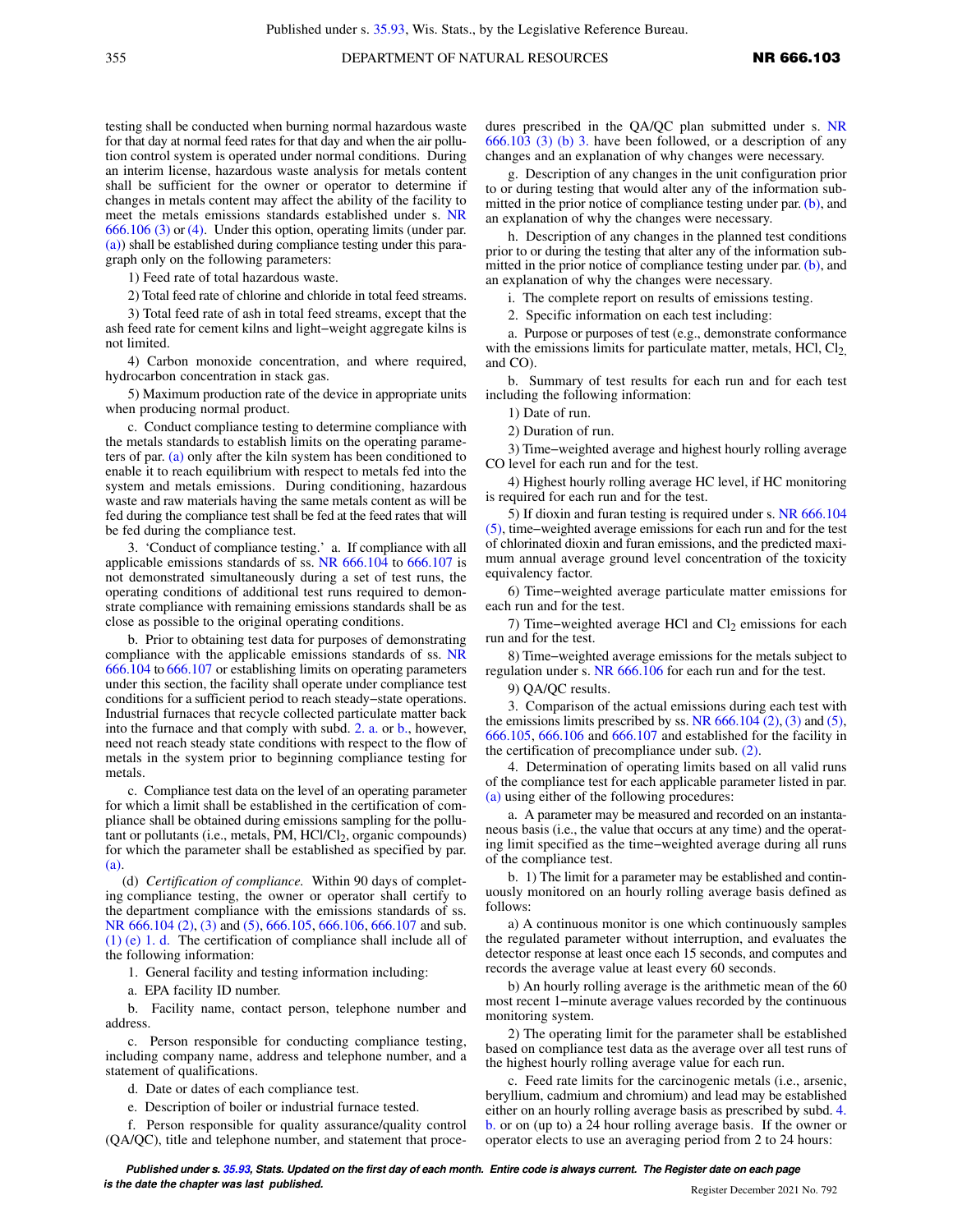1) The feed rate of each metal shall be limited at any time to 10 times the feed rate that would be allowed on a hourly rolling average basis.

2) The continuous monitor shall meet the following specifications:

a) A continuous monitor is one which continuously samples the regulated parameter without interruption, and evaluates the detector response at least once each 15 seconds, and computes and records the average value at least every 60 seconds.

b) The rolling average for the selected averaging period is defined as arithmetic mean of one hour block averages for the averaging period. A one hour block average is the arithmetic mean of the one minute averages recorded during the 60−minute period beginning at one minute after the beginning of preceding clock hour.

3) The operating limit for the feed rate of each metal shall be established based on compliance test data as the average over all test runs of the highest hourly rolling average feed rate for each run.

d. Feed rate limits for metals, total chlorine and chloride, and ash are established and monitored by knowing the concentration of the substance (i.e., metals, chloride and chlorine, and ash) in each feedstream and the flow rate of the feedstream. To monitor the feed rate of these substances, the flow rate of each feedstream shall be monitored under the continuous monitoring requirements of subd. [4. a.](https://docs.legis.wisconsin.gov/document/administrativecode/NR%20666.103(3)(d)4.a.) to [c.](https://docs.legis.wisconsin.gov/document/administrativecode/NR%20666.103(3)(d)4.c.)

5. The following statement shall accompany the certification of compliance:

"I certify under penalty of law that this information was prepared under my direction or supervision in accordance with a system designed to ensure that qualified personnel properly gathered and evaluated the information and supporting documentation. Copies of all emissions tests, dispersion modeling results and other information used to determine conformance with s. [NR](https://docs.legis.wisconsin.gov/document/administrativecode/NR%20666.103(3)) [666.103 \(3\)](https://docs.legis.wisconsin.gov/document/administrativecode/NR%20666.103(3)) are available at the facility and can be obtained from the facility contact person listed above. Based on my inquiry of the person or persons who manages the facility, or those persons directly responsible for gathering the information, the information submitted is, to the best of my knowledge and belief, true, accurate and complete. I am aware that there are significant penalties for submitting false information, including the possibility of fine and imprisonment for knowing violations.

I also acknowledge that the operating conditions established in this certification pursuant to s. NR  $666.103$  (3) (d) 4. are enforceable limits at which the facility can legally operate during an interim license until a revised certification of compliance is submitted."

(e) *Special requirements for HC monitoring systems.* When an owner or operator is required to comply with the hydrocarbon (HC) controls provided by s. NR  $666.104$  (3) or sub. [\(1\) \(e\) 1. d.,](https://docs.legis.wisconsin.gov/document/administrativecode/NR%20666.103(1)(e)1.d.) a conditioned gas monitoring system may be used in conformance with specifications provided in ch. [NR 666 Appendix IX](https://docs.legis.wisconsin.gov/document/administrativecode/ch.%20NR%20666%20Appendix%20IX) if the owner or operator submits a certification of compliance without using extensions of time provided by par.  $(g)$ .

(f) *Special operating requirements for industrial furnaces that recycle collected PM.* Owners and operators of industrial furnaces that recycle back into the furnace particulate matter (PM) from the air pollution control system shall do all of the following:

1. When complying with par. [\(c\) 2. a.](https://docs.legis.wisconsin.gov/document/administrativecode/NR%20666.103(3)(c)2.a.), comply with the operating requirements prescribed in "Alternative Method to Implement the Metals Controls" in ch. [NR 666 Appendix IX.](https://docs.legis.wisconsin.gov/document/administrativecode/ch.%20NR%20666%20Appendix%20IX)

2. When complying with par. [\(c\) 2. b.,](https://docs.legis.wisconsin.gov/document/administrativecode/NR%20666.103(3)(c)2.b.) comply with the operating requirements prescribed by that subdivision paragraph.

(g) *Extensions of time.* 1. If the owner or operator does not submit a complete certification of compliance for all of the applicable emissions standards of ss. [NR 666.104](https://docs.legis.wisconsin.gov/document/administrativecode/NR%20666.104), [666.105,](https://docs.legis.wisconsin.gov/document/administrativecode/NR%20666.105) [666.106](https://docs.legis.wisconsin.gov/document/administrativecode/NR%20666.106) and [666.107](https://docs.legis.wisconsin.gov/document/administrativecode/NR%20666.107) by August 21, 1992, the owner or operator shall do one of the following:

a. Stop burning hazardous waste and begin closure activities under sub. [\(12\)](https://docs.legis.wisconsin.gov/document/administrativecode/NR%20666.103(12)) for the hazardous waste portion of the facility.

b. Limit hazardous waste burning only for purposes of compliance testing (and pretesting to prepare for compliance testing) a total period of 720 hours for the period of time beginning August 21, 1992, submit a notification to the department by August 21, 1992 stating that the facility is operating under restricted interim license and intends to resume burning hazardous waste, and submit a complete certification of compliance by August 23, 1993.

c. Obtain a case−by−case extension of time under subd. [2.](https://docs.legis.wisconsin.gov/document/administrativecode/NR%20666.103(3)(g)2.)

2. The owner or operator may request a case−by−case extension of time to extend any time limit provided by this paragraph if compliance with the time limit is not practicable for reasons beyond the control of the owner or operator.

a. In granting an extension, the department may apply conditions as the facts warrant to ensure timely compliance with this section and that the facility operates in a manner that does not pose a hazard to human health and the environment.

b. When an owner or operator requests an extension of time to enable the facility to comply with the alternative hydrocarbon provisions of s. [NR 666.104 \(6\)](https://docs.legis.wisconsin.gov/document/administrativecode/NR%20666.104(6)) and obtain a hazardous waste license because the facility cannot meet the HC limit of s. [NR](https://docs.legis.wisconsin.gov/document/administrativecode/NR%20666.104(3)) [666.104 \(3\)](https://docs.legis.wisconsin.gov/document/administrativecode/NR%20666.104(3)):

1) The department shall, in considering whether to grant the extension, do all of the following:

a) Determine whether the owner and operator have submitted in a timely manner a complete feasibility and plan of operation report that includes information required under s. [NR 670.022 \(2\).](https://docs.legis.wisconsin.gov/document/administrativecode/NR%20670.022(2))

b) Consider whether the owner and operator have made a good faith effort to certify compliance with all other emission controls, including the controls on dioxins and furans of s. [NR](https://docs.legis.wisconsin.gov/document/administrativecode/NR%20666.104(5))  $666.104$  (5) and the controls on PM, metals, HCl and Cl<sub>2</sub>.

2) If an extension is granted, the department shall, as a condition of the extension, require the facility to operate under flue gas concentration limits on CO and HC that, based on available information, including information in the feasibility and plan of operation report, are baseline CO and HC levels as defined by s. [NR](https://docs.legis.wisconsin.gov/document/administrativecode/NR%20666.104(6)(a)) [666.104 \(6\) \(a\).](https://docs.legis.wisconsin.gov/document/administrativecode/NR%20666.104(6)(a))

(h) *Revised certification of compliance.* The owner or operator may submit at any time a revised certification of compliance (recertification of compliance) under the following procedures:

1. Prior to submittal of a revised certification of compliance, hazardous waste may not be burned for more than a total of 720 hours under operating conditions that exceed those established under a current certification of compliance, and such burning may be conducted only for purposes of determining whether the facility can operate under revised conditions and continue to meet the applicable emissions standards of ss. [NR 666.104,](https://docs.legis.wisconsin.gov/document/administrativecode/NR%20666.104) [666.105,](https://docs.legis.wisconsin.gov/document/administrativecode/NR%20666.105) [666.106](https://docs.legis.wisconsin.gov/document/administrativecode/NR%20666.106) and [666.107.](https://docs.legis.wisconsin.gov/document/administrativecode/NR%20666.107)

2. At least 30 days prior to first burning hazardous waste under operating conditions that exceed those established under a current certification of compliance, the owner or operator shall notify the department and submit the following information:

a. EPA facility ID number, and facility name, contact person, telephone number and address.

b. Operating conditions that the owner or operator is seeking to revise and description of the changes in facility design or operation that prompted the need to seek to revise the operating conditions.

c. A determination that when operating under the revised operating conditions, the applicable emissions standards of ss. [NR](https://docs.legis.wisconsin.gov/document/administrativecode/NR%20666.104) [666.104,](https://docs.legis.wisconsin.gov/document/administrativecode/NR%20666.104) [666.105,](https://docs.legis.wisconsin.gov/document/administrativecode/NR%20666.105) [666.106](https://docs.legis.wisconsin.gov/document/administrativecode/NR%20666.106) and [666.107](https://docs.legis.wisconsin.gov/document/administrativecode/NR%20666.107) are not likely to be exceeded. To document this determination, the owner or operator shall submit the applicable information required under sub. [\(2\)](https://docs.legis.wisconsin.gov/document/administrativecode/NR%20666.103(2)(b)) [\(b\).](https://docs.legis.wisconsin.gov/document/administrativecode/NR%20666.103(2)(b))

d. Complete emissions testing protocol for any pretesting and for a new compliance test to determine compliance with the appli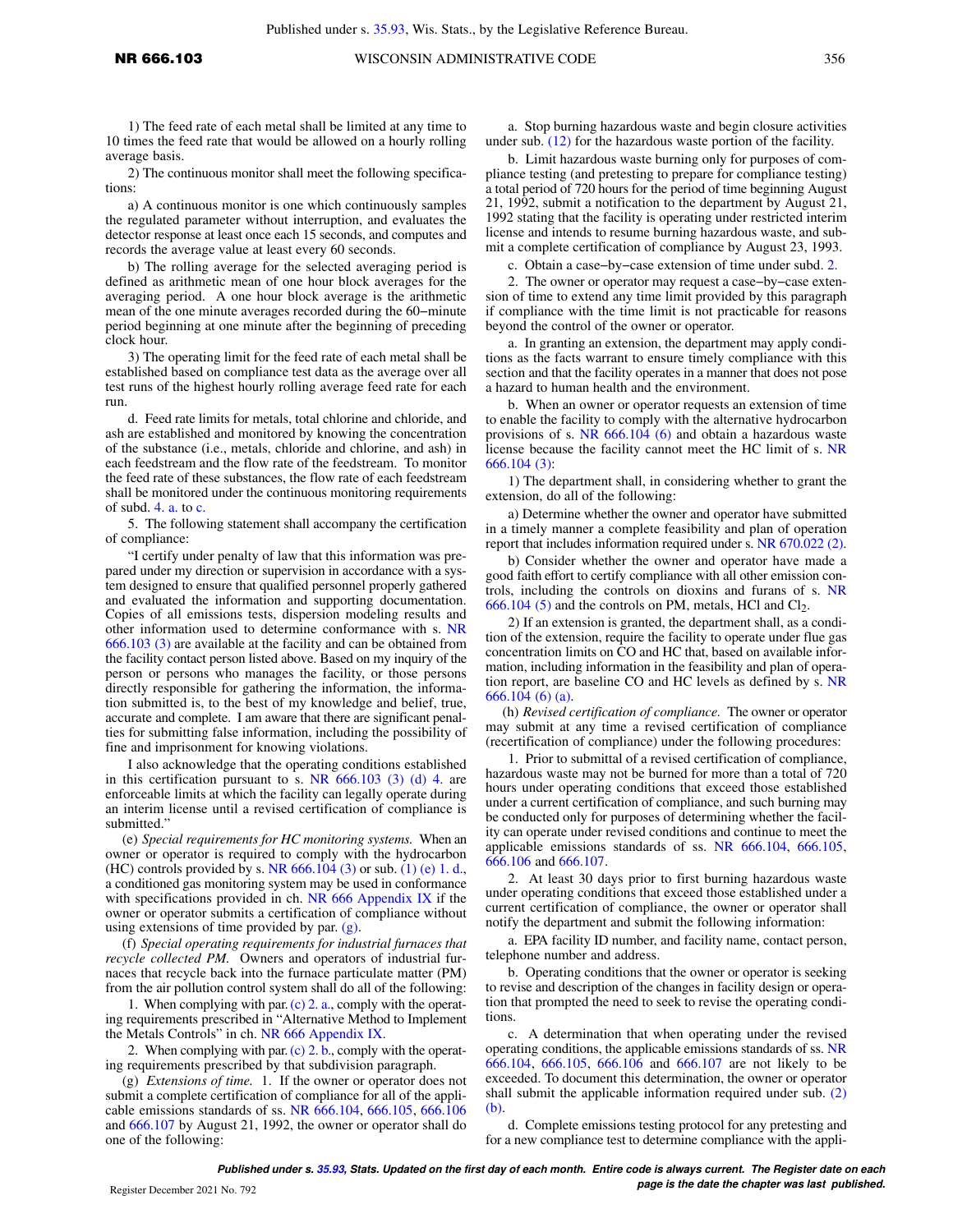cable emissions standards of ss. [NR 666.104](https://docs.legis.wisconsin.gov/document/administrativecode/NR%20666.104), [666.105,](https://docs.legis.wisconsin.gov/document/administrativecode/NR%20666.105) [666.106](https://docs.legis.wisconsin.gov/document/administrativecode/NR%20666.106) and [666.107](https://docs.legis.wisconsin.gov/document/administrativecode/NR%20666.107) when operating under revised operating conditions. The protocol shall include a schedule of pre−testing and compliance testing. If the owner or operator revises the scheduled date for the compliance test, the owner or operator shall notify the department in writing at least 30 days prior to the revised date of the compliance test.

3. Conduct a compliance test under the revised operating conditions and the protocol submitted to the department to determine compliance with the applicable emissions standards of ss. [NR](https://docs.legis.wisconsin.gov/document/administrativecode/NR%20666.104) [666.104](https://docs.legis.wisconsin.gov/document/administrativecode/NR%20666.104), [666.105](https://docs.legis.wisconsin.gov/document/administrativecode/NR%20666.105), [666.106](https://docs.legis.wisconsin.gov/document/administrativecode/NR%20666.106) and [666.107](https://docs.legis.wisconsin.gov/document/administrativecode/NR%20666.107).

4. Submit a revised certification of compliance under par. [\(d\).](https://docs.legis.wisconsin.gov/document/administrativecode/NR%20666.103(3)(d))

**(4)** PERIODIC RECERTIFICATIONS*.* The owner or operator shall conduct compliance testing and submit to the department a recertification of compliance under provisions of sub.  $(3)$  within 5 years from submitting the previous certification or recertification. If the owner or operator seeks to recertify compliance under new operating conditions, the owner or operator shall comply with sub. [\(3\) \(h\)](https://docs.legis.wisconsin.gov/document/administrativecode/NR%20666.103(3)(h)).

**(5)** NONCOMPLIANCE WITH CERTIFICATION SCHEDULE*.* If the owner or operator does not comply with the interim license compliance schedule provided by subs.  $(2)$ ,  $(3)$  and  $(4)$ , hazardous waste burning shall terminate on the date that the deadline is missed, closure activities shall begin under sub. [\(12\),](https://docs.legis.wisconsin.gov/document/administrativecode/NR%20666.103(12)) and hazardous waste burning may not resume except under an operating license issued under s. [NR 670.066.](https://docs.legis.wisconsin.gov/document/administrativecode/NR%20670.066) For purposes of compliance with the closure provisions of sub.  $(12)$  and ss. NR 665.0112  $(4)$ [\(b\)](https://docs.legis.wisconsin.gov/document/administrativecode/NR%20665.0112(4)(b)) and [665.0113](https://docs.legis.wisconsin.gov/document/administrativecode/NR%20665.0113) the boiler or industrial furnace has received "the known final volume of hazardous waste" on the date that the deadline is missed.

**(6)** STARTUP AND SHUTDOWN*.* Hazardous waste (except waste fed solely as an ingredient under the Tier I (or adjusted Tier I) feed rate screening limits for metals and chloride and chlorine) may not be fed into the device during startup and shutdown of the boiler or industrial furnace, unless the device is operating within the conditions of operation specified in the certification of compliance.

**(7)** AUTOMATIC WASTE FEED CUTOFF*.* During the compliance test required by sub.  $(3)$  (c), and upon certification of compliance under sub. [\(3\),](https://docs.legis.wisconsin.gov/document/administrativecode/NR%20666.103(3)) a boiler or industrial furnace shall be operated with a functioning system that automatically cuts off the hazardous waste feed when the applicable operating conditions specified in sub.  $(3)$  (a) 1. and [5.](https://docs.legis.wisconsin.gov/document/administrativecode/NR%20666.103(3)(a)5.) to [13.](https://docs.legis.wisconsin.gov/document/administrativecode/NR%20666.103(3)(a)13.) deviate from those established in the certification of compliance. In addition:

(a) To minimize emissions of organic compounds, the minimum combustion chamber temperature (or the indicator of combustion chamber temperature) that occurred during the compliance test shall be maintained while hazardous waste or hazardous waste residues remain in the combustion chamber, with the minimum temperature during the compliance test defined as either of the following:

1. If compliance with the combustion chamber temperature limit is based on a hourly rolling average, the minimum temperature during the compliance test is considered to be the average over all runs of the lowest hourly rolling average for each run.

2. If compliance with the combustion chamber temperature limit is based on an instantaneous temperature measurement, the minimum temperature during the compliance test is considered to be the time−weighted average temperature during all runs of the test.

(b) Operating parameters limited by the certification of compliance shall continue to be monitored during the cutoff, and the hazardous waste feed may not be restarted until the levels of those parameters comply with the limits established in the certification of compliance.

**(8)** FUGITIVE EMISSIONS*.* Fugitive emissions shall be controlled by one of the following:

(a) Keeping the combustion zone totally sealed against fugitive emissions.

(b) Maintaining the combustion zone pressure lower than atmospheric pressure.

(c) An alternate means of control that the owner or operator can demonstrate provide fugitive emissions control equivalent to maintenance of combustion zone pressure lower than atmospheric pressure. Support for such demonstration shall be included in the operating record.

**(9)** CHANGES*.* A boiler or industrial furnace shall cease burning hazardous waste when changes in combustion properties, or feed rates of the hazardous waste, other fuels, or industrial furnace feedstocks, or changes in the boiler or industrial furnace design or operating conditions deviate from the limits specified in the certification of compliance.

**(10)** MONITORING AND INSPECTIONS*.* (a) The owner or operator shall monitor and record all of the following, at a minimum, while burning hazardous waste:

1. Feed rates and composition of hazardous waste, other fuels, and industrial furnace feed stocks, and feed rates of ash, metals, and total chloride and chlorine as necessary to ensure conformance with the certification of precompliance or certification of compliance.

2. Carbon monoxide (CO), oxygen, and if applicable, hydrocarbons (HC), on a continuous basis at a common point in the boiler or industrial furnace downstream of the combustion zone and prior to release of stack gases to the atmosphere in accordance with the operating limits specified in the certification of compliance. CO, HC and oxygen monitors shall be installed, operated and maintained in accordance with methods specified in ch. [NR](https://docs.legis.wisconsin.gov/document/administrativecode/ch.%20NR%20666%20Appendix%20IX) [666 Appendix IX](https://docs.legis.wisconsin.gov/document/administrativecode/ch.%20NR%20666%20Appendix%20IX).

3. Upon the request of the department, sampling and analysis of the hazardous waste (and other fuels and industrial furnace feed stocks as appropriate) and the stack gas emissions shall be conducted to verify that the operating conditions established in the certification of precompliance or certification of compliance achieve the applicable standards of ss. [NR 666.104,](https://docs.legis.wisconsin.gov/document/administrativecode/NR%20666.104) [666.105,](https://docs.legis.wisconsin.gov/document/administrativecode/NR%20666.105) [666.106](https://docs.legis.wisconsin.gov/document/administrativecode/NR%20666.106) and [666.107.](https://docs.legis.wisconsin.gov/document/administrativecode/NR%20666.107)

(b) The boiler or industrial furnace and associated equipment (pumps, valves, pipes, fuel storage tanks, etc.) shall be subjected to thorough visual inspection when they contain hazardous waste, at least daily for leaks, spills, fugitive emissions and signs of tampering.

(c) The automatic hazardous waste feed cutoff system and associated alarms shall be tested at least once every 7 days when hazardous waste is burned to verify operability, unless the owner or operator can demonstrate that weekly inspections will unduly restrict or upset operations and that less frequent inspections will be adequate. Support for such demonstration shall be included in the operating record. At a minimum, operational testing shall be conducted at least once every 30 days.

(d) These monitoring and inspection data shall be recorded and the records shall be placed in the operating log.

**(11)** RECORDKEEPING*.* The owner or operator shall keep in the operating record of the facility all information and data required by this section for a minimum of 5 years.

**(12)** CLOSURE*.* At closure, the owner or operator shall remove all hazardous waste and hazardous waste residues (including, but not limited to, ash, scrubber waters and scrubber sludges) from the boiler or industrial furnace and shall comply with ss. [NR 665.0111](https://docs.legis.wisconsin.gov/document/administrativecode/NR%20665.0111) to [665.0115](https://docs.legis.wisconsin.gov/document/administrativecode/NR%20665.0115) .

**History:** CR 05-032: cr. [Register July 2006 No. 607](https://docs.legis.wisconsin.gov/document/register/607/B/toc), eff. 8-1-06; corrections in (2) (b) 2. b, c., (c) 4) to  $(2)$  to  $(3)$ . (c) (c) 2. a., (e), (f) 1., (10) (a) 2. made under s. [13.92](https://docs.legis.wisconsin.gov/document/statutes/13.92(4)(b)7.)<br>[\(4\) \(b\) 7.](https://docs.legis.wisconsin.gov/document/statutes/13.92(4)(b)7.), Stats., [Register](https://docs.legis.wisconsin.gov/document/register/739/B/toc) March [July 2017 No. 739](https://docs.legis.wisconsin.gov/document/register/739/B/toc), eff. 8−1−17; [CR 19−082:](https://docs.legis.wisconsin.gov/document/cr/2019/82) am. (1) (f) 4., (3) (d) (intro.) [Register](https://docs.legis.wisconsin.gov/document/register/776/B/toc) [August 2020 No. 776,](https://docs.legis.wisconsin.gov/document/register/776/B/toc) eff. 9−1−20.

**NR 666.104 Standards to control organic emissions. (1)** DRE STANDARD. (a) *General.* Except as provided in par. [\(c\)](https://docs.legis.wisconsin.gov/document/administrativecode/NR%20666.104(1)(c)), a boiler or industrial furnace burning hazardous waste shall achieve a destruction and removal efficiency (DRE) of 99.99% for all organic hazardous constituents in the waste feed.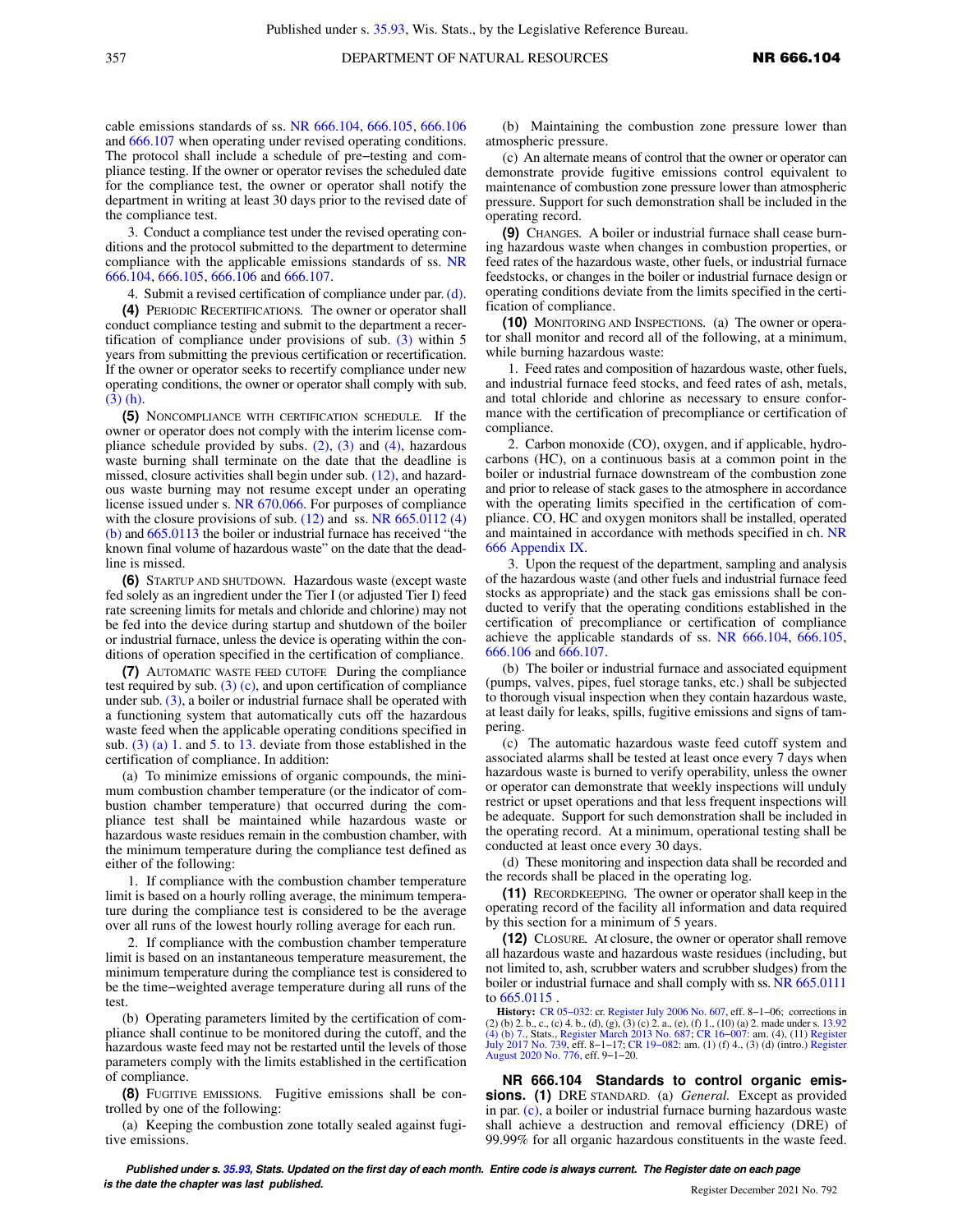To demonstrate conformance with this requirement, 99.99% DRE shall be demonstrated during a trial burn for each principal organic hazardous constituent (POHC) designated (under par.[\(b\)\)](https://docs.legis.wisconsin.gov/document/administrativecode/NR%20666.104(1)(b)) in its license for each waste feed. DRE is determined for each POHC from the following equation:

$$
DRE = \left[1 - \frac{W_{\text{out}}}{W_{\text{in}}}\right] \times 100
$$

where:

 $W_{in}$  = Mass feed rate of one principal organic hazardous constituent (POHC) in the hazardous waste fired to the boiler or industrial furnace

 $W_{\text{out}}$  = Mass emission rate of the same POHC present in stack gas prior to release to the atmosphere

(b) *Designation of POHCs.* Principal organic hazardous constituents (POHCs) are those compounds for which compliance with the DRE requirements shall be demonstrated in a trial burn in conformance with procedures prescribed in s. [NR 670.066.](https://docs.legis.wisconsin.gov/document/administrativecode/NR%20670.066) One or more POHCs shall be designated by the department for each waste feed to be burned. POHCs shall be designated based on the degree of difficulty of destruction of the organic constituents in the waste and on their concentrations or mass in the waste feed considering the results of waste analyses submitted with the feasibility and plan of operation report. POHCs are most likely to be selected from among those compounds listed in ch. [NR 661](https://docs.legis.wisconsin.gov/document/administrativecode/ch.%20NR%20661%20Appendix%20VIII) [Appendix VIII](https://docs.legis.wisconsin.gov/document/administrativecode/ch.%20NR%20661%20Appendix%20VIII) that are also present in the normal waste feed. However, if the applicant demonstrates to the department's satisfaction in writing that a compound not listed in ch. [NR 661 Appen](https://docs.legis.wisconsin.gov/document/administrativecode/ch.%20NR%20661%20Appendix%20VIII)[dix VIII](https://docs.legis.wisconsin.gov/document/administrativecode/ch.%20NR%20661%20Appendix%20VIII) or not present in the normal waste feed is a suitable indicator of compliance with the DRE requirements, that compound may be designated as a POHC. Such POHCs need not be toxic or organic compounds.

(c) *Dioxin−listed waste.* A boiler or industrial furnace burning hazardous waste containing (or derived from) EPA hazardous waste numbers F020, F021, F022, F023, F026 or F027 shall achieve a destruction and removal efficiency (DRE) of 99.9999% for each POHC designated (under par.  $(b)$ ) in its license. This performance shall be demonstrated on POHCs that are more difficult to burn than tetra−, penta− and hexachlorodibenzo−*p*−dioxins and dibenzofurans. DRE is determined for each POHC from the equation in par. [\(a\)](https://docs.legis.wisconsin.gov/document/administrativecode/NR%20666.104(1)(a)). In addition, the owner or operator of the boiler or industrial furnace shall notify the department of intent to burn EPA hazardous waste numbers F020, F021, F022, F023, F026 or F027.

(d) *Automatic waiver of DRE trial burn.* Owners and operators of boilers operated under the special operating requirements provided by s. [NR 666.110](https://docs.legis.wisconsin.gov/document/administrativecode/NR%20666.110) are considered to be in compliance with the DRE standard of par. [\(a\)](https://docs.legis.wisconsin.gov/document/administrativecode/NR%20666.104(1)(a)) and are exempt from the DRE trial burn.

(e) *Low risk waste.* Owners and operators of boilers or industrial furnaces that burn hazardous waste in compliance with s. [NR](https://docs.legis.wisconsin.gov/document/administrativecode/NR%20666.109(1)) [666.109 \(1\)](https://docs.legis.wisconsin.gov/document/administrativecode/NR%20666.109(1)) are considered to be in compliance with the DRE standard of par. [\(a\)](https://docs.legis.wisconsin.gov/document/administrativecode/NR%20666.104(1)(a)) and are exempt from the DRE trial burn.

**(2)** CARBON MONOXIDE STANDARD*.* (a) Except as provided in sub. [\(3\)](https://docs.legis.wisconsin.gov/document/administrativecode/NR%20666.104(3)), the stack gas concentration of carbon monoxide (CO) from a boiler or industrial furnace burning hazardous waste cannot exceed 100 ppmv on an hourly rolling average basis (i.e., over any 60 minute period), continuously corrected to 7% oxygen, dry gas basis.

(b) CO and oxygen shall be continuously monitored in conformance with "Performance Specifications for Continuous Emission Monitoring of Carbon Monoxide and Oxygen for Incinerators, Boilers and Industrial Furnaces Burning Hazardous Waste" in ch. [NR 666 Appendix IX](https://docs.legis.wisconsin.gov/document/administrativecode/ch.%20NR%20666%20Appendix%20IX).

(c) Compliance with the 100 ppmv CO limit shall be demonstrated during the trial burn (for new facilities or an interim license facility applying for an operating license) or the compliance test

(for interim license facilities). To demonstrate compliance, the highest hourly rolling average CO level during any valid run of the trial burn or compliance test may not exceed 100 ppmv.

**(3)** ALTERNATIVE CARBON MONOXIDE STANDARD*.* (a) The stack gas concentration of carbon monoxide (CO) from a boiler or industrial furnace burning hazardous waste may exceed the 100 ppmv limit if stack gas concentrations of hydrocarbons (HC) do not exceed 20 ppmv, except as provided by sub. [\(6\)](https://docs.legis.wisconsin.gov/document/administrativecode/NR%20666.104(6)) for certain industrial furnaces.

(b) HC limits shall be established under this section on an hourly rolling average basis (i.e., over any 60 minute period), reported as propane, and continuously corrected to 7% oxygen, dry gas basis.

(c) HC shall be continuously monitored in conformance with "Performance Specifications for Continuous Emission Monitoring of Hydrocarbons for Incinerators, Boilers and Industrial Furnaces Burning Hazardous Waste" in ch. [NR 666 Appendix IX](https://docs.legis.wisconsin.gov/document/administrativecode/ch.%20NR%20666%20Appendix%20IX). CO and oxygen shall be continuously monitored in conformance with sub. [\(2\) \(b\).](https://docs.legis.wisconsin.gov/document/administrativecode/NR%20666.104(2)(b))

(d) The alternative CO standard is established based on CO data during the trial burn (for a new facility) and the compliance test (for an interim license facility). The alternative CO standard is the average over all valid runs of the highest hourly average CO level for each run. The CO limit is implemented on an hourly rolling average basis, and continuously corrected to 7% oxygen, dry gas basis.

**(4)** SPECIAL REQUIREMENTS FOR FURNACES*.* Owners and operators of industrial furnaces (e.g., kilns, cupolas) that feed hazardous waste for a purpose other than solely as an ingredient (see s. [NR](https://docs.legis.wisconsin.gov/document/administrativecode/NR%20666.103(1)(e)2.) [666.103 \(1\) \(e\) 2.\)](https://docs.legis.wisconsin.gov/document/administrativecode/NR%20666.103(1)(e)2.) at any location other than the end where products are normally discharged and where fuels are normally fired shall comply with the hydrocarbon limits provided by sub. [\(3\)](https://docs.legis.wisconsin.gov/document/administrativecode/NR%20666.104(3)) or [\(6\)](https://docs.legis.wisconsin.gov/document/administrativecode/NR%20666.104(6)) irrespective of whether stack gas CO concentrations meet the 100 ppmv limit of sub. [\(2\).](https://docs.legis.wisconsin.gov/document/administrativecode/NR%20666.104(2))

**(5)** CONTROLS FOR DIOXINS AND FURANS*.* Owners and operators of boilers and industrial furnaces that are equipped with a dry particulate matter control device that operates within the temperature range of 450 to 750 °F, and industrial furnaces operating under an alternative hydrocarbon limit established under sub. [\(6\)](https://docs.legis.wisconsin.gov/document/administrativecode/NR%20666.104(6)) shall conduct a site−specific risk assessment as follows to demonstrate that emissions of chlorinated dibenzo−p−dioxins and dibenzofurans do not result in an increased lifetime cancer risk to the hypothetical maximum exposed individual (MEI) exceeding 1 in 100,000:

(a) During the trial burn (for new facilities or an interim license facility applying for an operating license) or compliance test (for interim license facilities), determine emission rates of the tetra− octa congeners of chlorinated dibenzo−p−dioxins and dibenzofurans (CDDs/CDFs) using Method 0023A, Sampling Method for Polychlorinated Dibenzo−p−Dioxins and Polychlorinated Dibenzofurans Emissions from Stationary Sources, EPA SW−846, as incorporated by reference in s. [NR 660.11](https://docs.legis.wisconsin.gov/document/administrativecode/NR%20660.11).

(b) Estimate the 2,3,7,8−TCDD toxicity equivalence of the tetra−octa CDDs/CDFs congeners using "Procedures for Estimating the Toxicity Equivalence of Chlorinated Dibenzo−p−Dioxin and Dibenzofuran Congeners" in ch. [NR 666 Appendix IX.](https://docs.legis.wisconsin.gov/document/administrativecode/ch.%20NR%20666%20Appendix%20IX) Multiply the emission rates of CDD/CDF congeners with a toxicity equivalence greater than 0 (see the procedure) by the calculated toxicity equivalence factor to estimate the equivalent emission rate of 2,3,7,8−TCDD.

(c) Conduct dispersion modeling using methods recommended in Appendix W of [40 CFR part 51](https://docs.legis.wisconsin.gov/document/cfr/40%20CFR%2051) ("Guideline on Air Quality Models (Revised)" (1986) and its supplements, incorporated by reference in s. [NR 660.11\)](https://docs.legis.wisconsin.gov/document/administrativecode/NR%20660.11), the "Hazardous Waste Combustion Air Quality Screening Procedure", provided in ch. [NR](https://docs.legis.wisconsin.gov/document/administrativecode/ch.%20NR%20666%20Appendix%20IX) [666 Appendix IX](https://docs.legis.wisconsin.gov/document/administrativecode/ch.%20NR%20666%20Appendix%20IX), or in Screening Procedures for Estimating the Air Quality Impact of Stationary Sources, Revised, EPA−450/R−92−019, incorporated by reference in s. [NR 660.11,](https://docs.legis.wisconsin.gov/document/administrativecode/NR%20660.11)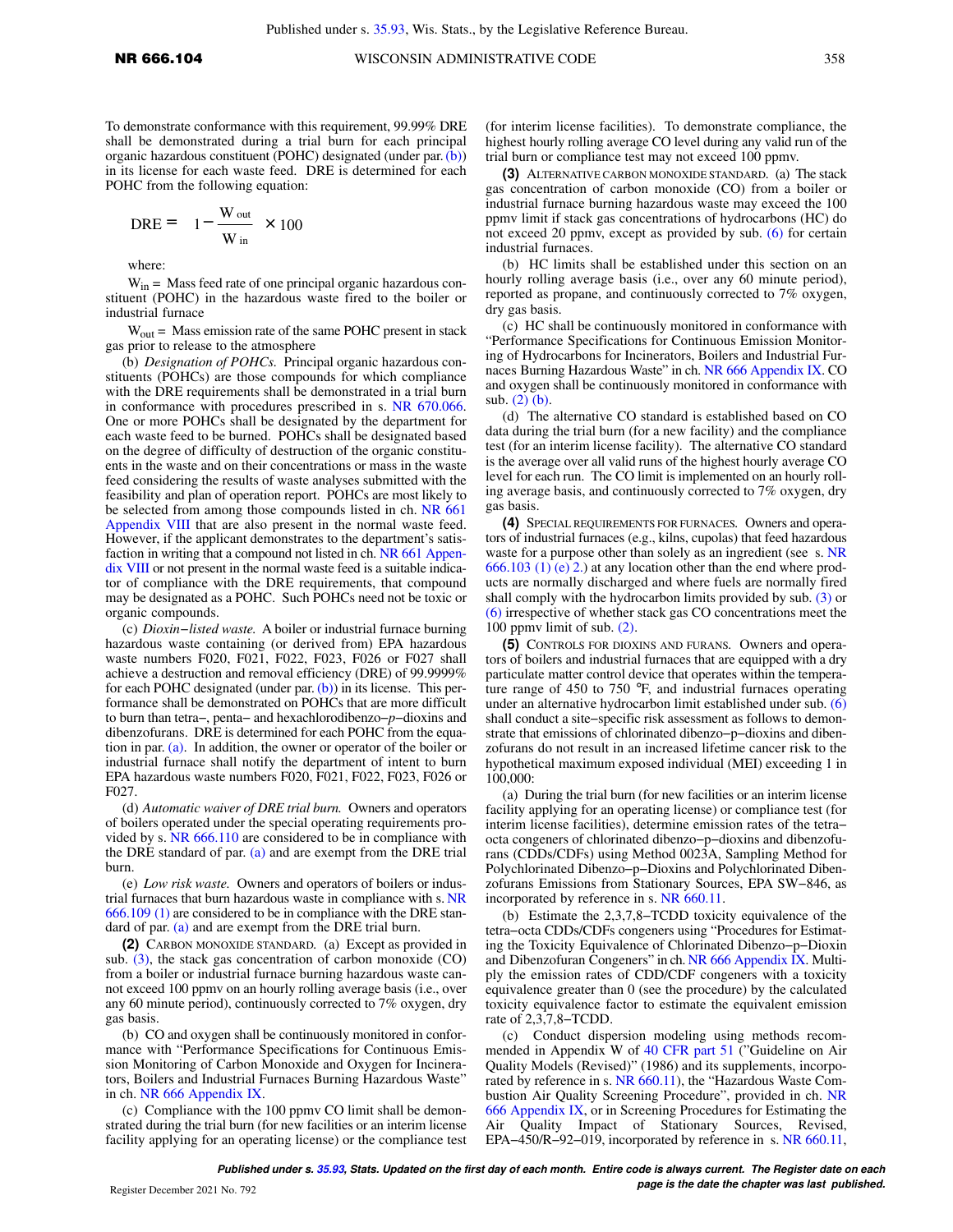to predict the maximum annual average off−site ground level concentration of 2,3,7,8−TCDD equivalents determined under par. [\(b\)](https://docs.legis.wisconsin.gov/document/administrativecode/NR%20666.104(5)(b)). The maximum annual average concentration shall be used when a person resides on−site.

(d) The ratio of the predicted maximum annual average ground level concentration of 2,3,7,8−TCDD equivalents to the risk−specific dose for 2,3,7,8−TCDD provided in ch. [NR 666 Appendix V](https://docs.legis.wisconsin.gov/document/administrativecode/ch.%20NR%20666%20Appendix%20V)  $(2.2 \text{ X } 10^{-7})$  may not exceed 1.0.

**(6)** MONITORING CO AND HC IN THE BY−PASS DUCT OF A CEMENT KILN*.* Cement kilns may comply with the carbon monoxide and hydrocarbon limits provided by subs.  $(2)$ ,  $(3)$  and  $(4)$  by monitoring in the by−pass duct if both of the following conditions are met:

(a) Hazardous waste is fired only into the kiln and not at any location downstream from the kiln exit relative to the direction of gas flow.

(b) The by−pass duct diverts a minimum of 10% of kiln off−gas into the duct.

**(7)** USE OF EMISSIONS TEST DATA TO DEMONSTRATE COMPLIANCE AND ESTABLISH OPERATING LIMITS*.* Compliance with this section shall be demonstrated simultaneously by emissions testing or during separate runs under identical operating conditions. Further, data to demonstrate compliance with the CO and HC limits of this section or to establish alternative CO or HC limits under this section shall be obtained during the time that DRE testing, and where applicable, CDD/CDF testing under sub. [\(5\)](https://docs.legis.wisconsin.gov/document/administrativecode/NR%20666.104(5)) and comprehensive organic emissions testing under sub. [\(6\)](https://docs.legis.wisconsin.gov/document/administrativecode/NR%20666.104(6)) is conducted.

**(8)** ENFORCEMENT*.* For the purposes of license enforcement, compliance with the operating requirements specified in the license (under s. [NR 666.102](https://docs.legis.wisconsin.gov/document/administrativecode/NR%20666.102)) shall be regarded as compliance with this section. However, evidence that compliance with those license conditions is insufficient to ensure compliance with this section may be information justifying modification or revocation and re−issuance of a license under s. [NR 670.041](https://docs.legis.wisconsin.gov/document/administrativecode/NR%20670.041).

**History:** CR 05–032: cr. [Register July 2006 No. 607,](https://docs.legis.wisconsin.gov/document/register/607/B/toc) eff. 8–1–06; corrections in (1) (b), (2) (b), (3) (c), (5) (b) to (d) made under s. [13.92 \(4\) \(b\) 7.](https://docs.legis.wisconsin.gov/document/statutes/13.92(4)(b)7.), Stats., [Register](https://docs.legis.wisconsin.gov/document/register/687/B/toc) [March 2013 No. 687](https://docs.legis.wisconsin.gov/document/register/687/B/toc).

**NR 666.105 Standards to control particulate matter. (1)** A boiler or industrial furnace burning hazardous waste may not emit particulate matter in excess of 180 milligrams per dry standard cubic meter (0.08 grains per dry standard cubic foot) after correction to a stack gas concentration of 7% oxygen, using procedures prescribed in [40 CFR part 60,](https://docs.legis.wisconsin.gov/document/cfr/40%20CFR%2060) appendix A, methods 1 to 5, incorporated by reference in s. [NR 660.11](https://docs.legis.wisconsin.gov/document/administrativecode/NR%20660.11), and ch. [NR 666](https://docs.legis.wisconsin.gov/document/administrativecode/ch.%20NR%20666%20Appendix%20IX) [Appendix IX](https://docs.legis.wisconsin.gov/document/administrativecode/ch.%20NR%20666%20Appendix%20IX).

**(2)** An owner or operator meeting s. [NR 666.109 \(2\)](https://docs.legis.wisconsin.gov/document/administrativecode/NR%20666.109(2)) for the low risk waste exemption is exempt from the particulate matter standard.

**(3)** OXYGEN CORRECTION. (a) Measured pollutant levels shall be corrected for the amount of oxygen in the stack gas according to the formula:

 $Pc = Pm \times 14 / (E - Y)$ 

where:

Pc is the corrected concentration of the pollutant in the stack gas, Pm is the measured concentration of the pollutant in the stack gas, E is the oxygen concentration on a dry basis in the combustion air fed to the device, and Y is the measured oxygen concentration on a dry basis in the stack.

(b) For devices that feed normal combustion air, E will equal 21%. For devices that feed oxygen−enriched air for combustion (that is, air with an oxygen concentration exceeding 21%), the value of E will be the concentration of oxygen in the enriched air.

(c) Compliance with all emission standards provided by this subchapter shall be based on correcting to 7% oxygen using this procedure.

**(4)** For the purposes of license enforcement, compliance with the operating requirements specified in the license (under s. [NR](https://docs.legis.wisconsin.gov/document/administrativecode/NR%20666.102) [666.102\)](https://docs.legis.wisconsin.gov/document/administrativecode/NR%20666.102) shall be regarded as compliance with this section. However, evidence that compliance with those license conditions is insufficient to ensure compliance with this section may be information justifying modification or revocation and re−issuance of a license under s. [NR 670.041](https://docs.legis.wisconsin.gov/document/administrativecode/NR%20670.041).

**History:** [CR 05−032:](https://docs.legis.wisconsin.gov/document/cr/2005/32) cr. [Register July 2006 No. 607](https://docs.legis.wisconsin.gov/document/register/607/B/toc), eff. 8−1−06; correction in (1) made under s. [13.92 \(4\) \(b\) 7.,](https://docs.legis.wisconsin.gov/document/statutes/13.92(4)(b)7.) Stats., [Register March 2013 No. 687](https://docs.legis.wisconsin.gov/document/register/687/B/toc).

**NR 666.106 Standards to control metals emissions. (1)** GENERAL*.* The owner or operator shall comply with the metals standards provided by subs.  $(2)$ ,  $(3)$ ,  $(4)$ ,  $(5)$ , or  $(6)$  for each metal listed in sub. [\(2\)](https://docs.legis.wisconsin.gov/document/administrativecode/NR%20666.106(2)) that is present in the hazardous waste at detectable levels by using appropriate analytical procedures.

**(2)** TIER I FEED RATE SCREENING LIMITS*.* Feed rate screening limits for metals are specified in ch. [NR 666 Appendix I](https://docs.legis.wisconsin.gov/document/administrativecode/ch.%20NR%20666%20Appendix%20I) as a function of terrain−adjusted effective stack height and terrain and land use in the vicinity of the facility. Criteria for facilities that are not eligible to comply with the screening limits are provided in par. [\(g\).](https://docs.legis.wisconsin.gov/document/administrativecode/NR%20666.106(2)(g))

(a) *Noncarcinogenic metals.* The feed rates of antimony, barium, lead, mercury, thallium and silver in all feed streams, including hazardous waste, fuels, and industrial furnace feed stocks may not exceed the screening limits specified in ch. [NR 666 Appendix](https://docs.legis.wisconsin.gov/document/administrativecode/ch.%20NR%20666%20Appendix%20I) [I](https://docs.legis.wisconsin.gov/document/administrativecode/ch.%20NR%20666%20Appendix%20I).

1. The feed rate screening limits for antimony, barium, mercury, thallium and silver are based on either of the following:

a. An hourly rolling average as defined in s. [NR 666.102 \(5\)](https://docs.legis.wisconsin.gov/document/administrativecode/NR%20666.102(5)(f)1.b.) [\(f\) 1. b.](https://docs.legis.wisconsin.gov/document/administrativecode/NR%20666.102(5)(f)1.b.)

b. An instantaneous limit not to be exceeded at any time.

2. The feed rate screening limit for lead is based on one of the following:

a. An hourly rolling average as defined in s. [NR 666.102 \(5\)](https://docs.legis.wisconsin.gov/document/administrativecode/NR%20666.102(5)(f)1.b.) [\(f\) 1. b.](https://docs.legis.wisconsin.gov/document/administrativecode/NR%20666.102(5)(f)1.b.)

b. An averaging period of 2 to 24 hours as defined in s. [NR](https://docs.legis.wisconsin.gov/document/administrativecode/NR%20666.102(5)(f)2.) [666.102 \(5\) \(f\) 2.](https://docs.legis.wisconsin.gov/document/administrativecode/NR%20666.102(5)(f)2.) with an instantaneous feed rate limit not to exceed 10 times the feed rate that would be allowed on an hourly rolling average basis.

c. An instantaneous limit not to be exceeded at any time.

(b) *Carcinogenic metals.* 1. The feed rates of arsenic, cadmium, beryllium and chromium in all feed streams, including hazardous waste, fuels, and industrial furnace feed stocks may not exceed values derived from the screening limits specified in ch. [NR 666 Appendix I.](https://docs.legis.wisconsin.gov/document/administrativecode/ch.%20NR%20666%20Appendix%20I) The feed rate of each of these metals is limited to a level such that the sum of the ratios of the actual feed rate to the feed rate screening limit specified in ch. [NR 666 Appendix](https://docs.legis.wisconsin.gov/document/administrativecode/ch.%20NR%20666%20Appendix%20I) [I](https://docs.legis.wisconsin.gov/document/administrativecode/ch.%20NR%20666%20Appendix%20I) may not exceed 1.0, as provided by the following equation:

$$
\sum_{i=1}^{n} \frac{\text{AFR}_{i}}{\text{FRSL}_{i}} \leq 1.0
$$

where:

n = number of carcinogenic metals

 $AFR = actual feed rate to the device for metal "i"$ 

 $FRSL =$  feed rate screening limit provided by ch. [NR 666](https://docs.legis.wisconsin.gov/document/administrativecode/ch.%20NR%20666%20Appendix%20I) [Appendix I](https://docs.legis.wisconsin.gov/document/administrativecode/ch.%20NR%20666%20Appendix%20I) for metal "i"

2. The feed rate screening limits for the carcinogenic metals are based on either of the following:

a. An hourly rolling average.

b. An averaging period of 2 to 24 hours as defined in s. [NR](https://docs.legis.wisconsin.gov/document/administrativecode/NR%20666.102(5)(f)2.) [666.102 \(5\) \(f\) 2.](https://docs.legis.wisconsin.gov/document/administrativecode/NR%20666.102(5)(f)2.) with an instantaneous feed rate limit not to exceed 10 times the feed rate that would be allowed on an hourly rolling average basis.

(c) *TESH.* 1. The terrain−adjusted effective stack height is determined according to the following equation:

$$
TEST = Ha + H1 - Tr
$$

where: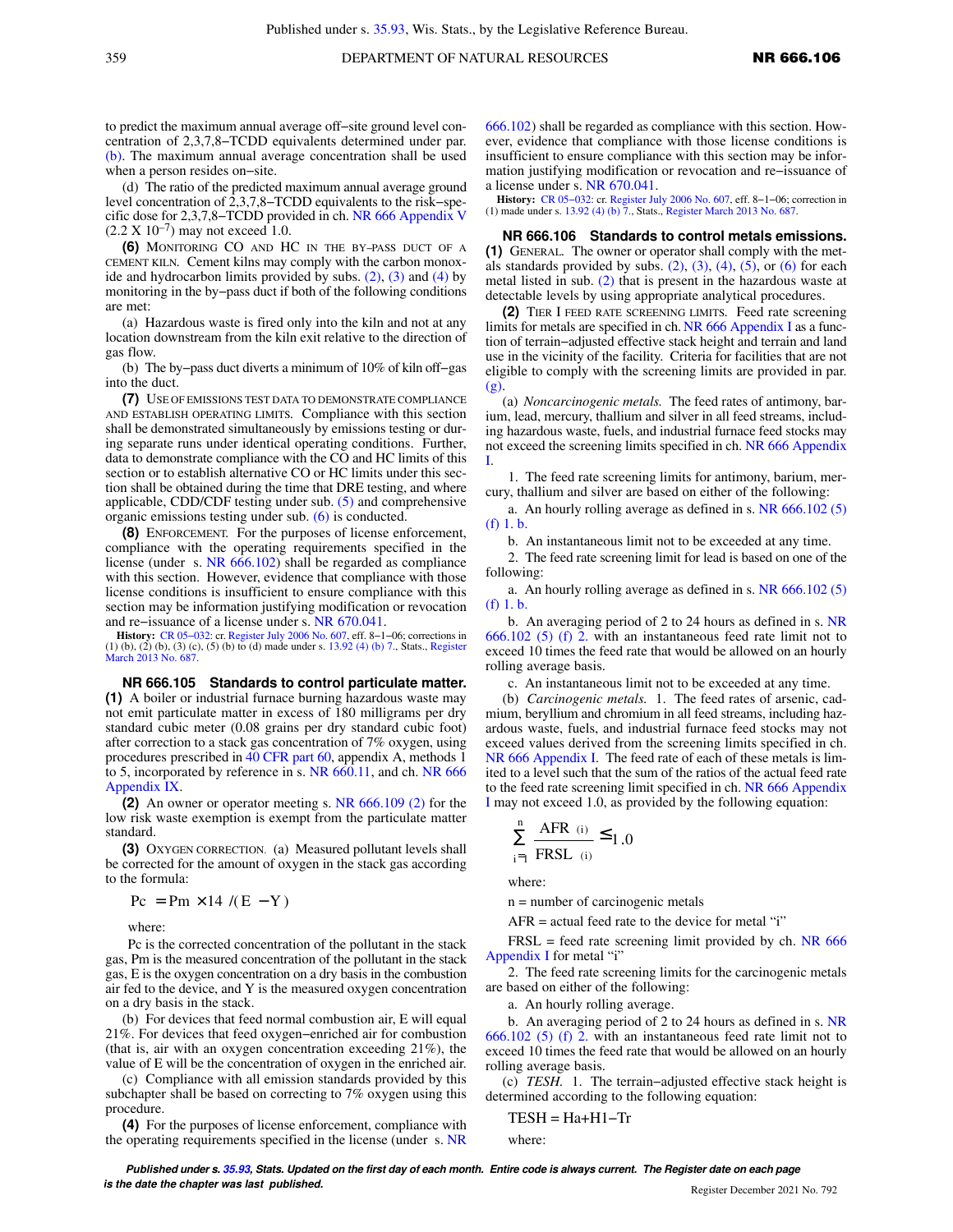Ha = Actual physical stack height

H1 = Plume rise as determined from ch. [NR 666 Appendix VI](https://docs.legis.wisconsin.gov/document/administrativecode/ch.%20NR%20666%20Appendix%20VI) as a function of stack flow rate and stack gas exhaust temperature

 $Tr = Terrain rise within 5 kilometers of the stack$ 

2. The stack height (Ha) may not exceed good engineering practice as specified in [40 CFR 51.100](https://docs.legis.wisconsin.gov/document/cfr/40%20CFR%2051.100)(ii).

3. If the TESH for a particular facility is not listed in the table in the appendices, the nearest lower TESH listed in the table shall be used. If the TESH is 4 meters or less, a value of 4 meters shall be used.

(d) *Terrain type.* The screening limits are a function of whether the facility is located in noncomplex or complex terrain. A device located where any part of the surrounding terrain within 5 kilometers of the stack equals or exceeds the elevation of the physical stack height (Ha) is considered to be in complex terrain and the screening limits for complex terrain apply. Terrain measurements are to be made from U.S. geological survey 7.5−minute topographic maps of the area surrounding the facility.

(e) *Land use.* The screening limits are a function of whether the facility is located in an area where the land use is urban or rural. To determine whether land use in the vicinity of the facility is urban or rural, procedures provided in ch. [NR 666 Appendix IX](https://docs.legis.wisconsin.gov/document/administrativecode/ch.%20NR%20666%20Appendix%20IX) shall be used.

(f) *Multiple stacks.* Owners and operators of facilities with more than one on−site stack from a boiler, industrial furnace, incinerator or other thermal treatment unit subject to controls of metals emissions under an operating license or interim license shall comply with the screening limits for all such units assuming all hazardous waste is fed into the device with the worst−case stack based on dispersion characteristics. The worst−case stack is determined from the following equation as applied to each stack:

 $K = HVT$ 

where:

 $K = a$  parameter accounting for relative influence of stack height and plume rise

 $H =$  physical stack height (meters)

 $V =$  stack gas flow rate (m<sup>3</sup>/second)

 $T =$  exhaust temperature ( $\mathrm{K}$ )

The stack with the lowest value of K is the worst−case stack.

(g) *Criteria for facilities not eligible for screening limits.* If any of the following criteria are met, the Tier I and Tier II screening limits do not apply. Owners and operators of such facilities shall comply with either the Tier III standards provided by sub. [\(4\)](https://docs.legis.wisconsin.gov/document/administrativecode/NR%20666.106(4)) or with the adjusted Tier I feed rate screening limits provided by sub. [\(5\)](https://docs.legis.wisconsin.gov/document/administrativecode/NR%20666.106(5)).

1. The device is located in a narrow valley less than one kilometer wide.

2. The device has a stack taller than 20 meters and is located such that the terrain rises to the physical height within one kilometer of the facility.

3. The device has a stack taller than 20 meters and is located within 5 kilometers of a shoreline of a large body of water such as an ocean or large lake.

4. The physical stack height of any stack is less than 2.5 times the height of any building within 5 building heights or 5 projected building widths of the stack and the distance from the stack to the closest boundary is within 5 building heights or 5 projected building widths of the associated building.

5. The department determines that standards based on site− specific dispersion modeling are required.

(h) *Implementation.* The feed rate of metals in each feedstream shall be monitored to ensure that the feed rate screening limits are not exceeded.

**(3)** TIER II EMISSION RATE SCREENING LIMITS*.* Emission rate screening limits are specified in ch. [NR 666 Appendix I](https://docs.legis.wisconsin.gov/document/administrativecode/ch.%20NR%20666%20Appendix%20I) as a function of terrain−adjusted effective stack height and terrain and land use in the vicinity of the facility. Criteria for facilities that are not eligible to comply with the screening limits are provided in sub.  $(2)$   $(g)$ .

(a) *Noncarcinogenic metals.* The emission rates of antimony, barium, lead, mercury, thallium and silver may not exceed the screening limits specified in ch. [NR 666 Appendix I.](https://docs.legis.wisconsin.gov/document/administrativecode/ch.%20NR%20666%20Appendix%20I)

(b) *Carcinogenic metals.* The emission rates of arsenic, cadmium, beryllium and chromium may not exceed values derived from the screening limits specified in ch. [NR 666 Appendix I](https://docs.legis.wisconsin.gov/document/administrativecode/ch.%20NR%20666%20Appendix%20I). The emission rate of each of these metals is limited to a level such that the sum of the ratios of the actual emission rate to the emission rate screening limit specified in ch. [NR 666 Appendix I](https://docs.legis.wisconsin.gov/document/administrativecode/ch.%20NR%20666%20Appendix%20I) may not exceed 1.0, as provided by the following equation:

$$
\sum_{i=1}^{n} \frac{AER_{(i)}}{ERSL_{(i)}} \le 1.0
$$

where:

n = number of carcinogenic metals

 $AER = actual emission rate for metal "i"$ 

 $ERSL =$  emission rate screening limit provided by ch. [NR 666](https://docs.legis.wisconsin.gov/document/administrativecode/ch.%20NR%20666%20Appendix%20I) [Appendix I](https://docs.legis.wisconsin.gov/document/administrativecode/ch.%20NR%20666%20Appendix%20I) for metal "i"

(c) *Implementation.* The emission rate limits shall be implemented by limiting feed rates of the individual metals to levels during the trial burn (for new facilities or an interim license facility applying for a license) or the compliance test (for interim license facilities). The feed rate averaging periods are the same as provided by sub.  $(2)$  (a) 1. and [2.](https://docs.legis.wisconsin.gov/document/administrativecode/NR%20666.106(2)(a)2.) and [\(b\) 2.](https://docs.legis.wisconsin.gov/document/administrativecode/NR%20666.106(2)(b)2.) The feed rate of metals in each feedstream shall be monitored to ensure that the feed rate limits for the feedstreams specified under s. [NR 666.102](https://docs.legis.wisconsin.gov/document/administrativecode/NR%20666.102) or [666.103](https://docs.legis.wisconsin.gov/document/administrativecode/NR%20666.103) are not exceeded.

(d) *Definitions and limitations.* The definitions and limitations provided by sub. [\(2\)](https://docs.legis.wisconsin.gov/document/administrativecode/NR%20666.106(2)) for the following terms also apply to the Tier II emission rate screening limits provided by this subsection: terrain−adjusted effective stack height, good engineering practice stack height, terrain type, land use and criteria for facilities not eligible to use the screening limits.

(e) *Multiple stacks*. 1. Owners and operators of facilities with more than one onsite stack from a boiler, industrial furnace, incinerator or other thermal treatment unit subject to controls on metals emissions under an operating license or interim license shall comply with the emissions screening limits for any such stacks assuming all hazardous waste is fed into the device with the worst−case stack based on dispersion characteristics.

2. The worst−case stack is determined by procedures provided in sub.  $(2)$  (f).

3. For each metal, the total emissions of the metal from those stacks may not exceed the screening limit for the worst−case stack.

**(4)** TIER III AND ADJUSTED TIER I SITE−SPECIFIC RISK ASSESS-MENT*.* The requirements of this subsection apply to facilities complying with either the Tier III or adjusted Tier I controls, except where specified otherwise.

(a) *General.* Conformance with the Tier III metals controls shall be demonstrated by emissions testing to determine the emission rate for each metal. In addition, conformance with either the Tier III or adjusted Tier I metals controls shall be demonstrated by air dispersion modeling to predict the maximum annual average off−site ground level concentration for each dispersion modeling to predict the maximum annual average off−site ground level concentration for each metal, and a demonstration that acceptable ambient levels are not exceeded.

(b) *Acceptable ambient levels.* Chapter [NR 666 Appendix IV](https://docs.legis.wisconsin.gov/document/administrativecode/ch.%20NR%20666%20Appendix%20IV) and ch. [NR 666 Appendix V](https://docs.legis.wisconsin.gov/document/administrativecode/ch.%20NR%20666%20Appendix%20V) list the acceptable ambient levels for purposes of this rule. Reference air concentrations (RACs) are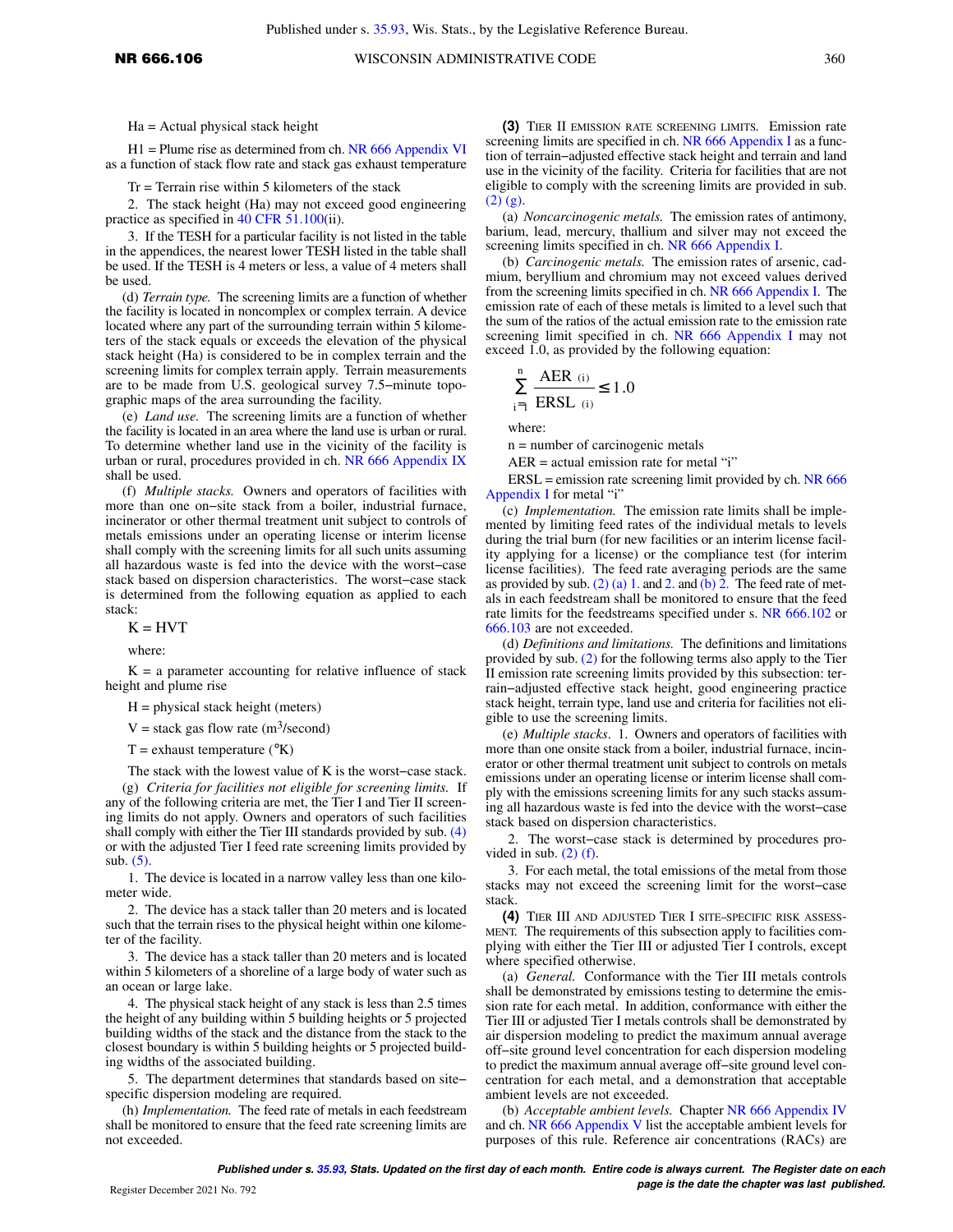listed for the noncarcinogenic metals and 10–5 risk−specific doses (RSDs) are listed for the carcinogenic metals. The RSD for a metal is the acceptable ambient level for that metal if only one of the 4 carcinogenic metals is emitted. If more than one carcinogenic metal is emitted, the acceptable ambient level for the carcinogenic metals is a fraction of the RSD as described in par. [\(c\)](https://docs.legis.wisconsin.gov/document/administrativecode/NR%20666.106(4)(c)).

(c) *Carcinogenic metals.* For the carcinogenic metals, arsenic, cadmium, beryllium and chromium, the sum of the ratios of the predicted maximum annual average off−site ground level concentrations (except that on−site concentrations shall be considered if a person resides on site) to the risk−specific dose (RSD) for all carcinogenic metals emitted may not exceed 1.0 as determined by the following equation:

$$
\sum_{i=1}^{n} \frac{\text{Predicted}\quad \text{Ambient}\quad \text{Concentration}\ (i)}{\text{Risk}\quad \text{Specific}\quad \text{Dose}\ (i)} \le 1.0
$$

where:

n = number of carcinogenic metals

(d) *Noncarcinogenic metals.* For the noncarcinogenic metals, the predicted maximum annual average off−site ground level concentration for each metal may not exceed the reference air concentration (RAC).

(e) *Multiple stacks.* Owners and operators of facilities with more than one on−site stack from a boiler, industrial furnace, incinerator or other thermal treatment unit subject to controls on metals emissions under an operating license or interim license shall conduct emissions testing (except that facilities complying with adjusted Tier I controls need not conduct emissions testing) and dispersion modeling to demonstrate that the aggregate emissions from all such on−site stacks do not result in an exceedance of the acceptable ambient levels.

(f) *Implementation.* Under Tier III, the metals controls shall be implemented by limiting feed rates of the individual metals to levels during the trial burn (for new facilities or an interim license facility applying for an operating license) or the compliance test (for interim license facilities). The feed rate averaging periods are the same as provided by sub.  $(2)$  (a) 1. and [2.](https://docs.legis.wisconsin.gov/document/administrativecode/NR%20666.106(2)(a)2.) and [\(b\) 2.](https://docs.legis.wisconsin.gov/document/administrativecode/NR%20666.106(2)(b)2.) The feed rate of metals in each feedstream shall be monitored to ensure that the feed rate limits for the feedstreams specified under s. [NR](https://docs.legis.wisconsin.gov/document/administrativecode/NR%20666.102) [666.102](https://docs.legis.wisconsin.gov/document/administrativecode/NR%20666.102) or [666.103](https://docs.legis.wisconsin.gov/document/administrativecode/NR%20666.103) are not exceeded.

**(5)** ADJUSTED TIER 1 FEED RATE SCREENING LIMITS*.* The owner or operator may adjust the feed rate screening limits provided by ch. [NR 666 Appendix I](https://docs.legis.wisconsin.gov/document/administrativecode/ch.%20NR%20666%20Appendix%20I) to account for site−specific dispersion modeling. Under this approach, the adjusted feed rate screening limit for a metal is determined by back−calculating from the acceptable ambient level provided by ch. [NR 666 Appendix IV](https://docs.legis.wisconsin.gov/document/administrativecode/ch.%20NR%20666%20Appendix%20IV) and ch. [NR 666 Appendix V](https://docs.legis.wisconsin.gov/document/administrativecode/ch.%20NR%20666%20Appendix%20V) using dispersion modeling to determine the maximum allowable emission rate. This emission rate becomes the adjusted Tier I feed rate screening limit. The feed rate screening limits for carcinogenic metals are implemented as prescribed in sub. [\(2\) \(b\)](https://docs.legis.wisconsin.gov/document/administrativecode/NR%20666.106(2)(b)).

**(6)** ALTERNATIVE IMPLEMENTATION APPROACHES. (a) The department may approve on a case−by−case basis approaches to implement the Tier II or Tier III metals emission limits provided by sub. [\(3\)](https://docs.legis.wisconsin.gov/document/administrativecode/NR%20666.106(3)) or [\(4\)](https://docs.legis.wisconsin.gov/document/administrativecode/NR%20666.106(4)) alternative to monitoring the feed rate of metals in each feedstream.

(b) The emission limits provided by sub. [\(4\)](https://docs.legis.wisconsin.gov/document/administrativecode/NR%20666.106(4)) shall be determined as follows:

1. For each noncarcinogenic metal, by back−calculating from the RAC provided in ch. [NR 666 Appendix IV](https://docs.legis.wisconsin.gov/document/administrativecode/ch.%20NR%20666%20Appendix%20IV) to determine the allowable emission rate for each metal using the dilution factor for the maximum annual average ground level concentration predicted by dispersion modeling in conformance with sub. [\(8\)](https://docs.legis.wisconsin.gov/document/administrativecode/NR%20666.106(8)).

2. For each carcinogenic metal by all of the following:

a. Back−calculating from the RSD provided in ch. [NR 666](https://docs.legis.wisconsin.gov/document/administrativecode/ch.%20NR%20666%20Appendix%20V) [Appendix V](https://docs.legis.wisconsin.gov/document/administrativecode/ch.%20NR%20666%20Appendix%20V) to determine the allowable emission rate for each

metal if that metal were the only carcinogenic metal emitted using the dilution factor for the maximum annual average ground level concentration predicted by dispersion modeling in conformance with sub. [\(8\)](https://docs.legis.wisconsin.gov/document/administrativecode/NR%20666.106(8)).

b. If more than one carcinogenic metal is emitted, selecting an emission limit for each carcinogenic metal not to exceed the emission rate determined by subd. [2. a.](https://docs.legis.wisconsin.gov/document/administrativecode/NR%20666.106(6)(b)2.a.) such that the sum for all carcinogenic metals of the ratios of the selected emission limit to the emission rate determined by subd. [2. a.](https://docs.legis.wisconsin.gov/document/administrativecode/NR%20666.106(6)(b)2.a.) does not exceed 1.0.

**(7)** EMISSION TESTING. (a) *General.* Emission testing for metals shall be conducted using Method 0060, Determinations of Metals in Stack Emissions, EPA SW−846, as incorporated by reference in s. [NR 660.11.](https://docs.legis.wisconsin.gov/document/administrativecode/NR%20660.11)

*Hexavalent chromium.* Emissions of chromium are assumed to be hexavalent chromium unless the owner or operator conducts emissions testing to determine hexavalent chromium emissions using procedures prescribed in Method 0061, Determination of Hexavalent Chromium Emissions from Stationary Sources, EPA SW−846, as incorporated by reference in s. [NR](https://docs.legis.wisconsin.gov/document/administrativecode/NR%20660.11) [660.11.](https://docs.legis.wisconsin.gov/document/administrativecode/NR%20660.11)

**(8)** DISPERSION MODELING*.* Dispersion modeling required under this section shall be conducted according to methods recommended in Appendix W of [40 CFR part 51](https://docs.legis.wisconsin.gov/document/cfr/40%20CFR%2051) ("Guideline on Air Quality Models (Revised)" (1986) and its supplements, incorporated by reference in s. [NR 660.11\)](https://docs.legis.wisconsin.gov/document/administrativecode/NR%20660.11), the "Hazardous Waste Combustion Air Quality Screening Procedure", provided in ch. [NR](https://docs.legis.wisconsin.gov/document/administrativecode/ch.%20NR%20666%20Appendix%20IX) [666 Appendix IX](https://docs.legis.wisconsin.gov/document/administrativecode/ch.%20NR%20666%20Appendix%20IX) , or in Screening Procedures for Estimating the Air Quality Impact of Stationary Sources, Revised, EPA−450/R−92−019, incorporated by reference in s. [NR 660.11,](https://docs.legis.wisconsin.gov/document/administrativecode/NR%20660.11) to predict the maximum annual average off−site ground level concentration. However, on−site concentrations shall be considered when a person resides on−site.

**(9)** ENFORCEMENT*.* For the purposes of license enforcement, compliance with the operating requirements specified in the license (under s. [NR 666.102\)](https://docs.legis.wisconsin.gov/document/administrativecode/NR%20666.102) shall be regarded as compliance with this section. However, evidence that compliance with those license conditions is insufficient to ensure compliance with this section may be information justifying modification or revocation and re−issuance of a license under s. [NR 670.041.](https://docs.legis.wisconsin.gov/document/administrativecode/NR%20670.041)

**History:** [CR 05−032](https://docs.legis.wisconsin.gov/document/cr/2005/32): cr. [Register July 2006 No. 607](https://docs.legis.wisconsin.gov/document/register/607/B/toc), eff. 8−1−06; corrections in (2) (intro.), (a), (b) 1., (c), (e), (3) (intro.), (a), (b), (4) (b), (5), (6) (b) 1., 2. a., (8) made under s. [13.92 \(4\) \(b\) 7.,](https://docs.legis.wisconsin.gov/document/statutes/13.92(4)(b)7.) Stats., [Register March 2013 No. 687;](https://docs.legis.wisconsin.gov/document/register/687/B/toc) [CR 16−007](https://docs.legis.wisconsin.gov/document/cr/2016/7): am. (1) [Register July 2017 No. 739](https://docs.legis.wisconsin.gov/document/register/739/B/toc), eff. 8−1−17.

**NR 666.107 Standards to control hydrogen chloride (HCl) and chlorine gas (Cl2) emissions. (1)** GENERAL. The owner or operator shall comply with the hydrogen chloride (HCl) and chlorine  $(Cl<sub>2</sub>)$  controls provided by sub.  $(2)$ ,  $(3)$  or  $(5)$ .

**(2)** SCREENING LIMITS. (a) *Tier I feed rate screening limits.* Feed rate screening limits are specified for total chlorine in ch. [NR](https://docs.legis.wisconsin.gov/document/administrativecode/ch.%20NR%20666%20Appendix%20II) [666 Appendix II](https://docs.legis.wisconsin.gov/document/administrativecode/ch.%20NR%20666%20Appendix%20II) as a function of terrain−adjusted effective stack height and terrain and land use in the vicinity of the facility. The feed rate of total chlorine and chloride, both organic and inorganic, in all feed streams, including hazardous waste, fuels and industrial furnace feed stocks may not exceed the levels specified.

(b) *Tier II emission rate screening limits.* Emission rate screening limits for HCl and  $Cl<sub>2</sub>$  are specified in ch. [NR 666](https://docs.legis.wisconsin.gov/document/administrativecode/ch.%20NR%20666%20Appendix%20III) [Appendix III](https://docs.legis.wisconsin.gov/document/administrativecode/ch.%20NR%20666%20Appendix%20III) as a function of terrain−adjusted effective stack height and terrain and land use in the vicinity of the facility. The stack emission rates of HCl and  $Cl<sub>2</sub>$  may not exceed the levels specified.

(c) *Definitions and limitations.* The definitions and limitations provided by s. [NR 666.106 \(2\)](https://docs.legis.wisconsin.gov/document/administrativecode/NR%20666.106(2)) for the following terms also apply to the screening limits provided by this subsection: terrain−adjusted effective stack height, good engineering practice stack height, terrain type, land use and criteria for facilities not eligible to use the screening limits.

(d) *Multiple stacks.* Owners and operators of facilities with more than one on−site stack from a boiler, industrial furnace,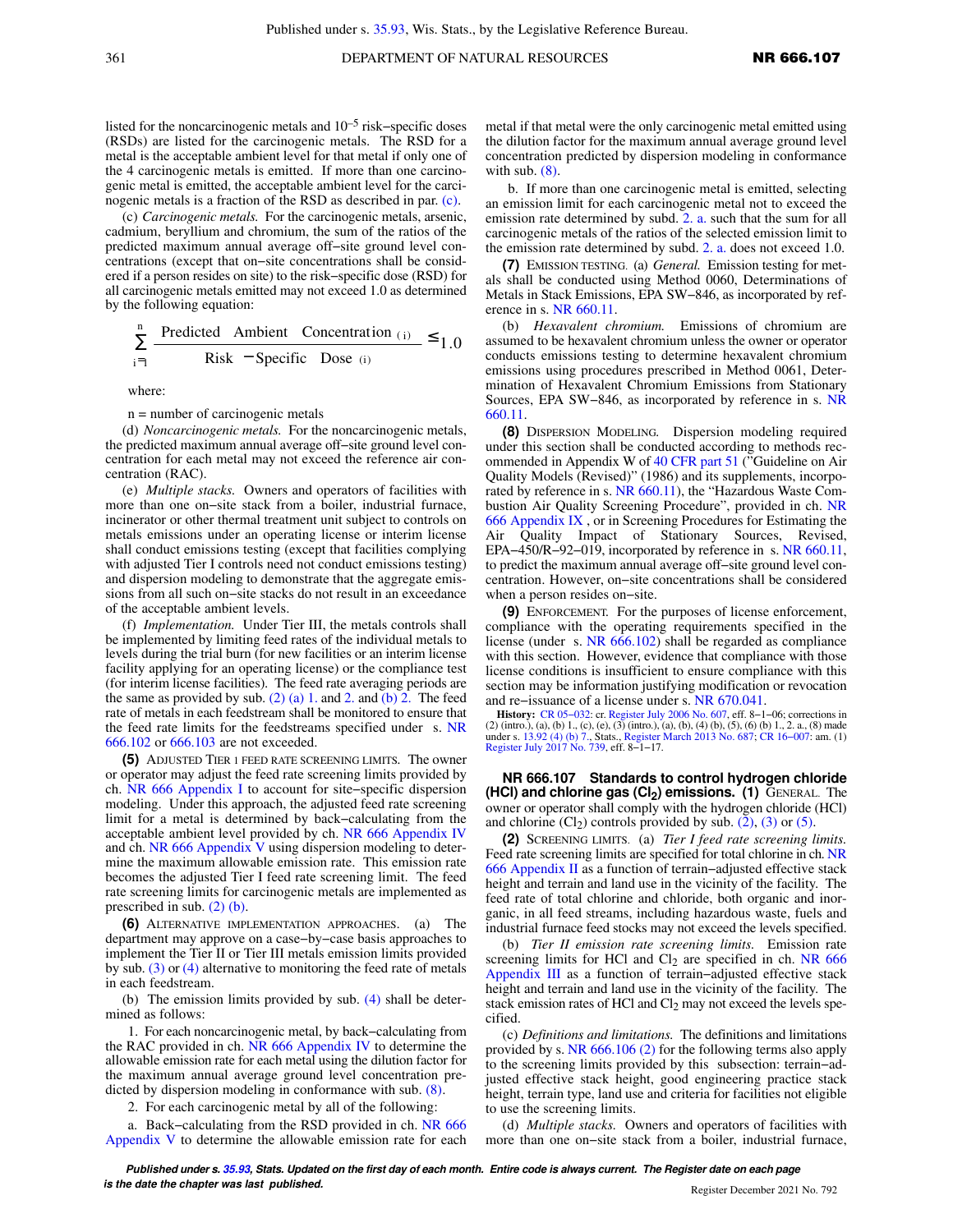incinerator or other thermal treatment unit subject to controls on  $HCI$  or  $Cl<sub>2</sub>$  emissions under an operating license or interim license shall comply with the Tier I and Tier II screening limits for those stacks assuming all hazardous waste is fed into the device with the worst−case stack based on dispersion characteristics.

1. The worst−case stack is determined by procedures provided in s. [NR 666.106 \(2\) \(f\).](https://docs.legis.wisconsin.gov/document/administrativecode/NR%20666.106(2)(f))

2. Under Tier I, the total feed rate of chlorine and chloride to all subject devices may not exceed the screening limit for the worst−case stack.

3. Under Tier II, the total emissions of HCl and  $Cl<sub>2</sub>$  from all subject stacks may not exceed the screening limit for the worst− case stack.

**(3)** TIER III SITE−SPECIFIC RISK ASSESSMENTS. (a) *General.* Conformance with the Tier III controls shall be demonstrated by emissions testing to determine the emission rate for HCl and  $Cl<sub>2</sub>$ , air dispersion modeling to predict the maximum annual average off−site ground level concentration for each compound, and a demonstration that acceptable ambient levels are not exceeded.

(b) *Acceptable ambient levels.* Chapter. NR 666 Appendix IV lists the reference air concentrations (RACs) for HCl (7 micrograms per cubic meter) and  $Cl<sub>2</sub>$  (0.4 micrograms per cubic meter).

(c) *Multiple stacks.* Owners and operators of facilities with more than one on−site stack from a boiler, industrial furnace, incinerator or other thermal treatment unit subject to controls on  $HCI$  or  $Cl<sub>2</sub>$  emissions under an operating license or interim license shall conduct emissions testing and dispersion modeling to demonstrate that the aggregate emissions from all such on−site stacks do not result in an exceedance of the acceptable ambient levels for  $HCl$  and  $Cl<sub>2</sub>$ .

**(4)** AVERAGING PERIODS. The HCl and  $Cl_2$  controls are implemented by limiting the feed rate of total chlorine and chloride in all feedstreams, including hazardous waste, fuels and industrial furnace feed stocks. Under Tier I, the feed rate of total chloride and chlorine is limited to the Tier I screening limits. Under Tier II and Tier III, the feed rate of total chloride and chlorine is limited to the feed rates during the trial burn (for new facilities or an interim license facility applying for a license) or the compliance

test (for interim license facilities). The feed rate limits are based on either of the following:

(a) An hourly rolling average as defined in s. [NR 666.102 \(5\)](https://docs.legis.wisconsin.gov/document/administrativecode/NR%20666.102(5)(f)) [\(f\)](https://docs.legis.wisconsin.gov/document/administrativecode/NR%20666.102(5)(f)).

(b) An instantaneous basis not to be exceeded at any time.

**(5)** ADJUSTED TIER I FEED RATE SCREENING LIMITS*.* The owner or operator may adjust the feed rate screening limit provided by ch. [NR 666 Appendix II](https://docs.legis.wisconsin.gov/document/administrativecode/ch.%20NR%20666%20Appendix%20II) to account for site−specific dispersion modeling. Under this approach, the adjusted feed rate screening limit is determined by back−calculating from the acceptable ambient level for  $Cl_2$  provided by ch. [NR 666 Appendix IV](https://docs.legis.wisconsin.gov/document/administrativecode/ch.%20NR%20666%20Appendix%20IV) using dispersion modeling to determine the maximum allowable emission rate. This emission rate becomes the adjusted Tier I feed rate screening limit.

**(6)** EMISSIONS TESTING. Emissions testing for HCl and Cl<sub>2</sub> shall be conducted using the procedures described in Methods 0050 or 0051, EPA SW−846, as incorporated by reference in s. [NR](https://docs.legis.wisconsin.gov/document/administrativecode/NR%20660.11) [660.11.](https://docs.legis.wisconsin.gov/document/administrativecode/NR%20660.11)

**(7)** DISPERSION MODELING*.* Dispersion modeling shall be conducted according to s. [NR 666.106 \(8\).](https://docs.legis.wisconsin.gov/document/administrativecode/NR%20666.106(8))

**(8)** ENFORCEMENT*.* For the purposes of license enforcement, compliance with the operating requirements specified in the license (under s. [NR 666.102\)](https://docs.legis.wisconsin.gov/document/administrativecode/NR%20666.102) shall be regarded as compliance with this section. However, evidence that compliance with those license conditions is insufficient to ensure compliance with this section may be information justifying modification or revocation and re−issuance of a license under s. [NR 670.041.](https://docs.legis.wisconsin.gov/document/administrativecode/NR%20670.041)

**History:** [CR 05−032](https://docs.legis.wisconsin.gov/document/cr/2005/32): cr. [Register July 2006 No. 607](https://docs.legis.wisconsin.gov/document/register/607/B/toc), eff. 8−1−06; corrections in (2) (a), (b), (3) (b), (5) made under s. [13.92 \(4\) \(b\) 7.](https://docs.legis.wisconsin.gov/document/statutes/13.92(4)(b)7.), Stats., [Register March 2013 No.](https://docs.legis.wisconsin.gov/document/register/687/B/toc) [687.](https://docs.legis.wisconsin.gov/document/register/687/B/toc)

**NR 666.108 Small quantity on−site burner exemption. (1)** EXEMPT QUANTITIES. Owners and operators of facilities that burn hazardous waste in a non−site boiler or industrial furnace are exempt from this subchapter if all of the following conditions are met:

(a) The quantity of hazardous waste burned in a device for a calendar month does not exceed the limits provided in the following table based on the terrain−adjusted effective stack height as defined in s. [NR 666.106 \(2\) \(c\)](https://docs.legis.wisconsin.gov/document/administrativecode/NR%20666.106(2)(c)).

|                                  | Allowable        |                                         | Allowable       |
|----------------------------------|------------------|-----------------------------------------|-----------------|
| Terrain-adjusted effective stack | hazardous waste  | Terrain-adjusted effective stack height | hazardous waste |
| height of device (meters)        | burning rate     | of device (meters)                      | burning rate    |
|                                  | (gallons/ month) |                                         | (gallons/month) |
| 0 to 3.9                         | $_{0}$           | 40.0 to 44.9                            | 210             |
| 4.0 to $5.9$                     | 13               | 45.0 to 49.9                            | 260             |
| 6.0 to 7.9                       | 18               | 50.0 to 54.9                            | 330             |
| 8.0 to 9.9                       | 27               | 55.0 to 59.9                            | 400             |
| 10.0 to 11.9                     | 40               | 60.0 to 64.9                            | 490             |
| 12.0 to 13.9                     | 48               | 65.0 to 69.9                            | 610             |
| 14.0 to 15.9                     | 59               | 70.0 to 74.9                            | 680             |
| 16.0 to 17.9                     | 69               | 75.0 to 79.9                            | 760             |
| 18.0 to 19.9                     | 76               | 80.0 to 84.9                            | 850             |
| 20.0 to 21.9                     | 84               | 85.0 to 89.9                            | 960             |
| 22.0 to 23.9                     | 93               | 90.0 to 94.9                            | 1,100           |
| 24.0 to 25.9                     | 100              | 95.0 to 99.9                            | 1,200           |
| 26.0 to 27.9                     | 110              | 100.0 to 104.9                          | 1,300           |
| 28.0 to 29.9                     | 130              | 105.0 to 109.9                          | 1,500           |
| 30.0 to 34.9                     | 140              | 110.0 to 114.9                          | 1,700           |
| 35.0 to 39.9                     | 170              | $115.0$ or greater                      | 1,900           |

**Exempt Quantities for Small Quantity Burner Exemption**

(b) The maximum hazardous waste firing rate does not exceed at any time one percent of the total fuel requirements for the device (hazardous waste plus other fuel) on a total heat input or mass input basis, whichever results in the lower mass feed rate of hazardous waste.

(c) The hazardous waste has a minimum heating value of 5,000 Btu/lb, as generated.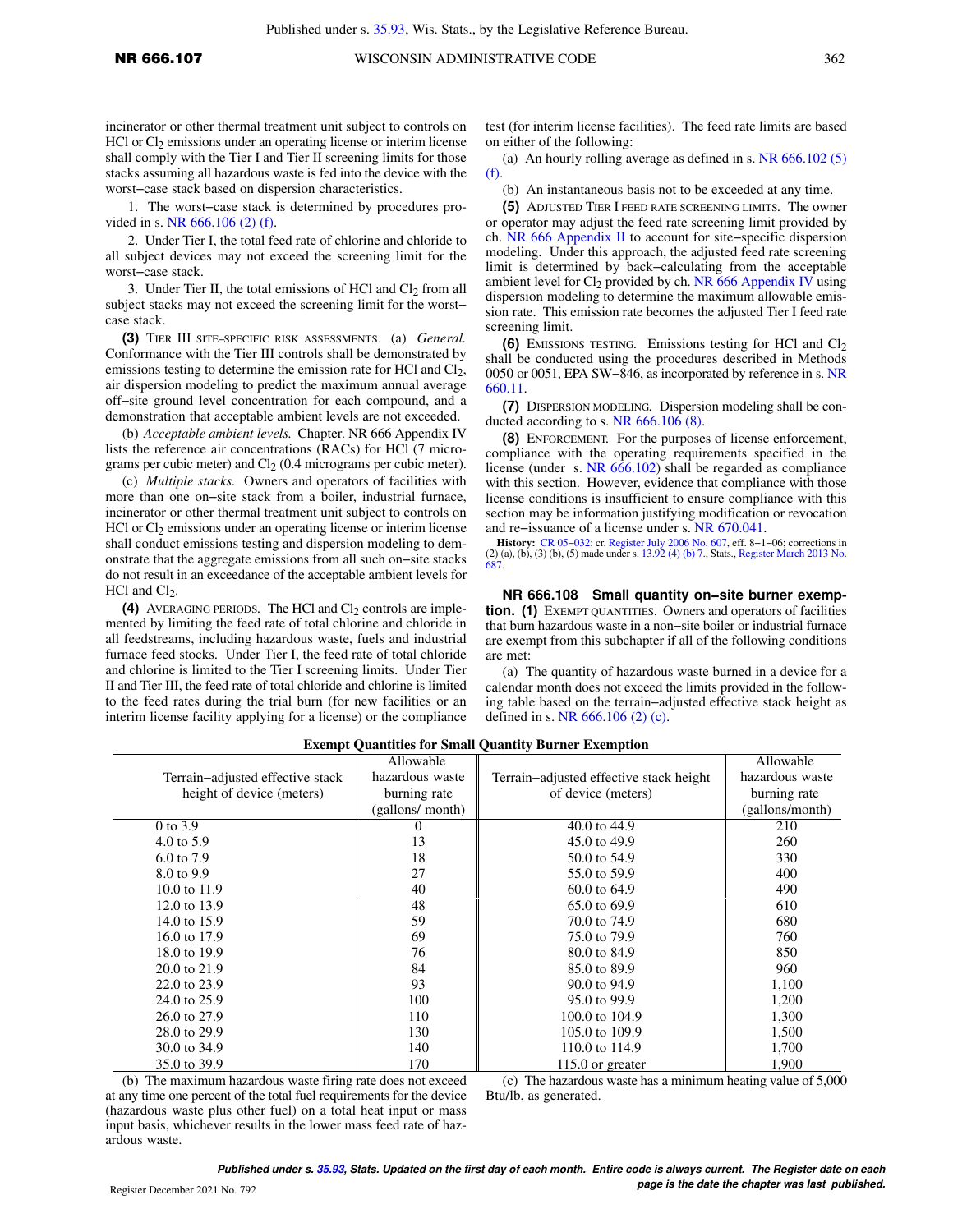(d) The hazardous waste fuel does not contain (and is not derived from) EPA hazardous waste numbers F020, F021, F022, F023, F026 or F027.

**(2)** MIXING WITH NONHAZARDOUS FUELS*.* If hazardous waste fuel is mixed with a nonhazardous fuel, the quantity of hazardous waste before such mixing is used to comply with sub. [\(1\).](https://docs.legis.wisconsin.gov/document/administrativecode/NR%20666.108(1))

**(3)** MULTIPLE STACKS*.* If an owner or operator burns hazardous waste in more than one on−site boiler or industrial furnace exempt under this section, the quantity limits provided by sub. [\(1\)](https://docs.legis.wisconsin.gov/document/administrativecode/NR%20666.108(1)(a)) [\(a\)](https://docs.legis.wisconsin.gov/document/administrativecode/NR%20666.108(1)(a)) are implemented according to the following equation:

$$
\sum_{i=1}^{n} \frac{\text{Actual Quantity } \text{Burned (i)}}{\text{Allowable Quantity } \text{Burned (i)}} \le 1.0
$$

where:

n means the number of stacks.

Actual Quantity Burned means the waste quantity burned per month in device "i".

Allowable Quantity Burned means the maximum allowable exempt quantity for stack "i" from the table in sub. (1) (a).

**Note:** Hazardous wastes that are subject to the special requirements for small quantity generators under ss. [NR 662.013](https://docs.legis.wisconsin.gov/document/administrativecode/NR%20662.013) and [662.016](https://docs.legis.wisconsin.gov/document/administrativecode/NR%20662.016) may be burned in an off−site device under the exemption provided by this section, but shall be included in the quantity determination for the exemption.

**(4)** NOTIFICATION REQUIREMENTS*.* The owner or operator of facilities qualifying for the small quantity burner exemption under this section shall provide a one−time signed, written notice to the department indicating all of the following:

(a) The combustion unit is operating as a small quantity burner of hazardous waste.

(b) The owner and operator are in compliance with this section.

(c) The maximum quantity of hazardous waste that the facility may burn per month as provided by sub. [\(1\) \(a\).](https://docs.legis.wisconsin.gov/document/administrativecode/NR%20666.108(1)(a))

**(5)** RECORDKEEPING REQUIREMENTS*.* The owner or operator shall maintain at the facility for at least 3 years sufficient records documenting compliance with the hazardous waste quantity, firing rate and heating value limits of this section. At a minimum, these records shall indicate the quantity of hazardous waste and other fuel burned in each unit per calendar month, and the heating value of the hazardous waste.

**History:** [CR 05−032](https://docs.legis.wisconsin.gov/document/cr/2005/32): cr. [Register July 2006 No. 607,](https://docs.legis.wisconsin.gov/document/register/607/B/toc) eff. 8−1−06.

**NR 666.109 Low risk waste exemption. (1)** WAIVER OF DRE STANDARD*.* The DRE standard of s. [NR 666.104 \(1\)](https://docs.legis.wisconsin.gov/document/administrativecode/NR%20666.104(1)) does not apply if the boiler or industrial furnace is operated in confor-mance with par. [\(a\)](https://docs.legis.wisconsin.gov/document/administrativecode/NR%20666.109(1)(a)) and the owner or operator demonstrates by procedures prescribed in par.  $(b)$  that the burning will not result in unacceptable adverse health effects.

(a) The device shall be operated with all of the following conditions:

1. A minimum of 50% of fuel fired to the device shall be fossil fuel, fuels derived from fossil fuel, tall oil, or, if approved by the department on a case−by−case basis, other nonhazardous fuel with combustion characteristics comparable to fossil fuel. Such fuels are termed primary fuel for purposes of this section. (Tall oil is a fuel derived from vegetable and rosin fatty acids.) The 50% primary fuel firing rate shall be determined on a total heat or mass input basis, whichever results in the greater mass feed rate of primary fuel fired.

2. Primary fuels and hazardous waste fuels shall have a minimum as−fired heating value of 8,000 Btu/lb.

3. The hazardous waste shall be fired directly into the primary fuel flame zone of the combustion chamber.

4. The device shall operate in conformance with the carbon monoxide controls provided by s. [NR 666.104 \(2\) \(a\).](https://docs.legis.wisconsin.gov/document/administrativecode/NR%20666.104(2)(a)) Devices subject to the exemption provided by this section are not eligible for the alternative carbon monoxide controls provided by s. [NR](https://docs.legis.wisconsin.gov/document/administrativecode/NR%20666.104(3)) [666.104 \(3\)](https://docs.legis.wisconsin.gov/document/administrativecode/NR%20666.104(3)).

(b) Procedures to demonstrate that the hazardous waste burning will not pose unacceptable adverse public health effects are all of the following:

1. Identify and quantify those nonmetal compounds listed in ch. [NR 661 Appendix VIII](https://docs.legis.wisconsin.gov/document/administrativecode/ch.%20NR%20661%20Appendix%20VIII) that could reasonably be expected to be present in the hazardous waste. The constituents excluded from analysis shall be identified and the basis for their exclusion explained.

2. Calculate reasonable, worst case emission rates for each constituent identified in subd. [1.](https://docs.legis.wisconsin.gov/document/administrativecode/NR%20666.109(1)(b)1.) by assuming the device achieves 99.9% destruction and removal efficiency. That is, assume that 0.1% of the mass weight of each constituent fed to the device is emitted.

3. For each constituent identified in subd. [1.](https://docs.legis.wisconsin.gov/document/administrativecode/NR%20666.109(1)(b)1.), use emissions dispersion modeling to predict the maximum annual average ground level concentration of the constituent.

a. Dispersion modeling shall be conducted using methods specified in s. [NR 666.106 \(8\)](https://docs.legis.wisconsin.gov/document/administrativecode/NR%20666.106(8)).

b. Owners and operators of facilities with more than one on− site stack from a boiler or industrial furnace that is exempt under this section shall conduct dispersion modeling of emissions from all stacks exempt under this section to predict ambient levels prescribed by this subdivision.

4. Ground level concentrations of constituents predicted under subd. [3.](https://docs.legis.wisconsin.gov/document/administrativecode/NR%20666.109(1)(b)3.) may not exceed all of the following levels:

a. For the noncarcinogenic compounds listed in ch. [NR 666](https://docs.legis.wisconsin.gov/document/administrativecode/ch.%20NR%20666%20Appendix%20IV) [Appendix IV,](https://docs.legis.wisconsin.gov/document/administrativecode/ch.%20NR%20666%20Appendix%20IV) the levels established in ch. [NR 666 Appendix IV.](https://docs.legis.wisconsin.gov/document/administrativecode/ch.%20NR%20666%20Appendix%20IV)

b. For the carcinogenic compounds listed in ch. [NR 666](https://docs.legis.wisconsin.gov/document/administrativecode/ch.%20NR%20666%20Appendix%20V) [Appendix V,](https://docs.legis.wisconsin.gov/document/administrativecode/ch.%20NR%20666%20Appendix%20V) the sum for all constituents of the ratios of the actual ground level concentration to the level established in ch. [NR 666](https://docs.legis.wisconsin.gov/document/administrativecode/ch.%20NR%20666%20Appendix%20V) [Appendix V](https://docs.legis.wisconsin.gov/document/administrativecode/ch.%20NR%20666%20Appendix%20V) cannot exceed 1.0.

c. For constituents not listed in ch. [NR 666 Appendix IV](https://docs.legis.wisconsin.gov/document/administrativecode/ch.%20NR%20666%20Appendix%20IV) or [V,](https://docs.legis.wisconsin.gov/document/administrativecode/ch.%20NR%20666%20Appendix%20V) 0.1 micrograms per cubic meter.

**(2)** WAIVER OF PARTICULAR MATTER STANDARD*.* The particulate matter standard of s. [NR 666.105](https://docs.legis.wisconsin.gov/document/administrativecode/NR%20666.105) does not apply if both of the following conditions are met:

(a) The DRE standard is waived under sub. [\(1\)](https://docs.legis.wisconsin.gov/document/administrativecode/NR%20666.109(1)).

(b) The owner or operator complies with the Tier I or adjusted Tier I metals feed rate screening limits provided by s. [NR 666.106](https://docs.legis.wisconsin.gov/document/administrativecode/NR%20666.106(2)) [\(2\)](https://docs.legis.wisconsin.gov/document/administrativecode/NR%20666.106(2)) or [\(5\)](https://docs.legis.wisconsin.gov/document/administrativecode/NR%20666.106(5)).

**History:** [CR 05−032](https://docs.legis.wisconsin.gov/document/cr/2005/32): cr. [Register July 2006 No. 607](https://docs.legis.wisconsin.gov/document/register/607/B/toc), eff. 8−1−06; corrections in (1) (b) 4. a. to c. made under s. [13.92 \(4\) \(b\) 7.,](https://docs.legis.wisconsin.gov/document/statutes/13.92(4)(b)7.) Stats., [Register March 2013 No. 687](https://docs.legis.wisconsin.gov/document/register/687/B/toc).

**NR 666.110 Waiver of DRE trial burn for boilers.** Boilers that operate under the special requirements of this section, and that do not burn hazardous waste containing (or derived from) EPA hazardous waste numbers F020, F021, F022, F023, F026 or F027, are considered to be in conformance with the DRE standard of s. [NR 666.104 \(1\)](https://docs.legis.wisconsin.gov/document/administrativecode/NR%20666.104(1)), and a trial burn to demonstrate DRE is waived. When burning hazardous waste, all of the following apply:

**(1)** A minimum of 50% of fuel fired to the device shall be fossil fuel, fuels derived from fossil fuel, tall oil, or, if approved by the department on a case−by−case basis, other nonhazardous fuel with combustion characteristics comparable to fossil fuel. Such fuels are termed primary fuel for purposes of this section. (Tall oil is a fuel derived from vegetable and rosin fatty acids.) The 50% primary fuel firing rate shall be determined on a total heat or mass input basis, whichever results in the greater mass feed rate of primary fuel fired.

**(2)** Boiler load may not be less than 40%. Boiler load is the ratio at any time of the total heat input to the maximum design heat input.

**(3)** Primary fuels and hazardous waste fuels shall have a minimum as−fired heating value of 8,000 Btu/lb, and each material fired in a burner where hazardous waste is fired shall have a heating value of at least 8,000 Btu/lb, as−fired.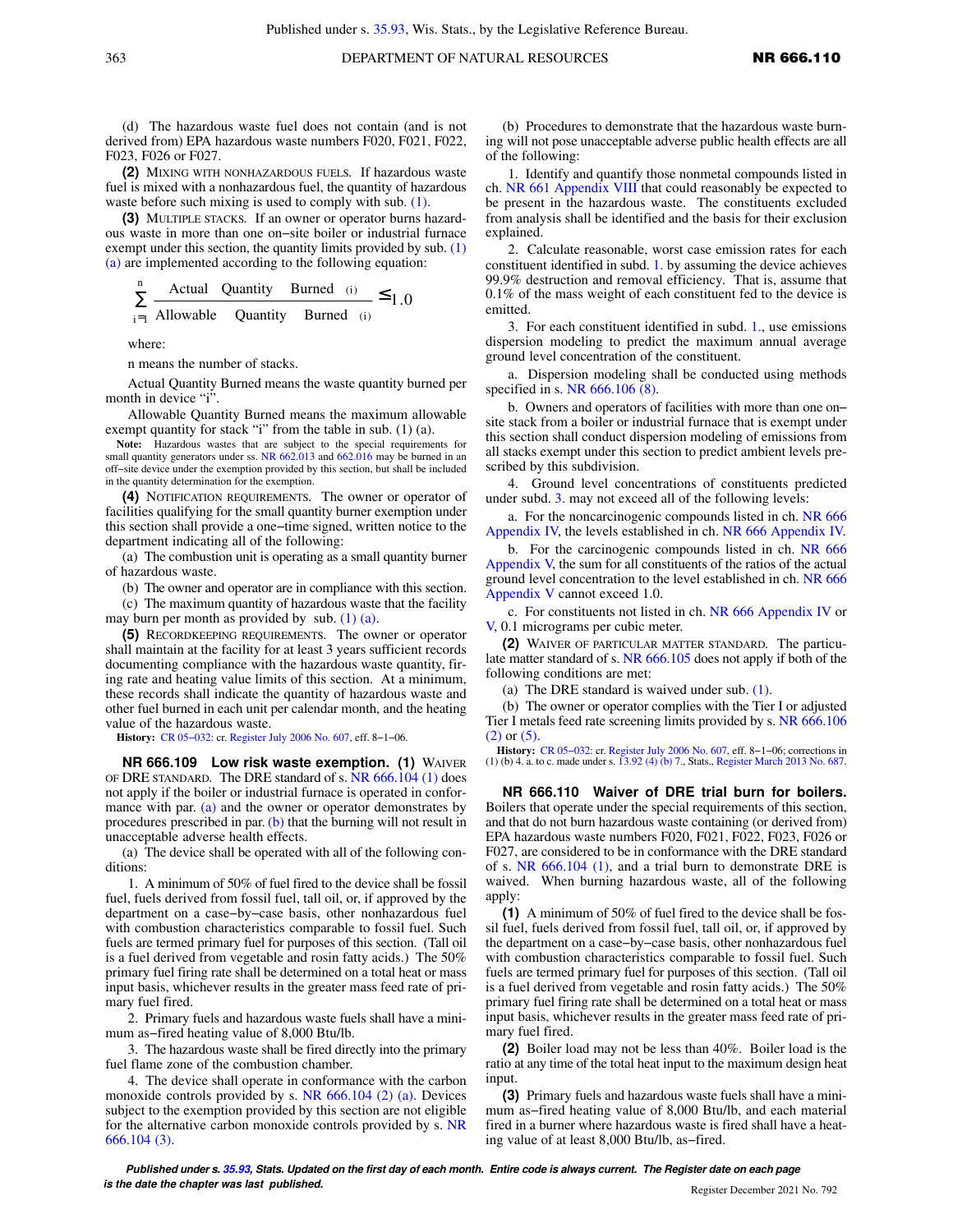**(4)** The device shall operate in conformance with the carbon monoxide standard provided by s. [NR 666.104 \(2\) \(a\).](https://docs.legis.wisconsin.gov/document/administrativecode/NR%20666.104(2)(a)) Boilers subject to the waiver of the DRE trial burn provided by this section are not eligible for the alternative carbon monoxide standard provided by s. [NR 666.104 \(3\).](https://docs.legis.wisconsin.gov/document/administrativecode/NR%20666.104(3))

**(5)** The boiler shall be a watertube type boiler that does not feed fuel using a stoker or stoker type mechanism.

**(6)** The hazardous waste shall be fired directly into the primary fuel flame zone of the combustion chamber with an air or steam atomization firing system, mechanical atomization system, or a rotary cup atomization system under any of the following conditions:

(a) *Viscosity.* The viscosity of the hazardous waste fuel as− fired may not exceed 300 SSU.

(b) *Particle size.* When a high pressure air or steam atomizer, low pressure atomizer or mechanical atomizer is used, 70% of the hazardous waste fuel shall pass through a 200 mesh (74 micron) screen, and when a rotary cup atomizer is used, 70% of the hazardous waste shall pass through a 100 mesh (150 micron) screen.

(c) *Mechanical atomization systems.* Fuel pressure within a mechanical atomization system and fuel flow rate shall be maintained within the design range taking into account the viscosity and volatility of the fuel.

(d) *Rotary cup atomization systems.* Fuel flow rate through a rotary cup atomization system shall be maintained within the design range taking into account the viscosity and volatility of the fuel.

**History:** [CR 05−032](https://docs.legis.wisconsin.gov/document/cr/2005/32): cr. [Register July 2006 No. 607,](https://docs.legis.wisconsin.gov/document/register/607/B/toc) eff. 8−1−06.

**NR 666.111 Standards for direct transfer. (1)** APPLI-CABILITY. The regulations in this section apply to owners and operators of boilers and industrial furnaces subject to s. [NR 666.102](https://docs.legis.wisconsin.gov/document/administrativecode/NR%20666.102) or [666.103](https://docs.legis.wisconsin.gov/document/administrativecode/NR%20666.103) if hazardous waste is directly transferred from a transport vehicle to a boiler or industrial furnace without the use of a storage unit.

**(2)** DEFINITIONS*.* (a) When used in this section, the following terms have the meanings given in subds. [1.](https://docs.legis.wisconsin.gov/document/administrativecode/NR%20666.111(2)(a)1.) and [2.:](https://docs.legis.wisconsin.gov/document/administrativecode/NR%20666.111(2)(a)2.)

1. "Direct transfer equipment" means any device (including but not limited to, such devices as piping, fittings, flanges, valves and pumps) that is used to distribute, meter or control the flow of hazardous waste between a container (i.e., transport vehicle) and a boiler or industrial furnace.

2. "Container" means any portable device in which hazardous waste is transported, stored, treated or otherwise handled, and includes transport vehicles that are containers themselves (e.g., tank trucks, tanker−trailers and rail tank cars), and containers placed on or in a transport vehicle.

(b) This section references several requirements provided in subchs. I and J of chs. [NR 664](https://docs.legis.wisconsin.gov/document/administrativecode/ch.%20NR%20664) and [665.](https://docs.legis.wisconsin.gov/document/administrativecode/ch.%20NR%20665) For purposes of this section, the term tank systems in those referenced requirements means direct transfer equipment as defined in par. [\(a\).](https://docs.legis.wisconsin.gov/document/administrativecode/NR%20666.111(2)(a))

**(3)** GENERAL OPERATING REQUIREMENTS*.* (a) No direct transfer of a pumpable hazardous waste shall be conducted from an open− top container to a boiler or industrial furnace.

(b) Direct transfer equipment used for pumpable hazardous waste shall always be closed, except when necessary to add or remove the waste, and may not be opened, handled or stored in a manner that may cause any rupture or leak.

(c) The direct transfer of hazardous waste to a boiler or industrial furnace shall be conducted so that it does not do any of the following:

1. Generate extreme heat or pressure, fire, explosion or violent reaction.

2. Produce uncontrolled toxic mists, fumes, dusts or gases in sufficient quantities to threaten human health.

3. Produce uncontrolled flammable fumes or gases in sufficient quantities to pose a risk of fire or explosions.

4. Damage the structural integrity of the container or direct transfer equipment containing the waste.

5. Adversely affect the capability of the boiler or industrial furnace to meet the standards provided by ss. [NR 666.104](https://docs.legis.wisconsin.gov/document/administrativecode/NR%20666.104) to [666.107.](https://docs.legis.wisconsin.gov/document/administrativecode/NR%20666.107)

6. Threaten human health or the environment.

(d) Hazardous waste may not be placed in direct transfer equipment, if it could cause the equipment or its secondary containment system to rupture, leak, corrode or otherwise fail.

(e) The owner or operator of the facility shall use appropriate controls and practices to prevent spills and overflows from the direct transfer equipment or its secondary containment systems. These include, at a minimum, all of the following:

1. Spill prevention controls (e.g., check valves, dry discount couplings).

2. Automatic waste feed cutoff to use if a leak or spill occurs from the direct transfer equipment.

**(4)** AREAS WHERE DIRECT TRANSFER VEHICLES (CONTAINERS) ARE LOCATED*.* Applying the definition of container under this section, owners and operators shall comply with all of the following requirements:

(a) The containment requirements of s. [NR 664.0175.](https://docs.legis.wisconsin.gov/document/administrativecode/NR%20664.0175)

(b) The use and management requirements of subch. I of ch. [NR 665,](https://docs.legis.wisconsin.gov/document/administrativecode/ch.%20NR%20665) except for ss. [NR 665.0170](https://docs.legis.wisconsin.gov/document/administrativecode/NR%20665.0170) and [665.0174](https://docs.legis.wisconsin.gov/document/administrativecode/NR%20665.0174), and except that in lieu of the special requirements of s. [NR 665.0176](https://docs.legis.wisconsin.gov/document/administrativecode/NR%20665.0176) for ignitable or reactive waste, the owner or operator may comply with the requirements for the maintenance of protective distances between the waste management area and any public ways, streets, alleys, or an adjacent property line that can be built upon as required in Tables 2−1 to 2−6 of the National Fire Protection Association's (NFPA) "Flammable and Combustible Liquids Code," (1977 or 1981), incorporated by reference in s. [NR 660.11.](https://docs.legis.wisconsin.gov/document/administrativecode/NR%20660.11) The owner or operator shall obtain and keep on file at the facility a written certification by the local fire marshal that the installation meets the subject NFPA codes.

(c) The closure requirements of s. [NR 664.0178](https://docs.legis.wisconsin.gov/document/administrativecode/NR%20664.0178).

**(5)** DIRECT TRANSFER EQUIPMENT. Direct transfer equipment shall meet all of the following requirements:

(a) *Secondary containment.* Owners and operators shall comply with the secondary containment requirements of s. [NR](https://docs.legis.wisconsin.gov/document/administrativecode/NR%20665.0193) [665.0193](https://docs.legis.wisconsin.gov/document/administrativecode/NR%20665.0193), except for s. [NR 665.0193 \(1\),](https://docs.legis.wisconsin.gov/document/administrativecode/NR%20665.0193(1)) [\(4\)](https://docs.legis.wisconsin.gov/document/administrativecode/NR%20665.0193(4)), [\(5\)](https://docs.legis.wisconsin.gov/document/administrativecode/NR%20665.0193(5)) and [\(9\)](https://docs.legis.wisconsin.gov/document/administrativecode/NR%20665.0193(9)) as follows:

1. For all new direct transfer equipment, prior to their being put into service.

2. For existing direct transfer equipment within 2 years after August 21, 1991.

(b) *Requirements prior to meeting secondary containment requirements.* 1. For existing direct transfer equipment that does not have secondary containment, the owner or operator shall determine whether the equipment is leaking or is unfit for use. The owner or operator shall obtain and keep on file at the facility a written assessment reviewed and certified by a qualified, registered professional engineer in accordance with s. [NR 670.011](https://docs.legis.wisconsin.gov/document/administrativecode/NR%20670.011) that attests to the equipment's integrity by August 21, 1992.

2. The assessment under subd. [1.](https://docs.legis.wisconsin.gov/document/administrativecode/NR%20666.111(5)(b)1.) shall determine whether the direct transfer equipment is adequately designed and has sufficient structural strength and compatibility with the wastes to be transferred to ensure that it will not collapse, rupture or fail. At a minimum, this assessment shall consider all of the following:

a. Design standards, if available, according to which the direct transfer equipment was constructed.

b. Hazardous characteristics of the wastes that have been or will be handled.

c. Existing corrosion protection measures.

d. Documented age of the equipment, if available (otherwise, an estimate of the age).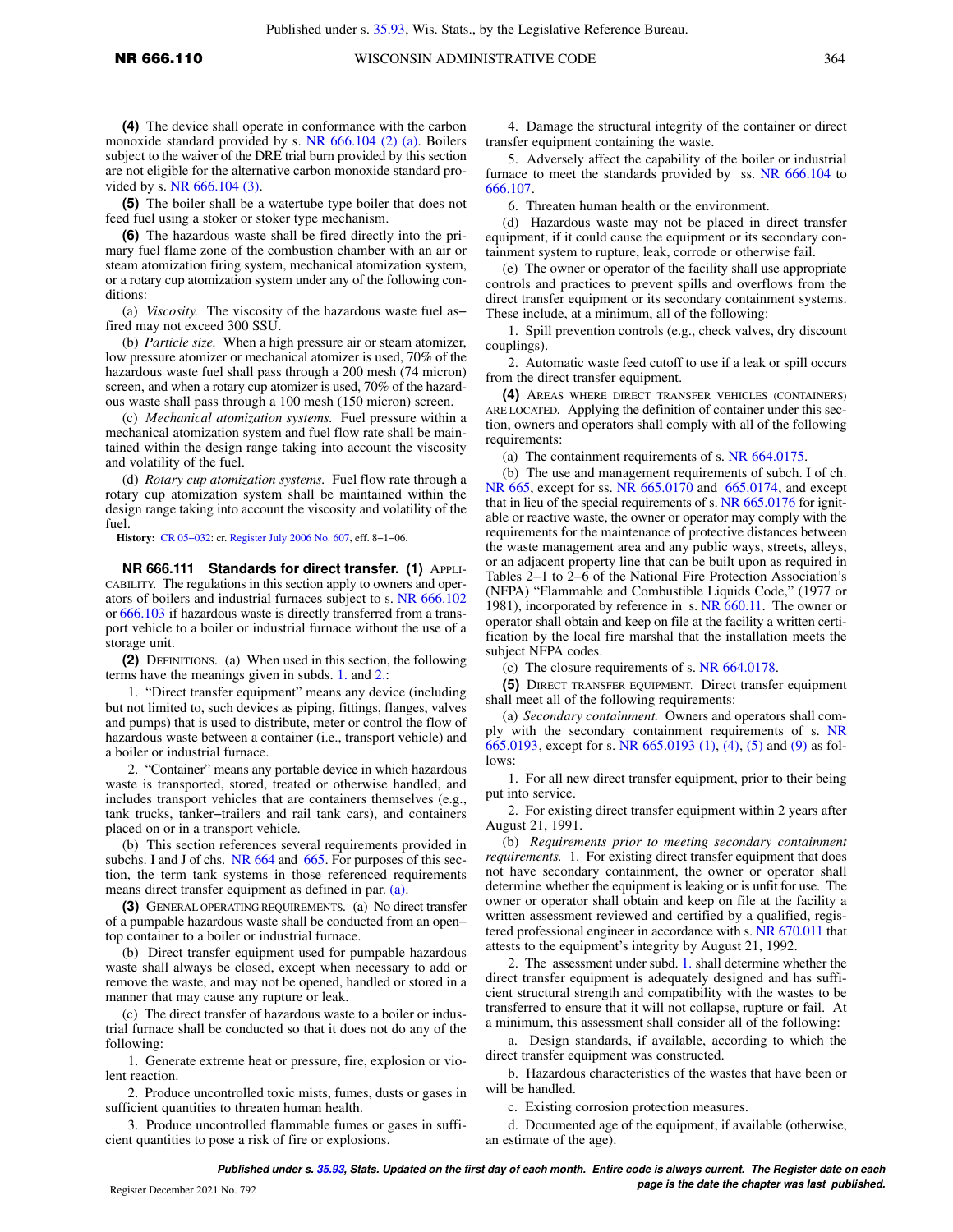e. Results of a leak test or other integrity examination such that the effects of temperature variations, vapor pockets, cracks, leaks, corrosion and erosion are accounted for.

3. If, as a result of the assessment specified above, the direct transfer equipment is found to be leaking or unfit for use, the owner or operator shall comply with s. [NR 665.0196 \(1\)](https://docs.legis.wisconsin.gov/document/administrativecode/NR%20665.0196(1)) and [\(2\).](https://docs.legis.wisconsin.gov/document/administrativecode/NR%20665.0196(2))

(c) *Inspections and recordkeeping.* 1. The owner or operator shall inspect at least once each operating hour when hazardous waste is being transferred from the transport vehicle (container) to the boiler or industrial furnace all of the following:

a. Overfill or spill control equipment (e.g., waste−feed cutoff systems, bypass systems and drainage systems) to ensure that it is in good working order.

b. The above ground portions of the direct transfer equipment to detect corrosion, erosion or releases of waste (e.g., wet spots, dead vegetation).

c. Data gathered from monitoring equipment and leak−detection equipment, (e.g., pressure and temperature gauges) to ensure that the direct transfer equipment is being operated according to its design.

2. The owner or operator shall inspect cathodic protection systems, if used, to ensure that they are functioning properly according to the schedule provided by s. [NR 665.0195 \(2\).](https://docs.legis.wisconsin.gov/document/administrativecode/NR%20665.0195(2))

3. Records of inspections made under this paragraph shall be maintained in the operating record at the facility, and available for inspection for at least 3 years from the date of the inspection.

(d) *Design and installation of new ancillary equipment.* Owners and operators shall comply with s. [NR 665.0192.](https://docs.legis.wisconsin.gov/document/administrativecode/NR%20665.0192)

(e) *Response to leaks or spills.* Owners and operators shall comply with s. [NR 665.0196](https://docs.legis.wisconsin.gov/document/administrativecode/NR%20665.0196).

(f) *Closure.* Owners and operators shall comply with s. [NR](https://docs.legis.wisconsin.gov/document/administrativecode/NR%20665.0197) [665.0197,](https://docs.legis.wisconsin.gov/document/administrativecode/NR%20665.0197) except for s. [NR 665.0197 \(3\) \(b\)](https://docs.legis.wisconsin.gov/document/administrativecode/NR%20665.0197(3)(b)) to [\(d\).](https://docs.legis.wisconsin.gov/document/administrativecode/NR%20665.0197(3)(d)) **History:** [CR 05−032](https://docs.legis.wisconsin.gov/document/cr/2005/32): cr. [Register July 2006 No. 607,](https://docs.legis.wisconsin.gov/document/register/607/B/toc) eff. 8−1−06.

**NR 666.112 Regulation of residues.** A residue derived from the burning or processing of hazardous waste in a boiler or industrial furnace is not excluded from the definition of a hazardous waste under s. NR  $661.0004$  (2) (d), [\(g\)](https://docs.legis.wisconsin.gov/document/administrativecode/NR%20661.0004(2)(g)) or [\(h\)](https://docs.legis.wisconsin.gov/document/administrativecode/NR%20661.0004(2)(h)) unless the device and the owner or operator meet all of the following requirements:

**(1)** The device meets the following criteria:

(a) *Boilers.* Boilers shall burn at least 50% coal on a total heat input or mass input basis, whichever results in the greater mass feed rate of coal.

(b) *Ore or mineral furnaces.* Industrial furnaces subject to s. [NR 661.0004 \(2\) \(g\)](https://docs.legis.wisconsin.gov/document/administrativecode/NR%20661.0004(2)(g)) shall process at least 50% by weight normal, nonhazardous raw materials.

(c) *Cement kilns.* Cement kilns shall process at least 50% by weight normal cement−production raw materials.

**(2)** The owner or operator demonstrates that the hazardous waste does not significantly affect the residue by demonstrating conformance with either of the following criteria:

(a) *Comparison of waste−derived residue with normal residue.* The waste−derived residue may not contain ch. [NR 661 Appendix](https://docs.legis.wisconsin.gov/document/administrativecode/ch.%20NR%20661%20Appendix%20VIII) [VIII](https://docs.legis.wisconsin.gov/document/administrativecode/ch.%20NR%20661%20Appendix%20VIII) constituents (toxic constituents) that could reasonably be attributable to the hazardous waste at concentrations significantly higher than in residue generated without burning or processing of hazardous waste, using the following procedure. Toxic compounds that could reasonably be attributable to burning or processing the hazardous waste (constituents of concern) include toxic constituents in the hazardous waste, and the organic compounds listed in ch. [NR 661 Appendix VIII](https://docs.legis.wisconsin.gov/document/administrativecode/ch.%20NR%20661%20Appendix%20VIII) that may be generated as products of incomplete combustion. For polychlorinated dibenzo−p−dioxins and polychlorinated dibenzo−furans, analyses shall be performed to determine specific congeners and homologues, and the results converted to 2,3,7,8−TCDD equivalent values using the procedure specified in section 4.0 of ch. [NR 666](https://docs.legis.wisconsin.gov/document/administrativecode/ch.%20NR%20666%20Appendix%20IX) [Appendix IX](https://docs.legis.wisconsin.gov/document/administrativecode/ch.%20NR%20666%20Appendix%20IX).

1. 'Normal residue.' Concentrations of toxic constituents of concern in normal residue shall be determined based on analyses of a minimum of 10 samples representing a minimum of 10 days of operation. Composite samples may be used to develop a sample for analysis if the compositing period does not exceed 24 hours. The upper tolerance limit (at 95% confidence with a 95% proportion of the sample distribution) of the concentration in the normal residue shall be considered the statistically−derived concentration in the normal residue. If changes in raw materials or fuels reduce the statistically−derived concentrations of the toxic constituents of concern in the normal residue, the statistically−derived concentrations shall be revised or statistically−derived concentrations of toxic constituents in normal residue shall be established for a new mode of operation with the new raw material or fuel. To determine the upper tolerance limit in the normal residue, the owner or operator shall use statistical procedures prescribed in "Statistical Methodology for Bevill Residue Determinations" in ch. [NR 666 Appendix IX](https://docs.legis.wisconsin.gov/document/administrativecode/ch.%20NR%20666%20Appendix%20IX) .

2. 'Waste−derived residue.' Waste−derived residue shall be sampled and analyzed as often as necessary to determine whether the residue generated during each 24−hour period has concentrations of toxic constituents that are higher than the concentrations established for the normal residue under subd. [1.](https://docs.legis.wisconsin.gov/document/administrativecode/NR%20666.112(2)(a)1.) If so, hazardous waste burning has significantly affected the residue and the residue may not be excluded from the definition of a hazardous waste. Concentrations of toxic constituents of concern in the waste−derived residue shall be determined based on analysis of one or more samples obtained over a 24−hour period. Multiple samples may be analyzed, and multiple samples may be taken to form a composite sample for analysis if the sampling period does not exceed 24 hours. If more than one sample is analyzed to characterize waste−derived residues generated over a 24−hour period, the concentration of each toxic constituent shall be the arithmetic mean of the concentrations in the samples. No results may be disregarded.

(b) *Comparison of waste−derived residue concentrations with health−based limits.* 1. 'Nonmetal constituents.' The concentration of each nonmetal toxic constituent of concern (specified in par. [\(a\)](https://docs.legis.wisconsin.gov/document/administrativecode/NR%20666.112(2)(a))) in the waste-derived residue may not exceed the health– based level specified in ch. [NR 666 Appendix VII,](https://docs.legis.wisconsin.gov/document/administrativecode/ch.%20NR%20666%20Appendix%20VII) or the level of detection, whichever is higher. If a health−based limit for a constituent of concern is not listed in ch. [NR 666 Appendix VII,](https://docs.legis.wisconsin.gov/document/administrativecode/ch.%20NR%20666%20Appendix%20VII) then a limit of 0.002 micrograms per kilogram or the level of detection (which shall be determined using appropriate analytical methods), whichever is higher, shall be used. The levels specified in ch. [NR 666 Appendix VII](https://docs.legis.wisconsin.gov/document/administrativecode/ch.%20NR%20666%20Appendix%20VII) (and the default level of 0.002 micrograms per kilogram or the level of detection for constituents as identified in Note 1 of ch. [NR 666 Appendix VII](https://docs.legis.wisconsin.gov/document/administrativecode/ch.%20NR%20666%20Appendix%20VII)) are administratively stayed under the condition, for those constituents specified in par. [\(a\)](https://docs.legis.wisconsin.gov/document/administrativecode/NR%20666.112(2)(a)), that the owner or operator complies with alternative levels defined as the land disposal restriction limits specified in s. [NR 668.43](https://docs.legis.wisconsin.gov/document/administrativecode/NR%20668.43) for F039 nonwastewaters. In complying with those alternative levels, if an owner or operator is unable to detect a constituent despite documenting use of best good−faith efforts as defined by applicable department guidance or standards, the owner or operator is deemed to be in compliance for that constituent. Until new guidance or standards are developed, the owner or operator may demonstrate such good faith efforts by achieving a detection limit for the constituent that does not exceed an order of magnitude above the level provided by s. [NR 668.43](https://docs.legis.wisconsin.gov/document/administrativecode/NR%20668.43) for F039 nonwastewaters. In complying with the s. [NR 668.43](https://docs.legis.wisconsin.gov/document/administrativecode/NR%20668.43) F039 nonwastewater levels for polychlorinated dibenzo−p−dioxins and polychlorinated dibenzo−furans, analyses shall be performed for total hexachlorodibenzo−p−dioxins, total hexachlorodibenzofurans, total pentachlorodibenzo−p−dioxins, total pentachlorodibenzofurans, total tetrachlorodibenzo−p−dioxins and total tetrachlorodibenzofurans.

**Note:** The administrative stay, under the condition that the owner or operator complies with alternative levels defined as the land disposal restriction limits specified in s. [NR 668.43](https://docs.legis.wisconsin.gov/document/administrativecode/NR%20668.43) for F039 nonwastewaters, remains in effect until further administra-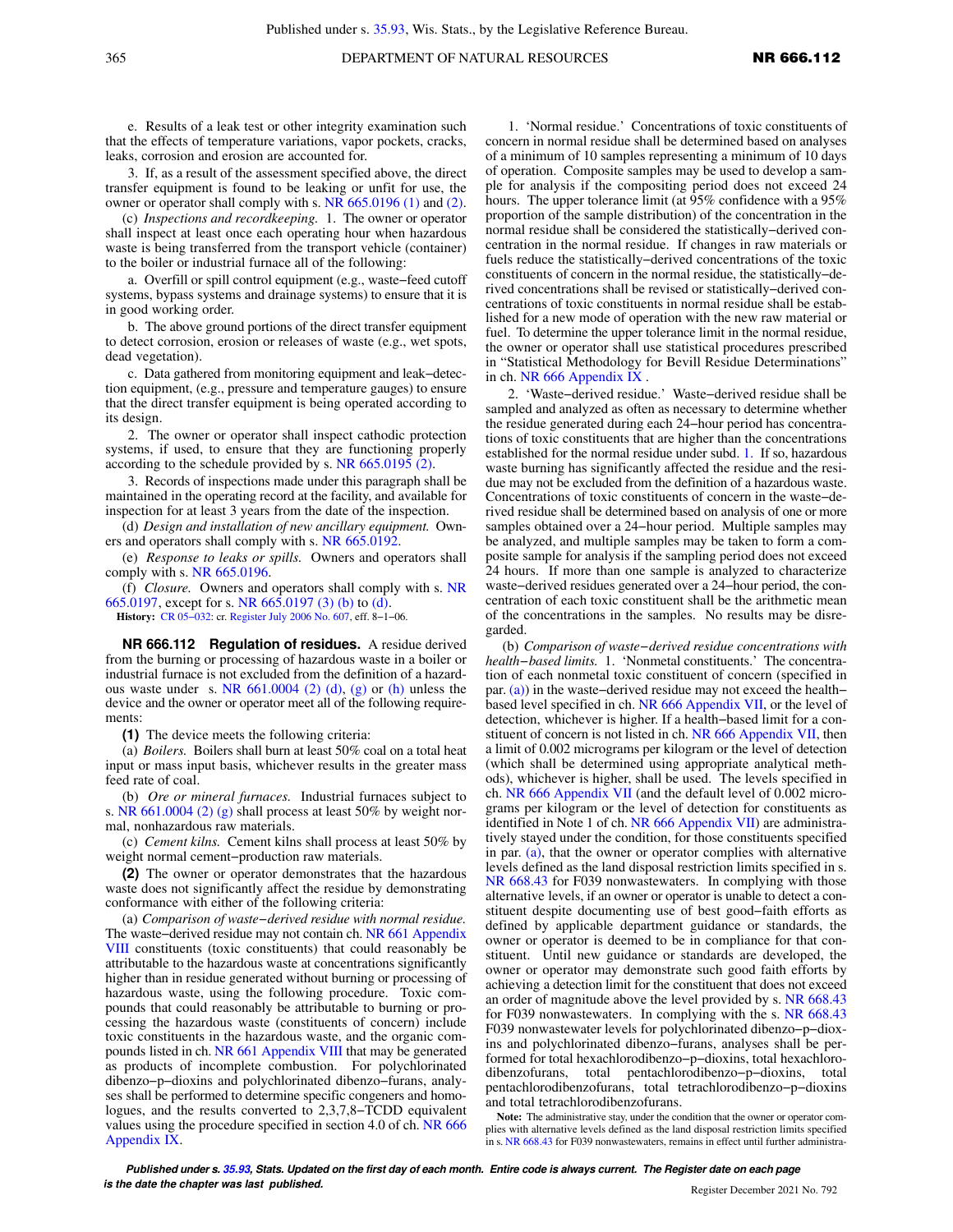tive action is taken and notice is published in the federal register and the Code of Federal Regulations.

2. 'Metal constituents.' The concentration of metals in an extract obtained using the toxicity characteristic leaching procedure of s. [NR 661.0024](https://docs.legis.wisconsin.gov/document/administrativecode/NR%20661.0024) may not exceed the levels specified in ch. [NR 666 Appendix VII](https://docs.legis.wisconsin.gov/document/administrativecode/ch.%20NR%20666%20Appendix%20VII).

3. 'Sampling and analysis.' Waste−derived residue shall be sampled and analyzed as often as necessary to determine whether the residue generated during each 24−hour period has concentrations of toxic constituents that are higher than the health−based levels. Concentrations of toxic constituents of concern in the waste−derived residue shall be determined based on analysis of one or more samples obtained over a 24−hour period. Multiple samples may be analyzed, and multiple samples may be taken to form a composite sample for analysis if the sampling period does not exceed 24 hours. If more than one sample is analyzed to characterize waste−derived residues generated over a 24−hour period, the concentration of each toxic constituent shall be the arithmetic mean of the concentrations in the samples. No results may be disregarded.

**(3)** Records sufficient to document compliance with this section shall be retained until closure of the boiler or industrial furnace unit. At a minimum, all of the following shall be recorded:

(a) Levels of constituents in ch. [NR 661 Appendix VIII](https://docs.legis.wisconsin.gov/document/administrativecode/ch.%20NR%20661%20Appendix%20VIII) that are present in waste−derived residues.

(b) If the waste−derived residue is compared with normal residue under sub.  $(2)$  (a), both of the following:

1. The levels of constituents in ch. [NR 661 Appendix VIII](https://docs.legis.wisconsin.gov/document/administrativecode/ch.%20NR%20661%20Appendix%20VIII) that are present in normal residues.

2. Data and information, including analyses of samples as necessary, obtained to determine if changes in raw materials or fuels would reduce the concentration of toxic constituents of concern in the normal residue.

**History:** [CR 05−032:](https://docs.legis.wisconsin.gov/document/cr/2005/32) cr. [Register July 2006 No. 607,](https://docs.legis.wisconsin.gov/document/register/607/B/toc) eff. 8−1−06; corrections in (2) (a) (intro.), 1., (2) (b) 1., 2. made under s. [13.92 \(4\) \(b\) 7.](https://docs.legis.wisconsin.gov/document/statutes/13.92(4)(b)7.), Stats., [Register March](https://docs.legis.wisconsin.gov/document/register/687/B/toc) [2013 No. 687](https://docs.legis.wisconsin.gov/document/register/687/B/toc); CR 16–007: am. (2) (a) (intro.), (b) 1. [Register July 2017 No. 739](https://docs.legis.wisconsin.gov/document/register/739/B/toc), eff. 2013 No. 687; CR 16–007: am. (1) (b), (2) ( [776](https://docs.legis.wisconsin.gov/document/register/776/B/toc); correction in (intro.) made under s. [13.92 \(4\) \(b\) 7.,](https://docs.legis.wisconsin.gov/document/statutes/13.92(4)(b)7.) Stats., [Register April 2021](https://docs.legis.wisconsin.gov/document/register/784/B/toc) [No. 784](https://docs.legis.wisconsin.gov/document/register/784/B/toc).

#### **Subchapter M — Military Munitions**

**NR 666.200 Applicability. (1)** This subchapter identifies when military munitions become a solid waste, and, if these wastes are also hazardous under this subchapter or ch. [NR 661](https://docs.legis.wisconsin.gov/document/administrativecode/ch.%20NR%20661), the management standards that apply to these wastes.

**(2)** Unless otherwise specified in this subchapter, all applica-ble requirements in chs. [NR 660](https://docs.legis.wisconsin.gov/document/administrativecode/ch.%20NR%20660) to [670](https://docs.legis.wisconsin.gov/document/administrativecode/ch.%20NR%20670) apply to waste military munitions.

**History:** [CR 05−032](https://docs.legis.wisconsin.gov/document/cr/2005/32): cr. [Register July 2006 No. 607,](https://docs.legis.wisconsin.gov/document/register/607/B/toc) eff. 8−1−06.

**NR 666.201 Definitions.** The following definitions apply to this subchapter:

**(1)** "Active range" means a military range that is currently in service and is being regularly used for range activities.

**(2)** "Chemical agent and munition" means an agent or munition that, through its chemical properties, produces lethal or other damaging effects on human beings, except that the term does not include riot control agents, chemical herbicides, smoke and other obscuration materials.

**(3)** "DDESB" means the United States department of defense explosives safety board.

**(4)** "Inactive range" means a military range that is not currently being used, but that is still under military control and considered by the military to be a potential range area, and that has not been put to a new use that is incompatible with range activities.

**(5)** "Military" means the U.S. department of defense (DOD), U.S. armed services, U.S. coast guard, national guard, U.S. department of energy (DOE), or other parties under contract or acting as an agent for any of them, who handle military munitions.

**(6)** "Military range" means designated land and water areas set aside, managed and used to conduct research on, develop, test and evaluate military munitions and explosives, other ordnance or weapon systems, or to train military personnel in their use and handling. Ranges include firing lines and positions, maneuver areas, firing lanes, test pads, detonation pads, impact areas and buffer zones with restricted access and exclusionary areas.

**(7)** "Unexploded ordnance" or "UXO" means military munitions that have been primed, fused, armed or otherwise prepared for action, and have been fired, dropped, launched, projected or placed in such a manner as to constitute a hazard to operations, installation, personnel or material and remain unexploded either by malfunction, design or any other cause.

**History:** [CR 05−032:](https://docs.legis.wisconsin.gov/document/cr/2005/32) cr. [Register July 2006 No. 607](https://docs.legis.wisconsin.gov/document/register/607/B/toc), eff. 8−1−06.

**NR 666.202 Definition of solid waste. (1)** A military munition is not a solid waste when either of the following occurs: (a) It is used for its intended purpose, including any of the following:

1. Use in training military personnel or explosives and munitions emergency response specialists (including training in proper destruction of unused propellant or other munitions).

2. Use in research, development, testing and evaluation of military munitions, weapons or weapon systems.

3. Recovery, collection and on−range destruction of unexploded ordnance and munitions fragments during range clearance activities at active or inactive ranges. However, "use for intended purpose" does not include the on−range disposal or burial of unexploded ordnance and contaminants when the burial is not a result of product use.

(b) It is an unused munition, or component thereof, which is being repaired, reused, recycled, reclaimed, disassembled, reconfigured or otherwise subjected to materials recovery activities, unless the activities involve use constituting disposal as defined in s. [NR 661.0002 \(3\) \(a\),](https://docs.legis.wisconsin.gov/document/administrativecode/NR%20661.0002(3)(a)) or burning for energy recovery as defined in s. [NR 661.0002 \(3\) \(b\)](https://docs.legis.wisconsin.gov/document/administrativecode/NR%20661.0002(3)(b)).

**(2)** An unused military munition is a solid waste when any of the following occurs:

(a) The munition is abandoned by being disposed of, burned, detonated (except during intended use as specified in sub. [\(1\)\)](https://docs.legis.wisconsin.gov/document/administrativecode/NR%20666.202(1)), incinerated or treated prior to disposal.

(b) The munition is removed from storage in a military magazine or other storage area for the purpose of being disposed of, burned, incinerated or treated prior to disposal.

(c) The munition is deteriorated or damaged (e.g., the integrity of the munition is compromised by cracks, leaks or other damage) to the point that it cannot be put into serviceable condition, and cannot reasonably be recycled or used for other purposes.

(d) The munition has been declared a solid waste by an authorized military official.

**(3)** A used or fired military munition is a solid waste when either of the following occurs:

(a) When it is transported off range or from the site of use, where the site of use is not a range, for the purposes of storage, reclamation, treatment, disposal or treatment prior to disposal.

(b) If it is recovered, collected and then disposed of by burial, or landfilling either on or off a range.

**(4)** For purposes of s. [289.01 \(33\),](https://docs.legis.wisconsin.gov/document/statutes/289.01(33)) Stats., a used or fired military munition is a solid waste, and, therefore, is potentially subject to corrective action authorities under ss. [291.37,](https://docs.legis.wisconsin.gov/document/statutes/291.37) [291.95](https://docs.legis.wisconsin.gov/document/statutes/291.95) and [291.97](https://docs.legis.wisconsin.gov/document/statutes/291.97), Stats., [42 USC 6924](https://docs.legis.wisconsin.gov/document/usc/42%20USC%206924) (u) and (v) and 6928 (h), and subch. [S of ch. NR 664,](https://docs.legis.wisconsin.gov/document/administrativecode/subch.%20S%20of%20ch.%20NR%20664) or imminent danger authorities under s. [291.85,](https://docs.legis.wisconsin.gov/document/statutes/291.85) Stats., or [42 USC 6973](https://docs.legis.wisconsin.gov/document/usc/42%20USC%206973) (a), if the munition lands off−range and is not promptly rendered safe or retrieved. Any imminent danger threats associated with any remaining material shall be addressed. If remedial action is infeasible, the operator of the range shall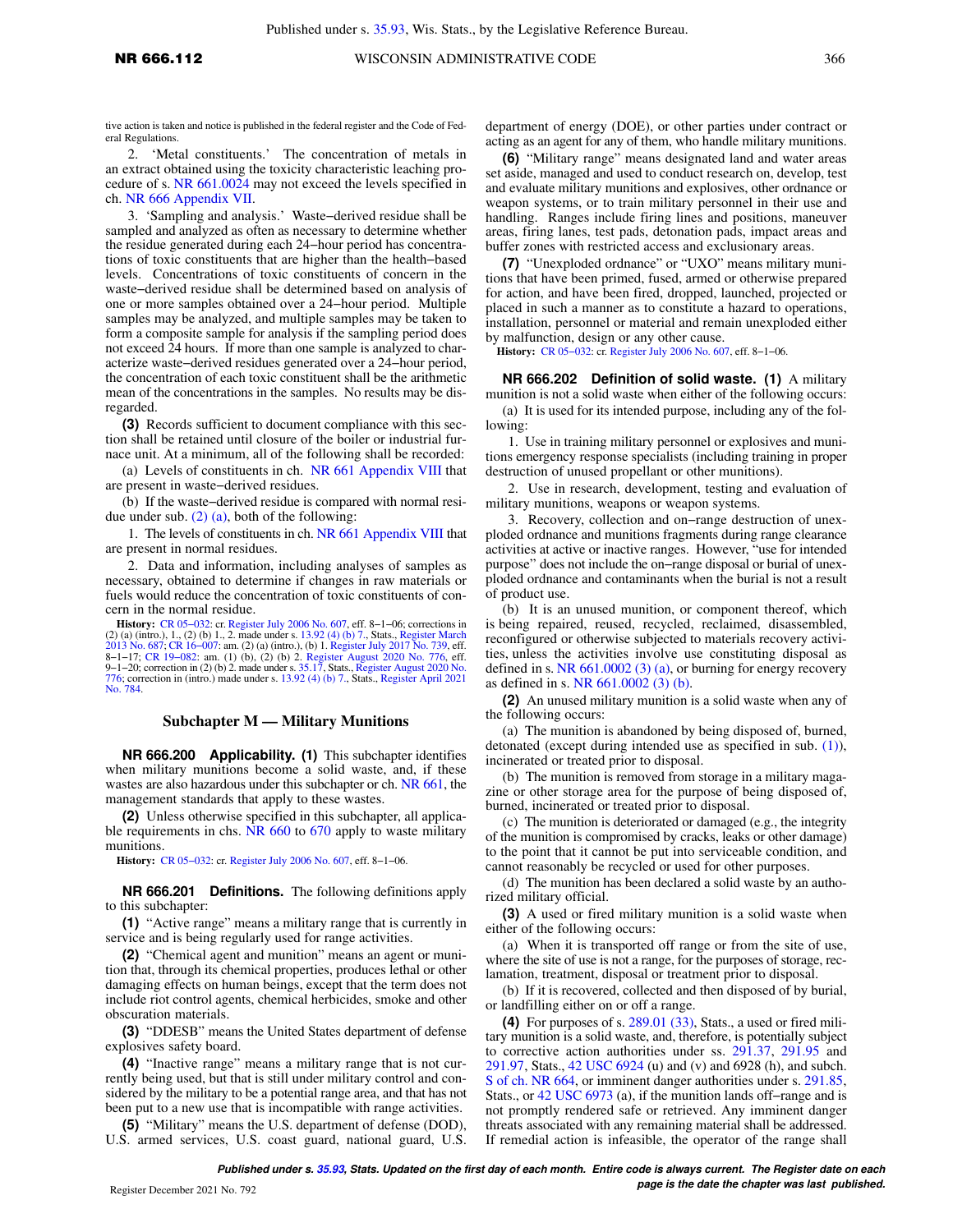maintain a record of the event for as long as any threat remains. The record shall include the type of munition and its location to the extent the location is known.

**History:** [CR 05−032:](https://docs.legis.wisconsin.gov/document/cr/2005/32) cr. [Register July 2006 No. 607,](https://docs.legis.wisconsin.gov/document/register/607/B/toc) eff. 8−1−06; [CR 19−082:](https://docs.legis.wisconsin.gov/document/cr/2019/82) am. (1) (b), (4) [Register August 2020 No. 776,](https://docs.legis.wisconsin.gov/document/register/776/B/toc) eff. 9−1−20.

**NR 666.203 Standards applicable to the transportation of solid waste military munitions. (1)** CRITERIA FOR HAZARDOUS WASTE REGULATION OF WASTE NON−CHEMICAL MILI-TARY MUNITIONS IN TRANSPORTATION. (a) Waste military munitions that are being transported and that exhibit a hazardous waste characteristic or are listed as hazardous waste under ch. [NR 661](https://docs.legis.wisconsin.gov/document/administrativecode/ch.%20NR%20661), are subject to chs. [NR 660](https://docs.legis.wisconsin.gov/document/administrativecode/ch.%20NR%20660) to [670,](https://docs.legis.wisconsin.gov/document/administrativecode/ch.%20NR%20670) unless all the following conditions are met:

1. The waste military munitions are not chemical agents or chemical munitions.

2. The waste military munitions are transported in accordance with the U.S. department of defense shipping controls applicable to the transport of military munitions.

3. The waste military munitions are transported from a military owned or operated installation to a military owned or operated treatment, storage or disposal facility.

4. The transporter of the waste provides oral notice to the department within 24 hours from the time the transporter becomes aware of any loss or theft of the waste military munitions, or any failure to meet a condition of this paragraph that may endanger health or the environment. In addition, a written submission describing the circumstances shall be provided within 5 days from the time the transporter becomes aware of any loss or theft of the waste military munitions or any failure to meet a condition of this paragraph.

(b) If any waste military munitions shipped under par. [\(a\)](https://docs.legis.wisconsin.gov/document/administrativecode/NR%20666.203(1)(a)) are not received by the receiving facility within 45 days of the day the waste was shipped, the owner or operator of the receiving facility shall report this non−receipt to the department within 5 days.

(c) The exemption in par. [\(a\)](https://docs.legis.wisconsin.gov/document/administrativecode/NR%20666.203(1)(a)) from regulation as hazardous waste shall apply only to the transportation of non−chemical waste military munitions. It does not affect the regulatory status of waste military munitions as hazardous wastes with regard to storage, treatment or disposal.

(d) The conditional exemption in par. [\(a\)](https://docs.legis.wisconsin.gov/document/administrativecode/NR%20666.203(1)(a)) applies only so long as all of the conditions in par. [\(a\)](https://docs.legis.wisconsin.gov/document/administrativecode/NR%20666.203(1)(a)) are met.

**(2)** REINSTATEMENT OF EXEMPTION. If any waste military munition loses its exemption under sub. [\(1\) \(a\),](https://docs.legis.wisconsin.gov/document/administrativecode/NR%20666.203(1)(a)) an application may be filed with the department for reinstatement of the exemption from hazardous waste transportation regulation with respect to the munition as soon as the munition is returned to compliance with the conditions of sub.  $(1)$   $(a)$ . If the department finds that reinstatement of the exemption is appropriate based on factors such as the transporter's provision of a satisfactory explanation of the circumstances of the violation, or a demonstration that the violations are not likely to recur, the department may reinstate the exemption under sub.  $(1)$   $(a)$ . If the department does not take action on the reinstatement application within 60 days after receipt of the application, then reinstatement shall be deemed granted, retroactive to the date of the application. However, the department may terminate a conditional exemption reinstated by default in the preceding sentence if the department finds that reinstatement is inappropriate based on factors such as the transporter's failure to provide a satisfactory explanation of the circumstances of the violation, or failure to demonstrate that the violations are not likely to recur. In reinstating the exemption under sub.  $(1)$   $(a)$ , the department may specify additional conditions as are necessary to ensure and document proper transportation to protect human health and the environment.

**(3)** AMENDMENTS TO DOD SHIPPING CONTROLS. The U.S. department of defense shipping controls applicable to the transport of military munitions referenced in sub. [\(1\) \(a\) 2.](https://docs.legis.wisconsin.gov/document/administrativecode/NR%20666.203(1)(a)2.) are U.S. government bill of lading (GBL) ( U.S. government services

administration (GSA) standard form 1103), DOD single line item requisition system document (manual) (DD form 1348), the signature and tally record (DD form 1907), dangerous goods shipping paper/declaration and emergency response information for hazardous materials transported by government vehicles/containers or vessel (DD form 836), and the motor vehicle inspection (transporting hazardous materials) (DD form 626) in effect on November 8, 1995, except as provided in the following sentence. Any amendments to the U.S. department of defense shipping controls shall become effective for purposes of sub. [\(1\) \(a\)](https://docs.legis.wisconsin.gov/document/administrativecode/NR%20666.203(1)(a)) on the date the U.S. department of defense publishes notice in the federal register that the shipping controls referenced in sub. (1) (a)  $2$ . have been amended.

**Note:** GSA standard form 1103 may be obtained by calling federal supply customer assistance at (817) 978−2051. DD forms 626, 836, 1348 and 1907 may be obtained at: [http://www.dtic.mil/whs/directives/infomgt/forms/formsprogram.htm.](http://www.dtic.mil/whs/directives/infomgt/forms/formsprogram.htm)

**History:** [CR 05−032:](https://docs.legis.wisconsin.gov/document/cr/2005/32) cr. [Register July 2006 No. 607](https://docs.legis.wisconsin.gov/document/register/607/B/toc), eff. 8−1−06.

**NR 666.204 Standards applicable to emergency responses.** Explosives and munitions emergencies involving military munitions or explosives are subject to ss. [NR 662.010 \(9\),](https://docs.legis.wisconsin.gov/document/administrativecode/NR%20662.010(9)) [663.10 \(5\)](https://docs.legis.wisconsin.gov/document/administrativecode/NR%20663.10(5)), [664.0001 \(7\) \(h\),](https://docs.legis.wisconsin.gov/document/administrativecode/NR%20664.0001(7)(h)) [665.0001 \(3\) \(k\)](https://docs.legis.wisconsin.gov/document/administrativecode/NR%20665.0001(3)(k)) and [670.001 \(3\) \(c\),](https://docs.legis.wisconsin.gov/document/administrativecode/NR%20670.001(3)(c)) or alternatively to s. [NR 670.061.](https://docs.legis.wisconsin.gov/document/administrativecode/NR%20670.061)

**History:** [CR 05−032:](https://docs.legis.wisconsin.gov/document/cr/2005/32) cr. [Register July 2006 No. 607](https://docs.legis.wisconsin.gov/document/register/607/B/toc), eff. 8−1−06.

**NR 666.205 Standards applicable to the storage of solid waste military munitions. (1)** CRITERIA FOR HAZARD-OUS WASTE REGULATION OF WASTE NON−CHEMICAL MILITARY MUNI-TIONS IN STORAGE. (a) Waste military munitions in storage that exhibit a hazardous waste characteristic or are listed as hazardous waste under ch. [NR 661](https://docs.legis.wisconsin.gov/document/administrativecode/ch.%20NR%20661), are subject to chs. [NR 660](https://docs.legis.wisconsin.gov/document/administrativecode/ch.%20NR%20660) to [679,](https://docs.legis.wisconsin.gov/document/administrativecode/ch.%20NR%20679) unless all the following conditions are met:

1. The waste military munitions are not chemical agents or chemical munitions.

2. The waste military munitions are subject to the jurisdiction of the DDESB.

3. The waste military munitions are stored in accordance with the DDESB storage standards applicable to waste military munitions.

4. Within 90 days of August 12, 1997 or within 90 days of when a storage unit is first used to store waste military munitions, whichever is later, the owner or operator notifies the department of the location of any waste storage unit used to store waste military munitions for which the conditional exemption in this paragraph is claimed.

5. The owner or operator provides oral notice to the department within 24 hours from the time the owner or operator becomes aware of any loss or theft of the waste military munitions, or any failure to meet a condition of this paragraph that may endanger health or the environment. In addition, a written submission describing the circumstances shall be provided within 5 days from the time the owner or operator becomes aware of any loss or theft of the waste military munitions or any failure to meet a condition of this paragraph.

6. The owner or operator inventories the waste military munitions at least annually, inspects the waste military munitions at least quarterly for compliance with the conditions of this paragraph and maintains records of the findings of these inventories and inspections for at least 3 years.

7. Access to the stored waste military munitions is limited to appropriately trained and authorized personnel.

(b) The conditional exemption in par. [\(a\)](https://docs.legis.wisconsin.gov/document/administrativecode/NR%20666.205(1)(a)) from regulation as hazardous waste shall apply only to the storage of non−chemical waste military munitions. It does not affect the regulatory status of waste military munitions as hazardous wastes with regard to transportation, treatment or disposal.

(c) The conditional exemption in par. [\(a\)](https://docs.legis.wisconsin.gov/document/administrativecode/NR%20666.205(1)(a)) applies only so long as all of the conditions in par.  $(a)$  are met.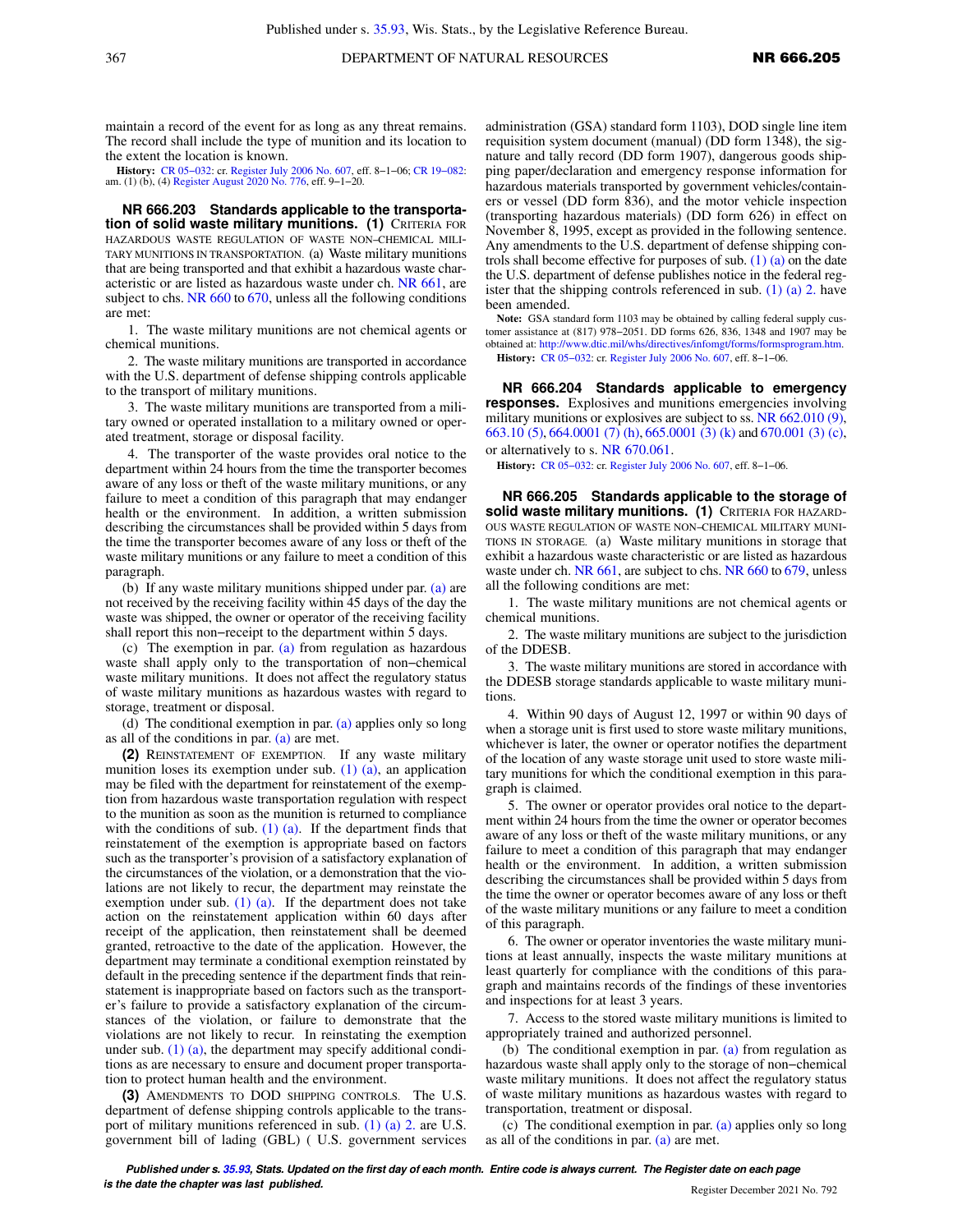**(3)** REINSTATEMENT OF CONDITIONAL EXEMPTION. If any waste military munition loses its conditional exemption under sub. [\(1\)](https://docs.legis.wisconsin.gov/document/administrativecode/NR%20666.205(1)(a)) [\(a\),](https://docs.legis.wisconsin.gov/document/administrativecode/NR%20666.205(1)(a)) an application may be filed with the department for reinstatement of the conditional exemption from hazardous waste storage regulation with respect to the munition as soon as the munition is returned to compliance with the conditions of sub. [\(1\)](https://docs.legis.wisconsin.gov/document/administrativecode/NR%20666.205(1)(a)) [\(a\).](https://docs.legis.wisconsin.gov/document/administrativecode/NR%20666.205(1)(a)) If the department finds that reinstatement of the conditional exemption is appropriate based on factors such as the owner's or operator's provision of a satisfactory explanation of the circumstances of the violation, or a demonstration that the violations are not likely to recur, the department may reinstate the conditional exemption under sub.  $(1)$   $(a)$ . If the department does not take action on the reinstatement application within 60 days after receipt of the application, then reinstatement shall be deemed granted, retroactive to the date of the application. However, the department may terminate a conditional exemption reinstated by default in the preceding sentence if it finds that reinstatement is inappropriate based on factors such as the owner's or operator's failure to provide a satisfactory explanation of the circumstances of the violation, or failure to demonstrate that the violations are not likely to recur. In reinstating the conditional exemption under sub.  $(1)$   $(a)$ , the department may specify additional conditions as are necessary to ensure and document proper storage to protect human health and the environment.

**(4)** WASTE CHEMICAL MUNITIONS. (a) Waste military munitions that are chemical agents or chemical munitions and that exhibit a hazardous waste characteristic or are listed as hazardous waste under ch. [NR 661,](https://docs.legis.wisconsin.gov/document/administrativecode/ch.%20NR%20661) are subject to chs. [NR 660](https://docs.legis.wisconsin.gov/document/administrativecode/ch.%20NR%20660) to [670.](https://docs.legis.wisconsin.gov/document/administrativecode/ch.%20NR%20670)

(b) Waste military munitions that are chemical agents or chemical munitions and that exhibit a hazardous waste characteristic or are listed as hazardous waste under ch. [NR 661](https://docs.legis.wisconsin.gov/document/administrativecode/ch.%20NR%20661), are not subject to the storage prohibition in s. [NR 668.50](https://docs.legis.wisconsin.gov/document/administrativecode/NR%20668.50).

**(5)** AMENDMENTS TO DDESB STORAGE STANDARDS. The DDESB storage standards applicable to waste military munitions, referenced in sub.  $(1)$   $(a)$   $\overline{3}$ , are DOD 6055.9–STD ("DOD Ammunition and Explosives Safety Standards"), incorporated by reference in s. [NR 660.11,](https://docs.legis.wisconsin.gov/document/administrativecode/NR%20660.11) except as provided in the following sentence. Any amendments to the DDESB storage standards shall become effective for purposes of sub.  $(1)$   $(a)$  on the date the U.S. department of defense publishes notice in the federal register that the DDESB standards referenced in sub. [\(1\) \(a\)](https://docs.legis.wisconsin.gov/document/administrativecode/NR%20666.205(1)(a)) have been amended.

**History:** [CR 05−032:](https://docs.legis.wisconsin.gov/document/cr/2005/32) cr. [Register July 2006 No. 607,](https://docs.legis.wisconsin.gov/document/register/607/B/toc) eff. 8−1−06; [CR 16−007:](https://docs.legis.wisconsin.gov/document/cr/2016/7) am. (1) (a) 4. [Register July 2017 No. 739](https://docs.legis.wisconsin.gov/document/register/739/B/toc), eff. 8−1−17.

**NR 666.206 Standards applicable to the treatment and disposal of waste military munitions.** The treatment and disposal of hazardous waste military munitions are subject to the applicable permitting, procedural and technical standards in chs. [NR 660](https://docs.legis.wisconsin.gov/document/administrativecode/ch.%20NR%20660) to [670.](https://docs.legis.wisconsin.gov/document/administrativecode/ch.%20NR%20670)

**History:** [CR 05−032](https://docs.legis.wisconsin.gov/document/cr/2005/32): cr. [Register July 2006 No. 607,](https://docs.legis.wisconsin.gov/document/register/607/B/toc) eff. 8−1−06.

## **Subchapter N — Conditional Exemption for Low−Level Mixed Waste Storage, Treatment, Transportation and Disposal**

#### **TERMS**

**NR 666.210 What definitions apply to this subchapter?** In this subchapter:

**(1)** "Agreement state" means a state that has entered into an agreement with the NRC under [42 USC 2021](https://docs.legis.wisconsin.gov/document/usc/42%20USC%202021)(b), to assume responsibility for regulating within its borders byproduct, source or special nuclear material in quantities not sufficient to form a critical mass.

**(2)** "Certified delivery" means certified mail with return receipt requested, or equivalent courier service, or other means, which provides the sender with a receipt confirming delivery.

**(3)** "Eligible naturally occurring or accelerator−produced radioactive material" or "eligible NARM" is NARM that is eligible for the transportation and disposal conditional exemption. It is a NARM waste that contains hazardous waste, meets the waste acceptance criteria of, and is allowed by state NARM rules to be disposed of at a low−level radioactive waste disposal facility licensed according to [10 CFR part 61](https://docs.legis.wisconsin.gov/document/cfr/10%20CFR%2061) or NRC agreement state equivalent rules.

**(4)** "Exempted waste" means a waste that meets the eligibility criteria in s. [NR 666.225](https://docs.legis.wisconsin.gov/document/administrativecode/NR%20666.225) and meets all of the conditions in s. [NR 666.230](https://docs.legis.wisconsin.gov/document/administrativecode/NR%20666.230), or meets the eligibility criteria in s. [NR 666.310](https://docs.legis.wisconsin.gov/document/administrativecode/NR%20666.310) and complies with all of the conditions in s. [NR 666.315.](https://docs.legis.wisconsin.gov/document/administrativecode/NR%20666.315) That waste is conditionally exempted from the regulatory definition of hazardous waste described in s. [NR 661.0003](https://docs.legis.wisconsin.gov/document/administrativecode/NR%20661.0003).

**(5)** "Hazardous waste" means any material which is defined to be hazardous waste in accordance with s. [NR](https://docs.legis.wisconsin.gov/document/administrativecode/NR%20661.0003) [661.0003](https://docs.legis.wisconsin.gov/document/administrativecode/NR%20661.0003).

**(6)** "Land disposal restriction treatment standards" or "LDR treatment standards" means treatment standards under ch. [NR](https://docs.legis.wisconsin.gov/document/administrativecode/ch.%20NR%20668) [668,](https://docs.legis.wisconsin.gov/document/administrativecode/ch.%20NR%20668) which a hazardous waste must meet before it can be disposed of in a hazardous waste land disposal unit.

**(7)** "License" means a license issued by the nuclear regulatory commission, or NRC agreement state, to users that manage radionuclides regulated by NRC, or NRC agreement states, under authority of [42 USC 2011](https://docs.legis.wisconsin.gov/document/usc/42%20USC%202011) to [2297](https://docs.legis.wisconsin.gov/document/usc/42%20USC%202297).

**(8)** "Low−level mixed waste" or "LLMW" is a waste that contains both low−level radioactive waste and hazardous waste.

**(9)** "Low−level radioactive waste" or "LLRW" is a radioactive waste which contains source, special nuclear or byproduct material, and which is not classified as high−level radioactive waste, transuranic waste, spent nuclear fuel or byproduct material as defined in  $42$  USC  $2014(e)(2)$ . (See also NRC definition of 'waste'' at  $10$  CFR  $61.2$ )

**(10)** "Mixed waste" means a waste that contains both hazardous waste and source, special nuclear or byproduct material subject to [42 USC 2011](https://docs.legis.wisconsin.gov/document/usc/42%20USC%202011) to [2297](https://docs.legis.wisconsin.gov/document/usc/42%20USC%202297).

**(11)** "Naturally occurring or accelerator−produced radioactive material" or "NARM" means radioactive materials that are either of the following:

(a) Naturally occurring and not source, special nuclear or byproduct materials (as defined by [42 USC 2011](https://docs.legis.wisconsin.gov/document/usc/42%20USC%202011) to [2297\)](https://docs.legis.wisconsin.gov/document/usc/42%20USC%202297).

(b) Produced by an accelerator. NARM is regulated by the states under state law, or by the U.S. department of energy (DOE) (as authorized by [42 USC 2011](https://docs.legis.wisconsin.gov/document/usc/42%20USC%202011) to [2297](https://docs.legis.wisconsin.gov/document/usc/42%20USC%202297)) under DOE orders.

**(12)** "NRC" means the U.S. nuclear regulatory commission.

**(13)** "We or us" within this subchapter, means the department as defined in s. [NR 660.10](https://docs.legis.wisconsin.gov/document/administrativecode/NR%20660.10).

**(14)** "You" means a generator, treater or other handler of low− level mixed waste or eligible NARM.

**Note:** The U.S. code (USC) cite is also known as the Atomic Energy Act of 1954, as amended.

**History:** [CR 05−032](https://docs.legis.wisconsin.gov/document/cr/2005/32): cr. [Register July 2006 No. 607](https://docs.legis.wisconsin.gov/document/register/607/B/toc), eff. 8−1−06; [CR 19−082](https://docs.legis.wisconsin.gov/document/cr/2019/82): am. (4), (5) [Register August 2020 No. 776](https://docs.legis.wisconsin.gov/document/register/776/B/toc), eff. 9−1−20.

#### STORAGE AND TREATMENT CONDITIONAL EXEMPTION AND **ELIGIBILITY**

**NR 666.220 What does a storage and treatment conditional exemption do?** The storage and treatment conditional exemption exempts your low−level mixed waste from the regulatory definition of hazardous waste in s. [NR 661.0003](https://docs.legis.wisconsin.gov/document/administrativecode/NR%20661.0003) if your waste meets the eligibility criteria in s. [NR 666.225](https://docs.legis.wisconsin.gov/document/administrativecode/NR%20666.225) and you meet the conditions in s. [NR 666.230.](https://docs.legis.wisconsin.gov/document/administrativecode/NR%20666.230)

**History:** [CR 05−032](https://docs.legis.wisconsin.gov/document/cr/2005/32): cr. [Register July 2006 No. 607](https://docs.legis.wisconsin.gov/document/register/607/B/toc), eff. 8−1−06; [CR 19−082](https://docs.legis.wisconsin.gov/document/cr/2019/82): am. [Register August 2020 No. 776,](https://docs.legis.wisconsin.gov/document/register/776/B/toc) eff. 9−1−20.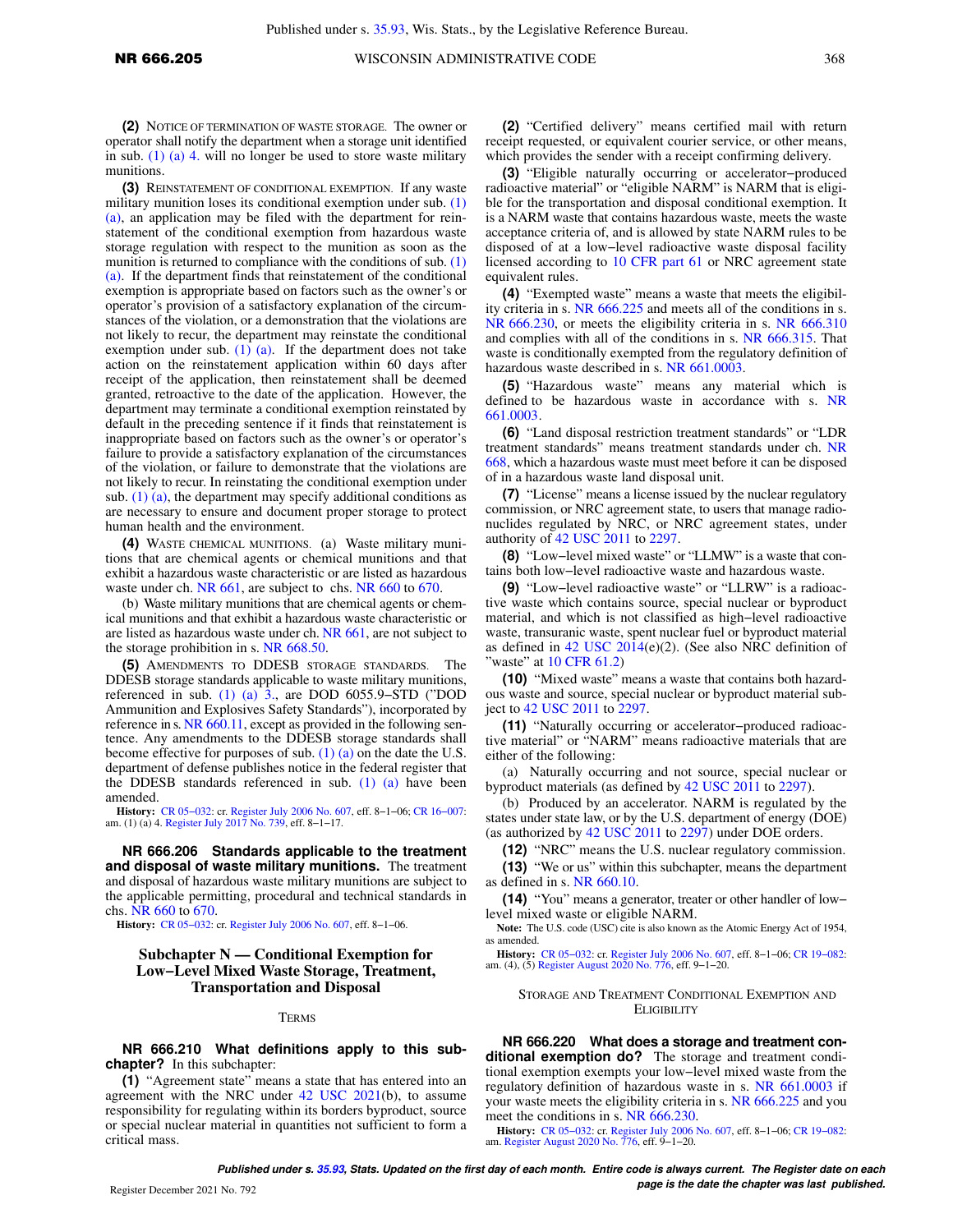**NR 666.225 What wastes are eligible for the storage and treatment conditional exemption?** Low−level mixed waste (LLMW), defined in s. [NR 666.210](https://docs.legis.wisconsin.gov/document/administrativecode/NR%20666.210), is eligible for this conditional exemption if it is generated and managed by you under a single NRC or NRC agreement state license. (Mixed waste generated at a facility with a different license number and shipped to your facility for storage or treatment requires a hazardous waste operating license and is ineligible for this exemption. In addition, NARM waste is ineligible for this exemption.)

**History:** [CR 05−032](https://docs.legis.wisconsin.gov/document/cr/2005/32): cr. [Register July 2006 No. 607,](https://docs.legis.wisconsin.gov/document/register/607/B/toc) eff. 8−1−06.

**NR 666.230 What conditions must you meet for your LLMW to qualify for and maintain a storage and treatment exemption? (1)** For your LLMW to qualify for the exemption you shall notify us in writing by certified delivery that you are claiming a conditional exemption for the LLMW stored on your facility. The dated notification shall include your name, address, EPA hazardous waste identification number, NRC or NRC agreement state license number, the hazardous waste codes and storage units for which you are seeking an exemption and a statement that you meet the conditions of this subchapter. Your notification shall be signed by your authorized representative who certifies that the information in the notification is true, accurate and complete. You shall notify us of your claim either within 90 days of August 1, 2006, or within 90 days of when a storage unit is first used to store conditionally exempt LLMW.

**(2)** To qualify for and maintain an exemption for your LLMW you shall do all of the following:

(a) Store your LLMW waste in tanks or containers in compliance with the requirements of your NRC or NRC agreement state license that apply to the proper storage of low−level radioactive waste (not including those license requirements that relate solely to recordkeeping).

(b) Store your LLMW in tanks or containers in compliance with chemical compatibility requirements of a tank or container in s. [NR 664.0177](https://docs.legis.wisconsin.gov/document/administrativecode/NR%20664.0177) or [664.0199](https://docs.legis.wisconsin.gov/document/administrativecode/NR%20664.0199), or s. [NR 665.0177](https://docs.legis.wisconsin.gov/document/administrativecode/NR%20665.0177) or [665.0199](https://docs.legis.wisconsin.gov/document/administrativecode/NR%20665.0199).

(c) Certify that facility personnel who manage stored conditionally exempt LLMW are trained in a manner that ensures that the conditionally exempt waste is safely managed and includes training in chemical waste management and hazardous materials incidents response that meets the personnel training standards found in s. [NR 665.0016 \(1\) \(c\)](https://docs.legis.wisconsin.gov/document/administrativecode/NR%20665.0016(1)(c)).

(d) Conduct an inventory of your stored conditionally exempt LLMW at least annually and inspect it at least quarterly for compliance with this subchapter.

(e) Maintain an accurate emergency plan and provide it to all local authorities who may have to respond to a fire, explosion or release of hazardous waste or hazardous constituents. Your plan shall describe emergency response arrangements with local authorities; describe evacuation plans; list the names, addresses and telephone numbers of all facility personnel qualified to work with local authorities as emergency coordinators and list emergency equipment.

**History:** [CR 05−032](https://docs.legis.wisconsin.gov/document/cr/2005/32): cr. [Register July 2006 No. 607,](https://docs.legis.wisconsin.gov/document/register/607/B/toc) eff. 8−1−06.

#### TREATMENT

**NR 666.235 What waste treatment does the storage and treatment conditional exemption allow?** You may treat your low−level mixed waste at your facility within a tank or container in accordance with the terms of your NRC or NRC agreement state license. Treatment that cannot be done in a tank or container without a hazardous waste operating license (such as incineration) is not allowed under this exemption.

**History:** [CR 05−032](https://docs.legis.wisconsin.gov/document/cr/2005/32): cr. [Register July 2006 No. 607,](https://docs.legis.wisconsin.gov/document/register/607/B/toc) eff. 8−1−06.

#### LOSS OF CONDITIONAL EXEMPTION

**NR 666.240 How could you lose the conditional exemption for your LLMW and what action must you take? (1)** Your LLMW will automatically lose the storage and treatment conditional exemption if you fail to meet any of the conditions specified in s. [NR 666.230.](https://docs.legis.wisconsin.gov/document/administrativecode/NR%20666.230) When your LLMW loses the exemption, you shall immediately manage that waste which failed the condition as hazardous waste under chs. [NR 660](https://docs.legis.wisconsin.gov/document/administrativecode/ch.%20NR%20660) to [670,](https://docs.legis.wisconsin.gov/document/administrativecode/ch.%20NR%20670) and the storage unit storing the LLMW immediately becomes subject to hazardous waste container or tank storage requirements under subch. I of ch. [NR 664](https://docs.legis.wisconsin.gov/document/administrativecode/ch.%20NR%20664) or subch. [J of ch. NR 664](https://docs.legis.wisconsin.gov/document/administrativecode/subch.%20J%20of%20ch.%20NR%20664).

(a) If you fail to meet any of the conditions specified in s. [NR](https://docs.legis.wisconsin.gov/document/administrativecode/NR%20666.230) [666.230](https://docs.legis.wisconsin.gov/document/administrativecode/NR%20666.230) you shall report to us and the NRC, or the oversight agency in the NRC agreement state, in writing by certified delivery within 30 days of learning of the failure. Your report shall be signed by your authorized representative certifying that the information provided is true, accurate and complete. This report shall include all of the following:

1. The specific conditions you failed to meet.

2. A description of the LLMW (including the waste name, hazardous waste codes and quantity) and storage location at the facility.

3. The dates on which you failed to meet the condition.

(b) If the failure to meet any of the conditions may endanger human health or the environment, you shall also immediately notify us orally within 24 hours and follow up with a written notification within 5 days. Failures that may endanger human health or the environment include, but are not limited to, discharge of a CERCLA reportable quantity or other leaking or exploding tanks or containers, or detection of radionuclides above background or hazardous constituents in the leachate collection system of a storage area. If the failure may endanger human health or the environment, you shall follow the provisions of your emergency plan.

**(2)** We may terminate your conditional exemption for your LLMW, or require you to meet additional conditions to claim a conditional exemption, for serious or repeated noncompliance with any requirements of this subchapter.

**History:** [CR 05−032:](https://docs.legis.wisconsin.gov/document/cr/2005/32) cr. [Register July 2006 No. 607](https://docs.legis.wisconsin.gov/document/register/607/B/toc), eff. 8−1−06; correction in (1) made under s. [13.92 \(4\) \(b\) 7.,](https://docs.legis.wisconsin.gov/document/statutes/13.92(4)(b)7.) Stats., [Register March 2013 No. 687](https://docs.legis.wisconsin.gov/document/register/687/B/toc).

**NR 666.245 If you lose the storage and treatment conditional exemption for your LLMW, can the exemption be reclaimed?** (1) You may reclaim the storage and treatment exemption for your LLMW if you do all of the following:

(a) Again meet the conditions specified in s. [NR 666.230.](https://docs.legis.wisconsin.gov/document/administrativecode/NR%20666.230)

(b) Send us a notice by certified delivery that you are reclaiming the exemption for your LLMW. Your notice shall be signed by your authorized representative certifying that the information contained in your notice is true, complete and accurate. In your notice you shall do all of the following:

1. Explain the circumstances of each failure.

2. Certify that you have corrected each failure that caused you to lose the exemption for your LLMW and that you again meet all the conditions as of the date you specify.

3. Describe plans that you have implemented, listing specific steps you have taken, to ensure the conditions will be met in the future.

4. Include any other information you want us to consider when we review your notice reclaiming the exemption.

**(2)** We may terminate a reclaimed conditional exemption if we find that your claim is inappropriate based on factors including, but not limited to, your failure to correct the problem, to provide a satisfactory explanation of the circumstances of the failure or to implement a plan with steps to prevent another failure to meet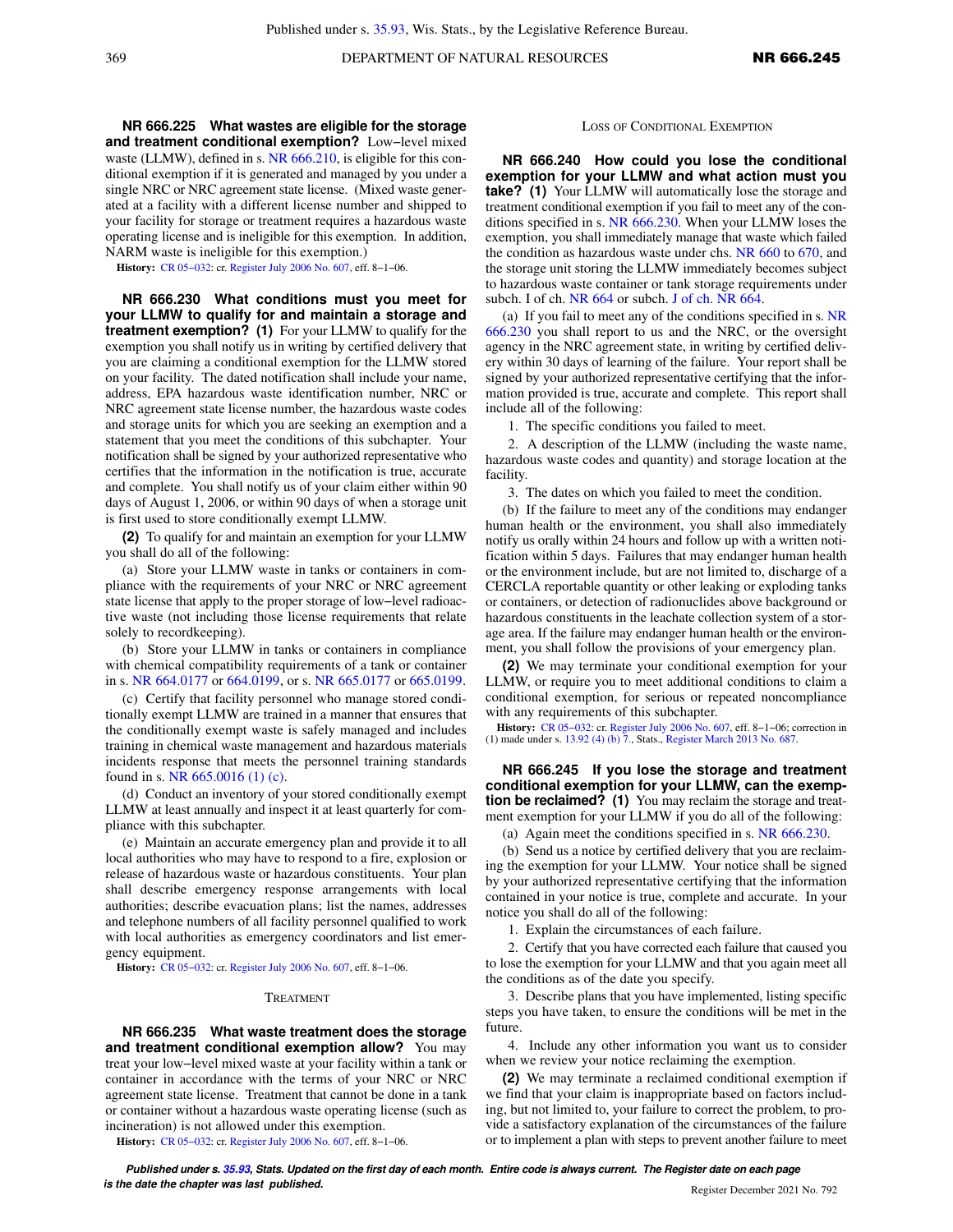the conditions of s. [NR 666.230](https://docs.legis.wisconsin.gov/document/administrativecode/NR%20666.230). In reviewing a reclaimed conditional exemption under this section, we may add conditions to the exemption to ensure that waste management during storage and treatment of the LLMW will protect human health and the environment.

**History:** [CR 05−032](https://docs.legis.wisconsin.gov/document/cr/2005/32): cr. [Register July 2006 No. 607,](https://docs.legis.wisconsin.gov/document/register/607/B/toc) eff. 8−1−06.

STORAGE AND TREATMENT RECORDKEEPING

**NR 666.250 What storage and treatment records must you keep at your facility and for how long? (1)** In addition to those records required by your NRC or NRC agreement state license, you shall keep all of the following records:

(a) Your initial notification records, return receipts, reports to us of failures to meet the exemption conditions and all records supporting any reclaim of an exemption.

(b) Records of your LLMW annual inventories, and quarterly inspections.

(c) Your certification that facility personnel who manage stored mixed waste are trained in safe management of LLMW including training in chemical waste management and hazardous materials incidents response.

(d) Your emergency plan as specified in s. [NR 666.230 \(2\)](https://docs.legis.wisconsin.gov/document/administrativecode/NR%20666.230(2)).

**(2)** You shall maintain records concerning notification, personnel trained and your emergency plan for as long as you claim this exemption and for 3 years thereafter, or according to NRC regulations under [10 CFR part 20](https://docs.legis.wisconsin.gov/document/cfr/10%20CFR%2020) (or equivalent NRC agreement state rules), whichever is longer. You shall maintain records concerning your annual inventory and quarterly inspections for 3 years after the waste is sent for disposal, or according to NRC regulations under [10 CFR part 20](https://docs.legis.wisconsin.gov/document/cfr/10%20CFR%2020) (or equivalent NRC agreement state rules), whichever is longer.

**History:** [CR 05−032](https://docs.legis.wisconsin.gov/document/cr/2005/32): cr. [Register July 2006 No. 607,](https://docs.legis.wisconsin.gov/document/register/607/B/toc) eff. 8−1−06.

REENTRY INTO HAZARDOUS WASTE REGULATION

**NR 666.255 When is your LLMW no longer eligible for the storage and treatment conditional exemption? (1)** When your LLMW has met the requirements of your NRC or NRC agreement state license for decay−in−storage and can be disposed of as non−radioactive waste, then the conditional exemption for storage no longer applies. On that date your waste is subject to hazardous waste regulation under the relevant sections of chs. [NR 660](https://docs.legis.wisconsin.gov/document/administrativecode/ch.%20NR%20660) to [670,](https://docs.legis.wisconsin.gov/document/administrativecode/ch.%20NR%20670) and the time period for accumulation of a hazardous waste as specified in s. [NR 662.016](https://docs.legis.wisconsin.gov/document/administrativecode/NR%20662.016) or [662.017](https://docs.legis.wisconsin.gov/document/administrativecode/NR%20662.017) begins.

**(2)** When your conditionally exempt LLMW, which has been generated and stored under a single NRC or NRC agreement state license number, is removed from storage, it is no longer eligible for the storage and treatment exemption. However, your waste may be eligible for the transportation and disposal conditional exemption at s. [NR 666.305](https://docs.legis.wisconsin.gov/document/administrativecode/NR%20666.305).

**History:** [CR 05−032:](https://docs.legis.wisconsin.gov/document/cr/2005/32) cr. [Register July 2006 No. 607,](https://docs.legis.wisconsin.gov/document/register/607/B/toc) eff. 8−1−06; [CR 19−082:](https://docs.legis.wisconsin.gov/document/cr/2019/82) am. (1) [Register August 2020 No. 776](https://docs.legis.wisconsin.gov/document/register/776/B/toc), eff. 9−1−20.

#### STORAGE UNIT CLOSURE

**NR 666.260 Do closure requirements apply to units that stored LLMW prior to the effective date of this subchapter?** Interim licensed and operating licensed hazardous waste storage units that have been used to store only LLMW prior to August 1, 2006 and, after that date, store only LLMW which becomes exempt under this subchapter, are not subject to the clo-sure requirements of chs. [NR 664](https://docs.legis.wisconsin.gov/document/administrativecode/ch.%20NR%20664) and [665.](https://docs.legis.wisconsin.gov/document/administrativecode/ch.%20NR%20665) Storage units (or portions of units) that have been used to store both LLMW and non− mixed hazardous waste prior to August 1, 2006 or are used to store both after that date remain subject to closure requirements with respect to the non−mixed hazardous waste.

**History:** [CR 05−032](https://docs.legis.wisconsin.gov/document/cr/2005/32): cr. [Register July 2006 No. 607,](https://docs.legis.wisconsin.gov/document/register/607/B/toc) eff. 8−1−06.

TRANSPORTATION AND DISPOSAL CONDITIONAL EXEMPTION

**NR 666.305 What does the transportation and disposal conditional exemption do?** This conditional exemption exempts your waste from the regulatory definition of hazardous waste in s. [NR 661.0003](https://docs.legis.wisconsin.gov/document/administrativecode/NR%20661.0003) if your waste meets the eligibility criteria under s. [NR 666.310,](https://docs.legis.wisconsin.gov/document/administrativecode/NR%20666.310) and you meet the conditions in s. [NR 666.315](https://docs.legis.wisconsin.gov/document/administrativecode/NR%20666.315).

**History:** [CR 05−032](https://docs.legis.wisconsin.gov/document/cr/2005/32): cr. [Register July 2006 No. 607](https://docs.legis.wisconsin.gov/document/register/607/B/toc), eff. 8−1−06; [CR 19−082](https://docs.legis.wisconsin.gov/document/cr/2019/82): am. [Register August 2020 No. 776,](https://docs.legis.wisconsin.gov/document/register/776/B/toc) eff. 9−1−20.

#### ELIGIBILITY

**NR 666.310 What wastes are eligible for the transportation and disposal conditional exemption?** Eligible waste shall be either of the following:

**(1)** A low−level mixed waste (LLMW), as defined in s. [NR](https://docs.legis.wisconsin.gov/document/administrativecode/NR%20666.210) [666.210,](https://docs.legis.wisconsin.gov/document/administrativecode/NR%20666.210) that meets the waste acceptance criteria of a LLRW disposal facility.

**(2)** An eligible NARM waste, defined in s. [NR 666.210.](https://docs.legis.wisconsin.gov/document/administrativecode/NR%20666.210)

**History:** [CR 05−032:](https://docs.legis.wisconsin.gov/document/cr/2005/32) cr. [Register July 2006 No. 607](https://docs.legis.wisconsin.gov/document/register/607/B/toc), eff. 8−1−06.

#### **CONDITIONS**

**NR 666.315 What are the conditions you must meet for your waste to qualify for and maintain the transportation and disposal conditional exemption?** You shall meet all of the following conditions for your eligible waste to qualify for and maintain the exemption:

**(1)** The eligible waste shall meet or be treated to meet LDR treatment standards as described in s. [NR 666.320](https://docs.legis.wisconsin.gov/document/administrativecode/NR%20666.320).

**(2)** If you are not already subject to NRC, or NRC agreement state equivalent manifest and transportation rules for the shipment of your waste, you shall manifest and transport your waste according to NRC regulations as described in s. [NR 666.325.](https://docs.legis.wisconsin.gov/document/administrativecode/NR%20666.325)

**(3)** The exempted waste shall be in containers when it is dis-posed of in the LLRW disposal facility as described in s. [NR](https://docs.legis.wisconsin.gov/document/administrativecode/NR%20666.340) [666.340.](https://docs.legis.wisconsin.gov/document/administrativecode/NR%20666.340)

**(4)** The exempted waste shall be disposed of at a designated LLRW disposal facility as described in s. [NR 666.335.](https://docs.legis.wisconsin.gov/document/administrativecode/NR%20666.335)

**History:** [CR 05−032:](https://docs.legis.wisconsin.gov/document/cr/2005/32) cr. [Register July 2006 No. 607](https://docs.legis.wisconsin.gov/document/register/607/B/toc), eff. 8−1−06.

**NR 666.320 What treatment standards must your eligible waste meet?** Your LLMW or eligible NARM waste shall meet the land disposal restriction (LDR) treatment standards specified in subch. [D of ch. NR 668](https://docs.legis.wisconsin.gov/document/administrativecode/subch.%20D%20of%20ch.%20NR%20668).

**History:** [CR 05−032:](https://docs.legis.wisconsin.gov/document/cr/2005/32) cr. [Register July 2006 No. 607](https://docs.legis.wisconsin.gov/document/register/607/B/toc), eff. 8−1−06.

**NR 666.325 Are you subject to the manifest and transportation condition in s. NR 666.315 (2)?** If you are not already subject to NRC, or NRC agreement state equivalent manifest and transportation rules for the shipment of your waste, you shall meet the manifest requirements under [10 CFR 20.2006](https://docs.legis.wisconsin.gov/document/cfr/10%20CFR%2020.2006) (or NRC agreement state equivalent rules), and the transportation requirements under [10 CFR 1.5](https://docs.legis.wisconsin.gov/document/cfr/10%20CFR%201.5) (or NRC agreement state equivalent rules) to ship the exempted waste.

**History:** [CR 05−032:](https://docs.legis.wisconsin.gov/document/cr/2005/32) cr. [Register July 2006 No. 607](https://docs.legis.wisconsin.gov/document/register/607/B/toc), eff. 8−1−06.

**NR 666.330 When does the transportation and disposal exemption take effect?** The exemption becomes effective once all the following have occurred:

**(1)** Your eligible waste meets the applicable LDR treatment standards.

**(2)** You have received return receipts that you have notified us and the LLRW disposal facility as described in s. [NR 666.345](https://docs.legis.wisconsin.gov/document/administrativecode/NR%20666.345).

**(3)** You have completed the packaging and preparation for shipment requirements for your waste according to NRC packaging and transportation regulations found under [10 CFR part 71](https://docs.legis.wisconsin.gov/document/cfr/10%20CFR%2071) (or NRC agreement state equivalent rules); and you have prepared a manifest for your waste according to NRC manifest regulations

**Published under s. [35.93,](https://docs.legis.wisconsin.gov/document/statutes/35.93) Stats. Updated on the first day of each month. Entire code is always current. The Register date on each** Register December 2021 No. 792 *page is the date the chapter was last published.*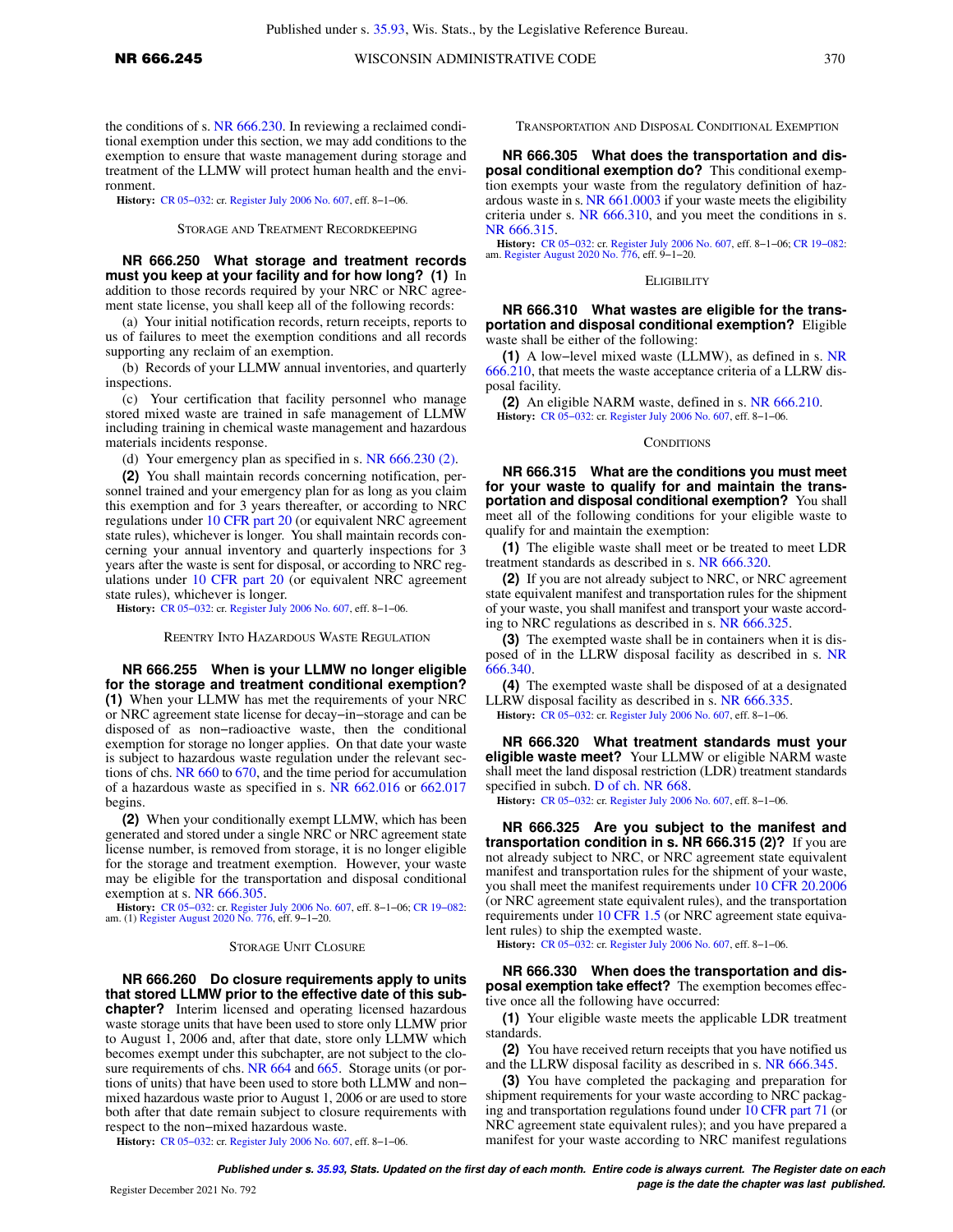found under [10 CFR part 20](https://docs.legis.wisconsin.gov/document/cfr/10%20CFR%2020) (or NRC agreement state equivalent rules).

**(4)** You have placed your waste on a transportation vehicle destined for a LLRW disposal facility licensed by NRC or an NRC agreement state.

**History:** [CR 05−032](https://docs.legis.wisconsin.gov/document/cr/2005/32): cr. [Register July 2006 No. 607,](https://docs.legis.wisconsin.gov/document/register/607/B/toc) eff. 8−1−06.

**NR 666.335 Where must your exempted waste be disposed of?** Your exempted waste shall be disposed of in a LLRW disposal facility that is regulated and licensed by NRC under [10 CFR part 61](https://docs.legis.wisconsin.gov/document/cfr/10%20CFR%2061) or by an NRC agreement state under equivalent state rules, including state NARM licensing rules for eligible NARM.

**History:** [CR 05−032](https://docs.legis.wisconsin.gov/document/cr/2005/32): cr. [Register July 2006 No. 607,](https://docs.legis.wisconsin.gov/document/register/607/B/toc) eff. 8−1−06.

**NR 666.340 What type of container must be used for disposal of exempted waste?** Your exempted waste shall be placed in containers before it is disposed. The container shall be any of the following:

**(1)** A carbon steel drum.

**(2)** An alternative container with equivalent containment performance in the disposal environment as a carbon steel drum.

**(3)** A high integrity container as defined by NRC.

**History:** [CR 05−032](https://docs.legis.wisconsin.gov/document/cr/2005/32): cr. [Register July 2006 No. 607,](https://docs.legis.wisconsin.gov/document/register/607/B/toc) eff. 8−1−06.

#### **NOTIFICATION**

**NR 666.345 Whom must you notify? (1)** You shall provide a one−time notice to us stating that you are claiming the transportation and disposal conditional exemption prior to the initial shipment of an exempted waste from your facility to a LLRW disposal facility. Your dated written notice shall include your facility name, address, phone number and EPA ID number, and be sent by certified delivery.

**(2)** You shall notify the LLRW disposal facility receiving your exempted waste by certified delivery before shipment of each exempted waste. You may only ship the exempted waste after you have received the return receipt of your notice to the LLRW disposal facility. This notification shall include all of the following:

(a) A statement that you have claimed the exemption for the waste.

(b) A statement that the eligible waste meets applicable LDR treatment standards.

(c) Your facility's name, address and EPA hazardous waste ID number.

(d) The hazardous waste codes prior to the exemption of the waste streams.

(e) A statement that the exempted waste shall be placed in a container according to s. [NR 666.340](https://docs.legis.wisconsin.gov/document/administrativecode/NR%20666.340) prior to disposal in order for the waste to remain exempt under the transportation and disposal conditional exemption of this subchapter.

(f) The manifest number of the shipment that will contain the exempted waste.

(g) A certification that all the information provided is true, complete and accurate. Your authorized representative shall sign the statement.

**History:** [CR 05−032](https://docs.legis.wisconsin.gov/document/cr/2005/32): cr. [Register July 2006 No. 607,](https://docs.legis.wisconsin.gov/document/register/607/B/toc) eff. 8−1−06.

#### GENERAL, TRANSPORTATION AND DISPOSAL RECORDKEEPING

**NR 666.350 What general, transportation and disposal records must you keep at your facility and for how long?** In addition to those records required by your NRC or NRC agreement state license, you shall keep records according to all of the following:

**(1)** You shall follow the applicable existing recordkeeping requirements under ss. [NR 664.0073](https://docs.legis.wisconsin.gov/document/administrativecode/NR%20664.0073), [665.0073](https://docs.legis.wisconsin.gov/document/administrativecode/NR%20665.0073) and [668.07](https://docs.legis.wisconsin.gov/document/administrativecode/NR%20668.07) to demonstrate that your waste has met LDR treatment standards prior to your claiming the exemption.

**(2)** You shall keep a copy of all notifications and return receipts required under ss. [NR 666.355](https://docs.legis.wisconsin.gov/document/administrativecode/NR%20666.355) and [666.360](https://docs.legis.wisconsin.gov/document/administrativecode/NR%20666.360) for 3 years after the exempted waste is sent for disposal.

**(3)** You shall keep a copy of all notifications and return receipts required under s. [NR 666.345 \(1\)](https://docs.legis.wisconsin.gov/document/administrativecode/NR%20666.345(1)) for 3 years after the last exempted waste is sent for disposal.

**(4)** You shall keep a copy of the notification and return receipt required under s. [NR 666.345 \(2\)](https://docs.legis.wisconsin.gov/document/administrativecode/NR%20666.345(2)) for 3 years after the exempted waste is sent for disposal.

**(5)** If you are not already subject to NRC, or NRC agreement state equivalent manifest and transportation rules for the shipment of your waste, you shall also keep all other documents related to tracking the exempted waste as required under [10 CFR 20.2006](https://docs.legis.wisconsin.gov/document/cfr/10%20CFR%2020.2006) or NRC agreement state equivalent rules, including applicable NARM requirements, in addition to the records specified in subs. [\(1\)](https://docs.legis.wisconsin.gov/document/administrativecode/NR%20666.350(1)) to [\(4\).](https://docs.legis.wisconsin.gov/document/administrativecode/NR%20666.350(4))

**History:** [CR 05−032:](https://docs.legis.wisconsin.gov/document/cr/2005/32) cr. [Register July 2006 No. 607](https://docs.legis.wisconsin.gov/document/register/607/B/toc), eff. 8−1−06.

LOSS OF TRANSPORTATION AND DISPOSAL CONDITIONAL EXEMPTION

**NR 666.355 How could you lose the transportation and disposal conditional exemption for your waste and what actions must you take? (1)** Any waste will automatically lose the transportation and disposal exemption if you fail to manage it in accordance with all of the conditions specified in s. [NR 666.315](https://docs.legis.wisconsin.gov/document/administrativecode/NR%20666.315).

(a) When you fail to meet any of the conditions specified in s. [NR 666.315](https://docs.legis.wisconsin.gov/document/administrativecode/NR%20666.315) for any of your wastes, you shall report to us, in writing by certified delivery, within 30 days of learning of the failure. Your report shall be signed by your authorized representative certifying that the information provided is true, accurate and complete. This report shall include all of the following:

1. The specific conditions that you failed to meet for the waste.

2. A description of the waste (including the waste name, hazardous waste codes and quantity) that lost the exemption.

3. The dates on which you failed to meet the conditions for the waste.

(b) If the failure to meet any of the conditions may endanger human health or the environment, you shall also immediately notify us orally within 24 hours and follow up with a written notification within 5 days.

**(2)** We may terminate your ability to claim a conditional exemption for your waste, or require you to meet additional conditions to claim a conditional exemption, for serious or repeated noncompliance with any requirements of this subchapter.

**History:** [CR 05−032:](https://docs.legis.wisconsin.gov/document/cr/2005/32) cr. [Register July 2006 No. 607](https://docs.legis.wisconsin.gov/document/register/607/B/toc), eff. 8−1−06.

**NR 666.360 If you lose the transportation and disposal conditional exemption for a waste, can the exemption be reclaimed?** (1) You may reclaim the transportation and disposal exemption for a waste after you have received a return receipt confirming that we have received your notification of the loss of the exemption specified in s. [NR](https://docs.legis.wisconsin.gov/document/administrativecode/NR%20666.355(1)) [666.355 \(1\)](https://docs.legis.wisconsin.gov/document/administrativecode/NR%20666.355(1)) if both of the following apply:

(a) You again meet the conditions specified in s. [NR 666.315](https://docs.legis.wisconsin.gov/document/administrativecode/NR%20666.315) for the waste.

(b) You send a notice, by certified delivery, to us that you are reclaiming the exemption for the waste. Your notice shall be signed by your authorized representative certifying that the information provided is true, accurate and complete. The notice shall do all of the following:

1. Explain the circumstances of each failure.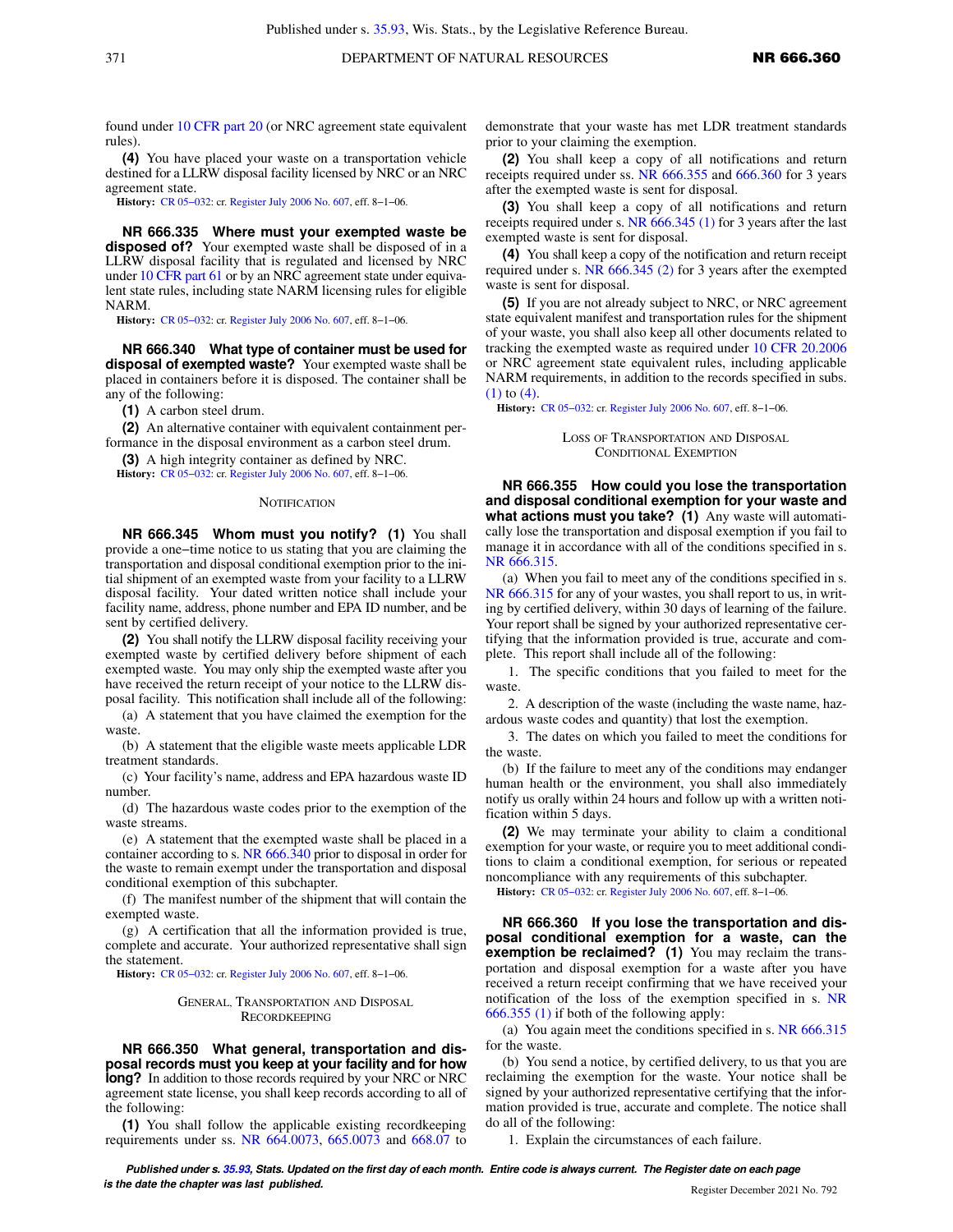2. Certify that each failure that caused you to lose the exemption for the waste has been corrected and that you again meet all conditions for the waste as of the date you specify.

3. Describe plans you have implemented, listing the specific steps that you have taken, to ensure that conditions will be met in the future.

4. Include any other information you want us to consider when we review your notice reclaiming the exemption.

**(2)** We may terminate a reclaimed conditional exemption if we find that your claim is inappropriate based on factors including, but not limited to, your failure to correct the problem, to provide a satisfactory explanation of the circumstances of the failure or to implement a plan with steps to prevent another failure to meet the conditions of s. [NR 666.315.](https://docs.legis.wisconsin.gov/document/administrativecode/NR%20666.315) In reviewing a reclaimed conditional exemption under this section, we may add conditions to the exemption to ensure that transportation and disposal activities will protect human health and the environment.

**History:** [CR 05−032](https://docs.legis.wisconsin.gov/document/cr/2005/32): cr. [Register July 2006 No. 607,](https://docs.legis.wisconsin.gov/document/register/607/B/toc) eff. 8−1−06.

#### **Subchapter P—Hazardous Waste Pharmaceuticals**

**NR 666.500 Definitions.** The following definitions apply to this subchapter:

**(1)** "Evaluated hazardous waste pharmaceutical" means a prescription hazardous waste pharmaceutical that has been evaluated by a reverse distributor in accordance with s. [NR 666.510 \(1\)](https://docs.legis.wisconsin.gov/document/administrativecode/NR%20666.510(1)(c)) [\(c\)](https://docs.legis.wisconsin.gov/document/administrativecode/NR%20666.510(1)(c)) and will not be sent to another reverse distributor for further evaluation or verification of manufacture credit.

**(2)** "Hazardous waste pharmaceutical" means a pharmaceutical that is a solid waste, as defined in s. [NR 661.0002,](https://docs.legis.wisconsin.gov/document/administrativecode/NR%20661.0002) and exhibits one or more characteristics identified in subch. [C of ch. NR 661](https://docs.legis.wisconsin.gov/document/administrativecode/subch.%20C%20of%20ch.%20NR%20661) or is listed in subch. [D of ch. NR 661](https://docs.legis.wisconsin.gov/document/administrativecode/subch.%20D%20of%20ch.%20NR%20661). A pharmaceutical is not a solid waste, as defined in s. [NR 661.0002,](https://docs.legis.wisconsin.gov/document/administrativecode/NR%20661.0002) and therefore not a hazardous waste pharmaceutical, if it is legitimately used, reused, for example lawfully donated for its intended purpose, or reclaimed. An over−the−counter pharmaceutical, dietary supplement, or homeopathic drug is not a solid waste, as defined in s. [NR](https://docs.legis.wisconsin.gov/document/administrativecode/NR%20661.0002) [661.0002,](https://docs.legis.wisconsin.gov/document/administrativecode/NR%20661.0002) and therefore not a hazardous waste pharmaceutical, if it has a reasonable expectation of being legitimately used, reused, for example lawfully redistributed for its intended purpose, or reclaimed.

**(3)** "Healthcare facility" means any person that is lawfully authorized to do any of the following:

(a) Provide preventative, diagnostic, therapeutic, rehabilitative, maintenance or palliative care, and counseling, service, assessment or procedure with respect to the physical or mental condition, or functional status, of a human or animal or that affects the structure or function of the human or animal body.

(b) Distribute, sell, or dispense pharmaceuticals, including over−the-counter pharmaceuticals, dietary supplements, homeopathic drugs, or prescription pharmaceuticals. Including wholesale distribution, third-party logistics that serve as forward distributors, military medical logistics facilities, hospitals, psychiatric hospitals, ambulatory surgical centers, health clinics, physicians' offices, optical and dental providers, chiropractors, long-term care facilities, ambulance services, pharmacies, long-term care pharmacies, mail-order pharmacies, retailers of pharmaceuticals, veterinary clinics, and veterinary hospitals. This definition does not include pharmaceutical manufacturers, reverse distributors, or reverse logistics centers.

**(4)** "Household waste pharmaceutical" means a pharmaceutical that is a solid waste, as defined in s. [NR 661.0002](https://docs.legis.wisconsin.gov/document/administrativecode/NR%20661.0002), but is excluded from being a hazardous waste under s. [NR 661.0004 \(2\)](https://docs.legis.wisconsin.gov/document/administrativecode/NR%20661.0004(2)(a)) [\(a\)](https://docs.legis.wisconsin.gov/document/administrativecode/NR%20661.0004(2)(a)).

**(5)** "Long-term care facility" means a licensed entity that provides assistance with activities of daily living, including managing and administering pharmaceuticals to one or more individuals at the facility. This definition includes hospice facilities, nursing facilities, skilled nursing facilities, and the nursing and skilled

nursing care portions of continuing care retirement communities. Not included within the scope of this definition are group homes, independent living communities, assisted living facilities, and the independent and assisted living portions of continuing care retirement communities.

**(6)** "Non−creditable hazardous waste pharmaceutical" means a prescription hazardous waste pharmaceutical that does not have a reasonable expectation to be eligible for manufacturer credit or a nonprescription hazardous waste pharmaceutical that does not have a reasonable expectation to be legitimately used, reused, or reclaimed. This includes investigational drugs, free samples of pharmaceuticals received by healthcare facilities, residues of pharmaceuticals remaining in empty containers, contaminated personal protective equipment, floor sweepings, and clean-up material from the spills of pharmaceuticals.

**(7)** "Non-hazardous waste pharmaceutical" means a pharmaceutical that is a solid waste, as defined in s. [NR 661.0002](https://docs.legis.wisconsin.gov/document/administrativecode/NR%20661.0002), and is not listed in subch. [D of ch. NR 661](https://docs.legis.wisconsin.gov/document/administrativecode/subch.%20D%20of%20ch.%20NR%20661), and does not exhibit a characteristic identified in subch. [C of ch. NR 661](https://docs.legis.wisconsin.gov/document/administrativecode/subch.%20C%20of%20ch.%20NR%20661).

**(8)** "Non-pharmaceutical hazardous waste" means a solid waste, as defined in s. [NR 661.0002,](https://docs.legis.wisconsin.gov/document/administrativecode/NR%20661.0002) that is listed in subch. [D of](https://docs.legis.wisconsin.gov/document/administrativecode/subch.%20D%20of%20ch.%20NR%20661) [ch. NR 661,](https://docs.legis.wisconsin.gov/document/administrativecode/subch.%20D%20of%20ch.%20NR%20661) or exhibits one or more characteristics identified in subch. [C of ch. NR 661](https://docs.legis.wisconsin.gov/document/administrativecode/subch.%20C%20of%20ch.%20NR%20661), but is not a pharmaceutical, as defined in this section.

**(9)** "Pharmaceutical" means any drug or dietary supplement for use by humans or other animals; any electronic nicotine delivery system, for example electronic cigarette or vaping pen; or any liquid nicotine, or e−liquid, packaged for retail sale for use in electronic nicotine delivery systems, such pre−filled cartridges or vials. This definition includes dietary supplements, as defined by the federal food, drug and cosmetic act; prescription drugs, as defined by [21 CFR 203.3](https://docs.legis.wisconsin.gov/document/cfr/21%20CFR%20203.3) (y); over−the−counter drugs; homeopathic drugs; compounded drugs; investigational new drugs; pharmaceuticals remaining in non−empty containers; personal protective equipment contaminated with pharmaceuticals; and clean-up material from spills of pharmaceuticals. This definition does not include dental amalgam or sharps.

**(10)** "Potentially creditable hazardous waste pharmaceutical" means a prescription hazardous waste pharmaceutical that is all of the following:

(a) Has a reasonable expectation to receive manufacturer credit.

(b) Is in original manufacturer packaging, except pharmaceuticals that were subject to a recall.

(c) Is undispensed.

(d) Is unexpired or less than one year past expiration date.

(e) The term does not include evaluated hazardous waste pharmaceuticals or nonprescription pharmaceuticals including over− the-counter drugs, homeopathic drugs, and dietary supplements.

**(11)** "Reverse distributor" means any person that receives and accumulates prescription pharmaceuticals that are potentially creditable hazardous waste pharmaceuticals for the purpose of facilitating or verifying manufacturer credit. Any person, including forward distributors, third−party logistics providers, and pharmaceutical manufacturers, that processes prescription pharmaceuticals for the facilitation or verification of manufacturer credit is considered a reverse distributor.

**History:** [CR 19−082:](https://docs.legis.wisconsin.gov/document/cr/2019/82) cr. [Register August 2020 No. 776,](https://docs.legis.wisconsin.gov/document/register/776/B/toc) eff. 9−1−20.

**NR 666.501 Applicability. (1)** A healthcare facility that is a very small quantity generator when counting all of its hazardous waste, including both its hazardous waste pharmaceuticals and its non−pharmaceutical hazardous waste, remains subject to s. [NR 662.014](https://docs.legis.wisconsin.gov/document/administrativecode/NR%20662.014) and is not subject to this subchapter, except for ss. [NR 666.505](https://docs.legis.wisconsin.gov/document/administrativecode/NR%20666.505) and [NR 666.507](https://docs.legis.wisconsin.gov/document/administrativecode/NR%20666.507) and the optional provisions under s. [NR 666.504](https://docs.legis.wisconsin.gov/document/administrativecode/NR%20666.504).

**(2)** A healthcare facility that is a very small quantity generator when counting all of its hazardous waste, including both its hazardous waste pharmaceuticals and its non-pharmaceutical haz-

**Published under s. [35.93,](https://docs.legis.wisconsin.gov/document/statutes/35.93) Stats. Updated on the first day of each month. Entire code is always current. The Register date on each Page is the date the chapter was last published. page is the date the chapter was last published.**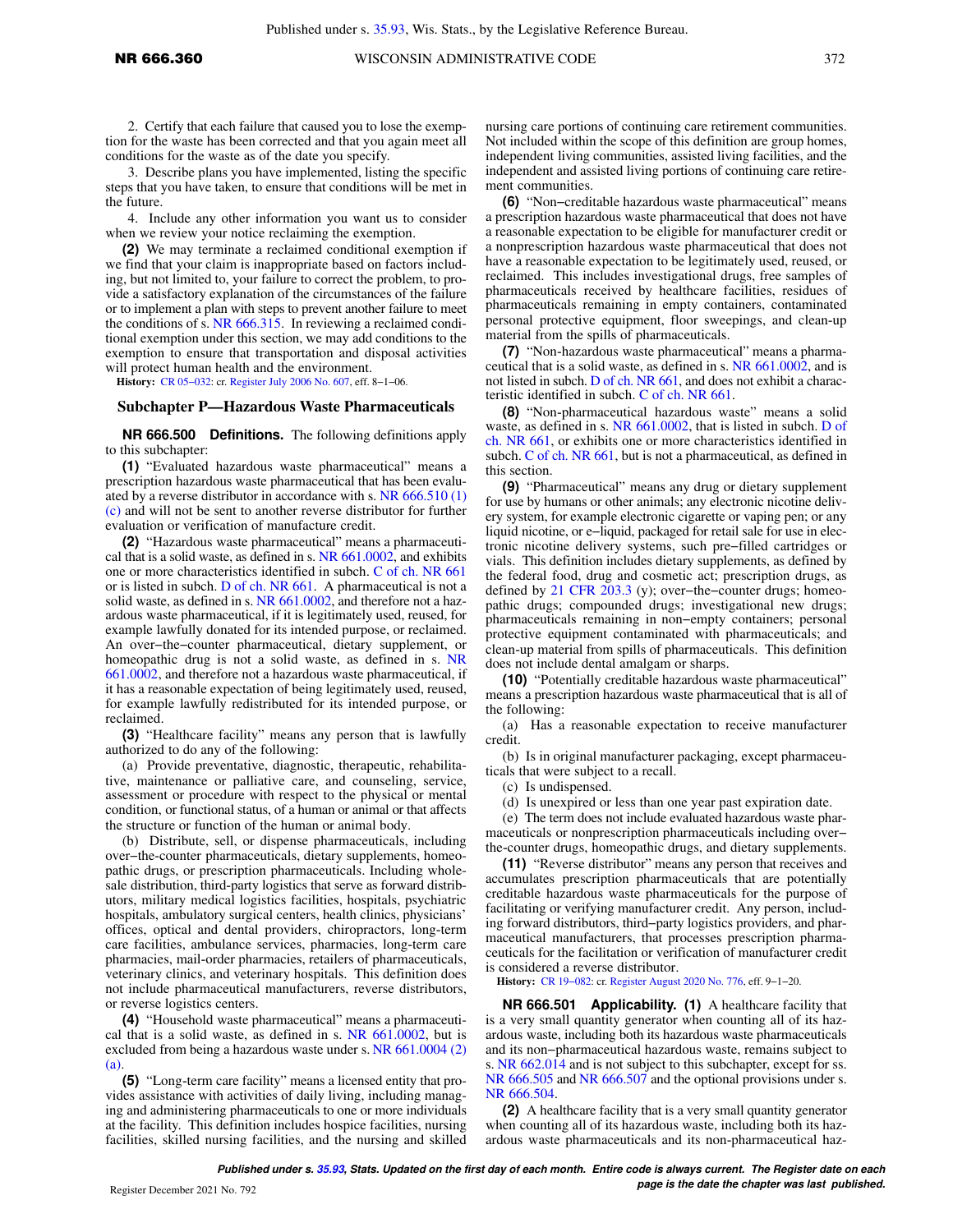ardous waste, has the option of complying with sub. [\(4\)](https://docs.legis.wisconsin.gov/document/administrativecode/NR%20666.501(4)) for the management of its hazardous waste pharmaceuticals as an alternative to complying with s. [NR 662.014](https://docs.legis.wisconsin.gov/document/administrativecode/NR%20662.014) and the optional provisions under s. [NR 666.504.](https://docs.legis.wisconsin.gov/document/administrativecode/NR%20666.504)

**(3)** A healthcare facility or reverse distributor remains subject to all applicable hazardous waste regulations with respect to the management of its non-pharmaceutical hazardous waste.

**(4)** With the exception of healthcare facilities identified in sub. [\(1\)](https://docs.legis.wisconsin.gov/document/administrativecode/NR%20666.501(1)), a healthcare facility is subject to the all of the following in lieu of chs. [NR 662](https://docs.legis.wisconsin.gov/document/administrativecode/ch.%20NR%20662) to [665:](https://docs.legis.wisconsin.gov/document/administrativecode/ch.%20NR%20665)

(a) Sections [NR 666.502](https://docs.legis.wisconsin.gov/document/administrativecode/NR%20666.502) and [666.505](https://docs.legis.wisconsin.gov/document/administrativecode/NR%20666.505) to [666.5](https://docs.legis.wisconsin.gov/document/administrativecode/NR%20666.508)08 of this subchapter with respect to the management of all of the following:

1. Non−creditable hazardous waste pharmaceuticals.

2. Potentially creditable hazardous waste pharmaceuticals if they are not destined for a reverse distributor.

(b) Sections [NR 666.502 \(1\)](https://docs.legis.wisconsin.gov/document/administrativecode/NR%20666.502(1)), [666.503,](https://docs.legis.wisconsin.gov/document/administrativecode/NR%20666.503) [666.505](https://docs.legis.wisconsin.gov/document/administrativecode/NR%20666.505) to [666.507,](https://docs.legis.wisconsin.gov/document/administrativecode/NR%20666.507) and [666.509](https://docs.legis.wisconsin.gov/document/administrativecode/NR%20666.509) with respect to the management of potentially creditable hazardous waste pharmaceuticals that are prescription pharmaceuticals and are destined for a reverse distributor.

**(5)** A reverse distributor is subject to ss. [NR 666.505](https://docs.legis.wisconsin.gov/document/administrativecode/NR%20666.505) to [666.510](https://docs.legis.wisconsin.gov/document/administrativecode/NR%20666.510) of this subchapter in lieu of chs. [NR 662](https://docs.legis.wisconsin.gov/document/administrativecode/ch.%20NR%20662) to [665](https://docs.legis.wisconsin.gov/document/administrativecode/ch.%20NR%20665) with respect to the management of hazardous waste pharmaceuticals.

**(6)** Hazardous waste pharmaceuticals generated or managed by entities other than healthcare facilities and reverse distributors, for example pharmaceutical manufacturers and reverse logistics centers, are not subject to this subchapter. Other generators are subject to ch. [NR 662](https://docs.legis.wisconsin.gov/document/administrativecode/ch.%20NR%20662) for the generation and accumulation of hazardous wastes, including hazardous waste pharmaceuticals.

**(7)** All of the following are not subject to chs. [NR 660](https://docs.legis.wisconsin.gov/document/administrativecode/ch.%20NR%20660) to [673,](https://docs.legis.wisconsin.gov/document/administrativecode/ch.%20NR%20673) except as specified:

(a) Pharmaceuticals that are not solid waste, as defined in s. [NR](https://docs.legis.wisconsin.gov/document/administrativecode/NR%20661.0002) [661.0002,](https://docs.legis.wisconsin.gov/document/administrativecode/NR%20661.0002) because they are legitimately used or reused (e.g., lawfully donated for their intended purpose) or reclaimed.

(b) Over-the−counter pharmaceuticals, dietary supplements, or homeopathic drugs that are not solid wastes, as defined in s. [NR](https://docs.legis.wisconsin.gov/document/administrativecode/NR%20661.0002) [661.0002,](https://docs.legis.wisconsin.gov/document/administrativecode/NR%20661.0002) because they have a reasonable expectation of being legitimately used or reused (e.g., lawfully redistributed for their intended purpose) or reclaimed.

(c) Pharmaceuticals being managed in accordance with a recall strategy that has been approved by the food and drug administration in accordance with [21 CFR part 7](https://docs.legis.wisconsin.gov/document/cfr/21%20CFR%207) subpart C. This subchapter does apply to the management of the recalled hazardous waste pharmaceuticals after the food and drug administration approves the destruction of the recalled items.

(d) Pharmaceuticals being managed in accordance with a recall corrective action plan that has been accepted by the con-sumer product safety commission in accordance with [16 CFR part](https://docs.legis.wisconsin.gov/document/cfr/16%20CFR%201115) [1115](https://docs.legis.wisconsin.gov/document/cfr/16%20CFR%201115). This subchapter does apply to the management of the recalled hazardous waste pharmaceuticals after the consumer product safety commission approves the destruction of the recalled items.

(e) Pharmaceuticals stored according to a preservation order, or during an investigation or judicial proceeding until after the preservation order, investigation, or judicial proceeding has concluded or a decision is made to discard the pharmaceuticals.

(f) Investigational new drugs for which an investigational new drug application is in effect in accordance with the food and drug administration's regulations in [21 CFR part 312](https://docs.legis.wisconsin.gov/document/cfr/21%20CFR%20312). This subchapter does apply to the management of the investigational new drug after the decision is made to discard the investigational new drug or the food and drug administration approves the destruction of the investigational new drug, if the investigational new drug is a hazardous waste.

(g) Household waste pharmaceuticals, including those that have been collected by an authorized collector, as defined by the drug enforcement administration, provided the authorized collector complies with the conditional exemption under s. [NR 666.5](https://docs.legis.wisconsin.gov/document/administrativecode/NR%20666.506(1)(b))06 [\(1\) \(b\)](https://docs.legis.wisconsin.gov/document/administrativecode/NR%20666.506(1)(b)) and [\(2\)](https://docs.legis.wisconsin.gov/document/administrativecode/NR%20666.506(2)).

**History:** [CR 19−082:](https://docs.legis.wisconsin.gov/document/cr/2019/82) cr. [Register August 2020 No. 776,](https://docs.legis.wisconsin.gov/document/register/776/B/toc) eff. 9−1−20; correction in (4) (b) made under s. [13.92 \(4\) \(b\) 7.,](https://docs.legis.wisconsin.gov/document/statutes/13.92(4)(b)7.) Stats., [Register April 2021 No. 784](https://docs.legis.wisconsin.gov/document/register/784/B/toc).

**NR 666.502 Standards for healthcare facilities managing non−creditable hazardous waste pharmaceuticals. (1)** NOTIFICATION AND WITHDRAWAL FROM THIS SUB-CHAPTER FOR HEALTHCARE FACILITIES MANAGING HAZARDOUS WASTE PHARMACEUTICALS. (a) *Notification.* A healthcare facility shall notify the department, using the site identification form, EPA form 8700-12, that it is a healthcare facility operating under this subchapter. A healthcare facility is not required to fill out box 10.B., waste codes for federally regulated hazardous waste, of the site identification form with respect to its hazardous waste pharmaceuticals. A healthcare facility shall submit a separate notification, using a site identification form, for each site or EPA identification number.

1. A healthcare facility that already has an EPA identification number shall notify the department, using the site identification form EPA form 8700-12, that it is a healthcare facility as part of its next annual report, if it is required to submit one; or if not required to submit an annual report, within 60 calendar days of September 1, 2020, or within 60 calendar days of becoming subject to this subchapter.

2. A healthcare facility that does not have an EPA identification number shall obtain one by notifying the department, using the site identification form EPA form 8700-12, that it is a healthcare facility as part of its next annual report, if it is required to submit one; or if not required to submit an annual report, within 60 calendar days of September 1, 2020, or within 60 calendar days of becoming subject to this subchapter.

3. A healthcare facility shall keep a copy of its notification on file for as long as the healthcare facility is subject to this subchapter.

(b) *Withdrawal.* A healthcare facility that operated under this subchapter but is no longer subject to this subchapter, because it is a very small quantity generator under s. [NR 662.014,](https://docs.legis.wisconsin.gov/document/administrativecode/NR%20662.014) and elects to withdraw from this subchapter, shall notify the department using the site identification form EPA form 8700-12 that it is no longer operating under this subchapter. A healthcare facility is not required to fill out box 10.B., waste codes for federally regulated hazardous waste, of the site identification form with respect to its hazardous waste pharmaceuticals. A healthcare facility shall submit a separate notification, using a site identification form, for each EPA identification number.

1. A healthcare facility shall submit the site identification form notifying that it is withdrawing from this subchapter before it begins operating under the conditional exemption under s. [NR](https://docs.legis.wisconsin.gov/document/administrativecode/NR%20662.014) [662.014.](https://docs.legis.wisconsin.gov/document/administrativecode/NR%20662.014)

2. A healthcare facility shall keep a copy of its withdrawal on file for 3 years from the date of signature on the notification of its withdrawal.

**(2)** TRAINING OF PERSONNEL MANAGING NON−CREDITABLE HAZ-ARDOUS WASTE PHARMACEUTICALS AT HEALTHCARE FACILITIES. A healthcare facility shall ensure that all personnel that manage non−creditable hazardous waste pharmaceuticals are thoroughly familiar with proper waste handling and emergency procedures relevant to their responsibilities during normal facility operations and emergencies.

**(3)** HAZARDOUS WASTE DETERMINATION FOR NON−CREDITABLE PHARMACEUTICALS. A healthcare facility that generates a solid waste that is a non-creditable pharmaceutical shall determine whether that pharmaceutical is a hazardous waste pharmaceutical, because it exhibits a characteristic identified in ch. [NR 661](https://docs.legis.wisconsin.gov/document/administrativecode/ch.%20NR%20661) subchapter C or is listed in ch. [NR 661](https://docs.legis.wisconsin.gov/document/administrativecode/ch.%20NR%20661) subchapter D, in order to determine whether the waste is subject to this subchapter. A healthcare facility may choose to manage its non-hazardous waste pharma-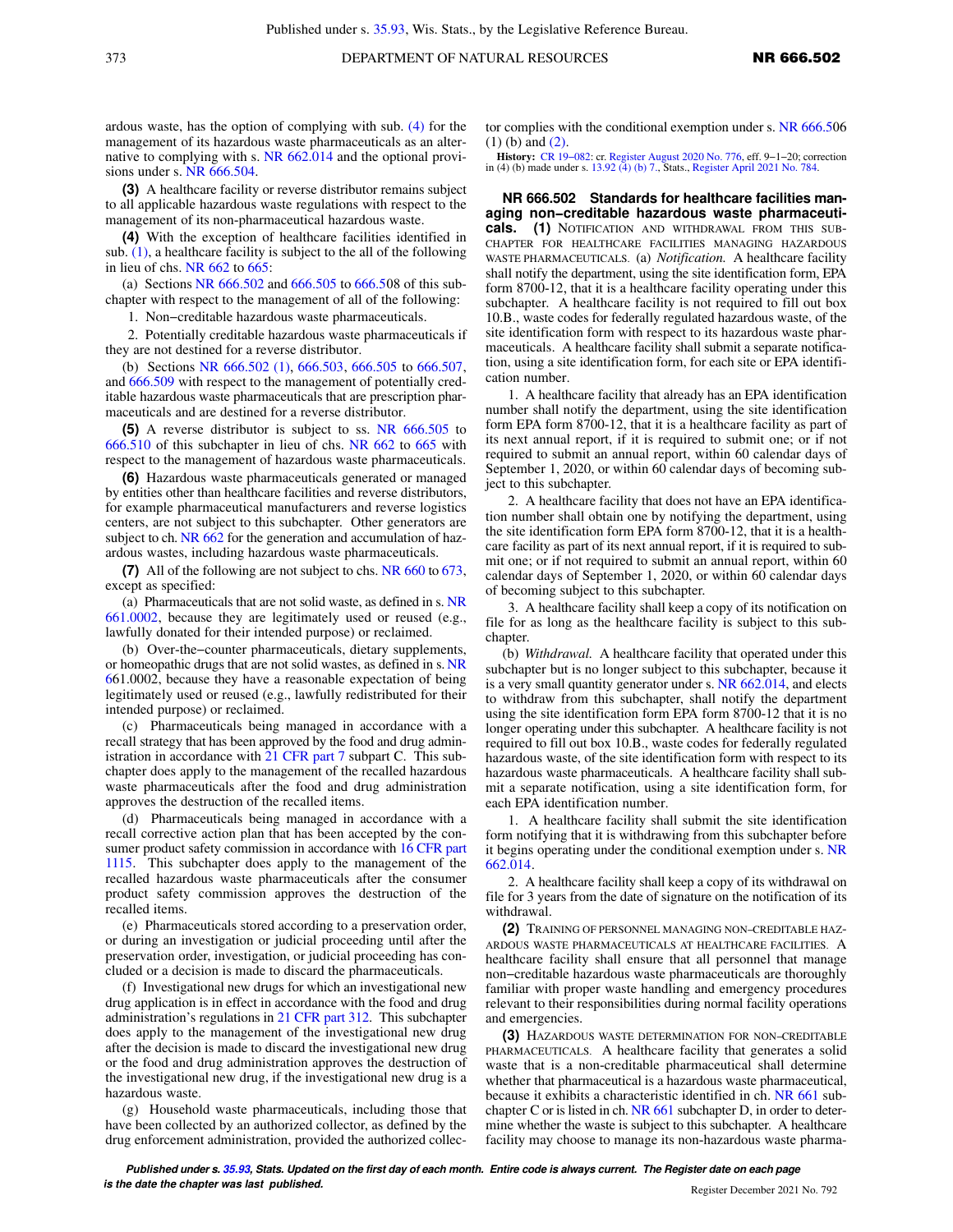ceuticals as non−creditable hazardous waste pharmaceuticals under this subchapter.

**(4)** STANDARDS FOR CONTAINERS USED TO ACCUMULATE NON− CREDITABLE HAZARDOUS WASTE PHARMACEUTICALS AT HEALTH-CARE FACILITIES. (a) A healthcare facility shall place non−creditable hazardous waste pharmaceuticals in a container that is structurally sound, compatible with its contents, and that lacks evidence of leakage, spillage, or damage that could cause leakage under reasonably foreseeable conditions.

(b) A healthcare facility that manages ignitable or reactive non−creditable hazardous waste pharmaceuticals, or that mixes or commingles incompatible non−creditable hazardous waste pharmaceuticals shall manage the container so that it does not have the potential to do any of the following:

1. Generate extreme heat or pressure, fire or explosion, or violent reaction.

2. Produce uncontrolled toxic mists, fumes, dusts, or gases in sufficient quantities to threaten human health.

3. Produce uncontrolled flammable fumes or gases in sufficient quantities to pose a risk of fire or explosions.

4. Damage the structural integrity of the container of noncreditable hazardous waste pharmaceuticals.

5. Threaten human health or the environment through other like means.

(c) A healthcare facility shall keep containers of non−creditable hazardous waste pharmaceuticals closed and secured in a manner that prevents unauthorized access to its contents.

(d) A healthcare facility may accumulate non-creditable hazardous waste pharmaceuticals and non-hazardous non-creditable waste pharmaceuticals in the same container, except that non− creditable hazardous waste pharmaceuticals prohibited from being combusted because of the dilution prohibition under s. [NR](https://docs.legis.wisconsin.gov/document/administrativecode/NR%20668.03(3)) [668.03 \(3\)](https://docs.legis.wisconsin.gov/document/administrativecode/NR%20668.03(3)) shall be accumulated in separate containers and labeled with all applicable hazardous waste numbers, or hazardous waste codes.

**(5)** LABELING CONTAINERS USED TO ACCUMULATE NON−CRED-ITABLE HAZARDOUS WASTE PHARMACEUTICALS AT HEALTHCARE FACILITIES. A healthcare facility shall label or clearly mark each container of non−creditable hazardous waste pharmaceuticals with the phrase "Hazardous Waste Pharmaceuticals."

**(6)** MAXIMUM ACCUMULATION TIME FOR NON−CREDITABLE HAZ-ARDOUS WASTE PHARMACEUTICALS AT HEALTHCARE FACILITIES. (a) A healthcare facility may accumulate non-creditable hazardous waste pharmaceuticals on−site for one year or less without a license or having interim status.

(b) A healthcare facility that accumulates non−creditable hazardous waste pharmaceuticals on-site shall demonstrate the length of time that the non-creditable hazardous waste pharmaceuticals have been accumulating, starting from the date the pharmaceuticals first become a waste. A healthcare facility may make this demonstration by any of the following methods:

1. Marking or labeling the container of non-creditable hazardous waste pharmaceuticals with the date that the non−creditable hazardous waste pharmaceuticals became a waste.

2. Maintaining an inventory system that identifies the date the non-creditable hazardous waste pharmaceuticals being accumulated first became a waste.

3. Placing the non-creditable hazardous waste pharmaceuticals in a specific area and identifying the earliest date that any of the non-creditable hazardous waste pharmaceuticals in the area became a waste.

**(7)** LAND DISPOSAL RESTRICTIONS FOR NON−CREDITABLE HAZ-ARDOUS WASTE PHARMACEUTICALS. The non−creditable hazardous waste pharmaceuticals generated by a healthcare facility are subject to the land disposal restrictions under ch. [NR 668.](https://docs.legis.wisconsin.gov/document/administrativecode/ch.%20NR%20668) A healthcare facility that generates non−creditable hazardous waste pharmaceuticals shall comply with the land disposal restrictions in accordance with s. NR  $668.07$  (1) requirements, except that it is not required to identify the hazardous waste numbers or hazardous waste codes on the land disposal restrictions notification.

**(8)** PROCEDURES FOR HEALTHCARE FACILITIES FOR MANAGING REJECTED SHIPMENTS OF NON−CREDITABLE HAZARDOUS WASTE PHARMACEUTICALS. A healthcare facility that sends a shipment of non−creditable hazardous waste pharmaceuticals to a designated facility with the understanding that the designated facility can accept and manage the waste, and later receives that shipment back as a rejected load in accordance with the manifest discrepancy provisions under s. [NR 664.0072](https://docs.legis.wisconsin.gov/document/administrativecode/NR%20664.0072) or [665.0072](https://docs.legis.wisconsin.gov/document/administrativecode/NR%20665.0072) may accumulate the returned non-creditable hazardous waste pharmaceuticals on−site for up to an additional 90 calendar days provided the rejected or returned shipment is managed in accordance with subs. [\(4\)](https://docs.legis.wisconsin.gov/document/administrativecode/NR%20666.502(4)) and [\(5\).](https://docs.legis.wisconsin.gov/document/administrativecode/NR%20666.502(5)) Upon receipt of the returned shipment, the healthcare facility shall do all of the following:

(a) Sign one of the following:

1. Item 18c of the original manifest, if the original manifest was used for the returned shipment.

2. Item 20 of the new manifest, if a new manifest was used for the returned shipment.

(b) Provide the transporter a copy of the manifest.

(c) Within 30 calendar days of receipt of the rejected shipment, send a copy of the manifest to the designated facility that returned the shipment to the healthcare facility.

(d) Within 90 calendar days of receipt of the rejected shipment, transport or offer for transport the returned shipment in accordance with the shipping standards under s. [NR 666.508 \(1\)](https://docs.legis.wisconsin.gov/document/administrativecode/NR%20666.508(1)).

**(9)** REPORTING BY HEALTHCARE FACILITIES FOR NON−CRED-ITABLE HAZARDOUS WASTE PHARMACEUTICALS. (a) *Annual reporting by healthcare facilities.* A healthcare facility is not subject to annual reporting requirements under s. [NR 662.041](https://docs.legis.wisconsin.gov/document/administrativecode/NR%20662.041) with respect to non-creditable hazardous waste pharmaceuticals managed under this subchapter.

(b) *Exception reporting by healthcare facilities for a missing copy of the manifest.* 1. 'Shipments from a healthcare facility to a designated facility.' For shipments from a healthcare facility to a designated facility, all of the following exception reporting requirements apply:

a. If a healthcare facility does not receive a copy of the manifest with the signature of the owner or operator of the designated facility within 60 calendar days of the date the non−creditable hazardous waste pharmaceuticals were accepted by the initial transporter, the healthcare facility shall submit all of the following to the department:

1) A legible copy of the original manifest, indicating that the healthcare facility has not received confirmation of delivery.

2) A handwritten or typed note on the original manifest itself, or on an attached sheet of paper, stating that the return copy was not received and explaining the efforts taken to locate the non− creditable hazardous waste pharmaceuticals and the results of those efforts.

2. 'Shipments rejected by the designated facility and shipped to an alternate facility.' For shipments rejected by the designated facility and shipped to an alternate facility, all of the following exception reporting requirements apply:

a. If a healthcare facility does not receive a copy of the manifest for a rejected shipment of the non−creditable hazardous waste pharmaceuticals that is forwarded by the designated facility to an alternate facility using appropriate manifest procedures, with the signature of the owner or operator of the alternate facility, within 60 calendar days of the date the non−creditable hazardous waste was accepted by the initial transporter forwarding the shipment of non−creditable hazardous waste pharmaceuticals from the designated facility to the alternate facility, the healthcare facility shall submit all of the following to the department:

1) A legible copy of the original manifest, indicating that the healthcare facility has not received confirmation of delivery.

**Published under s. [35.93,](https://docs.legis.wisconsin.gov/document/statutes/35.93) Stats. Updated on the first day of each month. Entire code is always current. The Register date on each Page is the date the chapter was last published. page is the date the chapter was last published.**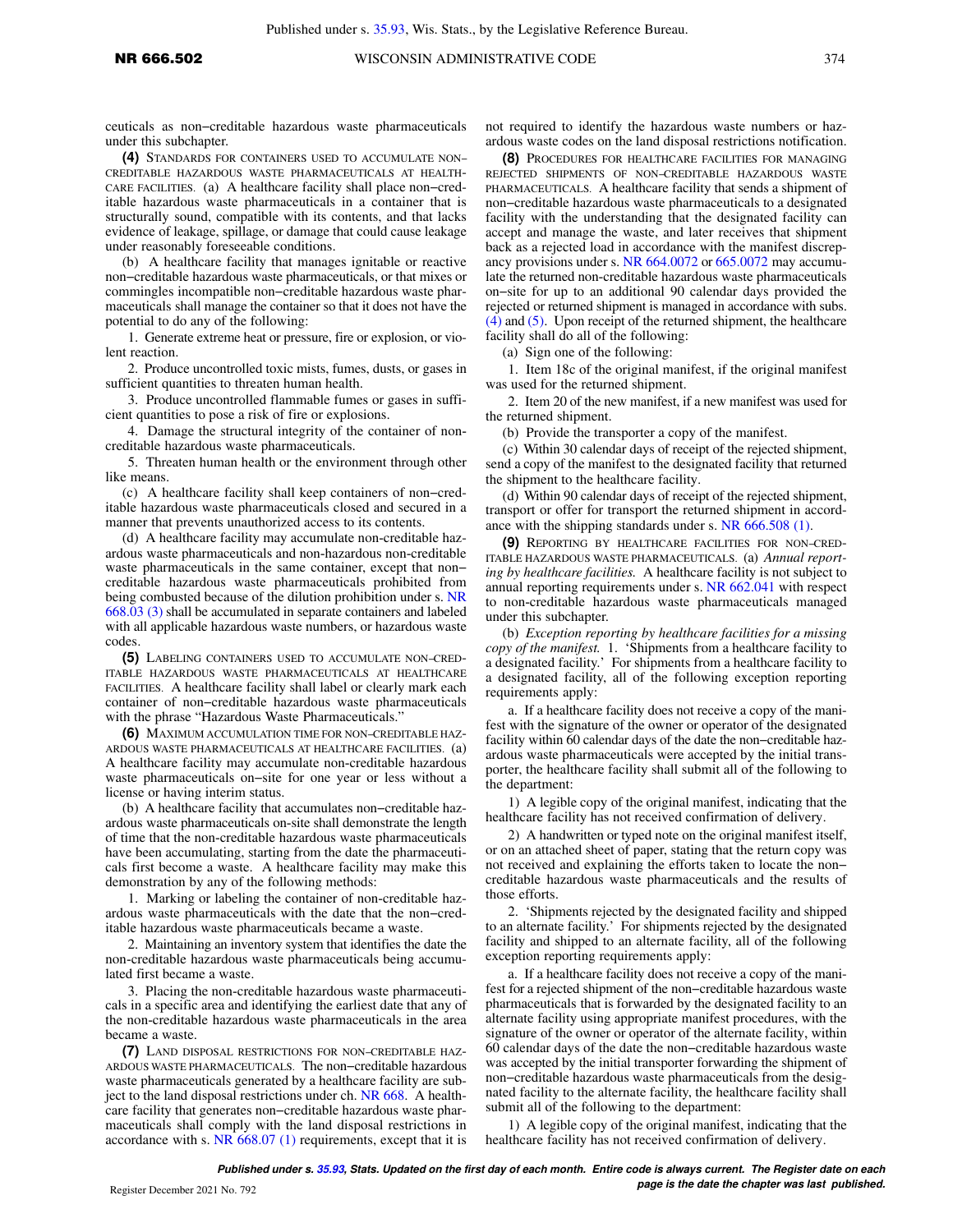2) A handwritten or typed note on the original manifest itself, or on an attached sheet of paper, stating that the return copy was not received and explaining the efforts taken to locate the non− creditable hazardous waste pharmaceuticals and the results of those efforts.

(c) *Additional reports.* The department may require healthcare facilities to furnish additional reports concerning the quantities and disposition of non−creditable hazardous waste pharmaceuticals.

**(10)** RECORDKEEPING BY HEALTHCARE FACILITIES FOR NON− CREDITABLE HAZARDOUS WASTE PHARMACEUTICALS. (a) A healthcare facility shall keep a copy of each manifest signed in accordance with s. [NR 662.023 \(1\)](https://docs.legis.wisconsin.gov/document/administrativecode/NR%20662.023(1)) for 3 years or until it receives a signed copy from the designated facility that received the non-creditable hazardous waste pharmaceuticals. This signed copy shall be retained as a record for at least 3 years from the date the waste was accepted by the initial transporter.

(b) A healthcare facility shall keep a copy of each exception report for a period of at least 3 years from the date of the report.

(c) A healthcare facility shall keep records of any test results, waste analyses, or other determinations made to support its hazardous waste determination consistent with s. [NR 662.011 \(6\),](https://docs.legis.wisconsin.gov/document/administrativecode/NR%20662.011(6)) for at least 3 years from the date the waste was last sent to on-site or off−site treatment, storage, or disposal. A healthcare facility that manages all of its non−creditable non-hazardous waste pharmaceuticals as non−creditable hazardous waste pharmaceuticals is not required to keep documentation of hazardous waste determinations.

(d) The periods of retention referred to in this section are extended automatically during the course of any unresolved enforcement action regarding the regulated activity, or as requested by the department.

(e) All records shall be readily available upon request by the department.

**(11)** RESPONSE TO SPILLS OF NON−CREDITABLE HAZARDOUS WASTE PHARMACEUTICALS AT HEALTHCARE FACILITIES*.* A healthcare facility shall immediately contain all spills of non-creditable hazardous waste pharmaceuticals and manage the spill clean−up materials as non-creditable hazardous waste pharmaceuticals in accordance with the requirements of this subchapter.

**(12)** ACCEPTING NON−CREDITABLE HAZARDOUS WASTE PHAR-MACEUTICALS FROM AN OFF−SITE HEALTHCARE FACILITY THAT IS A VERY SMALL QUANTITY GENERATOR. A healthcare facility may accept non−creditable hazardous waste pharmaceuticals from an off−site healthcare facility that is a very small quantity generator under s. [NR 662.014,](https://docs.legis.wisconsin.gov/document/administrativecode/NR%20662.014) without a license or without having interim status, provided the receiving healthcare facility meets all of the following:

(a) Is under the control of the same person, as defined in s. [NR](https://docs.legis.wisconsin.gov/document/administrativecode/NR%20660.10(90)) [660.10 \(90\)](https://docs.legis.wisconsin.gov/document/administrativecode/NR%20660.10(90)), as the very small quantity generator healthcare facility that is sending the non−creditable hazardous waste pharmaceuticals off-site, or has a contractual or other documented business relationship whereby the receiving healthcare facility supplies pharmaceuticals to the very small quantity generator healthcare facility. "Control," for the purposes of this section, means the power to direct the policies of the healthcare facility, whether by the ownership of stock, voting rights, or otherwise, except that contractors who operate healthcare facilities on behalf of a different person as defined in s. [NR 660.10](https://docs.legis.wisconsin.gov/document/administrativecode/NR%20660.10) may not be deemed to "control" such healthcare facilities.

(b) Is operating under this subchapter for the management of its non−creditable hazardous waste pharmaceuticals.

(c) Manages the non-creditable hazardous waste pharmaceuticals that it receives from off−site in compliance with this subchapter.

(d) Keeps records of the non−creditable hazardous waste pharmaceuticals shipments it receives from off−site for 3 years from the date that the shipment is received.

**History:** [CR 19−082:](https://docs.legis.wisconsin.gov/document/cr/2019/82) cr. [Register August 2020 No. 776,](https://docs.legis.wisconsin.gov/document/register/776/B/toc) eff. 9−1−20; correction in (6) (b) (intro.) made under s. [35.17,](https://docs.legis.wisconsin.gov/document/statutes/35.17) Stats., and renumbering in (8) made under s. [13.92 \(4\) \(b\) 2.,](https://docs.legis.wisconsin.gov/document/statutes/13.92(4)(b)2.) Stats., [Register August 2020 No. 776.](https://docs.legis.wisconsin.gov/document/register/776/B/toc)

**NR 666.503 Standards for healthcare facilities managing potentially creditable hazardous waste pharmaceuticals. (1)** HAZARDOUS WASTE DETERMINATION FOR POTEN-TIALLY CREDITABLE PHARMACEUTICALS. A healthcare facility that generates a solid waste that is a potentially creditable pharmaceutical shall determine whether the potentially creditable pharmaceutical is a potentially creditable hazardous waste pharmaceutical that is listed in subch. [D of ch. NR 661](https://docs.legis.wisconsin.gov/document/administrativecode/subch.%20D%20of%20ch.%20NR%20661) or exhibits a characteristic identified in subch. [C of ch. NR 661](https://docs.legis.wisconsin.gov/document/administrativecode/subch.%20C%20of%20ch.%20NR%20661). A healthcare facility may choose to manage its potentially creditable non-hazardous waste pharmaceuticals as potentially creditable hazardous waste pharmaceuticals under this subchapter.

**(2)** ACCEPTING POTENTIALLY CREDITABLE HAZARDOUS WASTE PHARMACEUTICALS FROM AN OFF−SITE HEALTHCARE FACILITY THAT IS A VERY SMALL QUANTITY GENERATOR. A healthcare facility may accept potentially creditable hazardous waste pharmaceuticals from an off−site healthcare facility that is a very small quantity generator under s. [NR 662.014](https://docs.legis.wisconsin.gov/document/administrativecode/NR%20662.014), without a license or without having interim status, provided the receiving healthcare facility meets all of the following:

(a) Is under the control of the same person, as defined in s. [NR](https://docs.legis.wisconsin.gov/document/administrativecode/NR%20660.10(90)) [660.10 \(90\),](https://docs.legis.wisconsin.gov/document/administrativecode/NR%20660.10(90)) as the very small quantity generator healthcare facility that is sending the potentially creditable hazardous waste pharmaceuticals off-site or has a contractual or other documented business relationship whereby the receiving healthcare facility supplies pharmaceuticals to the very small quantity generator healthcare facility. "Control," for the purposes of this section, means the power to direct the policies of the healthcare facility, whether by the ownership of stock, voting rights, or otherwise, except that contractors who operate healthcare facilities on behalf of a different person as defined in s. [NR 660.10](https://docs.legis.wisconsin.gov/document/administrativecode/NR%20660.10) may not be deemed to "control" such healthcare facilities.

(b) Is operating under this subchapter for the management of its potentially creditable hazardous waste pharmaceuticals.

(c) Manages the potentially creditable hazardous waste pharmaceuticals that it receives from off−site in compliance with this subchapter.

(d) Keeps records of the potentially creditable hazardous waste pharmaceuticals shipments it receives from off-site for 3 years from the date that the shipment is received.

**(3)** PROHIBITION. A healthcare facility is prohibited from sending hazardous wastes other than potentially creditable hazardous waste pharmaceuticals to a reverse distributor.

**(4)** ANNUAL REPORTING BY HEALTHCARE FACILITIES. A healthcare facility is not subject to annual reporting requirements under s. [NR 662.041](https://docs.legis.wisconsin.gov/document/administrativecode/NR%20662.041) with respect to potentially creditable hazardous waste pharmaceuticals managed under this subchapter.

**(5)** RECORDKEEPING BY HEALTHCARE FACILITIES. (a) A healthcare facility that initiates a shipment of potentially creditable hazardous waste pharmaceuticals to a reverse distributor shall keep all of the following records, paper or electronic, for each shipment of potentially creditable hazardous waste pharmaceuticals for 3 years from the date of shipment:

1. The confirmation of delivery.

2. The shipping papers prepared in accordance with [49 CFR](https://docs.legis.wisconsin.gov/document/cfr/49%20CFR%20172) [part 172](https://docs.legis.wisconsin.gov/document/cfr/49%20CFR%20172) subpart C, if applicable.

(b) The periods of retention referred to in this section are extended automatically during the course of any unresolved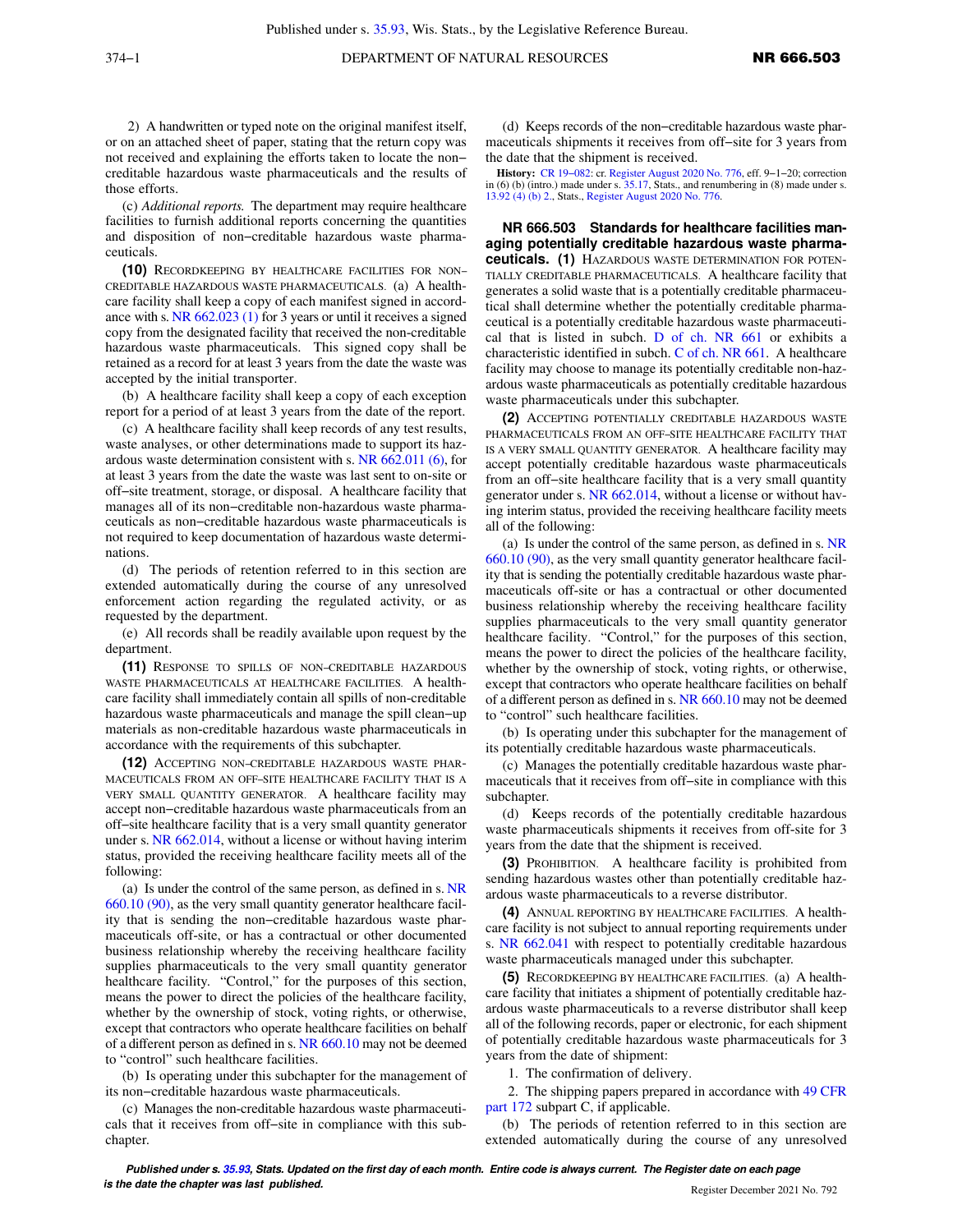enforcement action regarding the regulated activity, or as requested by the department.

(c) All records shall be readily available upon request by the department.

**(6)** RESPONSE TO SPILLS OF POTENTIALLY CREDITABLE HAZ-ARDOUS WASTE PHARMACEUTICALS AT HEALTHCARE FACILITIES. A healthcare facility shall immediately contain all spills of potentially creditable hazardous waste pharmaceuticals and manage the spill clean-up materials as non−creditable hazardous waste pharmaceuticals in accordance with this subchapter.

**History:** [CR 19−082](https://docs.legis.wisconsin.gov/document/cr/2019/82): cr. [Register August 2020 No. 776](https://docs.legis.wisconsin.gov/document/register/776/B/toc), eff. 9−1−20; correction in (1) made under s. [35.17,](https://docs.legis.wisconsin.gov/document/statutes/35.17) Stats., [Register August 2020 No. 776](https://docs.legis.wisconsin.gov/document/register/776/B/toc).

### **NR 666.504 Healthcare facilities that are very small quantity generators for both hazardous waste pharmaceuticals and non−pharmaceutical hazardous waste.**

**(1)** POTENTIALLY CREDITABLE HAZARDOUS WASTE PHARMACEUTI-CALS. A healthcare facility that is a very small quantity generator for both hazardous waste pharmaceuticals and non-pharmaceutical hazardous waste may send its potentially creditable hazardous waste pharmaceuticals to a reverse distributor.

**(2)** OFF−SITE COLLECTION OF HAZARDOUS WASTE PHARMACEU-TICALS GENERATED BY A HEALTHCARE FACILITY THAT IS A VERY SMALL QUANTITY GENERATOR. A healthcare facility that is a very small quantity generator for both hazardous waste pharmaceuticals and non-pharmaceutical hazardous waste may send its hazardous waste pharmaceuticals off−site to another healthcare facility, provided one of the following is met:

(a) The receiving healthcare facility meets the conditions specified in ss. NR  $666.502$  (a) and  $666.503$  (2), as applicable.

(b) The very small quantity generator healthcare facility meets the conditions specified in s.  $NR$  662.014 (1) (e) 8. and the receiving large quantity generator meets the conditions specified in s. [NR 662.017 \(6\).](https://docs.legis.wisconsin.gov/document/administrativecode/NR%20662.017(6))

**(3)** LONG−TERM CARE FACILITIES THAT ARE VERY SMALL QUAN-TITY GENERATORS. A long-term care facility that is a very small quantity generator for both hazardous waste pharmaceuticals and non−pharmaceutical hazardous waste may dispose of its hazardous waste pharmaceuticals, excluding contaminated personal protective equipment or clean-up materials, in an on-site collection receptacle of an authorized collector, as defined by the drug enforcement administration, that is registered with the drug enforcement administration provided the contents are collected, stored, transported, destroyed and disposed of in compliance with all applicable drug enforcement administration regulations for controlled substances.

**(4)** LONG−TERM CARE FACILITIES WITH 20 BEDS OR FEWER. A long-term care facility with 20 beds or fewer is presumed to be a very small quantity generator subject to s. [NR 662.014](https://docs.legis.wisconsin.gov/document/administrativecode/NR%20662.014) for both hazardous waste pharmaceuticals and non-pharmaceutical hazardous waste and not subject to this subchapter, except for ss. [NR](https://docs.legis.wisconsin.gov/document/administrativecode/NR%20666.505) [666.505](https://docs.legis.wisconsin.gov/document/administrativecode/NR%20666.505) and [666.507](https://docs.legis.wisconsin.gov/document/administrativecode/NR%20666.507) and the other optional provisions of this section. The department has the responsibility to demonstrate that a long-term care facility with 20 beds or fewer generates quantities of hazardous waste that are in excess of the very small quantity generator limits as defined in s. [NR 660.10 \(139\).](https://docs.legis.wisconsin.gov/document/administrativecode/NR%20660.10(139)) A long-term care facility with more than 20 beds that operates as a very small quantity generator under s. [NR 662.014](https://docs.legis.wisconsin.gov/document/administrativecode/NR%20662.014) shall demonstrate that it generates quantities of hazardous waste that are within the very small quantity generator limits as defined in s. [NR 660.10.](https://docs.legis.wisconsin.gov/document/administrativecode/NR%20660.10)

**History:** [CR 19−082](https://docs.legis.wisconsin.gov/document/cr/2019/82): cr. [Register August 2020 No. 776](https://docs.legis.wisconsin.gov/document/register/776/B/toc), eff. 9−1−20.

**NR 666.505 Prohibition of sewering hazardous waste pharmaceuticals.** All healthcare facilities, including very small quantity generators operating under s. [NR 662.014](https://docs.legis.wisconsin.gov/document/administrativecode/NR%20662.014) in lieu of this subchapter, and reverse distributors are prohibited from discharging hazardous waste pharmaceuticals to a sewer system that passes through to a publicly-owned treatment works. Healthcare facilities and reverse distributors remain subject to the prohibitions in [40 CFR 403.5](https://docs.legis.wisconsin.gov/document/cfr/40%20CFR%20403.5) (b) (1).

**History:** [CR 19−082:](https://docs.legis.wisconsin.gov/document/cr/2019/82) cr. [Register August 2020 No. 776,](https://docs.legis.wisconsin.gov/document/register/776/B/toc) eff. 9−1−20.

**NR 666.506 Conditional exemptions for hazardous waste pharmaceuticals that are also controlled substances and household waste pharmaceuticals collected in a take−back event or program. (1)** CONDITIONAL EXEMPTIONS. Provided the conditions of sub.  $(2)$  are met, all of the following are exempt from the requirements under chs. [NR 662](https://docs.legis.wisconsin.gov/document/administrativecode/ch.%20NR%20662) to [673:](https://docs.legis.wisconsin.gov/document/administrativecode/ch.%20NR%20673)

(a) Hazardous waste pharmaceuticals that are also listed on a schedule of controlled substances by the drug enforcement administration in [21 CFR part 1308.](https://docs.legis.wisconsin.gov/document/cfr/21%20CFR%201308)

(b) Household waste pharmaceuticals that are collected in a take−back event or program, including those that are collected by an authorized collector, as defined by the drug enforcement administration, registered with the drug enforcement administration that commingles the household waste pharmaceuticals with controlled substances from an ultimate user, as defined by the drug enforcement administration.

**(2)** CONDITIONS FOR EXEMPTION. The hazardous waste pharmaceuticals shall be all of the following:

(a) Managed in compliance with the sewer prohibition under s. [NR 666.505](https://docs.legis.wisconsin.gov/document/administrativecode/NR%20666.505).

(b) Collected, stored, transported, and disposed of in compliance with all applicable drug enforcement administration regulations for controlled substances.

(c) Destroyed by a method that the drug enforcement administration has publicly deemed in writing to meet its non−retrievable standard of destruction or combusted at one of the following:

1. A permitted large municipal waste combustor, subject to [40 CFR part 62](https://docs.legis.wisconsin.gov/document/cfr/40%20CFR%2062) subpart FFF or applicable state plan for existing large municipal waste combustors, or [40 CFR part 60](https://docs.legis.wisconsin.gov/document/cfr/40%20CFR%2060) subpart Eb for new large municipal waste combustors.

2. A permitted small municipal waste combustor, subject to [40 CFR part 62](https://docs.legis.wisconsin.gov/document/cfr/40%20CFR%2062) subpart JJJ or applicable state plan for existing small municipal waste combustors, or [40 CFR part 60](https://docs.legis.wisconsin.gov/document/cfr/40%20CFR%2060) subpart AAAA for new small municipal waste combustors.

3. A permitted hospital, medical and infectious waste incinerator, subject to [40 CFR part 62](https://docs.legis.wisconsin.gov/document/cfr/40%20CFR%2062) subpart HHH or applicable state plan for existing hospital, medical and infectious waste incinerators, or [40 CFR part 60](https://docs.legis.wisconsin.gov/document/cfr/40%20CFR%2060) subpart Ec for new hospital, medical and infectious waste incinerators.

4. A permitted commercial and industrial solid waste incinerator, subject to [40 CFR part 62](https://docs.legis.wisconsin.gov/document/cfr/40%20CFR%2062) subpart III or applicable state plan for existing commercial and industrial solid waste incinerators, or [40 CFR part 60](https://docs.legis.wisconsin.gov/document/cfr/40%20CFR%2060) subpart CCCC for new commercial and industrial solid waste incinerators.

5. A permitted hazardous waste combustor subject to [40 CFR](https://docs.legis.wisconsin.gov/document/cfr/40%20CFR%2063) [part 63](https://docs.legis.wisconsin.gov/document/cfr/40%20CFR%2063) subpart EEE.

**History:** [CR 19−082:](https://docs.legis.wisconsin.gov/document/cr/2019/82) cr. [Register August 2020 No. 776,](https://docs.legis.wisconsin.gov/document/register/776/B/toc) eff. 9−1−20.

**NR 666.507 Residues of hazardous waste pharmaceuticals in empty containers. (1)** STOCK, DISPENSING AND UNIT−DOSE CONTAINERS. A stock bottle, dispensing bottle, vial, or ampule (not to exceed 1 liter or 10,000 pills); or a unit−dose container (e.g., a unit−dose packet, cup, wrapper, blister pack, or delivery device) is considered empty and the residues are not regulated as hazardous waste provided the pharmaceuticals have been removed from the stock bottle, dispensing bottle, vial, ampule, or the unit−dose container using the practices commonly employed to remove materials from that type of container.

**(2)** SYRINGES. A syringe is considered empty and the residues are not regulated as hazardous waste under this subchapter provided the contents have been removed by fully depressing the plunger of the syringe. If a syringe is not empty, the syringe shall be placed with its remaining hazardous waste pharmaceuticals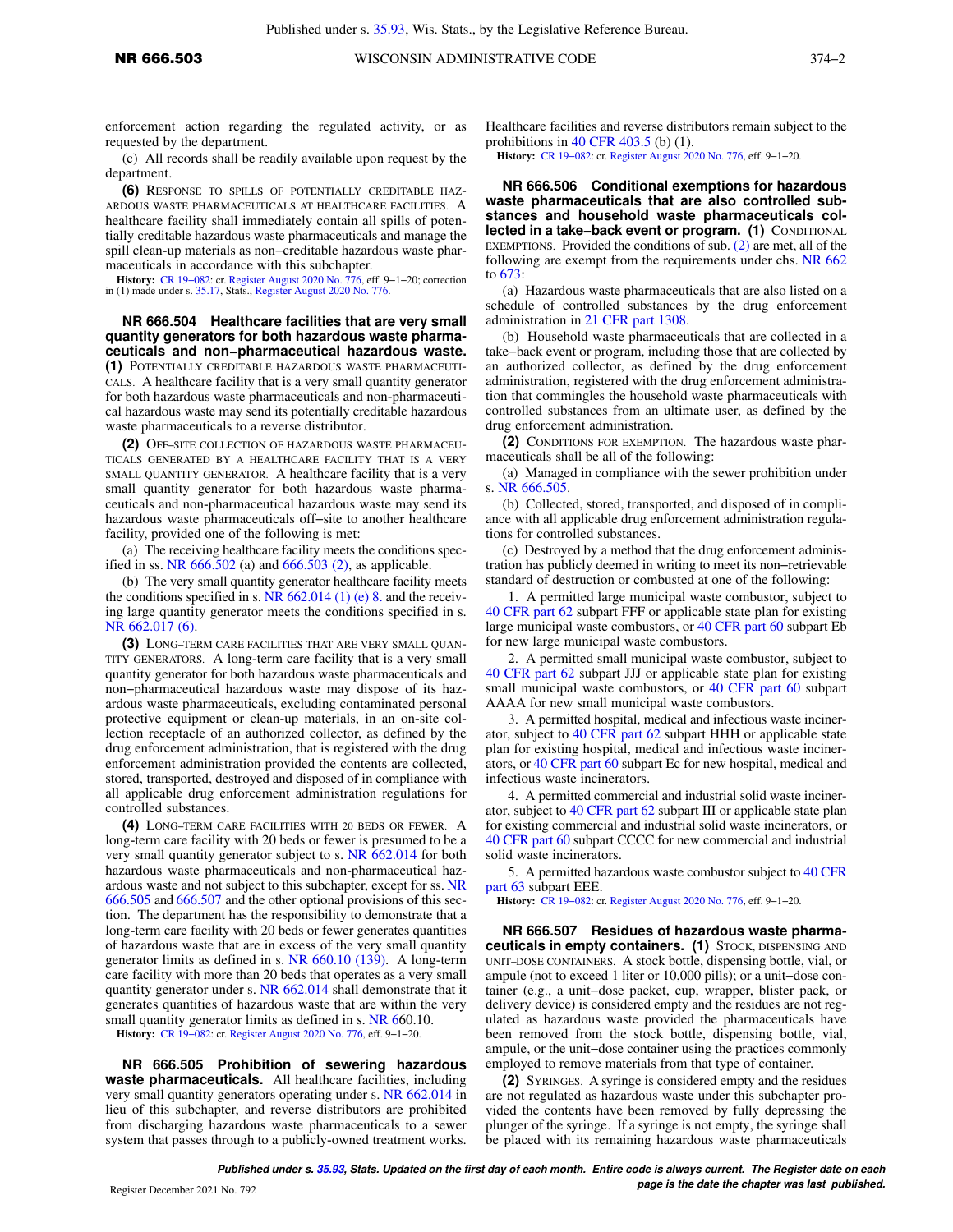into a container that is managed and disposed of as a non−creditable hazardous waste pharmaceutical under this subchapter and any applicable federal, state, and local requirements for sharps containers and medical waste.

**(3)** INTRAVENOUS (IV) BAGS. An IV bag is considered empty and the residues are not regulated as hazardous waste provided the pharmaceuticals in the IV bag have been fully administered to a patient. If an IV bag is not empty, the IV bag shall be placed with its remaining hazardous waste pharmaceuticals into a container that is managed and disposed of as a non−creditable hazardous waste pharmaceutical under this subchapter, unless the IV bag held non−acute hazardous waste pharmaceuticals and is empty as defined in s. NR 661.000[7 \(2\) \(a\)](https://docs.legis.wisconsin.gov/document/administrativecode/NR%20661.0007(2)(a)).

**(4)** OTHER CONTAINERS, INCLUDING DELIVERY DEVICES. Hazardous waste pharmaceuticals remaining in all other types of unused, partially administered, or fully administered containers shall be managed as non-creditable hazardous waste pharmaceuticals under this subchapter, unless the container held non-acute hazardous waste pharmaceuticals and is empty as defined in s. [NR](https://docs.legis.wisconsin.gov/document/administrativecode/NR%20661.0007(2)(a)) [661.0007 \(2\) \(a\)](https://docs.legis.wisconsin.gov/document/administrativecode/NR%20661.0007(2)(a)) or [\(b\)](https://docs.legis.wisconsin.gov/document/administrativecode/NR%20661.0007(2)(b)). Examples of containers and delivery devices containing residues may include inhalers, aerosol cans, nebulizers, tubes of ointments, gels, or creams.

**History:** [CR 19−082](https://docs.legis.wisconsin.gov/document/cr/2019/82): cr. [Register August 2020 No. 776](https://docs.legis.wisconsin.gov/document/register/776/B/toc), eff. 9−1−20.

**NR 666.508 Shipping non−creditable hazardous waste pharmaceuticals from a healthcare facility or evaluated hazardous waste pharmaceuticals from a reverse distributor. (1)** SHIPPING NON−CREDITABLE HAZ-ARDOUS WASTE PHARMACEUTICALS OR EVALUATED HAZARDOUS WASTE PHARMACEUTICALS. A healthcare facility shall ship non− creditable hazardous waste pharmaceuticals and a reverse distributor shall ship evaluated hazardous waste pharmaceuticals off− site to a designated facility, for example a license or interim status treatment, storage, or disposal facility, in compliance with all of the following:

(a) *Pretransport.* Before transporting or offering hazardous waste for transportation off−site, a healthcare facility or reverse distributor shall do all of the following:

1. 'Packaging.' Package the waste in accordance with the applicable U.S. department of transportation regulations on packaging under [49 CFR parts 173](https://docs.legis.wisconsin.gov/document/cfr/49%20CFR%20173), [178](https://docs.legis.wisconsin.gov/document/cfr/49%20CFR%20178) and [180](https://docs.legis.wisconsin.gov/document/cfr/49%20CFR%20180).

2. 'Labeling.' Label each package in accordance with the applicable U.S. department of transportation regulations on hazardous materials under [49 CFR part 172](https://docs.legis.wisconsin.gov/document/cfr/49%20CFR%20172) subpart E.

3. 'Marking.' a. Mark each package of hazardous waste in accordance with the applicable U.S. department of transportation regulations on hazardous materials under [49 CFR part 172](https://docs.legis.wisconsin.gov/document/cfr/49%20CFR%20172) subpart D.

b. Mark each container of 119 gallons or less used in such transportation with the following words and information in accordance with the requirements of [49 CFR 172.304:](https://docs.legis.wisconsin.gov/document/cfr/49%20CFR%20172.304)

"HAZARDOUS WASTE—Federal Law Prohibits Improper Disposal. If found, contact the nearest police or public safety authority or the U.S. Environmental Protection Agency.

 Healthcare Facility's or Reverse distributor's Name and Address \_\_\_\_\_\_\_\_\_\_\_\_\_.

 Healthcare Facility's or Reverse distributor's EPA Identification Number

Manifest Tracking Number\_

c. Lab packs that will be incinerated in compliance with s. [NR](https://docs.legis.wisconsin.gov/document/administrativecode/NR%20668.42(3)) [668.42 \(3\)](https://docs.legis.wisconsin.gov/document/administrativecode/NR%20668.42(3)) are not required to be marked with EPA hazardous waste numbers, except D004, D005, D006, D007, D008, D010, and D011, where applicable. A nationally recognized electronic system, such as bar coding or radio frequency identification, may be used to identify the EPA hazardous waste numbers.

4. 'Placarding.' Placard or offer the initial transporter the appropriate placards according to U.S. department of transporta-

tion regulations for hazardous materials under [49 CFR part 172,](https://docs.legis.wisconsin.gov/document/cfr/49%20CFR%20172) subpart F.

(b) *Manifesting.* A healthcare facility shall comply with the manifest requirements of subch. [B of ch. NR 662](https://docs.legis.wisconsin.gov/document/administrativecode/subch.%20B%20of%20ch.%20NR%20662), except that:

1. A healthcare facility shipping non-creditable hazardous waste pharmaceuticals is not required to list all applicable EPA hazardous waste numbers, or hazardous waste codes, in Item 13 of EPA form 8700-22.

2. A healthcare facility shipping non-creditable hazardous waste pharmaceuticals shall write the word "PHARMS" in Item 13 of EPA form 8700-22.

**Note:** Healthcare facilities may use either PHARMS or PHRM in Item 13 of the manifest per EPA RCRA Online 14919, <https://rcrapublic.epa.gov/rcraonline/>.

**(2)** EXPORTS. A healthcare facility or reverse distributor that exports non−creditable hazardous waste pharmaceuticals or evaluated hazardous waste pharmaceuticals is subject to subch. [H of](https://docs.legis.wisconsin.gov/document/administrativecode/subch.%20H%20of%20ch.%20NR%20662) [ch. NR 662.](https://docs.legis.wisconsin.gov/document/administrativecode/subch.%20H%20of%20ch.%20NR%20662)

**(3)** IMPORTS. Any person that imports non−creditable hazardous waste pharmaceuticals or evaluated hazardous waste pharmaceuticals is subject to subch. [H of ch. NR 662](https://docs.legis.wisconsin.gov/document/administrativecode/subch.%20H%20of%20ch.%20NR%20662). A healthcare facility or reverse distributor may not accept imported non-creditable hazardous waste pharmaceuticals or evaluated hazardous waste pharmaceuticals unless they have a license or interim status that allows them to accept hazardous waste from off-site.

**History:** [CR 19−082:](https://docs.legis.wisconsin.gov/document/cr/2019/82) cr. [Register August 2020 No. 776,](https://docs.legis.wisconsin.gov/document/register/776/B/toc) eff. 9−1−20.

**NR 666.509 Shipping potentially creditable hazardous waste pharmaceuticals from a healthcare facility or a reverse distributor to a reverse distributor. (1)** SHIPPING POTENTIALLY CREDITABLE HAZARDOUS WASTE PHAR-MACEUTICALS. A healthcare facility or a reverse distributor who transports or offers for transport potentially creditable hazardous waste pharmaceuticals off−site to a reverse distributor shall comply with all applicable U.S. department of transportation regulations in [49 CFR parts 171](https://docs.legis.wisconsin.gov/document/cfr/49%20CFR%20171) to [180](https://docs.legis.wisconsin.gov/document/cfr/49%20CFR%20180) for any potentially creditable hazardous waste pharmaceutical that meets the definition of hazardous material in [49 CFR 171.8](https://docs.legis.wisconsin.gov/document/cfr/49%20CFR%20171.8).

**Note:** For purposes of the department of transportation regulations, a material is considered a hazardous waste if it is subject to the hazardous waste manifest requirements specified in ch. [NR 662.](https://docs.legis.wisconsin.gov/document/administrativecode/ch.%20NR%20662) Because a potentially creditable hazardous waste pharmaceutical does not require a manifest, it is not considered hazardous waste under the department of transportation regulations.

**(2)** DELIVERY CONFIRMATION. Upon receipt of each shipment of potentially creditable hazardous waste pharmaceuticals, the receiving reverse distributor shall provide confirmation, paper or electronic, to the healthcare facility or reverse distributor that initiated the shipment that the shipment of potentially creditable hazardous waste pharmaceuticals has arrived at its destination and is under the custody and control of the reverse distributor.

**(3)** PROCEDURES FOR WHEN DELIVERY CONFIRMATION IS NOT RECEIVED WITHIN 35 CALENDAR DAYS. If a healthcare facility or reverse distributor initiates a shipment of potentially creditable hazardous waste pharmaceuticals to a reverse distributor and does not receive delivery confirmation within 35 calendar days from the date that the shipment of potentially creditable hazardous waste pharmaceuticals was sent, the healthcare facility or reverse distributor that initiated the shipment shall contact the carrier and the intended recipient , that is the reverse distributor, promptly to report that the delivery confirmation was not received and to determine the status of the potentially creditable hazardous waste pharmaceuticals.

**(4)** EXPORTING POTENTIALLY CREDITABLE HAZARDOUS WASTE PHARMACEUTICALS. A healthcare facility or reverse distributor that sends potentially creditable hazardous waste pharmaceuticals to a foreign destination shall comply with the applicable sections of subch. [H of ch. NR 662](https://docs.legis.wisconsin.gov/document/administrativecode/subch.%20H%20of%20ch.%20NR%20662), except the manifesting requirement under s. NR  $662.083$  (3), in addition to subs. [\(1\)](https://docs.legis.wisconsin.gov/document/administrativecode/NR%20666.509(1)) to [\(3\)](https://docs.legis.wisconsin.gov/document/administrativecode/NR%20666.509(3)).

**(5)** IMPORTING POTENTIALLY CREDITABLE HAZARDOUS WASTE PHARMACEUTICALS. Any person that imports potentially creditable hazardous waste pharmaceuticals into the United States is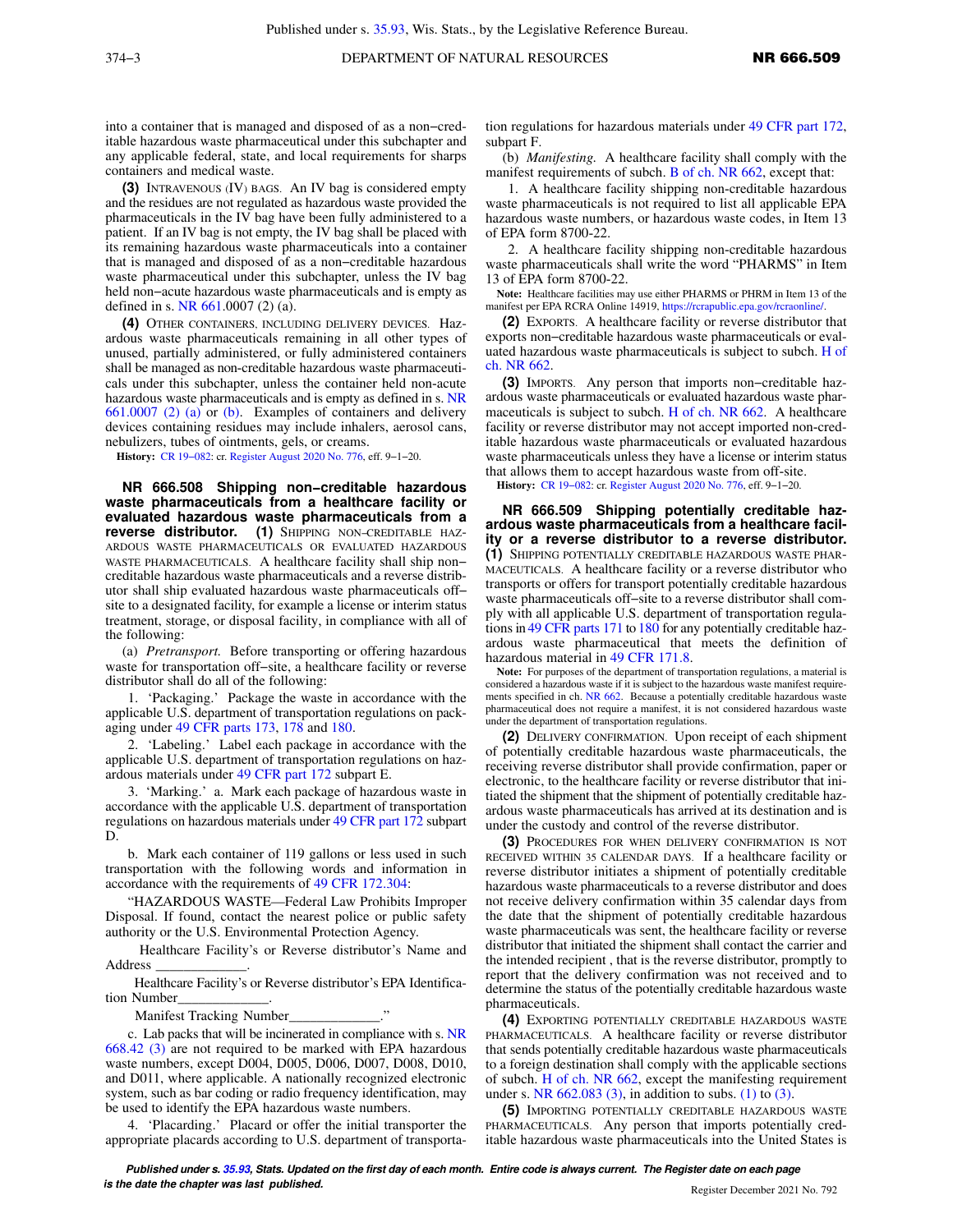subject to subs.  $(1)$  to  $(3)$  in lieu of subch. [H of ch. NR 662.](https://docs.legis.wisconsin.gov/document/administrativecode/subch.%20H%20of%20ch.%20NR%20662) Immediately after the potentially creditable hazardous waste pharmaceuticals enter the United States, they are subject to all applicable requirements of this subchapter.

**History:** [CR 19−082](https://docs.legis.wisconsin.gov/document/cr/2019/82): cr. [Register August 2020 No. 776](https://docs.legis.wisconsin.gov/document/register/776/B/toc), eff. 9−1−20; correction in (1) made under s. [35.17,](https://docs.legis.wisconsin.gov/document/statutes/35.17) Stats., [Register August 2020 No. 776](https://docs.legis.wisconsin.gov/document/register/776/B/toc).

**NR 666.510 Standards for the management of potentially creditable hazardous waste pharmaceuticals and evaluated hazardous waste pharmaceuticals at reverse distributors.** A reverse distributor may accept potentially creditable hazardous waste pharmaceuticals from offsite and accumulate potentially creditable hazardous waste pharmaceuticals or evaluated hazardous waste pharmaceuticals on− site without a hazardous waste permit or without having interim status, provided that the reverse distributor complies with all of the following conditions:

**(1)** STANDARDS FOR REVERSE DISTRIBUTORS MANAGING POTEN-TIALLY CREDITABLE HAZARDOUS WASTE PHARMACEUTICALS AND EVALUATED HAZARDOUS WASTE PHARMACEUTICALS. (a) *Notification.* A reverse distributor shall notify the department using the site identification form EPA form 8700-12, that it is a reverse distributor operating under this subchapter. A reverse distributor shall do one of the following:

1. A reverse distributor that already has an EPA identification number shall notify the department, using the site identification form EPA form 8700-12, that it is a reverse distributor, as defined in s. [NR 666.500,](https://docs.legis.wisconsin.gov/document/administrativecode/NR%20666.500) within 60 calendar days of September 1, 2020, or within 60 calendar days of becoming subject to this subchapter.

2. A reverse distributor that does not have an EPA identification number shall obtain one by notifying the department, using the site identification form EPA form 8700-12, that it is a reverse distributor, as defined in s. [NR 666.500,](https://docs.legis.wisconsin.gov/document/administrativecode/NR%20666.500) within 60 calendar days of September 1, 2020, or within 60 calendar days of becoming subject to this subchapter.

(b) *Inventory by the reverse distributor.* A reverse distributor shall maintain a current inventory of all the potentially creditable hazardous waste pharmaceuticals and evaluated hazardous waste pharmaceuticals that are accumulated on−site.

1. A reverse distributor shall inventory each potentially creditable hazardous waste pharmaceutical within 30 calendar days of each waste arriving at the reverse distributor.

2. The inventory shall include the identity, for example name or national drug code, and quantity of each potentially creditable hazardous waste pharmaceutical and evaluated hazardous waste pharmaceutical.

3. If the reverse distributor already meets the inventory requirements of this paragraph because of other regulatory requirements, such as state board of pharmacy regulations, the facility is not required to provide a separate inventory pursuant to this section.

(c) *Evaluation by a reverse distributor that is not a manufacturer.* A reverse distributor who is not a pharmaceutical manufacturer shall evaluate a potentially creditable hazardous waste pharmaceutical within 30 calendar days of the waste arriving at the reverse distributor to establish whether it is destined for another reverse distributor for further evaluation or verification of manufacturer credit or for a permitted or interim status treatment, storage, or disposal facility. A potentially creditable hazardous waste pharmaceutical sent to a reverse distributor that is not a pharmaceutical manufacturer is subject to one of the following:

1. A potentially creditable hazardous waste pharmaceutical that is destined for another reverse distributor is still considered a potentially creditable hazardous waste pharmaceutical and shall be managed in accordance with sub. [\(2\).](https://docs.legis.wisconsin.gov/document/administrativecode/NR%20666.510(2))

2. A potentially creditable hazardous waste pharmaceutical that is destined for a licensed or interim status treatment, storage, or disposal facility is considered an evaluated hazardous waste pharmaceutical and shall be managed in accordance with sub. [\(3\).](https://docs.legis.wisconsin.gov/document/administrativecode/NR%20666.510(3))

(d) *Evaluation by a reverse distributor that is a manufacturer.* A reverse distributor that is a pharmaceutical manufacturer shall evaluate a potentially creditable hazardous waste pharmaceutical to verify manufacturer credit within 30 calendar days of the waste arriving at the facility and following the evaluation shall manage the evaluated hazardous waste pharmaceuticals in accordance with sub.  $(3)$ .

(e) *Maximum accumulation time for hazardous waste pharmaceuticals at a reverse distributor.* 1. A reverse distributor may accumulate potentially creditable hazardous waste pharmaceuticals and evaluated hazardous waste pharmaceuticals on−site for 180 calendar days or less. The 180 calendar days start after the potentially creditable hazardous waste pharmaceutical has been evaluated and applies to all hazardous waste pharmaceuticals accumulated on−site, regardless of whether they are destined for another reverse distributor, such as potentially creditable hazardous waste pharmaceuticals, or a permitted or interim status treatment, storage, or disposal facility, such as evaluated hazardous waste pharmaceuticals.

2. Unexpired pharmaceuticals that are otherwise creditable but are awaiting their expiration date, by aging in a holding morgue, can be accumulated for up to 180 calendar days after the expiration date, provided that the unexpired pharmaceuticals are managed in accordance with this subsection and the container labeling and management standards specified in sub. [\(3\) \(d\) 1.](https://docs.legis.wisconsin.gov/document/administrativecode/NR%20666.510(3)(d)1.) to [6.](https://docs.legis.wisconsin.gov/document/administrativecode/NR%20666.510(3)(d)6.)

(f) *Security at the reverse distributor facility.* A reverse distributor shall prevent unknowing entry and minimize the possibility for the unauthorized entry into the portion of the facility where potentially creditable hazardous waste pharmaceuticals and evaluated hazardous waste pharmaceuticals are kept. Examples of methods that may be used to prevent unknowing entry and minimize the possibility for unauthorized entry include any of the following:

1. A 24-hour continuous monitoring surveillance system.

2. An artificial barrier such as a fence.

3. A means to control entry, such as keycard access.

4. If the reverse distributor already meets the security requirements of this paragraph because of other regulatory requirements, such as drug enforcement administration or state board of pharmacy regulations, the facility is not required to provide separate security measures pursuant to this section.

(g) *Contingency plan and emergency procedures at a reverse distributor.* A reverse distributor that accepts potentially creditable hazardous waste pharmaceuticals from off-site shall prepare a contingency plan and comply with the other requirements under subch. [M of ch. NR 662](https://docs.legis.wisconsin.gov/document/administrativecode/subch.%20M%20of%20ch.%20NR%20662).

(h) *Closure of a reverse distributor.* When closing an area where a reverse distributor accumulates potentially creditable hazardous waste pharmaceuticals or evaluated hazardous waste pharmaceuticals, the reverse distributor shall comply with s. [NR](https://docs.legis.wisconsin.gov/document/administrativecode/NR%20662.017(1)(h)2.) [662.017 \(1\) \(h\) 2.](https://docs.legis.wisconsin.gov/document/administrativecode/NR%20662.017(1)(h)2.) and [3](https://docs.legis.wisconsin.gov/document/administrativecode/NR%20662.017(1)(h)3.).

(i) *Reporting by a reverse distributor.* 1. 'Unauthorized waste report.' A reverse distributor shall submit an unauthorized waste report if the reverse distributor receives waste from off−site that it is not authorized to receive, such as non−pharmaceutical hazardous waste, or regulated medical waste. The reverse distributor shall prepare and submit an unauthorized waste report to the department within 45 calendar days after the unauthorized waste arrives at the reverse distributor and shall send a copy of the unauthorized waste report to the healthcare facility or other entity that sent the unauthorized waste. The reverse distributor shall manage the unauthorized waste in accordance with all applicable regulations. The unauthorized waste report shall be signed by the owner

**Published under s. [35.93,](https://docs.legis.wisconsin.gov/document/statutes/35.93) Stats. Updated on the first day of each month. Entire code is always current. The Register date on each Page is the date the chapter was last published. page is the date the chapter was last published.**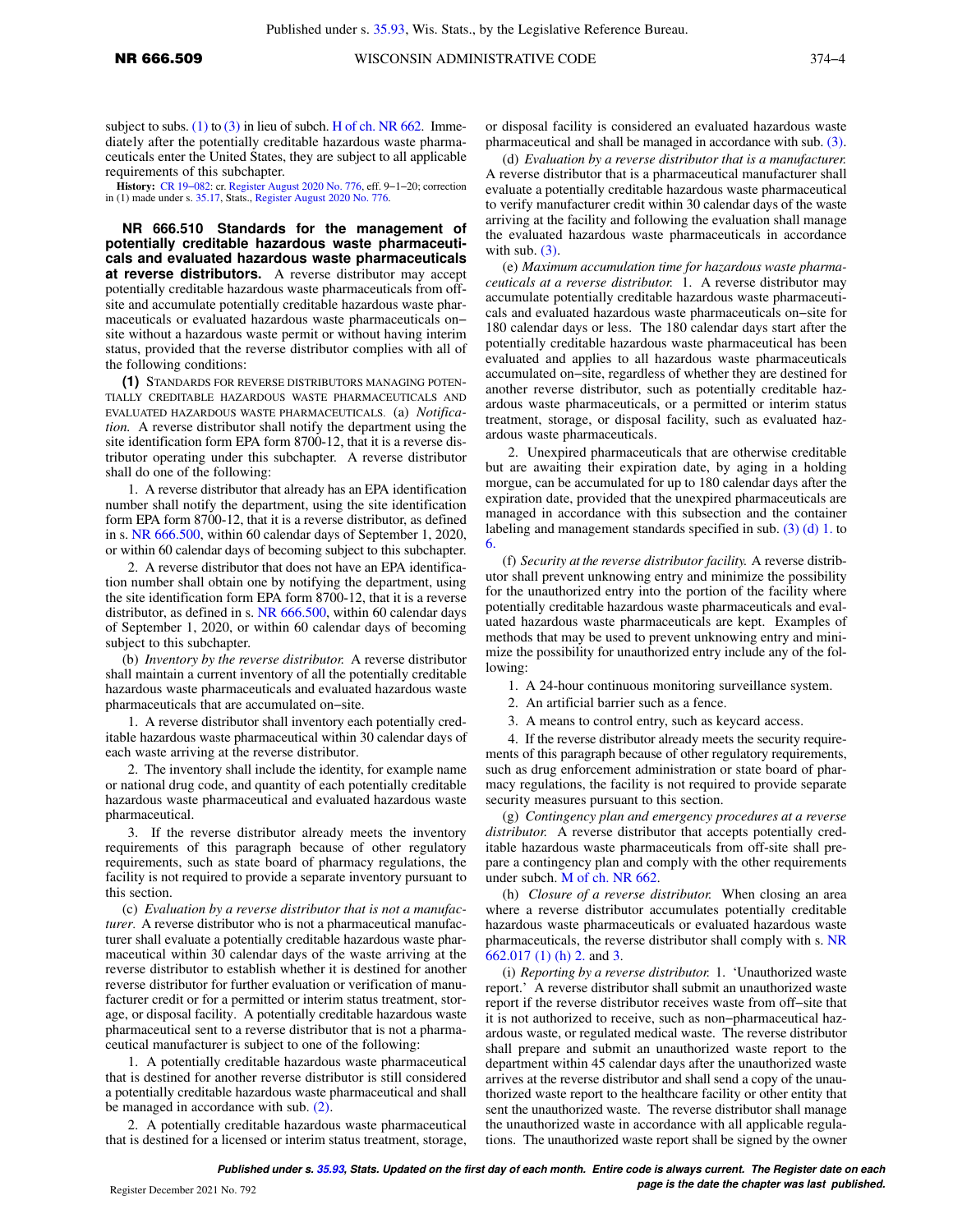or operator of the reverse distributor, or its authorized representative, and contain all of the following information:

a. The EPA identification number, name, and address of the reverse distributor.

b. The date the reverse distributor received the unauthorized waste.

c. The EPA identification number, name, and address of the healthcare facility that shipped the unauthorized waste, if available.

d. A description and the quantity of each unauthorized waste the reverse distributor received.

e. The method of treatment, storage, or disposal for each unauthorized waste.

f. A brief explanation of why the waste was unauthorized, if known.

2. 'Additional reports.' The department may require reverse distributors to furnish additional reports concerning the quantities and disposition of potentially creditable hazardous waste pharmaceuticals and evaluated hazardous waste pharmaceuticals.

(j) *Recordkeeping by reverse distributors.* The periods of retention referred to in this section are extended automatically during the course of any unresolved enforcement action regarding the regulated activity, or as requested by the department. reverse distributor shall keep all of the following records, paper or electronic, readily available upon request by an inspector:

1. A copy of its notification on file for as long as the facility is subject to this subchapter.

2. A copy of the delivery confirmation and the shipping papers for each shipment of potentially creditable hazardous waste pharmaceuticals that it receives, and a copy of each unauthorized waste report, for at least 3 years from the date the shipment arrives at the reverse distributor.

3. A copy of its current inventory for as long as the facility is subject to this subchapter.

**(2)** ADDITIONAL STANDARDS FOR REVERSE DISTRIBUTORS MAN-AGING POTENTIALLY CREDITABLE HAZARDOUS WASTE PHARMACEU-TICALS DESTINED FOR ANOTHER REVERSE DISTRIBUTOR. A reverse distributor that does not have a license or interim status shall comply with all of the following conditions, in addition to the requirements specified in sub. [\(1\)](https://docs.legis.wisconsin.gov/document/administrativecode/NR%20666.510(1)), for the management of potentially creditable hazardous waste pharmaceuticals that are destined for another reverse distributor for further evaluation or verification of manufacturer credit:

(a) A reverse distributor that receives potentially creditable hazardous waste pharmaceuticals from a healthcare facility shall send those potentially creditable hazardous waste pharmaceuticals to another reverse distributor within 180 calendar days after the potentially creditable hazardous waste pharmaceuticals have been evaluated or follow sub. [\(3\)](https://docs.legis.wisconsin.gov/document/administrativecode/NR%20666.510(3)) for evaluated hazardous waste pharmaceuticals.

(b) A reverse distributor that receives potentially creditable hazardous waste pharmaceuticals from another reverse distributor shall send those potentially creditable hazardous waste pharmaceuticals to a reverse distributor that is a pharmaceutical manufacturer within 180 calendar days after the potentially creditable hazardous waste pharmaceuticals have been evaluated or follow sub. [\(3\)](https://docs.legis.wisconsin.gov/document/administrativecode/NR%20666.510(3)) for evaluated hazardous waste pharmaceuticals.

(c) A reverse distributor shall ship potentially creditable hazardous waste pharmaceuticals destined for another reverse distributor in accordance with s. [NR 666.509](https://docs.legis.wisconsin.gov/document/administrativecode/NR%20666.509).

(d) The periods of retention referred to in this paragraph are extended automatically during the course of any unresolved enforcement action regarding the regulated activity, or as requested by the department. A reverse distributor shall keep all of the following records, paper or electronic, readily available upon request by an inspector for each shipment of potentially creditable hazardous waste pharmaceuticals that it initiates to another reverse distributor, for at least 3 years from the date of shipment:

1. The confirmation of delivery.

2. The DOT shipping papers prepared in accordance with [49](https://docs.legis.wisconsin.gov/document/cfr/49%20CFR%20172) [CFR part 172](https://docs.legis.wisconsin.gov/document/cfr/49%20CFR%20172) subpart C, if applicable

**(3)** ADDITIONAL STANDARDS FOR REVERSE DISTRIBUTORS MAN-AGING EVALUATED HAZARDOUS WASTE PHARMACEUTICALS. A reverse distributor that does not have a license or interim status shall comply with all of the following conditions, in addition to the requirements of sub. [\(1\)](https://docs.legis.wisconsin.gov/document/administrativecode/NR%20666.510(1)), for the management of evaluated hazardous waste pharmaceuticals:

(a) *Accumulation area at the reverse distributor.* A reverse distributor shall designate an on-site accumulation area where it will accumulate evaluated hazardous waste pharmaceuticals.

(b) *Inspections of on−site accumulation area.* A reverse distributor shall inspect its on-site accumulation area at least once every 7 calendar days, looking at containers for leaks and for deterioration caused by corrosion or other factors, as well as for signs of diversion.

(c) *Personnel training at a reverse distributor.* Personnel at a reverse distributor who handle evaluated hazardous waste pharmaceuticals are subject to the training requirements under s. [NR](https://docs.legis.wisconsin.gov/document/administrativecode/NR%20662.017(1)(g)) [662.017 \(1\) \(g\)](https://docs.legis.wisconsin.gov/document/administrativecode/NR%20662.017(1)(g)).

(d) *Labeling and management of containers at on−site accumulation areas.* A reverse distributor accumulating evaluated hazardous waste pharmaceuticals in containers in an on-site accumulation area shall do all of the following:

1. Label the containers with the words, "hazardous waste pharmaceuticals."

2. Ensure the containers are in good condition and managed to prevent leaks.

3. Use containers that are made of or lined with materials that will not react with, and are otherwise compatible with, the evaluated hazardous waste pharmaceuticals, so that the ability of the container to contain the waste is not impaired.

4. Keep containers closed, if the container is holding liquid or gel evaluated hazardous waste pharmaceuticals. If the liquid or gel evaluated hazardous waste pharmaceuticals are in their original, intact, sealed packaging or repackaged in intact, sealed packaging, they are considered to meet the closed container standard.

5. Manage any container of ignitable or reactive evaluated hazardous waste pharmaceuticals, or any container of commingled incompatible evaluated hazardous waste pharmaceuticals so that the container does not have the potential to do any of the following:

a. Generate extreme heat or pressure, fire or explosion, or violent reaction.

b. Produce uncontrolled toxic mists, fumes, dusts, or gases in sufficient quantities to threaten human health.

c. Produce uncontrolled flammable fumes or gases in sufficient quantities to pose a risk of fire or explosions.

d. Damage the structural integrity of the container of hazardous waste pharmaceuticals.

e. Through other like means threaten human health or the environment.

6. Accumulate evaluated hazardous waste pharmaceuticals that are prohibited from being combusted because of the dilution prohibition under s. [NR 668.03 \(3\)](https://docs.legis.wisconsin.gov/document/administrativecode/NR%20668.03(3)), for example arsenic trioxide (P012), in separate containers from other evaluated hazardous waste pharmaceuticals at the reverse distributor.

(e) *Hazardous waste numbers.* Prior to shipping evaluated hazardous waste pharmaceuticals off−site, all containers shall be marked with the applicable hazardous waste numbers, or hazardous waste codes. A nationally recognized electronic system,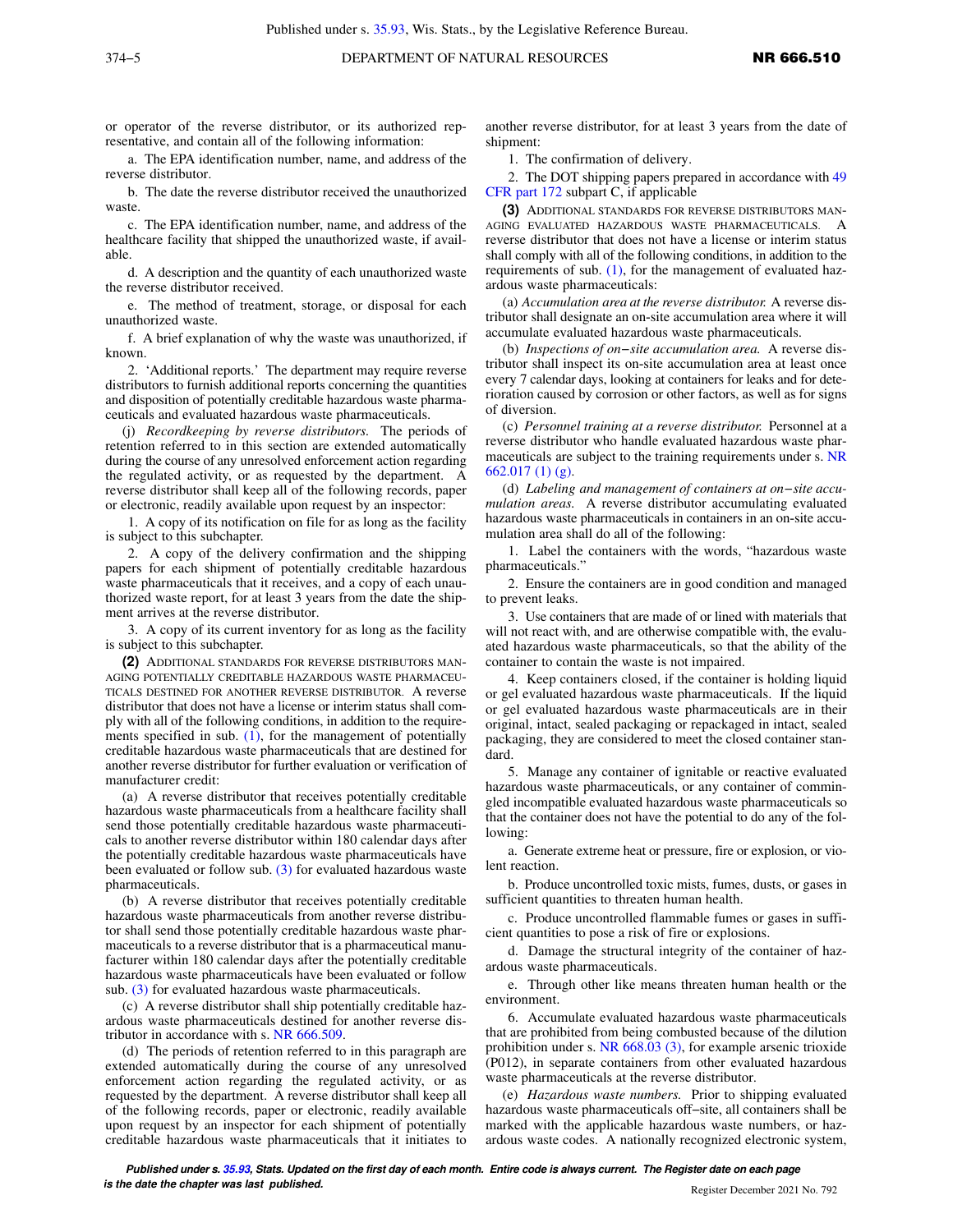such as bar coding or radio frequency identification, may be used to identify the EPA hazardous waste numbers.

(f) *Shipments.* A reverse distributor shall ship evaluated hazardous waste pharmaceuticals that are destined for a permitted or interim status treatment, storage, or disposal facility in accordance with the applicable shipping standards specified in s. [NR](https://docs.legis.wisconsin.gov/document/administrativecode/NR%20666.508(1)) [666.508 \(1\)](https://docs.legis.wisconsin.gov/document/administrativecode/NR%20666.508(1)) or [\(2\)](https://docs.legis.wisconsin.gov/document/administrativecode/NR%20666.508(2)).

(g) *Procedures for a reverse distributor for managing rejected shipments.* A reverse distributor that sends a shipment of evaluated hazardous waste pharmaceuticals to a designated facility with the understanding that the designated facility can accept and manage the waste, and later receives that shipment back as a rejected load in accordance with the manifest discrepancy provisions under s. [NR 664.0072](https://docs.legis.wisconsin.gov/document/administrativecode/NR%20664.0072) or [665.0072](https://docs.legis.wisconsin.gov/document/administrativecode/NR%20665.0072), may accumulate the returned evaluated hazardous waste pharmaceuticals on−site for up to an additional 90 calendar days in the on-site accumulation area provided the rejected or returned shipment is managed in accordance with sub.  $(1)$  and this subsection. Upon receipt of the returned shipment, the reverse distributor shall do all of the following:

1. Sign one of the following:

a. Item 18c of the original manifest, if the original manifest was used for the returned shipment.

b. Item 20 of the new manifest, if a new manifest was used for the returned shipment.

2. Provide the transporter a copy of the manifest.

3. Within 30 calendar days of receipt of the rejected shipment of the evaluated hazardous waste pharmaceuticals, send a copy of the manifest to the designated facility that returned the shipment to the reverse distributor.

4. Within 90 calendar days of receipt of the rejected shipment, transport or offer for transport the returned shipment of evaluated hazardous waste pharmaceuticals in accordance with the applicable shipping standards under s. [NR 666.508 \(1\)](https://docs.legis.wisconsin.gov/document/administrativecode/NR%20666.508(1)) or [\(2\)](https://docs.legis.wisconsin.gov/document/administrativecode/NR%20666.508(2)).

(h) *Land disposal restrictions.* Evaluated hazardous waste pharmaceuticals are subject to the land disposal restrictions under ch. [NR 668.](https://docs.legis.wisconsin.gov/document/administrativecode/ch.%20NR%20668) A reverse distributor that accepts potentially creditable hazardous waste pharmaceuticals from off-site shall comply with the land disposal restrictions in accordance with s. [NR](https://docs.legis.wisconsin.gov/document/administrativecode/NR%20668.07(1)) [668.07 \(1\)](https://docs.legis.wisconsin.gov/document/administrativecode/NR%20668.07(1)) requirements.

(i) *Reporting by a reverse distributor for evaluated hazardous waste pharmaceuticals.* 1. 'Annual reporting by a reverse distributor.' A reverse distributor that ships evaluated hazardous waste pharmaceuticals off-site shall prepare and submit a single copy of an annual report to the department by March 1 of each year in accordance with s. [NR 662.041](https://docs.legis.wisconsin.gov/document/administrativecode/NR%20662.041).

2. 'Exception reporting by a reverse distributor for a missing copy of the manifest − shipments from a reverse distributor to a designated facility.' a. A reverse distributor who does not receive a copy of the manifest with the signature of the owner or operator of the designated facility within 35 calendar days of the date the evaluated hazardous waste pharmaceuticals were accepted by the initial transporter, shall contact the transporter or the owner or operator of the designated facility to determine the status of the evaluated hazardous waste pharmaceuticals.

b. A reverse distributor shall submit an exception report to the department if it has not received a copy of the manifest with the signature of the owner or operator of the designated facility within 45 calendar days of the date the evaluated hazardous waste pharmaceutical was accepted by the initial transporter. The exception report shall include all of the following:

1) A legible copy of the manifest for which the reverse distributor does not have confirmation of delivery.

2) A cover letter signed by the reverse distributor, or its authorized representative, explaining the efforts taken to locate the evaluated hazardous waste pharmaceuticals and the results of those efforts.

3. 'Exception reporting by a reverse distributor for a missing copy of the manifest − shipments rejected by the designated facility and shipped to an alternate facility.' a. A reverse distributor that does not receive a copy of the manifest with the signature of the owner or operator of the alternate facility within 35 calendar days of the date the evaluated hazardous waste pharmaceuticals were accepted by the initial transporter shall contact the transporter or the owner or operator of the alternate facility to determine the status of the hazardous waste. The 35−day time frame begins the date the evaluated hazardous waste pharmaceuticals are accepted by the transporter forwarding the hazardous waste shipment from the designated facility to the alternate facility.

b. A reverse distributor shall submit an exception report to the department if it has not received a copy of the manifest with the signature of the owner or operator of the alternate facility within 45 calendar days of the date the evaluated hazardous waste pharmaceuticals were accepted by the initial transporter. The 45-day timeframe begins the date the evaluated hazardous waste pharmaceuticals are accepted by the transporter forwarding the hazardous waste pharmaceutical shipment from the designated facility to the alternate facility. The exception report shall include all of the following:

1) A legible copy of the manifest for which the generator does not have confirmation of delivery.

2) A cover letter signed by the reverse distributor, or its authorized representative, explaining the efforts taken to locate the evaluated hazardous waste pharmaceuticals and the results of those efforts.

(j) *Recordkeeping by a reverse distributor for evaluated hazardous waste pharmaceuticals.* 1. A reverse distributor shall keep a log, written or electronic, of the inspections of the on-site accumulation area, as required under par.  $(b)$ . This log shall be retained as a record for at least 3 years from the date of the inspection.

2. A reverse distributor shall keep a copy of each manifest signed in accordance with s. [NR 662.023 \(1\)](https://docs.legis.wisconsin.gov/document/administrativecode/NR%20662.023(1)) for 3 years or until it receives a signed copy from the designated facility that received the evaluated hazardous waste pharmaceutical. This signed copy shall be retained as a record for at least 3 years from the date the evaluated hazardous waste pharmaceutical was accepted by the initial transporter.

3. A reverse distributor shall keep a copy of each annual report for at least 3 years from the due date of the report.

4. A reverse distributor shall keep a copy of each exception report for at least 3 years from the submission of the report.

5. A reverse distributor shall keep records to document personnel training, in accordance with s. NR  $662.017(1)(g)$  4.

6. All records shall be readily available upon request by an inspector. The periods of retention referred to in this section are extended automatically during the course of any unresolved enforcement action regarding the regulated activity, or as requested by the department.

**(4)** WHEN A REVERSE DISTRIBUTOR IS REQUIRED TO HAVE A LICENSE. A reverse distributor is an operator of a hazardous waste treatment, storage, or disposal facility and is subject to the require-ments under chs. [NR 664,](https://docs.legis.wisconsin.gov/document/administrativecode/ch.%20NR%20664) [665,](https://docs.legis.wisconsin.gov/document/administrativecode/ch.%20NR%20665) and [667](https://docs.legis.wisconsin.gov/document/administrativecode/ch.%20NR%20667) and the license requirements under ch. [NR 670,](https://docs.legis.wisconsin.gov/document/administrativecode/ch.%20NR%20670) if the reverse distributor does any of the following:

(a) Does not meet the conditions of this section.

(b) Accepts manifested hazardous waste from off−site.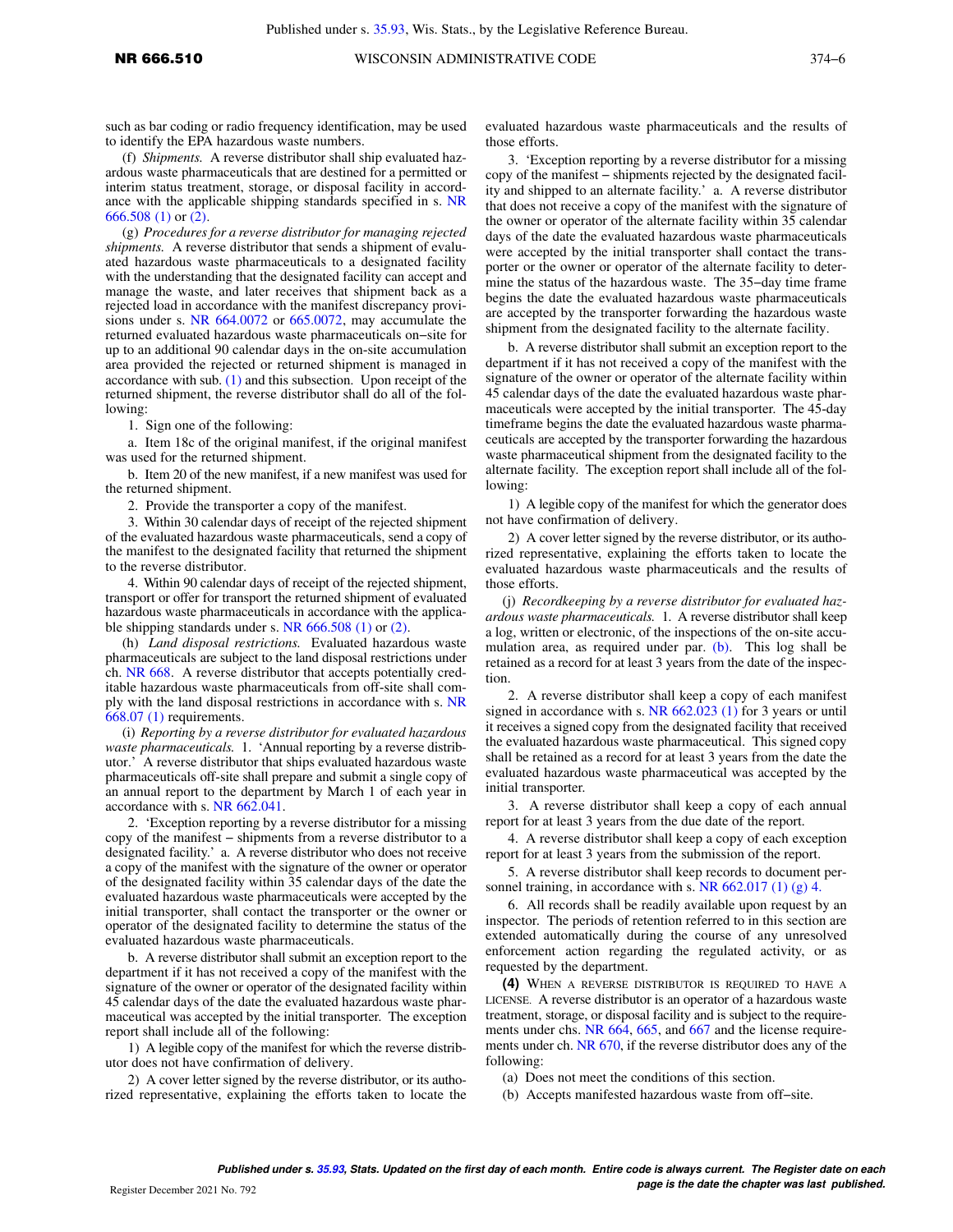(c) Treats or disposes of hazardous waste pharmaceuticals on− site.

**History:** [CR 19−082](https://docs.legis.wisconsin.gov/document/cr/2019/82): cr. [Register August 2020 No. 776](https://docs.legis.wisconsin.gov/document/register/776/B/toc), eff. 9−1−20; correction in (1) (e) 2., (2) (c), (3) (g) (intro.) made under s. [35.17,](https://docs.legis.wisconsin.gov/document/statutes/35.17) Stats., [Register August 2020](https://docs.legis.wisconsin.gov/document/register/776/B/toc) [No. 776](https://docs.legis.wisconsin.gov/document/register/776/B/toc).

## **Subchapter HH — Household and Very Small Quantity Generator Hazardous Waste Collection Facilities**

**NR 666.900 Applicability.** This subchapter establishes minimum design and operating standards for owners or operators of collection facilities that collect or store household hazardous waste or very small quantity generator waste, or both. The owner or operator of a collection facility is exempt from the hazardous waste storage facility standards and licensing requirements in chs. [NR 664](https://docs.legis.wisconsin.gov/document/administrativecode/ch.%20NR%20664), [665](https://docs.legis.wisconsin.gov/document/administrativecode/ch.%20NR%20665) and [670](https://docs.legis.wisconsin.gov/document/administrativecode/ch.%20NR%20670) if the owner or operator complies with all applicable requirements of this subchapter.

**History:** [CR 05−032](https://docs.legis.wisconsin.gov/document/cr/2005/32): cr. [Register July 2006 No. 607,](https://docs.legis.wisconsin.gov/document/register/607/B/toc) eff. 8−1−06.

**NR 666.901 Definitions.** The following definitions apply to this subchapter:

**(1)** "Affected municipality" means a town, city, village or county in which a collection facility is located, or is proposed to be located.

**(2)** "Collection facility" means a facility established to collect or store household hazardous waste or very small quantity generator waste, or both.

**(3)** "Elementary neutralization unit" means a container or tank used for neutralizing wastes that are hazardous only because they exhibit the corrosivity characteristic defined in s. [NR 661.0022,](https://docs.legis.wisconsin.gov/document/administrativecode/NR%20661.0022) or they are listed in subch. [D of ch. NR 661](https://docs.legis.wisconsin.gov/document/administrativecode/subch.%20D%20of%20ch.%20NR%20661) only for corrosivity.

**(4)** "Household hazardous waste" means a household waste that exhibits a characteristic of hazardous waste or is listed in ch. [NR 661](https://docs.legis.wisconsin.gov/document/administrativecode/ch.%20NR%20661).

**(5)** "Permanent collection facility" means a collection facility where household hazardous waste or very small quantity generator waste, or both, is collected or stored for more than 5 consecutive days.

**(6)** "Temporary collection facility" means a collection facility where household hazardous waste or very small quantity generator waste, or both, is collected or stored for no more than 5 consecutive days.

**History:** [CR 05−032:](https://docs.legis.wisconsin.gov/document/cr/2005/32) cr. [Register July 2006 No. 607,](https://docs.legis.wisconsin.gov/document/register/607/B/toc) eff. 8−1−06; [CR 19−082:](https://docs.legis.wisconsin.gov/document/cr/2019/82) am. (3) [Register August 2020 No. 776](https://docs.legis.wisconsin.gov/document/register/776/B/toc), eff. 9−1−20.

**NR 666.902 Standards for design of permanent collection facilities.** The owner or operator of a permanent collection facility shall construct and maintain the facility according to all of the following minimum design criteria:

**(1)** A collection facility may not be located in any of the following:

(a) A flood plain.

(b) A wetland.

(c) A habitat determined by the department to be critical to the continued existence of any threatened or endangered species listed in ch. [NR 27.](https://docs.legis.wisconsin.gov/document/administrativecode/ch.%20NR%2027)

**(2)** The maximum amount of hazardous waste stored may not exceed 240,000 pounds (109,091 kg).

**(3)** All hazardous waste shall be stored in containers in a building completely enclosed with a floor, walls and roof to prevent exposure to the elements, or in an equivalent manner, if approved by the department.

**(4)** The floor underlying the containers shall be free of cracks and gaps and sufficiently impervious to contain leaks and spills until the released material is detected and removed.

**(5)** The floor shall be sloped or a containment system shall be designed and operated to drain and remove liquids resulting from leaks or spills, unless the containers are elevated or are otherwise prevented from contact with accumulated liquids.

**(6)** The containment system shall have sufficient capacity to contain the volume of the largest container, or 10% of the volume of all containers, whichever is greater. Containers that do not contain free liquids need not be considered in this determination.

**(7)** Spilled or leaked waste shall be removed from the sump or collection area in as timely a manner as is necessary to prevent overflow of the collection system, or within 24 hours, whichever is less.

**History:** [CR 05−032](https://docs.legis.wisconsin.gov/document/cr/2005/32): cr. [Register July 2006 No. 607](https://docs.legis.wisconsin.gov/document/register/607/B/toc), eff. 8−1−06; [CR 16−007](https://docs.legis.wisconsin.gov/document/cr/2016/7): am. (3) [Register July 2017 No. 739](https://docs.legis.wisconsin.gov/document/register/739/B/toc), eff. 8−1−17.

**NR 666.903 Standards for operation of permanent collection facilities.** An owner or operator of a permanent collection facility shall comply with all of the following:

**(1)** NOTIFICATION*.* At least 30 days prior to first accepting hazardous waste from off−site, submit the "Notification of Activity for Household and Very Small Quantity Generator Hazardous Waste Collection Facility" form 4430−020 to the department and to the clerk of the affected municipalities.

Note: This is a one-time notification. Collection facilities are not required to resubmit the form unless there is a change in ownership or facility operations. Form 4430-020 may be obtained from the department by E-mail: [DNRWasteMater](mailto:DNRWasteMaterials@wisconsin.gov)[ials@wisconsin.gov](mailto:DNRWasteMaterials@wisconsin.gov) or phone: (608) 266-2111.

**(2)** STORAGE TIME LIMIT. Store hazardous waste for no longer than one year from the date the waste is received.

**(3)** CONTAINER MANAGEMENT. Manage containers of hazardous waste according to all of the following:

(a) Label each container with either the words "hazardous waste" or other words that identify the contents of the container.

(b) Clearly mark the accumulation start date on each container.

(c) Store waste in containers that are in good condition and compatible with the waste being stored.

(d) Store containers closed except when adding or removing waste.

(e) Open, handle and store containers to prevent ruptures and leaks.

(f) Inspect containers and the areas where they are stored at least weekly for leaks and deterioration caused by corrosion or other factors. Take immediate action to correct problems found during inspections.

(g) Maintain adequate aisle space in the container storage areas to allow for unobstructed movement of personnel, fire protection and spill control equipment in an emergency.

**(4)** IGNITABLE, REACTIVE OR INCOMPATIBLE WASTE. Manage ignitable, reactive or incompatible wastes according to all of the following:

(a) Store incompatible wastes in separate containers.

(b) Separate containers of incompatible wastes by means of a dike, berm, wall or other device.

(c) Store and protect ignitable or reactive wastes from sources of ignition or reaction.

(d) Post "No Smoking" signs in ignitable and reactive waste storage areas.

**(5)** SECURITY. Control entry of unauthorized persons to the container storage area at all times.

**(6)** PREPAREDNESS AND PREVENTION. Operate the facility to prevent fires or explosions or releases of hazardous waste which could threaten human health or the environment.

**(7)** EMERGENCY EQUIPMENT. Equip the facility with all of the following:

(a) An internal communications or alarm system capable of providing immediate emergency instruction (voice or signal) to facility personnel.

(b) A telephone (immediately available at the scene of operations) or a hand−held 2−way radio, capable of summoning emer-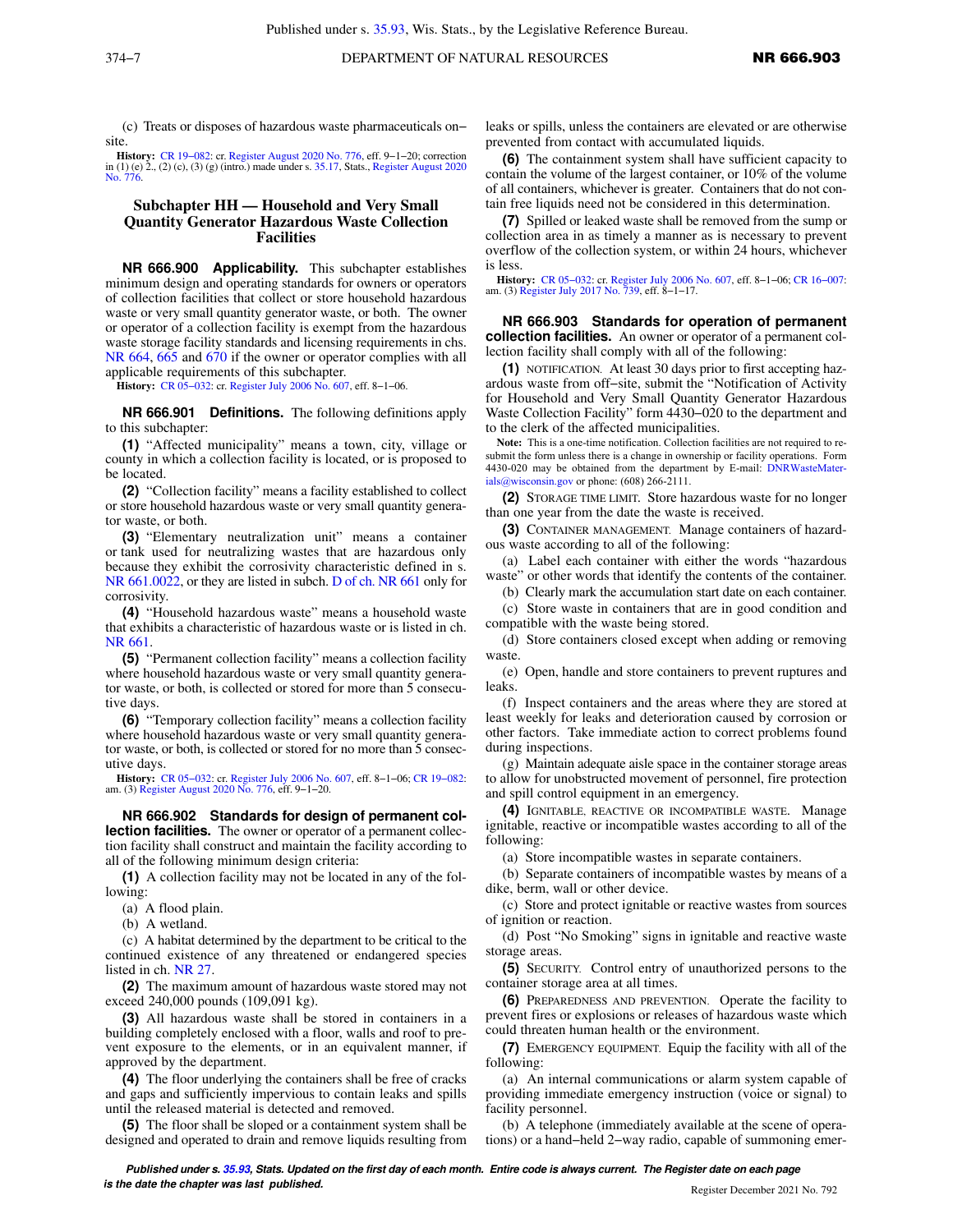gency assistance from local police departments, fire departments or state or local emergency response teams.

(c) Portable fire extinguishers, fire control equipment (including special extinguishing equipment, such as that using foam, inert gas or dry chemicals) and spill control equipment.

**(8)** TESTING AND MAINTENANCE OF EMERGENCY EQUIPMENT. Test and maintain all facility communications or alarm systems, fire protection equipment and spill control equipment, where required, as necessary to assure its proper operation in time of emergency.

**(9)** CONTINGENCY PLAN. Prepare a contingency plan which describes the actions of facility personnel in response to fires, explosions or any releases of hazardous waste or materials. A spill prevention, control and countermeasures (SPCC) plan or some other emergency or contingency plan may be amended to incorporate the requirements of this subsection. Keep a copy of the contingency plan and all revisions at the facility and submit a copy to all local police departments, fire departments, hospitals and state and local emergency response teams that may be called upon to provide emergency services. Review and immediately amend the plan if the plan fails in an emergency or if changes are made to the design or operation that increase the potential for fires, explosions or releases of hazardous waste or changes the response necessary in an emergency. The plan shall be implemented immediately whenever there is a fire, explosion or release of hazardous waste that could threaten human health or the environment. The plan shall include all of the following:

(a) A description of the arrangements agreed to by local police departments, fire departments, hospitals, contractors and state and local emergency response teams to coordinate emergency services.

(b) An up to date list of names, addresses and phone numbers (office and home) of all persons qualified to act as emergency coordinator. Where more than one person is listed, one shall be named as primary emergency coordinator and others shall be listed in the order in which they will assume responsibility as alternates. The primary and alternate emergency coordinators shall:

1. Either be on the facility premises or available to respond to an emergency by reaching the facility within a short period of time.

2. Be thoroughly familiar with all aspects of the facility's contingency plan, all operations and activities at the facility, the location and characteristics of waste handled, the location of all records within the facility and the facility layout.

3. Have the authority to commit the resources needed to carry out the contingency plan.

(c) An up todate list of all emergency equipment at the facility, such as fire extinguishing systems, spill control equipment, communications and alarm systems. In addition, the plan shall include the location and a physical description of each item on the list and a brief outline of its capabilities.

(d) A plan to evacuate facility personnel where an evacuation may be necessary. Include the signals to be used to begin evacuation, evacuation routes and alternate evacuation routes (in cases where the primary routes could be blocked by releases of hazardous waste or fires).

**(10)** EMERGENCY COORDINATOR. Assign at least one employee as emergency coordinator. The emergency coordinator shall be responsible for all of the following:

(a) Whenever there is an imminent or actual emergency situation, immediately:

1. Activate internal facility alarms or communication systems, where applicable, to notify all facility personnel.

2. Notify appropriate state or local agencies with designated response roles if their help is needed.

(b) In the event of a fire, explosion or other release:

1. Immediately notify the national response center using their 24−hour toll free number (800) 424−8802 if there is a threat to human health or if a spill has reached surface water. Notification shall include the name and address of the facility owner, date, time and type of incident, quantity and type of hazardous waste involved in the incident, extent of injuries, if any, and estimated quantity and disposition of recovered materials, if any.

2. Notify the division of emergency management at (800) 943−0003, and comply with the remedial action requirements of s. [292.11,](https://docs.legis.wisconsin.gov/document/statutes/292.11) Stats., and ch. [NR 706](https://docs.legis.wisconsin.gov/document/administrativecode/ch.%20NR%20706).

3. Identify the character, exact source, amount and areal extent of any released materials.

4. Assess possible hazards to human health or the environment that may result from the release, fire or explosion. This assessment shall consider both direct and indirect effects of the release, fire or explosion.

(c) Take all reasonable measures necessary to ensure that fires, explosions and releases do not occur, recur or spread to other hazardous waste at the facility.

(d) Immediately after an emergency, provide for treating, storing or disposing of recovered waste, contaminated soil or surface water or any other material that results from a release, fire or explosion at the facility.

**Note:** Unless the owner or operator can demonstrate, according to s. [NR](https://docs.legis.wisconsin.gov/document/administrativecode/NR%20661.0003(3)) [661.0003 \(3\)](https://docs.legis.wisconsin.gov/document/administrativecode/NR%20661.0003(3)) or [\(4\),](https://docs.legis.wisconsin.gov/document/administrativecode/NR%20661.0003(4)) that the recovered material is not a hazardous waste, the owner or operator becomes a generator of hazardous waste and shall manage it according to all applicable requirements of chs. [NR 662](https://docs.legis.wisconsin.gov/document/administrativecode/ch.%20NR%20662) and [663](https://docs.legis.wisconsin.gov/document/administrativecode/ch.%20NR%20663) and this subchapter.

**(11)** PERSONNEL TRAINING. Train all facility personnel, either by classroom instruction or on the job training, related to job duties to ensure they are thoroughly familiar with proper waste handling procedures and are able to respond effectively to emergencies. Employees shall not work in unsupervised positions until the training is completed. The training shall:

(a) Familiarize staff with proper waste handling procedures and emergency equipment and procedures.

(b) Be completed within six months of employment.

(c) Be reviewed annually for all staff.

**(12)** ANNUAL REPORT. If any hazardous waste is shipped to a licensed or permitted hazardous waste treatment, storage or disposal facility or recycling facility, other than a permanent collection facility, prepare and submit a single copy of an annual report to the department by March 1 of each year. The annual report shall be submitted on department forms and cover generator activities during the previous year.

**Note:** Information on annual reporting is available at: [http://dnr.wi.gov/topic/](http://dnr.wi.gov/topic/Waste/AnnualReport.html) [Waste/AnnualReport.html](http://dnr.wi.gov/topic/Waste/AnnualReport.html).

**(13)** RECORDKEEPING. Retain copies of annual reports and results of any laboratory hazardous waste analyses for a minimum of 3 years.

**(14)** BULKING. If hazardous waste is bulked, prevent the mixing of incompatible wastes by testing or applying knowledge of the waste.

**(15)** TREATMENT. If hazardous waste is treated, it shall only be done by being neutralized in an elementary neutralization unit, or by the addition of absorbent materials to wastes.

**(16)** VERY SMALL QUANTITY GENERATOR WASTE. If hazardous waste is accepted from very small quantity generators, provide a shipment receipt to the very small quantity generator. The shipment receipt shall include the information specified in pars. [\(a\)](https://docs.legis.wisconsin.gov/document/administrativecode/NR%20666.903(16)(a)) to [\(c\)](https://docs.legis.wisconsin.gov/document/administrativecode/NR%20666.903(16)(c)), and copies of the receipts shall be retained according to par. [\(d\).](https://docs.legis.wisconsin.gov/document/administrativecode/NR%20666.903(16)(d))

(a) The generator's company name and location, including street address, city and state.

(b) The quantity and type of waste.

(c) The date the waste was accepted by the collection facility.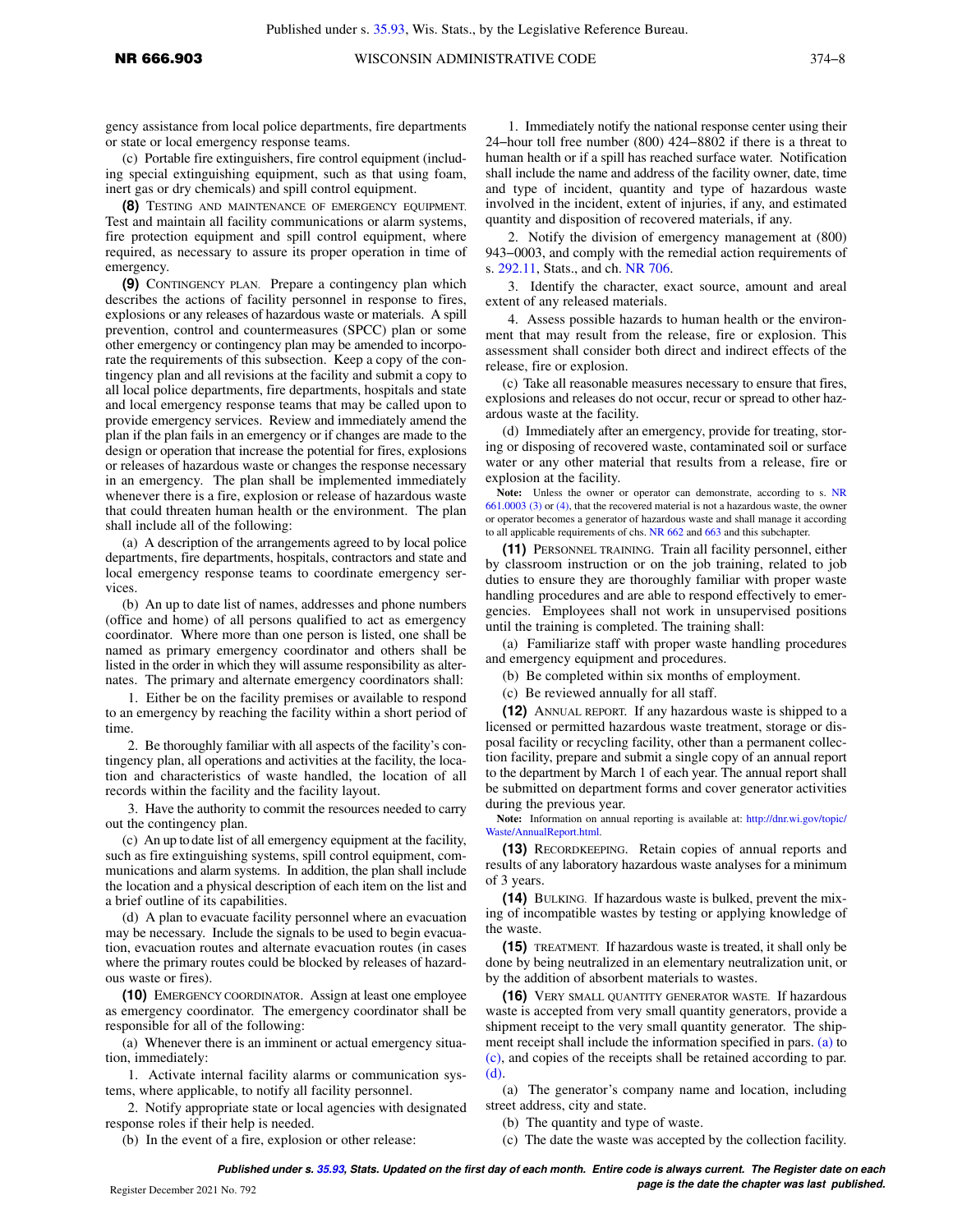(d) Retain a copy of the shipment receipt for a minimum of 3 years from the date the shipment was received.

**History:** [CR 05−032:](https://docs.legis.wisconsin.gov/document/cr/2005/32) cr. [Register July 2006 No. 607,](https://docs.legis.wisconsin.gov/document/register/607/B/toc) eff. 8−1−06; [CR 16−007:](https://docs.legis.wisconsin.gov/document/cr/2016/7) renum. (3) to (17) to (2) to (16) and as renumbered, am. (11) (intro.), (a), (12), (13) [Register July 2017 No. 739](https://docs.legis.wisconsin.gov/document/register/739/B/toc), eff. 8−1−17; correction in (9) (intro.) made under s. 35.17, Stats., [Register August 2020 No. 776](https://docs.legis.wisconsin.gov/document/register/776/B/toc).

**NR 666.904 Standards for operation of temporary collection facilities.** An owner or operator of a temporary collection facility shall comply with all of the following:

**(1)** NOTIFICATION. At least 30 days prior to first accepting hazardous waste from off−site, submit the "Notification of Activity for Household and Very Small Quantity Generator Hazardous Waste Collection Facility" form 4430−020 to the department.

**Note:** Form 4430−020 may be obtained from the department by E−mail: [DNRWasteMaterials@wisconsin.gov](mailto:DNRWasteMaterials@wisconsin.gov) or phone: (608) 266−2111.

**(2)** CONTAINER MANAGEMENT. Manage containers of hazardous waste according to all of the following:

(a) Label each container with either the words "hazardous waste" or other words that identify the contents of the container.

(b) Clearly mark the accumulation starting date on each container.

(c) Open, handle and store waste in containers that are in good condition and compatible with the waste being stored.

(d) Store containers closed except when adding or removing waste.

(e) Manage containers to prevent ruptures and leaks.

**(3)** IGNITABLE, REACTIVE OR INCOMPATIBLE WASTE. Manage ignitable, reactive or incompatible wastes according to all of the following:

(a) Store incompatible wastes in separate containers.

(b) Separate containers of incompatible wastes.

(c) Store and protect ignitable or reactive wastes from sources of ignition or reaction.

**(4)** PREPAREDNESS AND PREVENTION. Operate the facility to prevent fires or explosions or releases of hazardous waste which could threaten human health or the environment.

**(5)** EMERGENCY PROCEDURES. At all times, ensure that at least one person on the premises is responsible for coordinating all of the following emergency response measures:

(a) In the event of a fire, call the fire department or attempt to extinguish it using a fire extinguisher.

(b) In the event of a spill, contain the flow of hazardous waste to the extent possible, and as soon as is practicable, clean up the hazardous waste and any contaminated materials or soil.

(c) In the event of a fire, explosion or other release which could threaten human health or if a spill has reached surface water, immediately notify the national response center, using their 24−hour toll free number (800)424−8802. The notification shall include all of the following information: The name and address of the facility owner, date, time and type of incident, quantity and type of hazardous waste involved in the incident, extent of injuries, if any and estimated quantity and disposition of recovered materials, if any.

(d) In the event of a release or discharge, notify the division of emergency management at (800) 943−0003 and comply with the requirements of s. [292.11,](https://docs.legis.wisconsin.gov/document/statutes/292.11) Stats., and ch. [NR 706](https://docs.legis.wisconsin.gov/document/administrativecode/ch.%20NR%20706).

**(6)** PERSONNEL TRAINING*.* Ensure that all employees are thoroughly familiar with proper waste handling and emergency procedures relevant to their responsibilities.

**(7)** BULKING. If hazardous waste is bulked, prevent the mixing of incompatible wastes by testing or applying knowledge of the waste.

**(8)** TREATMENT. If hazardous waste is treated, it shall only be done by being neutralized in an elementary neutralization unit, or by the addition of absorbent materials to wastes.

**(9)** VERY SMALL QUANTITY GENERATOR WASTE*.* If hazardous waste is accepted from very small quantity generators, provide a shipment receipt to the very small quantity generator. The shipment receipt shall include the information specified in pars. [\(a\)](https://docs.legis.wisconsin.gov/document/administrativecode/NR%20666.904(9)(a)) to [\(c\)](https://docs.legis.wisconsin.gov/document/administrativecode/NR%20666.904(9)(c)), and copies of the receipts shall be retained by the owner according to par. [\(d\).](https://docs.legis.wisconsin.gov/document/administrativecode/NR%20666.904(9)(d))

(a) The generator's company name and location, including street address, city and state.

(b) The quantity and type of waste.

(c) The date the waste was accepted by the collection facility.

(d) Retain a copy of shipment receipts for a minimum of 3

years from the date the shipment was received.

**History:** [CR 05−032:](https://docs.legis.wisconsin.gov/document/cr/2005/32) cr. [Register July 2006 No. 607](https://docs.legis.wisconsin.gov/document/register/607/B/toc), eff. 8−1−06.

**NR 666.905 Transportation requirements.** An owner or operator of a collection facility shall ensure delivery of all hazardous waste to a licensed hazardous waste treatment, storage or disposal facility, legitimate recycling facility or permanent collection facility, according to the following:

**(1)** An owner or operator of a collection facility who offers hazardous waste for transportation to a licensed hazardous waste treatment, storage or disposal facility, or recycling facility, shall:

(a) Obtain an EPA ID number, using EPA Form 8700−12.

**Note:** EPA instructions and notification form 8700−12 may be obtained from: [https://www.epa.gov/hwgenerators/instructions−and−form−hazardous−waste−gen](https://www.epa.gov/hwgenerators/instructions-and-form-hazardous-waste-generators-transporters-and-treatment-storage-and)[erators−transporters−and−treatment−storage−and.](https://www.epa.gov/hwgenerators/instructions-and-form-hazardous-waste-generators-transporters-and-treatment-storage-and)

(b) Package the waste in accordance with the applicable U.S. department of transportation regulations on packaging under [49](https://docs.legis.wisconsin.gov/document/cfr/49%20CFR%20173) [CFR parts 173,](https://docs.legis.wisconsin.gov/document/cfr/49%20CFR%20173) [178](https://docs.legis.wisconsin.gov/document/cfr/49%20CFR%20178) and [179](https://docs.legis.wisconsin.gov/document/cfr/49%20CFR%20179).

(c) Label each package in accordance with the applicable U.S. department of transportation regulations on hazardous materials under [49 CFR part 172.](https://docs.legis.wisconsin.gov/document/cfr/49%20CFR%20172)

(d) Mark each package of hazardous waste in accordance with the applicable U.S. department of transportation regulations on hazardous materials under [49 CFR part 172](https://docs.legis.wisconsin.gov/document/cfr/49%20CFR%20172), and mark each container of 119 gallons or less used in the transportation with the following words and information displayed in accordance with the requirements of [49 CFR 172.304](https://docs.legis.wisconsin.gov/document/cfr/49%20CFR%20172.304):

"HAZARDOUS WASTE—Federal Law Prohibits Improper Disposal. If found, contact the nearest police or public safety authority or the U.S. Environmental Protection Agency.

Generator's Name and Address\_\_\_\_\_\_\_\_\_\_.

Generator's EPA Identification number\_\_\_\_\_\_\_\_\_\_\_\_\_\_\_.

Manifest Tracking Number \_\_\_\_\_\_\_\_\_\_\_\_."

(e) Ensure the initial transporter has the appropriate placards according to U.S. DOT regulations for hazardous materials under [49 CFR part 172,](https://docs.legis.wisconsin.gov/document/cfr/49%20CFR%20172) subpart F.

(f) Use a manifest that consists of at least the number of copies which will provide the collection facility owner or operator, each transporter, the owner or operator of the designated facility, and the department with one copy each for their records and another final, signed copy to be returned to the collection facility owner or operator. Prepare and use a manifest, OMB control number 2050−0039, on EPA form 8700−22, and if necessary, EPA Form 8700–22A, according to the instructions in the appendix to [40](https://docs.legis.wisconsin.gov/document/cfr/40%20CFR%20262) [CFR part 262](https://docs.legis.wisconsin.gov/document/cfr/40%20CFR%20262), and the following:

1. For shipments of hazardous waste outside of Wisconsin, submit a copy of each manifest to the department within 30 days of receiving the signed copy from the designated facility.

2. Keep a copy of each manifest signed by the collection facility owner or operator and the initial transporter for 3 years or until facility owner or operator receives a signed copy from the designated hazardous waste facility that received the waste. Retain the final, signed copy of the manifest as a record for at least 3 years from the date the waste was accepted by the initial transporter.

(g) Meet applicable land disposal restrictions standards in s. [NR 668.07 \(1\).](https://docs.legis.wisconsin.gov/document/administrativecode/NR%20668.07(1))

**(2)** An owner or operator of a collection facility who self− transports hazardous waste off−site to a licensed or permitted hazardous waste treatment, storage or disposal facility, or a recycling